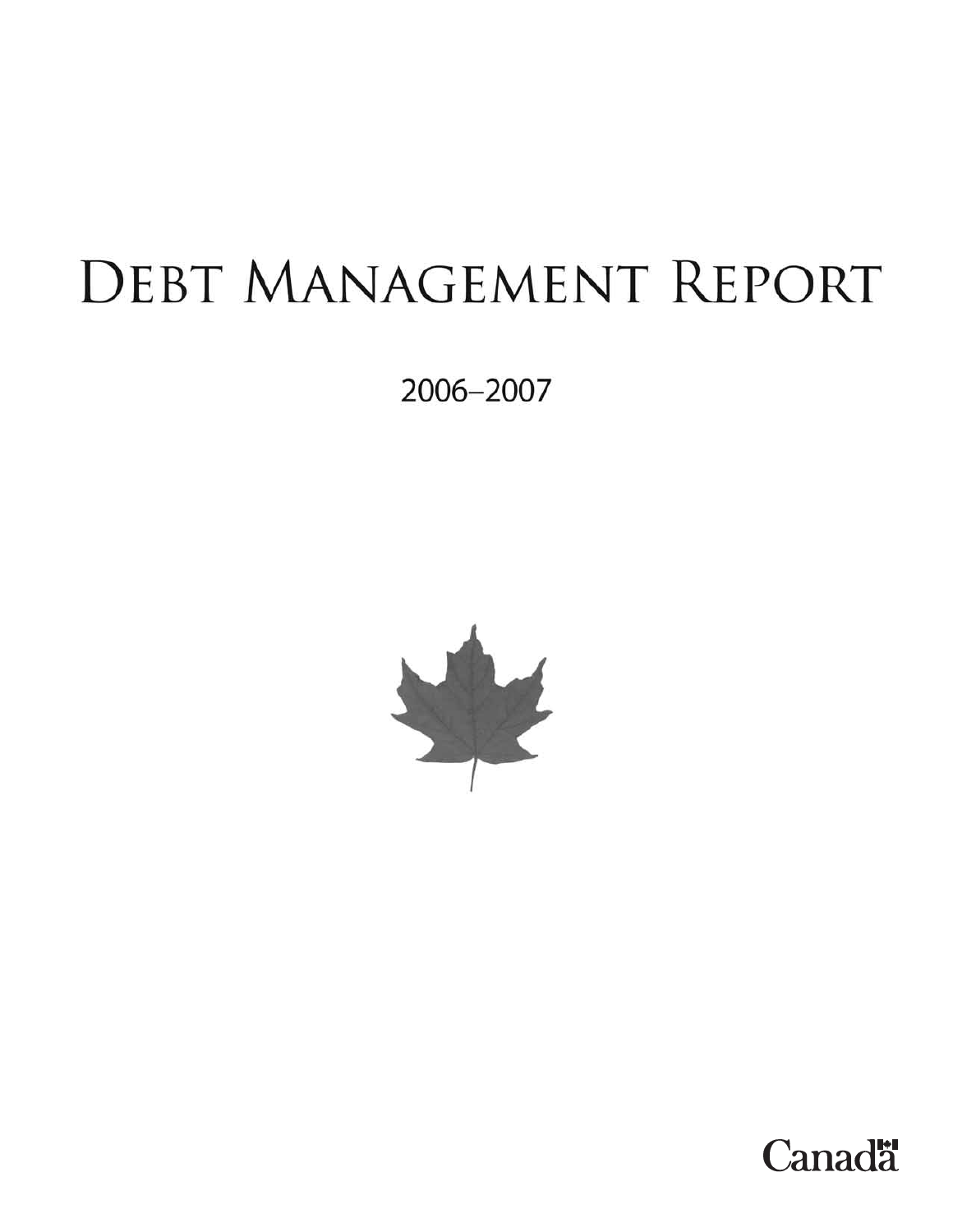## **DEBT MANAGEMENT REPORT**

2006-2007

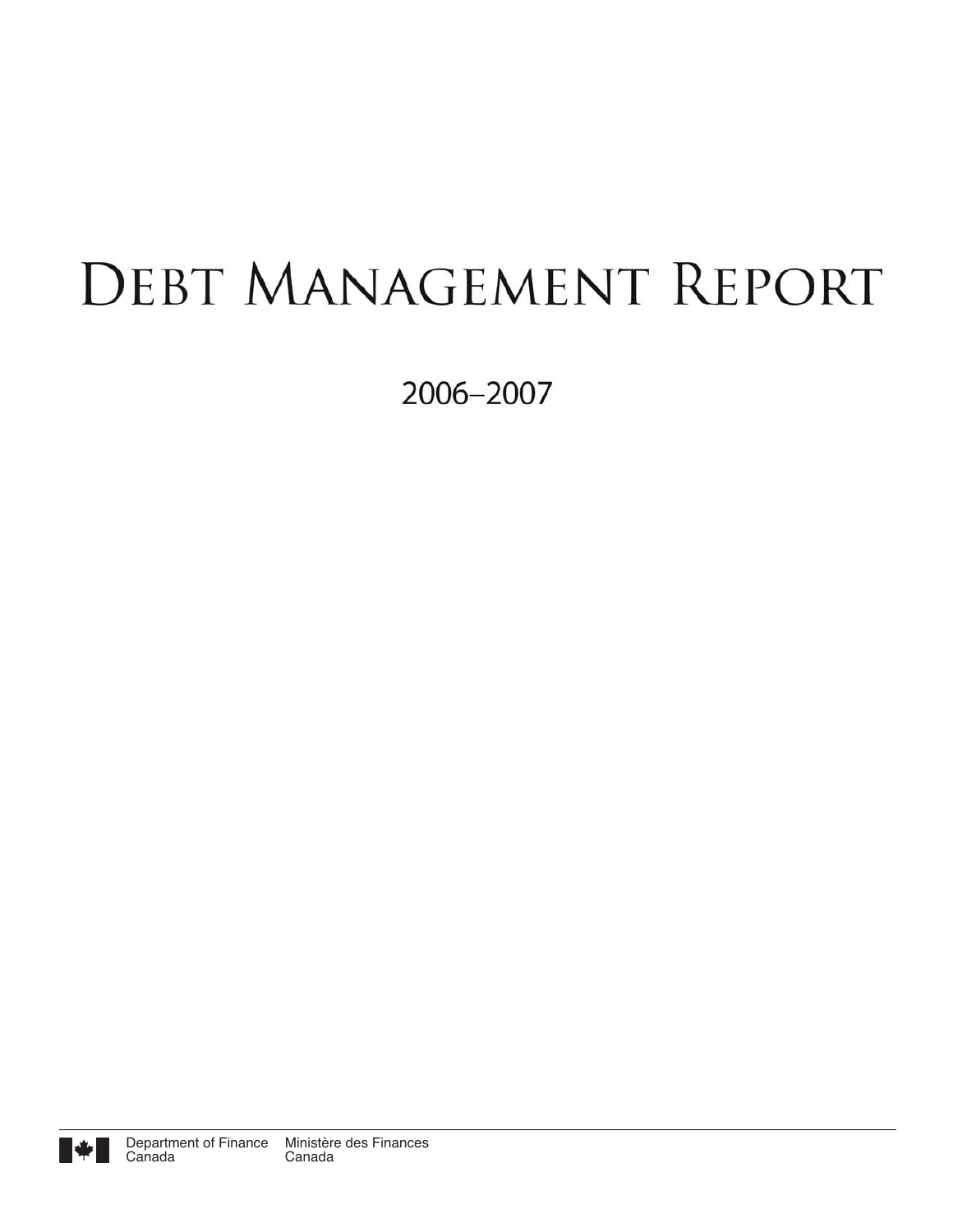## **© Her Majesty the Queen in Right of Canada (2007) All rights reserved**

All requests for permission to reproduce this document or any part thereof shall be addressed to Public Works and Government Services Canada.

Available from the

Distribution Centre Department of Finance Canada Room P-135, West Tower 300 Laurier Avenue West Ottawa, Ontario K1A 0G5 Tel: 613-943-8665 Fax: 613-996-0901

### **Price: \$10.60 including GST**

This document is available free on the Internet at www.fin.gc.ca

*Cette publication est également disponible en français.*

Cat. No.: F1-33/2007E ISBN 978-0-660-19777-7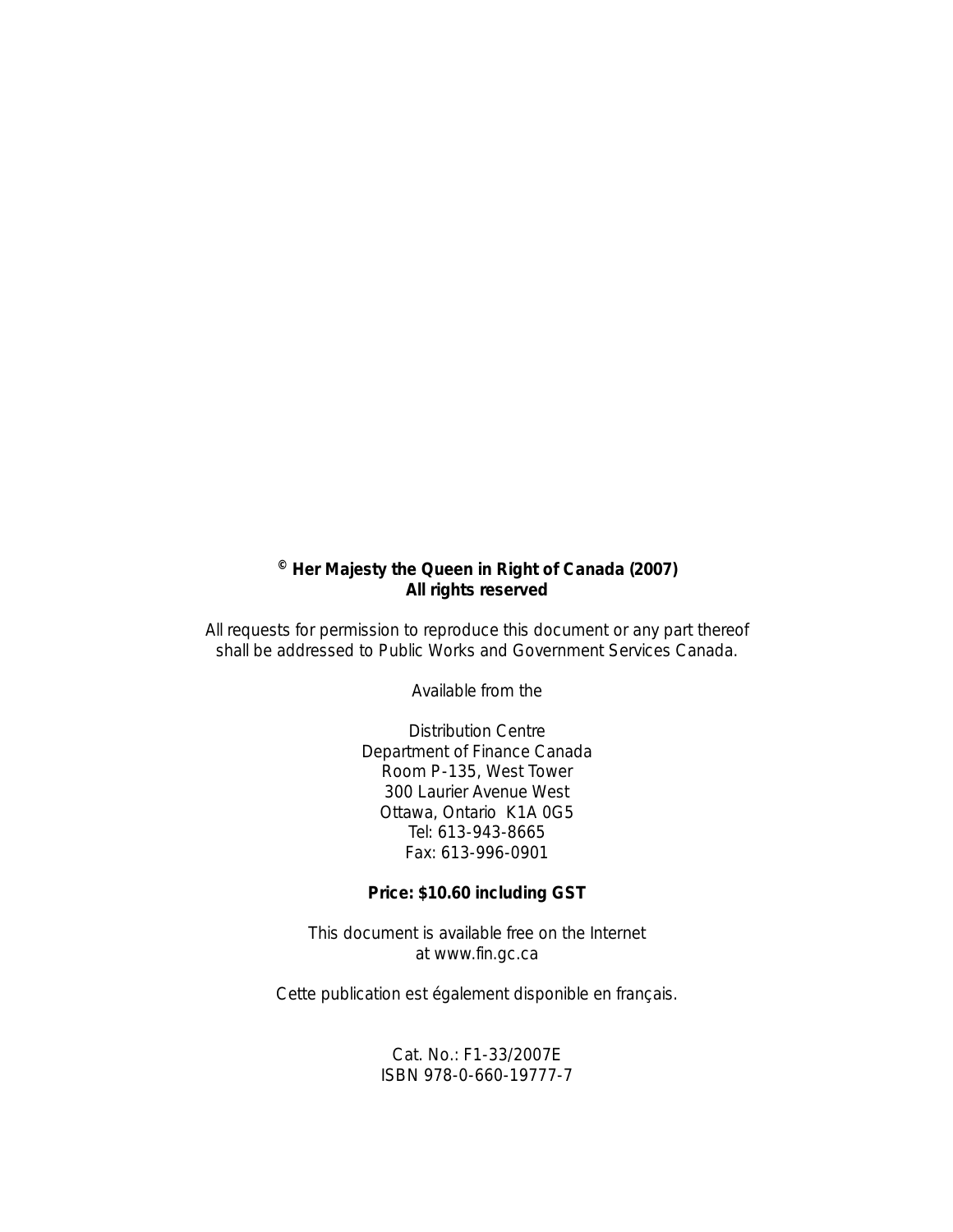## **Table of Contents**

| Part I: 2006-2007 Debt Management Context  13                   |  |
|-----------------------------------------------------------------|--|
| Maintaining a Well-Functioning Government Securities Market  24 |  |
| Foreign Currency Debt Programs  49                              |  |
| Annex 1: Completed Treasury Evaluation Reports, 1992-2007  52   |  |
|                                                                 |  |
|                                                                 |  |
|                                                                 |  |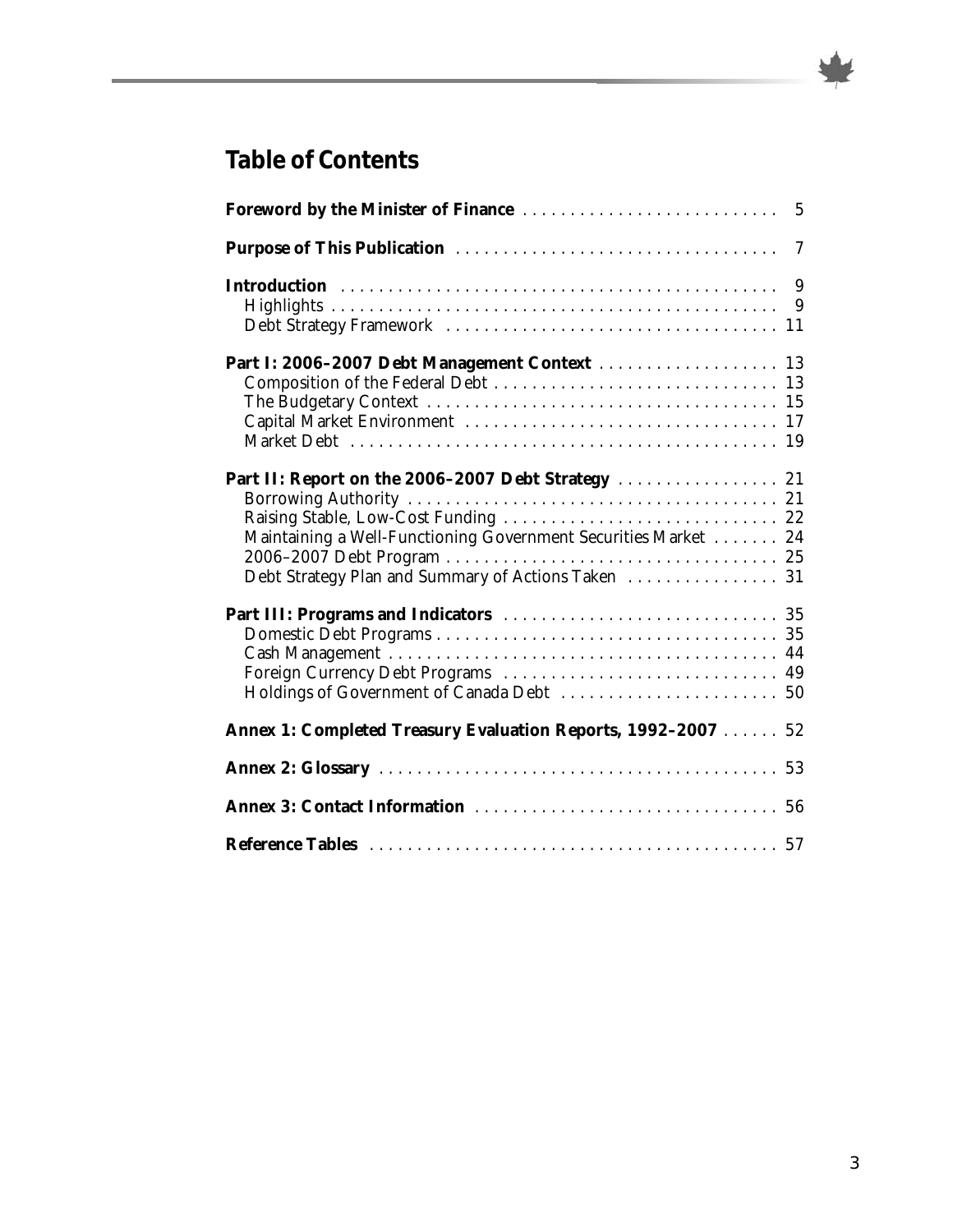## **Foreword by the Minister of Finance**

Debt reduction is a cornerstone of our economic policy. In our long-term economic plan, Advantage Canada, we set out to create a Canadian Fiscal Advantage by eliminating the total government net debt in less than a generation, by 2021.

Like ordinary Canadian families, our government knows the importance of paying off the mortgage or making regular credit card payments.

We firmly believe that it would be irresponsible to pass this national debt onto future generations. Canadians have an obligation to pay for the overspending of previous governments. After all, we are the ones using those services and infrastructure today.

To date, we have made tremendous progress on the debt reduction front.

This year, our government plans to reduce the federal debt by \$10 billion, bringing total debt reduction since 2005–06 to over \$37 billion. This is the equivalent of \$1,570 for each man, woman and child in Canada.

Our government is committed to reducing the national debt by a further \$3 billion in 2008–09 and \$3 billion each year thereafter.

Thanks to this approach, our goal of reducing the debt-to-GDP (gross domestic product) ratio to below 25 per cent will be achieved by 2011–12, three years ahead of the original target date, marking the lowest debt burden since the late 1970s.

This is significant for Canadian individuals, families and businesses, as lower debt means less interest and lower taxes.

Under our Tax Back Guarantee, we are giving Canadians a direct stake and a direct benefit in how we manage government finances on their behalf. We are dedicating all interest savings from the shrinking federal debt to further reduce personal income taxes.

The total value of tax relief provided under the Tax Back Guarantee will rise to \$2.5 billion by 2012–13.

Our government's commitment to tax relief, to focused spending and to further debt reduction is unwavering. We will continue to manage government finances prudently and responsibly in order to make our strong economy even stronger and ensure a prosperous future for generations to come.

The Honourable James M. Flaherty, P.C., M.P. Minister of Finance

Ottawa, December 2007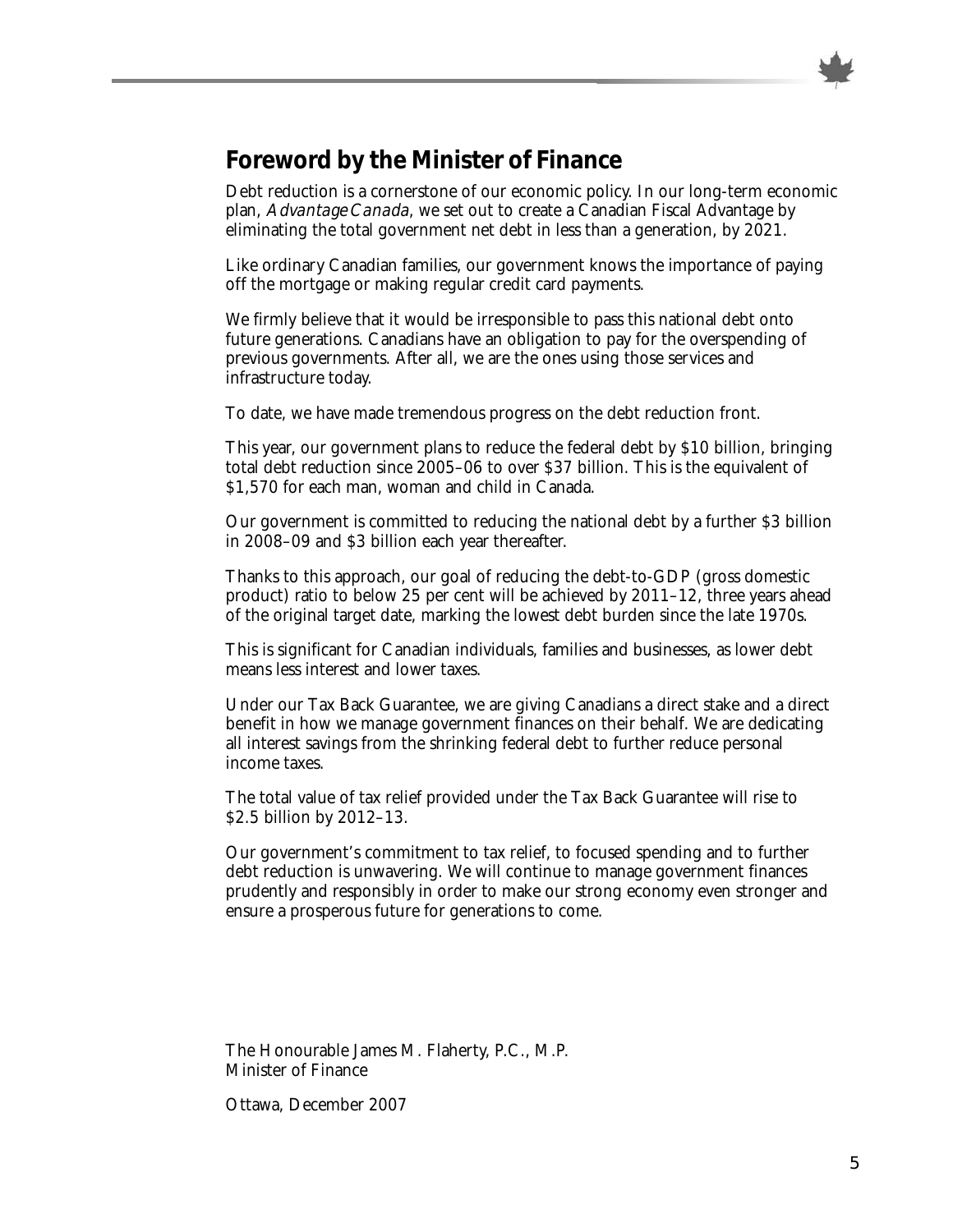## **Purpose of This Publication**

This edition of the *Debt Management Report* provides a detailed account of the Government of Canada's borrowing and cash operations for fiscal year April 1, 2006 to March 31, 2007.

It provides a comprehensive report on the environment in which the debt is managed, the composition and changes in the debt during the year, and the implementation of planned borrowing operations and initiatives set out in the 2006–07 *Debt Management Strategy*, published in April 2006. Reference tables containing statistics on the operation of debt programs are provided at the end of the report.

The information contained in this report is designed for a range of interested parties and to ensure transparency and accountability in Government of Canada borrowing and cash management activities. Information on the management of the foreign reserves is provided in a separate report, the *Report on the Management of Canada's Official International Reserves*. The *Debt Management Strategy*, the *Debt Management Report* and the *Report on the Management of Canada's Official International Reserves* are tabled annually in Parliament and are available on the Department of Finance website at www.fin.gc.ca.

## **Federal Debt Management**

Management of the federal debt involves two major activities: actively managing the portion of the debt that is borrowed in financial markets; and investing part of the proceeds of borrowing in liquid assets until needed for operations. At March 31, 2007, the market debt was \$418.8 billion, composed of marketable bonds, treasury bills and cash management bills, retail debt, foreign currency debt and Canada Pension Plan (CPP) bonds. The Government held \$21.2 billion of domestic cash balances.

| Market Debt                                                                                                                                                     | (C\$ billions) |
|-----------------------------------------------------------------------------------------------------------------------------------------------------------------|----------------|
| Payable in Canadian currency<br>Marketable bonds<br>(fixed-rate bonds with 2-, 5-, 10- and 30-year maturities<br>and Real Return Bonds with 30-year maturities) | 257.5          |
| Treasury bills and cash management bills                                                                                                                        | 134.1          |
| (zero-coupon securities with 1-day to 12-month maturities)<br>Retail debt                                                                                       | 15.2           |
| (Canada Savings Bonds and Canada Premium Bonds)<br>CPP bonds                                                                                                    | 1.7            |
| Payable in foreign currency<br>Marketable bonds and foreign currency notes<br>(fixed-rate bonds, Canada notes and Euro Medium-Term Notes)                       | 8.5            |
| Canada bills<br>(zero-coupon securities with 1- to 9-month maturities)                                                                                          | 1.8            |
| Total market debt                                                                                                                                               | 418.8          |
| Liquid Financial Assets                                                                                                                                         |                |
| Short-term deposits with financial institutions                                                                                                                 | 21.2           |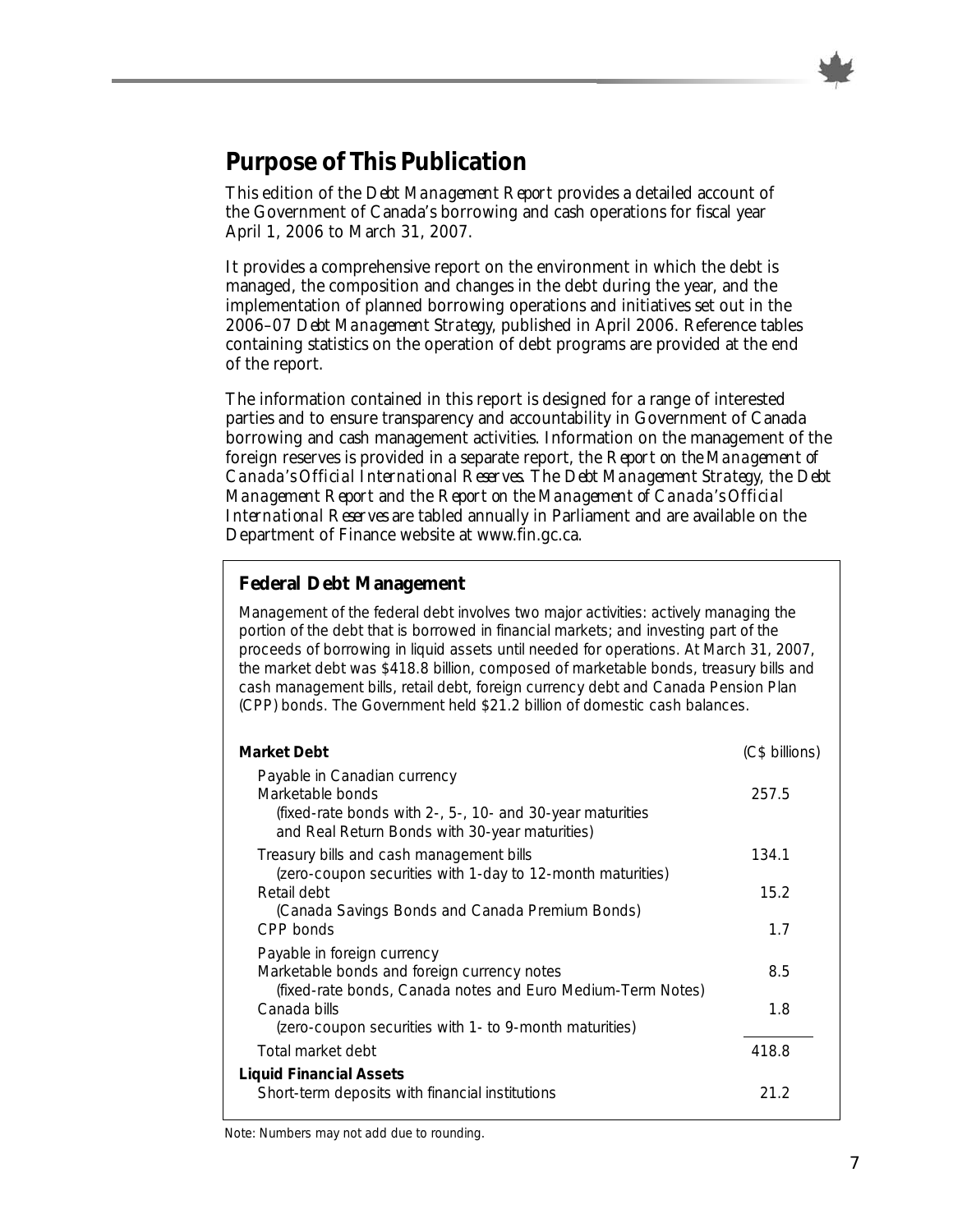This document is structured as follows:

- The introduction provides highlights of the debt program for 2006–07, as well as information related to governance and the debt strategy framework.
- Part I describes the fiscal environment in which the debt is managed and the composition of market debt.
- Part II reports on the implementation of borrowing program initiatives against the 2006–07 debt strategy by major theme: cost and risk of the debt structure; liquidity in the Government of Canada securities market; and participation at government securities auctions.
- Part III provides measures of outcomes during 2006–07 of domestic program operations and auction participation; indicators of secondary market activity; and indicators of foreign reserves funding.
- Annex 1 lists treasury evaluations performed since 1992, Annex 2 contains a glossary of debt management terms and Annex 3 contains contact information.
- Reference tables provide historical information on debt-related activities.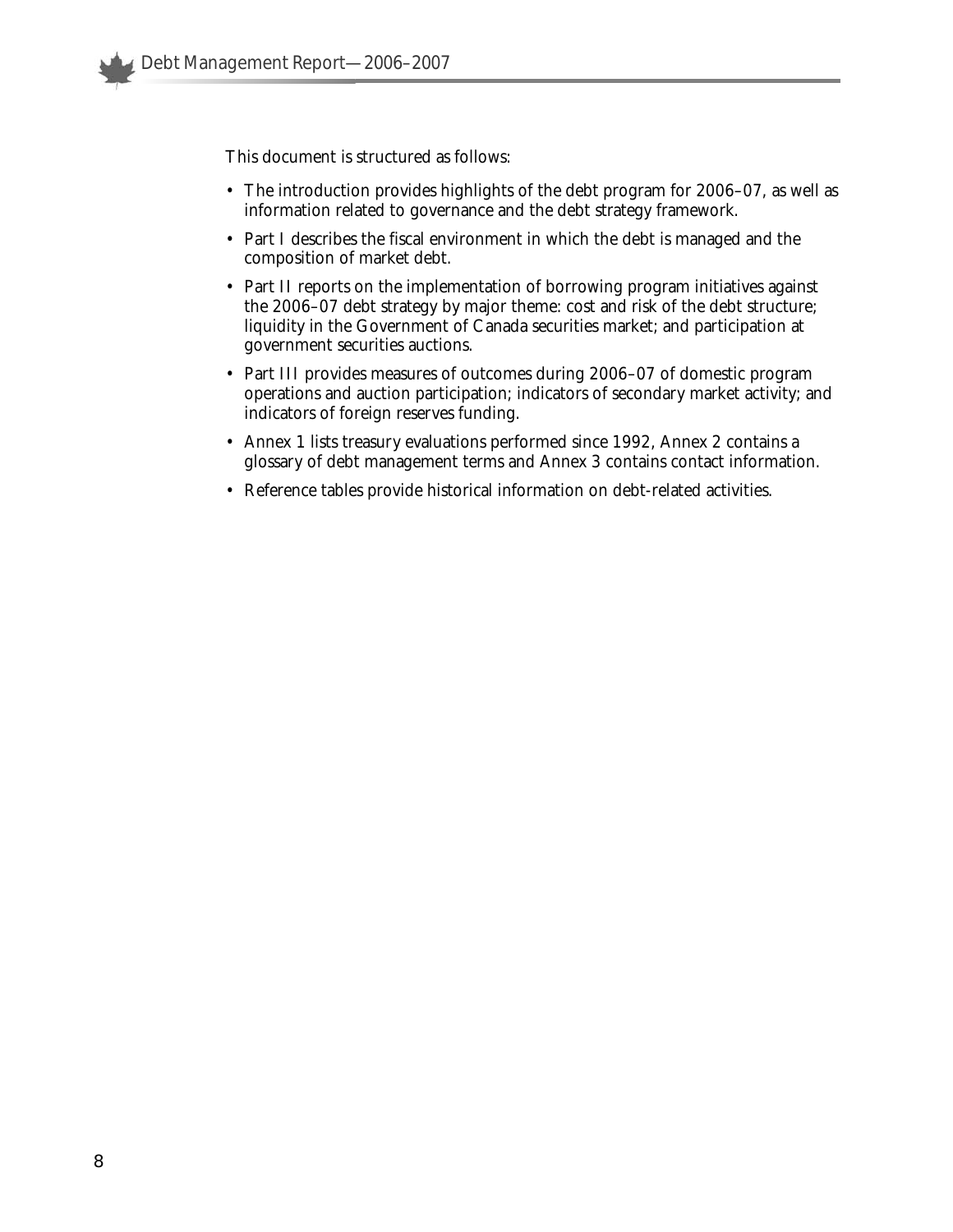

## **Introduction**

## **Highlights**

## **Continued Decline in Federal Indebtedness**

In 2006–07, the level of federal indebtedness continued to decline. On a full accrual basis, the federal debt, or accumulated deficit, was reduced by \$14.2 billion to \$467.3 billion, down \$95.6 billion from its peak in 1996–97. Similarly, the federal market debt, composed of marketable bonds, treasury bills and cash management bills, retail debt, foreign currency debt and CPP bonds, was reduced by \$8.5 billion to \$418.8 billion, down \$58.1 billion from its peak in 1996–97.

Public debt charges were \$33.9 billion, up \$0.1 billion from fiscal year 2005–06, reflecting an increase in the average effective interest rate on the stock of interestbearing debt. In 2006–07, they were \$15.5 billion lower than their high reached in fiscal year 1995–96. Public debt charges as a percentage of budgetary revenues have plummeted from a high of 37.6 per cent in 1990–91 to 14.4 per cent in 2006–07.

## **Adjusting the Structure of the Market Debt**

Adjustments in the level of treasury bill and net bond issuance continued the process begun in 2003–04 of reducing the fixed-rate share of the debt from twothirds to a target of 60 per cent. The fixed-rate share fell from 62.5 per cent to 61.9 per cent over the course of the year. The stock of treasury bills, including cash management bills, increased by \$2.5 billion to \$134.1 billion, while the stock of marketable bonds declined by \$3.7 billion to \$257.5 billion.

## **Maintaining a Liquid Government Securities Market**

The main challenge in managing the federal debt in recent years has been to support the maintenance of a liquid, well-functioning government securities market as a source of stable low-cost funding in the face of declining borrowing requirements. To this end, debt operations during the 2006–07 fiscal year continued to focus on the liquidity of new issues and outstanding benchmark bonds. Gross issuance of new 5-year bonds was reduced to take advantage of fungibility (i.e. the ability to combine different bonds that share the same maturity date) to help support liquidity in all maturities.

## **Consolidated Borrowings of Crown Corporations**

The Government announced in Budget 2007 that it plans to meet all of the domestic borrowing needs of the Business Development Bank of Canada, Canada Mortgage and Housing Corporation and Farm Credit Canada through direct lending to these Crown corporations, beginning in 2008. Prior to this change, these Crown corporations obtained funding directly through the capital markets, under their own name. The Government's own debt program will be adjusted to accommodate the additional need for funds.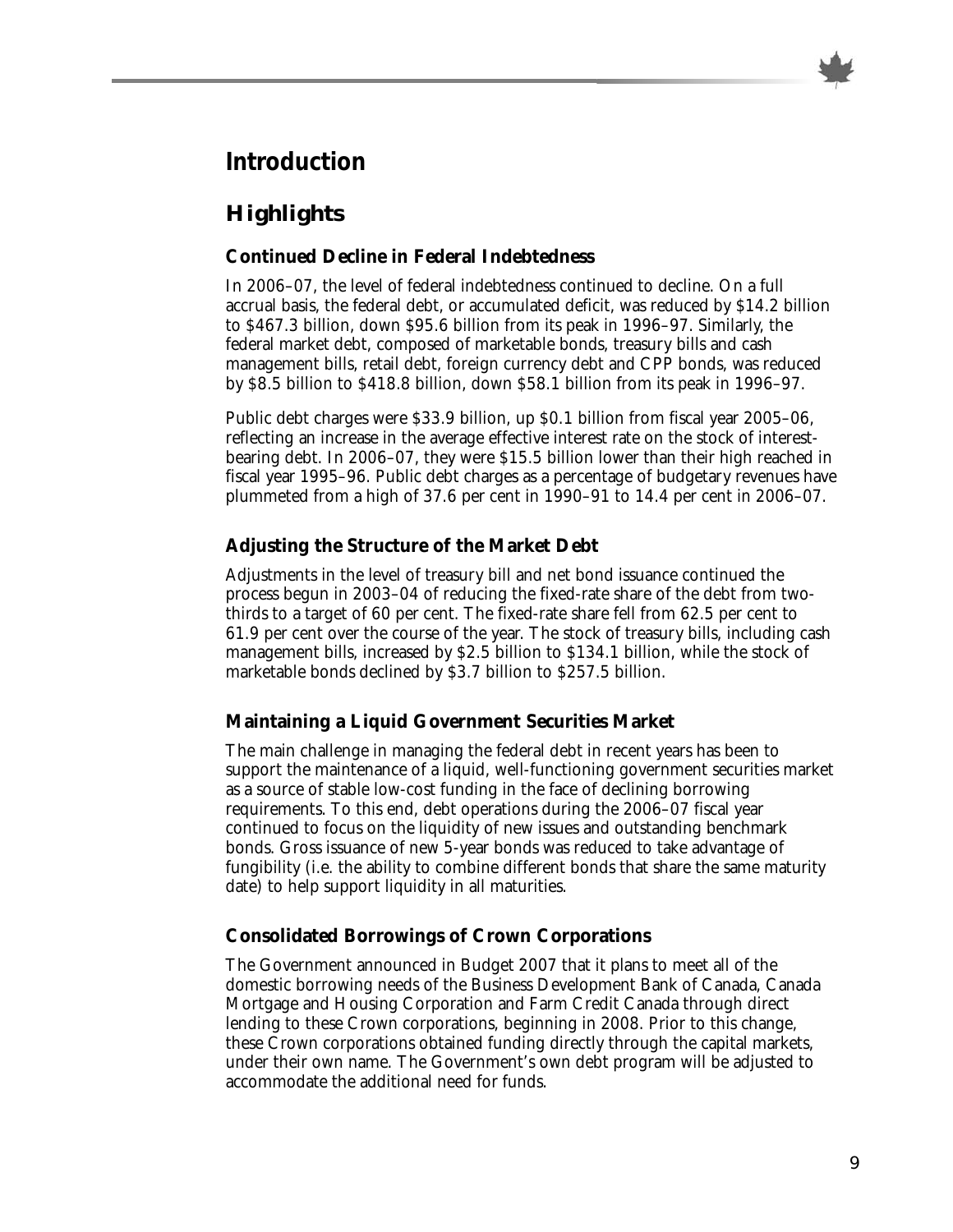#### **Amendments to the Financial Administration Act**

In 2007, amendments were made to the Financial Administration Act (FAA) regarding the Government's borrowing activities to provide greater transparency and accountability, and increase flexibility to meet future borrowing needs, particularly with respect to the consolidation of Crown borrowings.

Notably, the existing \$4-billion statutory non-lapsing limit on borrowing authority was replaced with a more flexible, simplified and streamlined framework that consolidates the borrowing authority into one general provision, under the authority of the Governor in Council.

The amendments also provided for enhanced disclosure on anticipated borrowing and planned uses of funds through the *Debt Management Strategy*; enhanced disclosure requirements on actual borrowing and uses of funds compared to those forecast through the *Debt Management Report*; and detailed information on outcomes provided in the Public Accounts.

The period within which the *Debt Management Report* must be tabled was also shortened from 45 to 30 sitting days following the tabling of the Public Accounts.

The added flexibility provided by these amendments to the FAA will facilitate more efficient, responsive and prudent financial management.

### **Improvement to the Code of Conduct for the Domestic Debt Market**

The liquidity of the domestic debt market is a function of program design and public confidence in its integrity. The Investment Dealers Association of Canada (IDA) Policy No. 5, *Code of Conduct for IDA Member Firms Trading in Wholesale Domestic Debt Markets*, originally introduced in 1998 and developed jointly with the Bank of Canada and the Department of Finance, is the formal code of conduct for dealing practices in wholesale domestic debt markets. Revisions were made to the Policy in early 2006 to further strengthen integrity in the trading of Canadian fixed-income securities and thereby to encourage liquidity and efficiency, promote public confidence and encourage the maintenance of active Government of Canada securities trading and lending.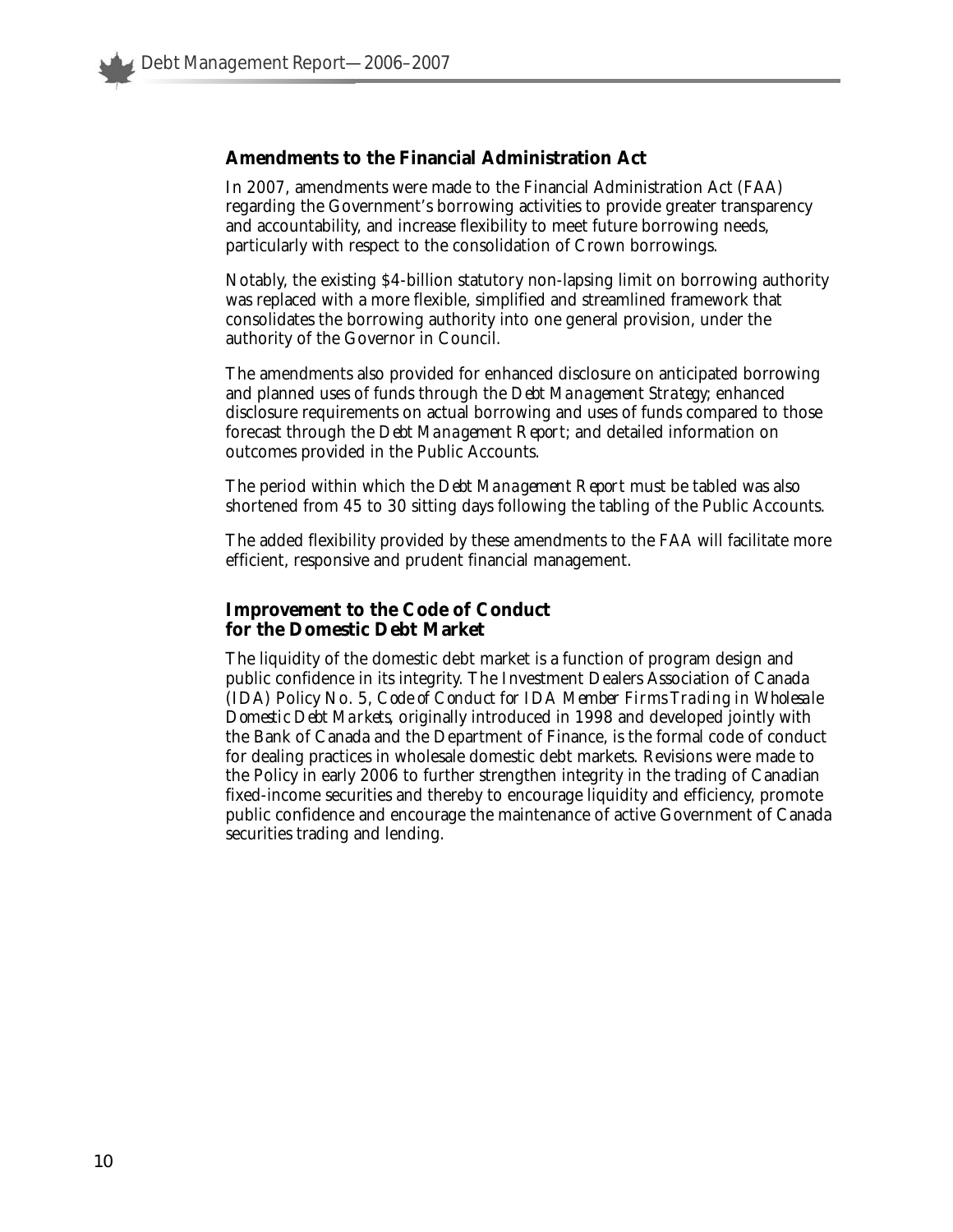## **Debt Strategy Framework**

#### **Governance**

Responsibility for strategic planning and the operational management of the market debt and liquid assets, including the foreign exchange reserves, which are collectively termed "funds management," is jointly borne by officials at the Department of Finance and the Bank of Canada. The Bank of Canada acts as fiscal agent for the Minister of Finance in issuing debt, investing funds and conducting other market operations.

The oversight of activity is carried out through the Funds Management Committee (FMC), which comprises senior management from the Department of Finance and the Bank of Canada. The FMC advises the Minister of Finance on policy and strategy, oversees the implementation of approved policy and plans, and reviews performance outcomes.

The FMC is supported by the Risk Committee (RC), whose mandate is to oversee and advise on risk management policy and to report to the FMC on financial risk positions. The Financial Risk Office at the Bank of Canada provides analytical support to the RC in this role and is responsible for monitoring and regularly reporting on the financial performance and position of certain financial assets and foreign-currency-denominated derivatives, including market, credit, operational, liquidity and legal risks.

In order to inform future decision making and to support transparency and accountability, different aspects of the Government of Canada's treasury activities are reviewed periodically under the Department of Finance's treasury evaluation program. The program's purpose is to obtain periodic external assessments of the frameworks and processes used in the management of wholesale and retail market debt, cash and reserves as well as the treasury activities of other entities under the authority of the Minister of Finance (see the Section "Program Reviews and Evaluations" in Part II and Annex 1).

For additional details on the governance framework, see the *Funds Management Governance Framework* at www.fin.gc.ca/treas/Goveev/TMGF\_e.html.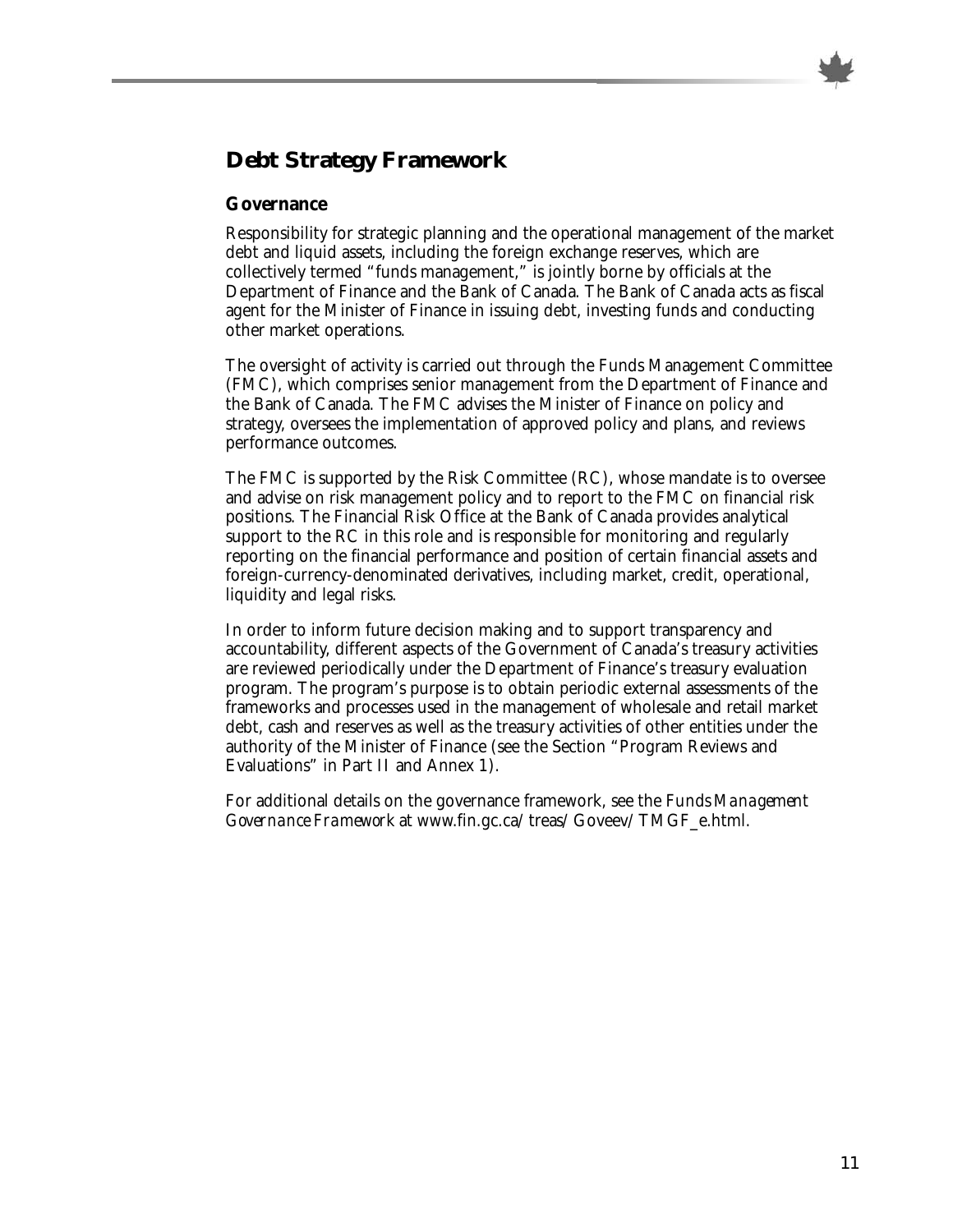## **Objectives and Principles**

Management of Government of Canada funds encompasses issuance of debt, management of liquidity, and investment of financial assets. All funds management activities are conducted in view of overarching principles.

## **Key Principles**

- **Efficiency and effectiveness:** Policy development and operations should take into account, to the extent possible, leading practices of other comparable sovereigns. Regular evaluations should be conducted to ensure the efficiency and effectiveness of the governance framework and of borrowing and investing programs.
- **Transparency and accountability:** Information on financial asset and liability management plans, activities and outcomes should be made publicly available in a timely manner. Information on borrowing costs, investment performance and material exposures to financial risk should be measured, monitored, controlled and regularly reported as applicable.

In addition, distinct objectives and principles have been established within the financial asset and liability management function pertaining to the management of domestic debt and cash, foreign reserves, and retail debt.

#### *Domestic Debt and Cash Management Objectives*

The fundamental objective of domestic debt and cash management is to raise stable and low-cost funding to meet the operational needs of the Government of Canada.

An associated objective is to maintain a well-functioning market in Government of Canada securities, which helps to keep debt costs low and benefits a wide array of domestic market participants.

#### *Domestic Debt and Cash Management Principles*

In pursuit of these objectives, the Government of Canada manages its activities according to a set of principles.

- **Transparency, regularity and liquidity:** The design and implementation of the domestic debt program should emphasize transparency, regularity and liquidity to support a well-functioning government securities market. The Government should consult regularly with market participants to ensure the integrity and attractiveness of the market for dealers and investors.
- **Prudence:** Prudence should be maintained by managing the structure of the debt, raising funds for domestic operational needs using a variety of instruments denominated in Canadian dollars, and managing exposure to credit risk through diversification.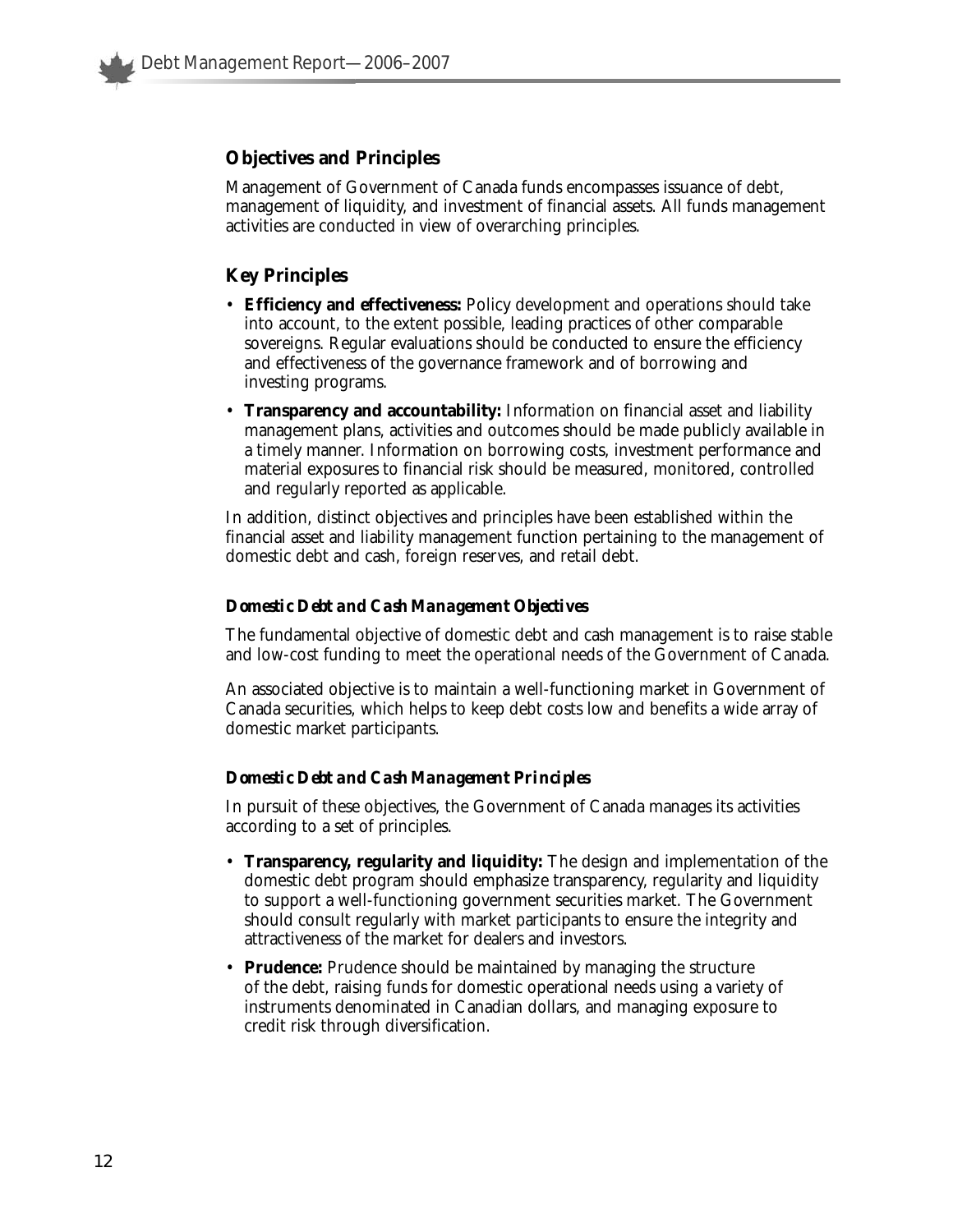

## **Part I: 2006–2007 Debt Management Context**

Since the annual debt-servicing cost represents 15 per cent of total federal expenses, effective management of the federal debt is important to all Canadians. This section provides an overview of the context within which debt management decisions were taken in 2006–07.

## **Composition of the Federal Debt**

The federal debt consists of the total liabilities of the Government of Canada (gross debt) minus financial and non-financial assets. The following diagram illustrates the relationships between the components of the federal debt, based on the 2006–07 fiscal year.



## **Federal Debt as at March 31, 2007**

Note: Numbers may not add due to rounding.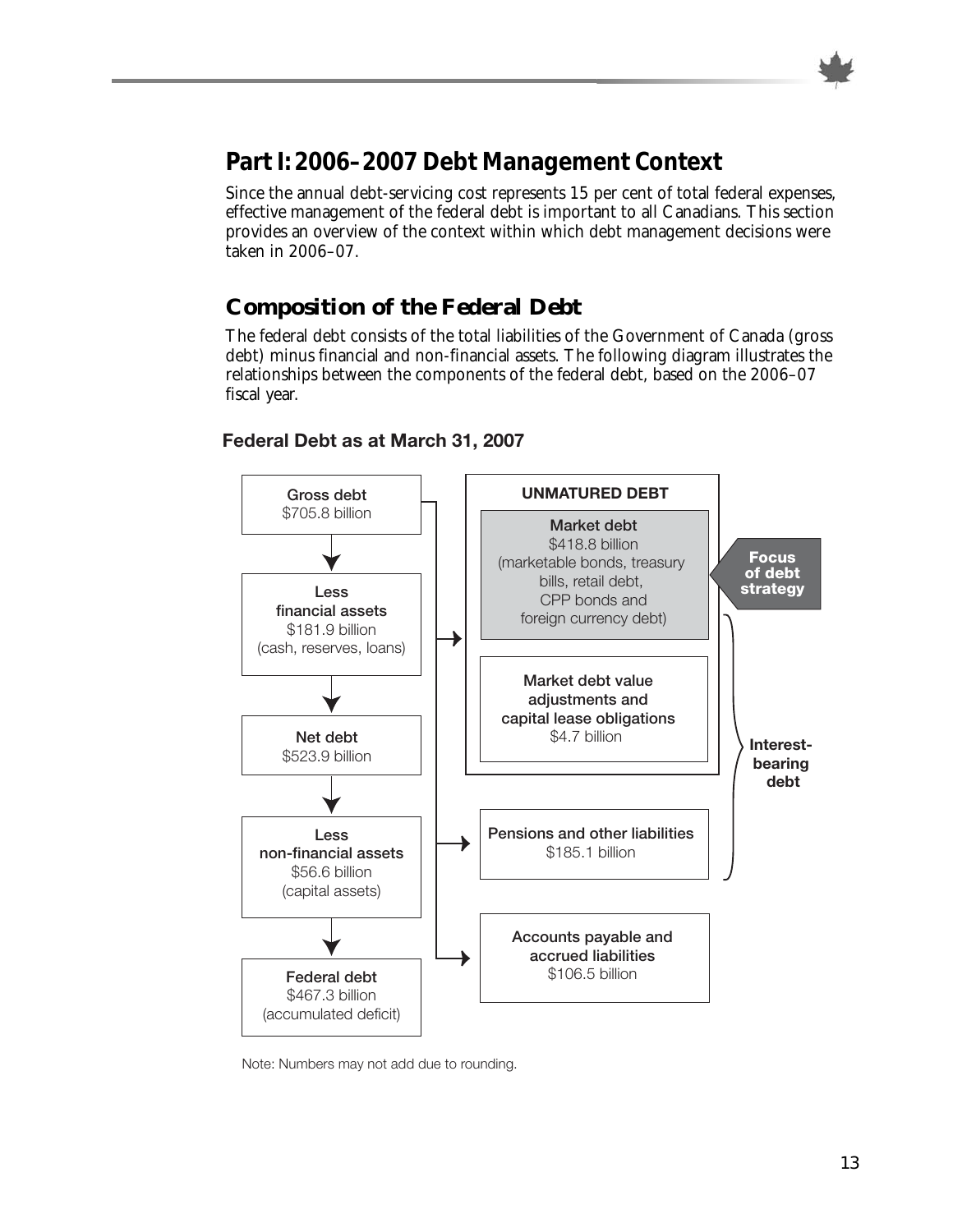For accounting purposes, gross debt is decomposed into: market debt, which is issued and outstanding in financial markets; value adjustments to market debt (for the foreign exchange value of swap liabilities and the net of unamortized premiums and discounts of new issues and buybacks); capital leases; and other liabilities. Other liabilities comprise liabilities held outside capital markets and include obligations to public sector pension plans as well as accounts payable and accrued liabilities and allowances.

Financial assets comprise cash on deposit with the Bank of Canada, chartered banks and other financial institutions, accounts receivable (including tax receivables), foreign exchange accounts, and loans, investments and advances.

Non-financial assets comprise tangible capital assets, inventories and prepaid expenses.

In 2006–07, the federal debt, or accumulated deficit, was reduced by \$14.2 billion to \$467.3 billion. Similarly, the federal market debt was reduced by \$8.5 billion to \$418.8 billion (see Table 1).

|                                    | 2002-03 | 2003-04 | 2004-05       | 2005-06 | 2006-07 |
|------------------------------------|---------|---------|---------------|---------|---------|
|                                    |         |         | (\$ billions) |         |         |
| Market debt                        | 438.6   | 436.5   | 431.8         | 427.3   | 418.8   |
| Market debt value adjustments      | $-1.1$  | $-2.5$  | $-4.3$        | $-6.1$  | $-4.7$  |
| Unmatured debt                     | 437.5   | 434.0   | 427.4         | 421.1   | 414.1   |
| Pension and other liabilities      | 178.3   | 180.9   | 179.8         | 179.9   | 185.1   |
| Interest-bearing debt              | 615.8   | 614.9   | 607.2         | 601.0   | 599.2   |
| Accounts payable and               |         |         |               |         |         |
| accrued liabilities                | 83.2    | 85.2    | 97.7          | 101.4   | 106.5   |
| Gross debt                         | 699.0   | 700.1   | 705.0         | 702.5   | 705.8   |
| Less: financial assets             | 139.5   | 149.1   | 155.4         | 165.6   | 181.9   |
| Net debt                           | 559.6   | 551.0   | 549.6         | 536.9   | 523.9   |
| Less: non-financial assets         | 54.2    | 54.8    | 54.9          | 55.4    | 56.6    |
| Federal debt (accumulated deficit) | 505.3   | 496.2   | 494.7         | 481.5   | 467.3   |

#### **Table 1**

*Change in Composition of Federal Debt* 

Note: Numbers may not add due to rounding.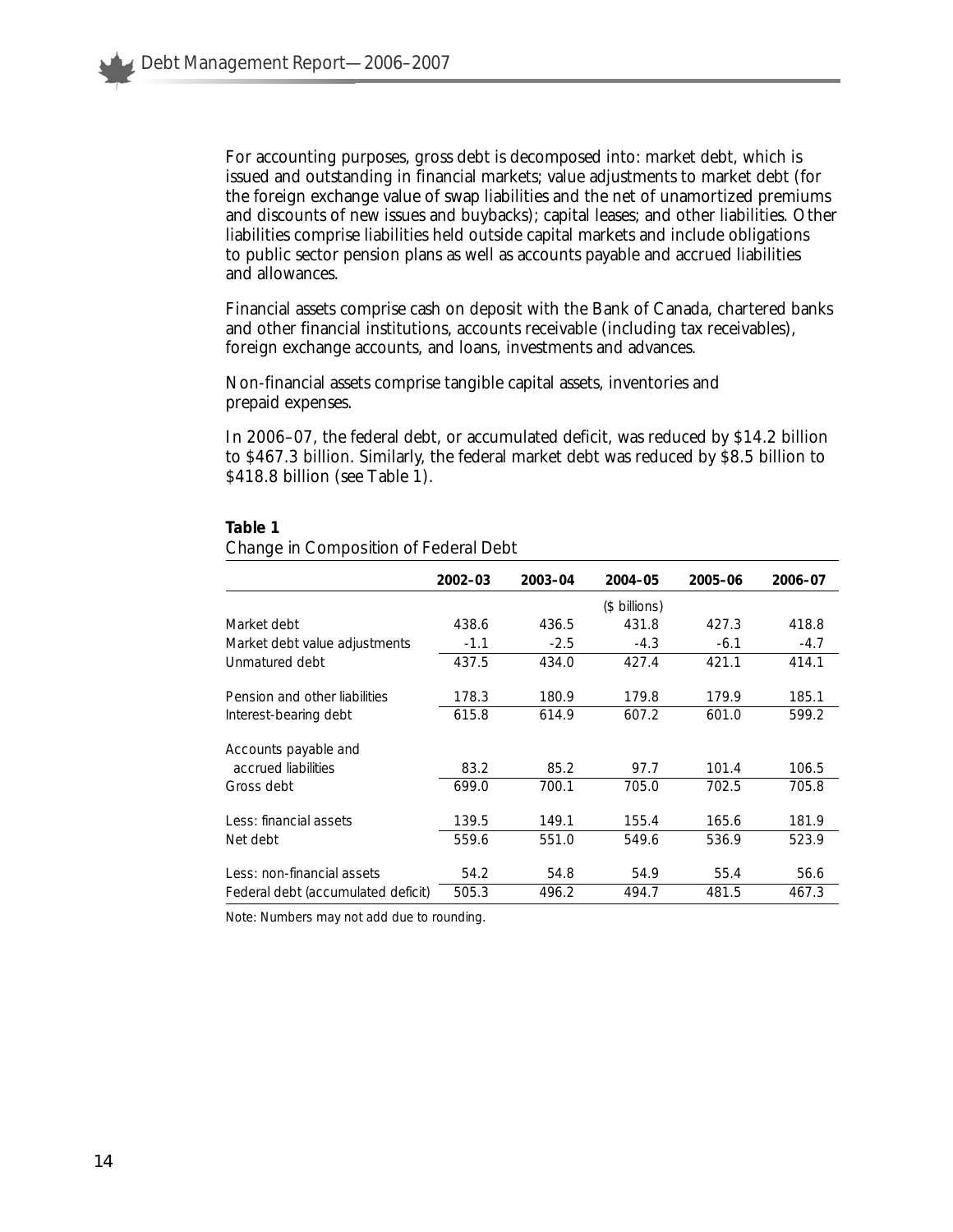## **The Budgetary Context**

## **Budgetary Outcome and Public Debt Costs**

The budgetary surplus of \$13.8 billion recorded in 2006–07 was the federal government's 10th consecutive surplus. Federal debt stood at \$467.3 billion at the end of 2006–07, down \$95.6 billion from its peak of \$562.9 billion in 1996–97. The federal debt-to-GDP ratio is 32.3 per cent, down from its peak of 68.4 per cent in 1995–96 (see Chart 1). As announced in the 2007 Economic Statement, the Government plans to achieve a debt-to-GDP ratio of 25 per cent by 2011–12, three years ahead of the original target.

Public debt charges were up \$0.1 billion to \$33.9 billion from 2005–06, and represented 5.7 per cent of interest-bearing debt, up 0.1 per cent from 2005–06, reflecting higher average effective interest rates on the stock of interest-bearing debt. However, public debt charges as a percentage of GDP declined to 2.3 per cent in 2006–07 from 2.5 per cent in 2005–06 (see Charts 1 and 2).

Public debt charges as a percentage of budgetary revenues have been decreasing in recent years, falling from the peak of 37.6 per cent in 1990–91 to 14.4 per cent in 2006–07. In other words, the Government spent just over 14 cents of every revenue dollar on interest payments on the public debt in 2006–07 (see Chart 2).

For additional information, see the 2006–07 *Annual Financial Report of the Government of Canada* at www.fin.gc.ca/purl/afr-e.html.



# Chart 1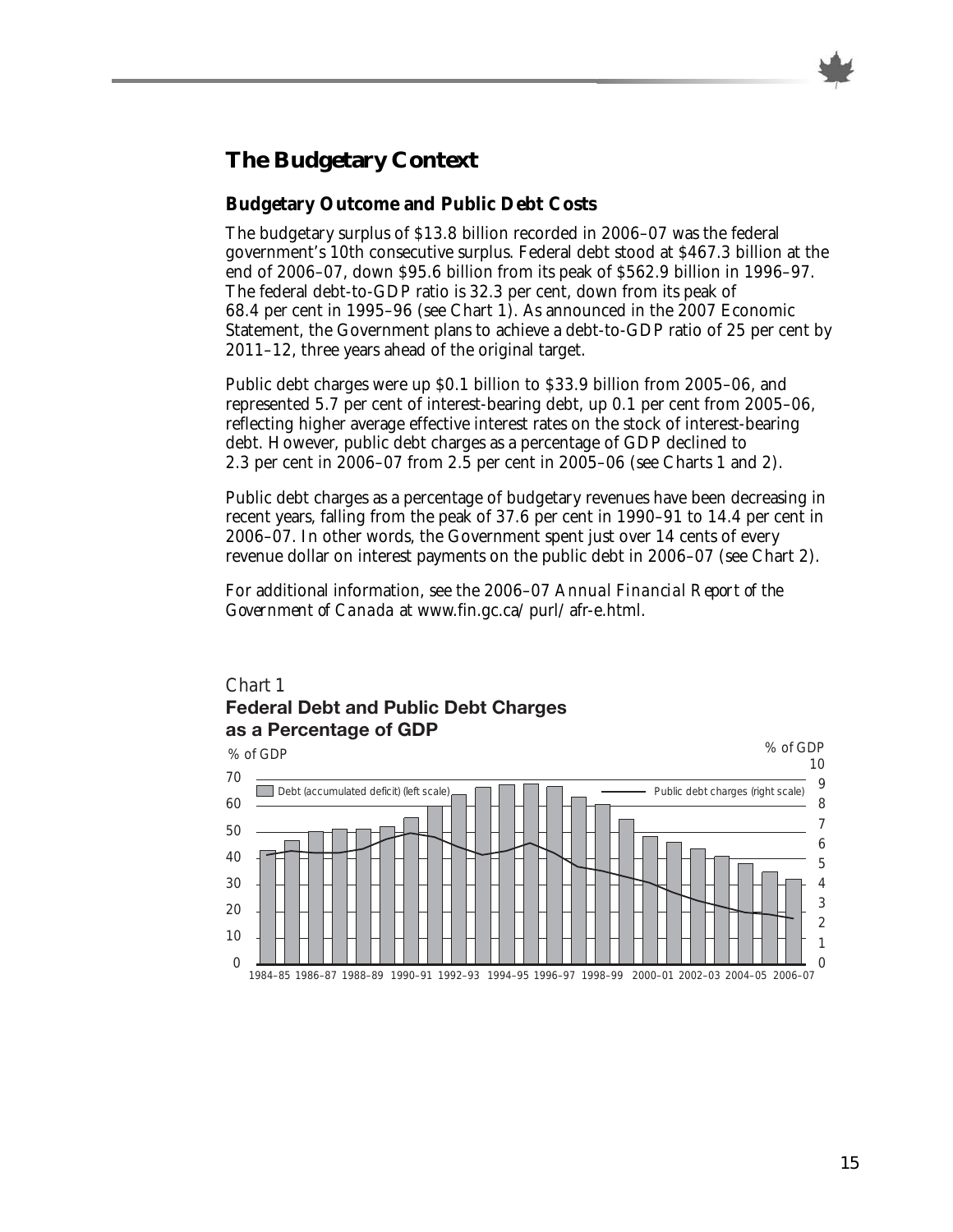

Chart 2 **Public Debt Charges**

## **Financial Source/Requirement**

The key budgetary reference point for debt management is the financial source/requirement, which measures the difference between cash coming in to the Government and cash going out. This measure is affected not only by the budgetary balance but also by the Government's non-budgetary transactions.

The budgetary balance is presented on a full accrual basis of accounting, recording government liabilities and assets when they are incurred or acquired, regardless of when the cash is paid or received. Non-budgetary transactions comprise changes in federal employee pension accounts; changes in non-financial assets; investing activities through loans, investments and advances; and other transactions (e.g. changes in other financial assets and liabilities and foreign exchange activities). Non-budgetary transactions also include adjustments made to convert the Government's financial statements from full accrual to cash accounting.

In 2006–07, the budgetary surplus of \$13.8 billion and a net requirement of funds from non-budgetary transactions of \$5.2 billion produced a financial source of \$8.5 billion. This compares to a financial source of \$6.8 billion in 2005–06, \$6.6 billion in 2004–05 and \$7.6 billion in 2003–04 (see Chart 3).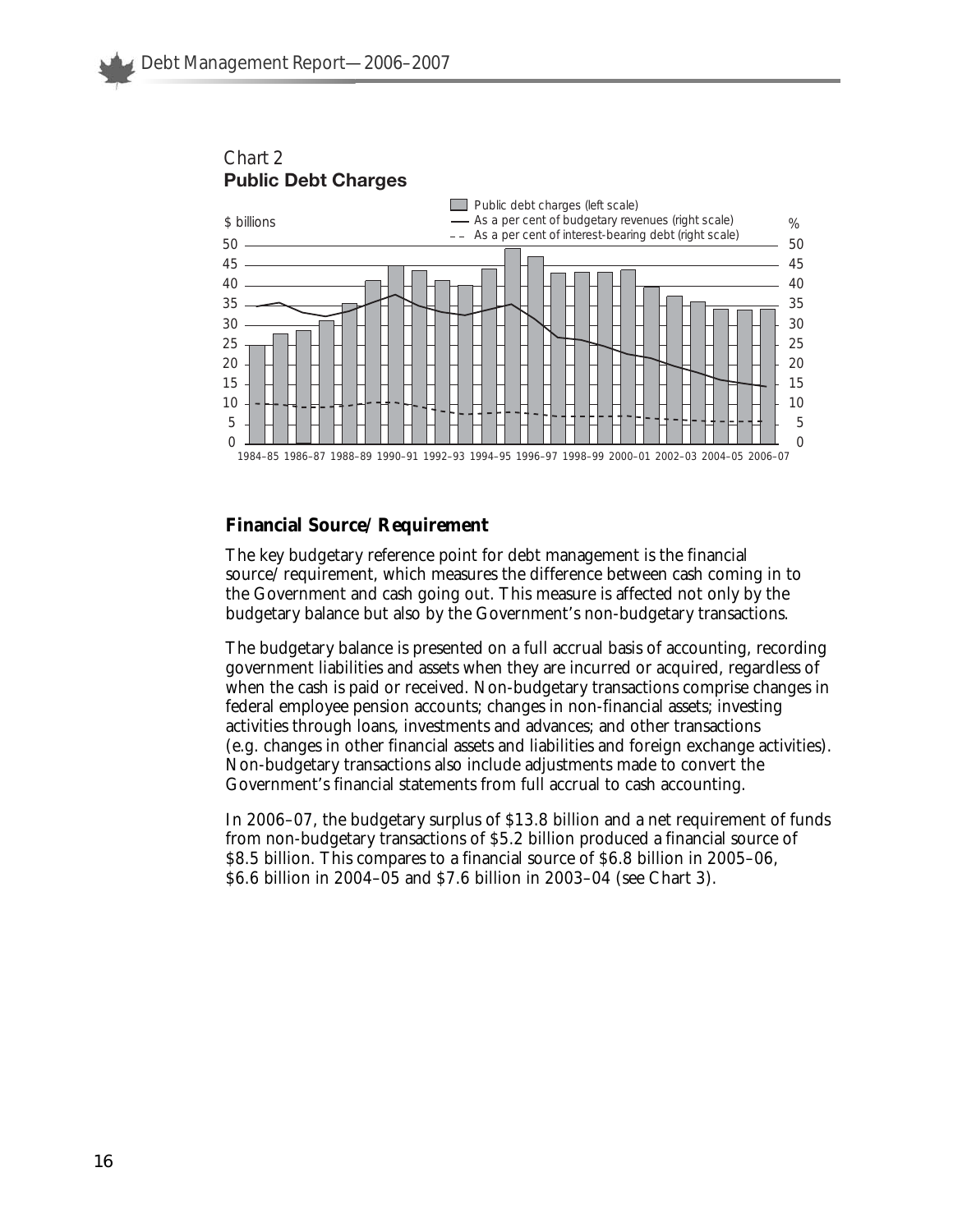

Chart 3 **Budgetary Balance and Financial Source/Requirement** \$ billions

Sources: *Public Accounts of Canada* and Statistics Canada.

## **Capital Market Environment**

The share of the domestic debt market occupied by Government of Canada securities has declined since 1996. At December 31, 2006, Government of Canada treasury bills represented 35 per cent of total short-term securities, down from 60 per cent in 1996. This decline in market share was largely offset by the growth of asset-backed commercial paper, whose share increased from 4 per cent to almost 30 per cent over that time period.

While the paydown of Government of Canada debt explains part of this decline in market share, the main reason is the significant overall growth of the fixed-income market. According to the Bank of Canada, outstanding short-term domestic securities have increased from \$226 billion in 1996 to almost \$360 billion in 2006. Similarly, outstanding domestic bonds have increased from \$656 billion in 1996 to \$1,105 billion in 2006 (see Charts 4 and 5).

At December 31, 2006, Government of Canada bonds represented 24 per cent of total bonds outstanding, down from almost 50 per cent in 1996. Over that time period, the market share for corporate paper increased from 13 per cent to 24 per cent, and the share for term securitizations increased from 3 per cent to 16 per cent.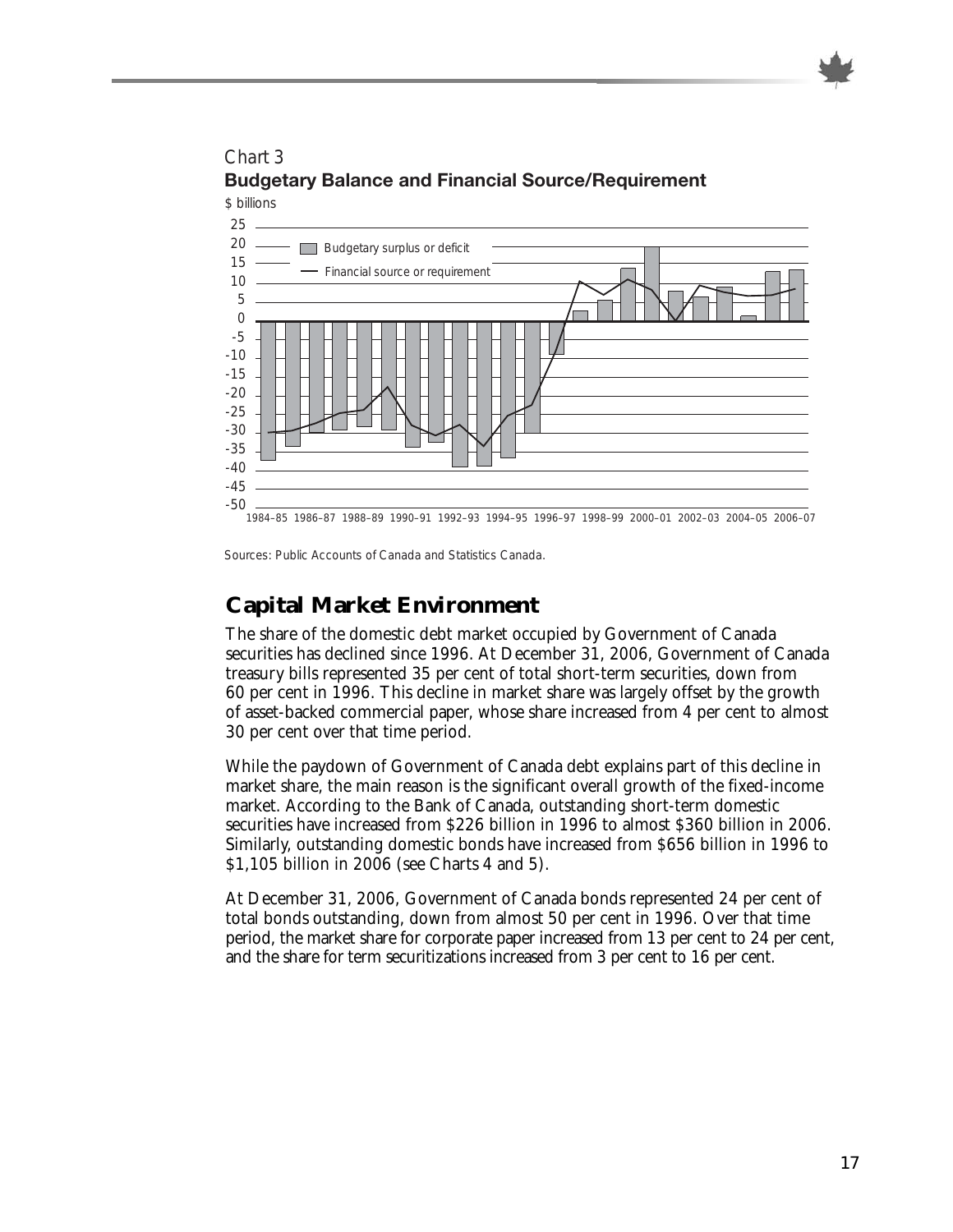

## Chart 4 **Amount of Domestic Short-Term Securities Outstanding**

Note: Municipal short-term issuance since 1996 has been negligible. Source: Bank of Canada, *Banking and Financial Statistics.*

## Chart 5 **Amount of Domestic Bonds Outstanding by Issue Type, at December 31**



Source: Bank of Canada, *Banking and Financial Statistics.*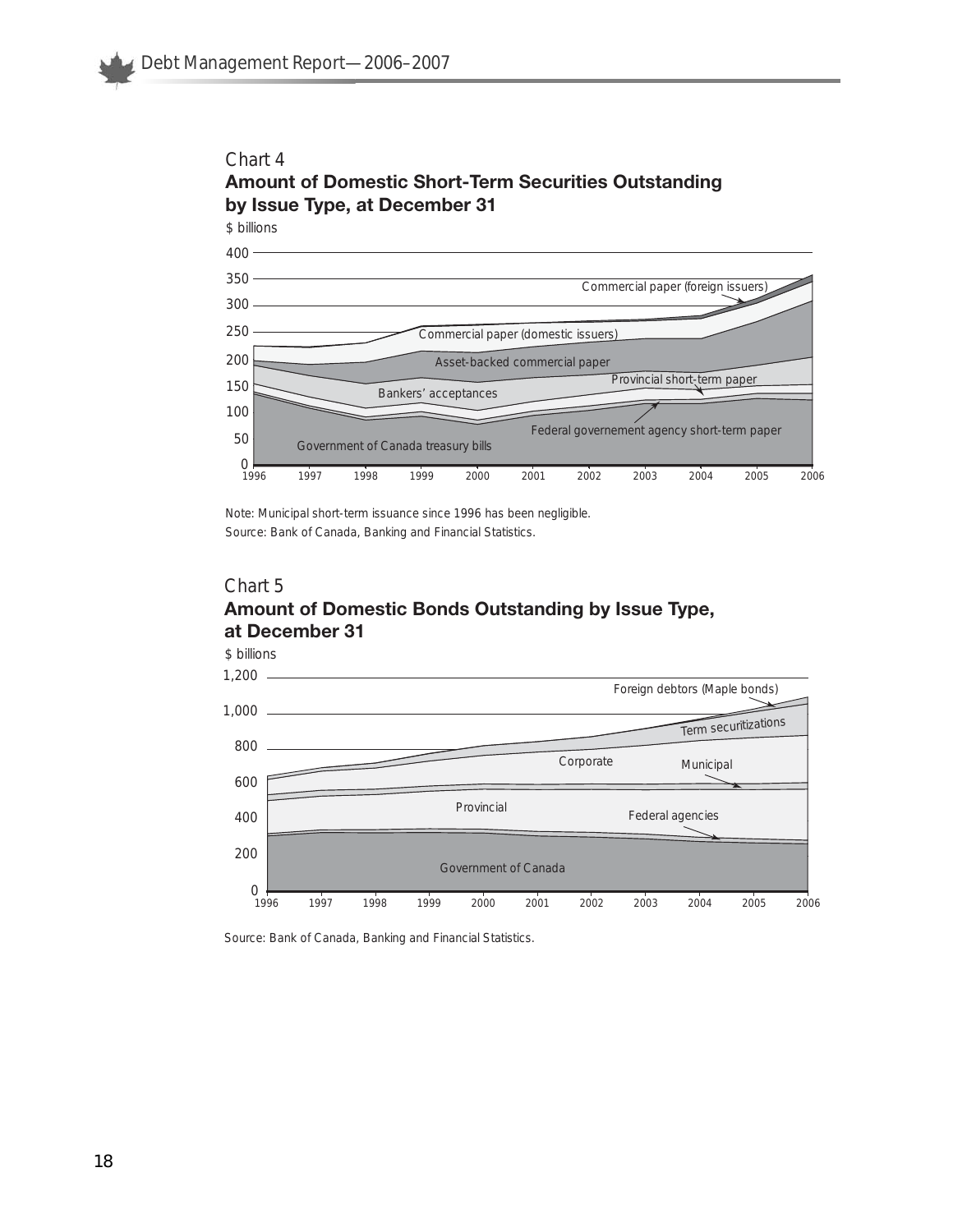

## **Market Debt**

There are two types of market debt: domestic debt, which is denominated in Canadian dollars, and foreign currency debt (see Chart 6).

Funding in Canadian dollars is done through both wholesale and retail channels. Wholesale funding is conducted through issuance of marketable securities, namely nominal bonds, Real Return Bonds and treasury bills, including cash management bills. These securities are sold via auction. Retail funding is raised through sales of Canada Savings Bonds and Canada Premium Bonds to Canadian residents.

Foreign currency debt is used to fund Canada's foreign exchange reserves, which are held in the Exchange Fund Account. At March 31, 2007, foreign currency debt accounted for 2.5 per cent of total market debt, and was composed of Canada bills, notes, bonds and Euro Medium-Term Notes. Foreign reserve assets are also funded by cross-currency swaps of domestic obligations. At March 31, 2007, 7.3 per cent of domestic market debt had been swapped into foreign currencies. In total, including the effect of cross-currency swaps, foreign obligations represented 9.8 per cent of market debt.

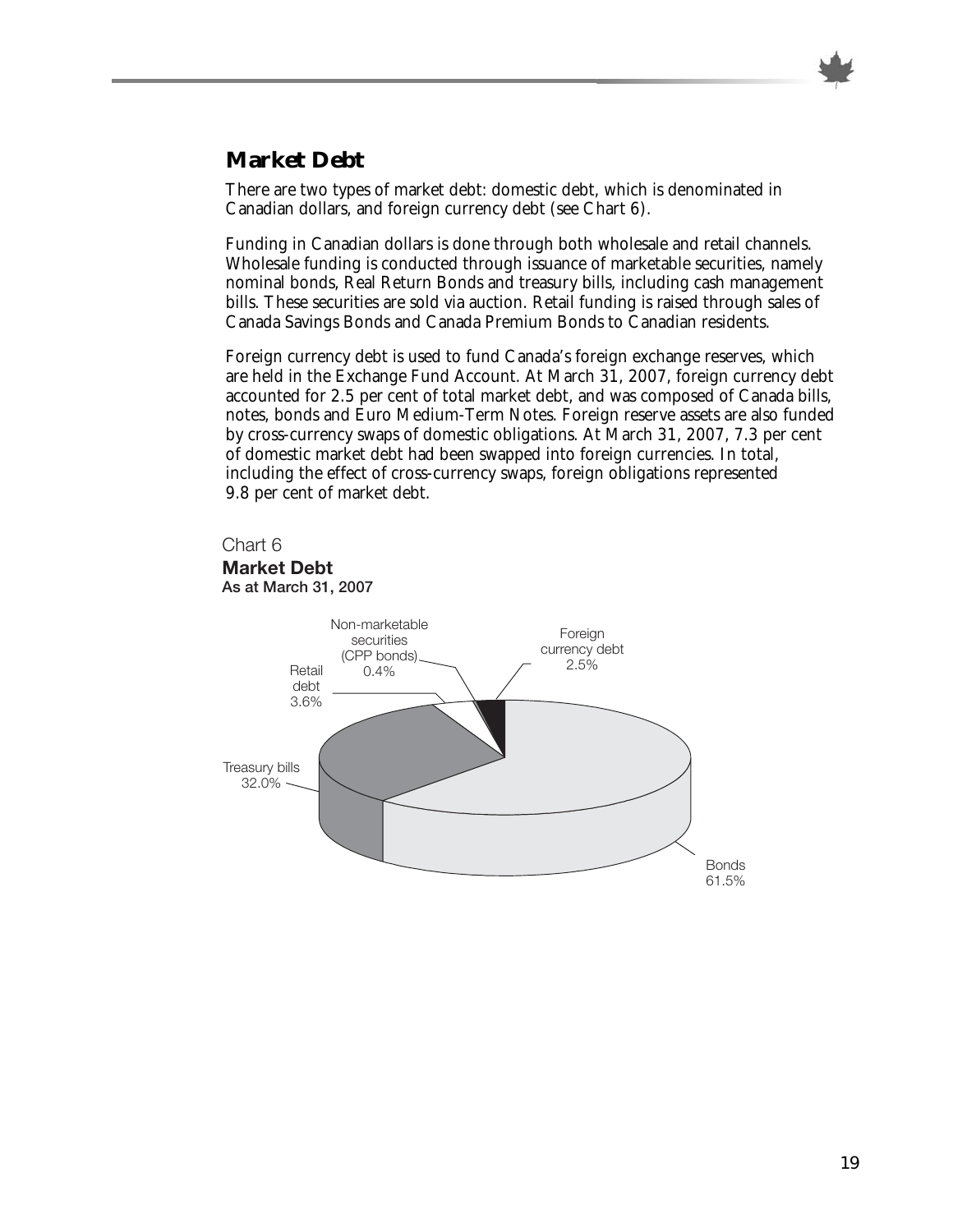A detailed description of Government of Canada market debt instruments is available at www.fin.gc.ca/invest/instru-e.html.

Table 2 shows the change in the composition of federal market debt at March 31, 2007, by domestic and foreign currency debt programs. Domestic debt fell by \$4.7 billion while foreign currency debt declined by \$3.7 billion. Further details on the changes in programs and indicators of debt management operations and activities can be found in Part III.

#### **Table 2**

|                                    | April 1, 2006<br>Outstanding | March 31, 2007<br>Outstanding | Change |
|------------------------------------|------------------------------|-------------------------------|--------|
|                                    |                              | (\$ billions)                 |        |
| Domestic debt                      | 413.2                        | 408.5                         | $-4.7$ |
| Foreign currency debt <sup>1</sup> | 14.1                         | 10.4                          | $-3.7$ |
| Total market debt                  | 427.3                        | 418.8                         | -8.5   |

*Change in Composition of Federal Market Debt, 2006–07*

Note: Numbers may not add due to rounding.

<sup>1</sup> Liabilities are stated at par value using March 31, 2007 closing exchange rates.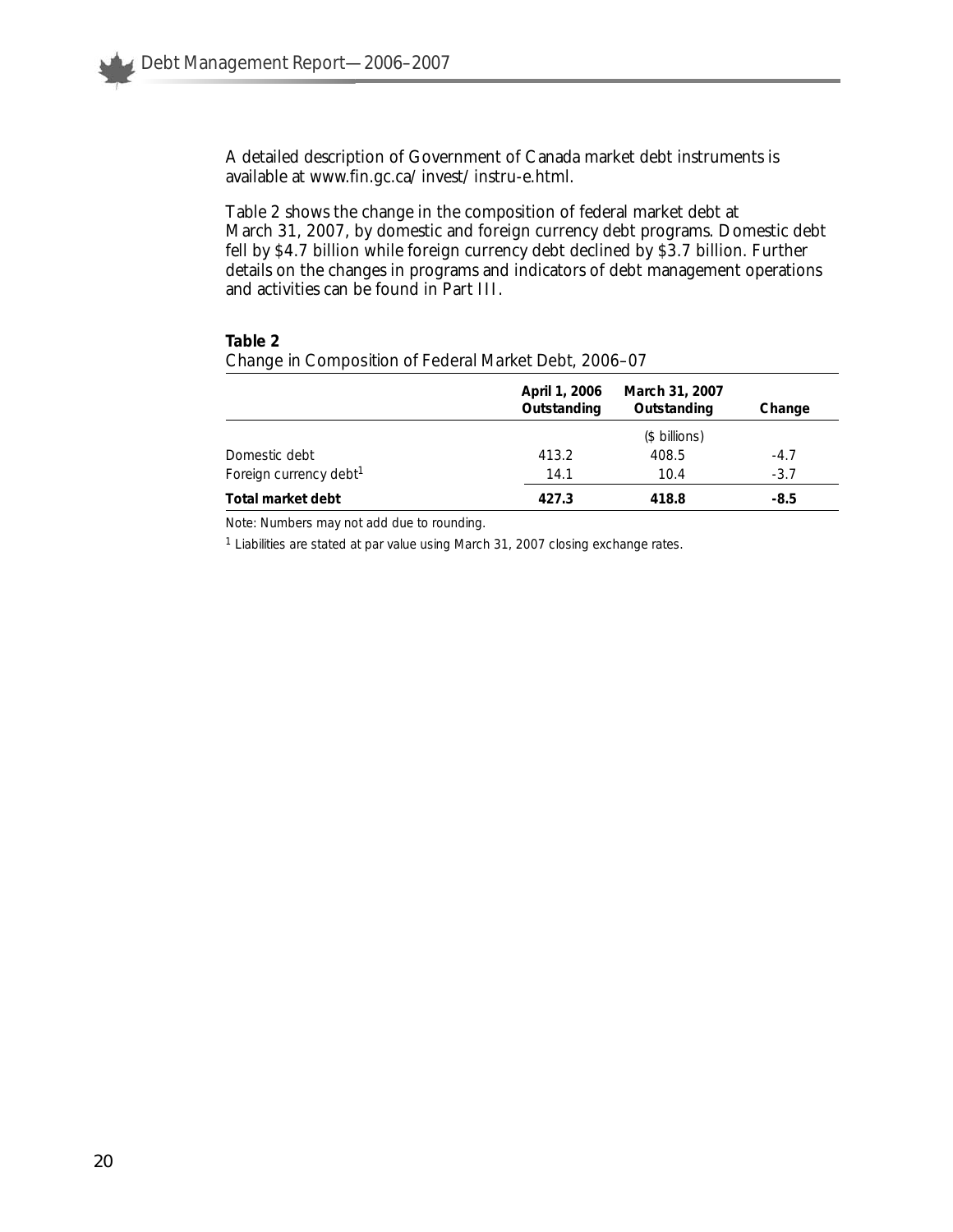

## **Part II: Report on the 2006–2007 Debt Strategy**

The 2006–07 *Debt Management Strategy*, published in April 2006, set out an action plan for the management of the debt and cash balances for the 2006–07 fiscal year (for more information, see the 2006–07 *Debt Management Strategy* at www.fin.gc.ca/toce/2006/dms06e.html).

The first part of this section provides information on the total amount of borrowings relative to borrowing authority. The second part describes in more detail actions taken within the borrowing authority framework, organized around two key debt strategy objectives: raising stable, low-cost funding and maintaining a well-functioning government securities market. A summary of the plan and actions taken can be found at the end of this section.

## **Borrowing Authority**

Authority to borrow in financial markets is provided by Part IV of the Financial Administration Act (FAA), which authorizes the Minister of Finance to issue securities and undertake related activities, including entering into financial contracts and derivatives transactions.

Amendments were made to the FAA in 2007, including a requirement for greater transparency and enhanced disclosure regarding the Government's borrowing activities. The purpose of this section is to fulfill this requirement.

Borrowing authority is obtained from the Governor in Council through an Order in Council (OIC). The OIC on borrowing authority for the 2006–07 fiscal year specified that the maximum aggregate principal amount of money that the Minister of Finance was authorized to borrow was \$210 billion.<sup>1</sup> This amount is based on the debt strategy plan outlined in the 2006–07 *Debt Management Strategy*, plus a margin for flexibility as part of prudent debt management.

In 2006–07, the aggregate principal amount of money borrowed was \$174 billion, well below the \$210-billion threshold, because a margin for flexibility is required for ongoing prudent debt management and for the refinancing of maturing debt (see Table 3).

<sup>&</sup>lt;sup>1</sup> The OIC for 2006-07 can be viewed on the website of the Privy Council Office at www.pco-bcp.gc.ca/oic-ddc/oic-ddc.asp?lang=EN, using reference number 2006-0140.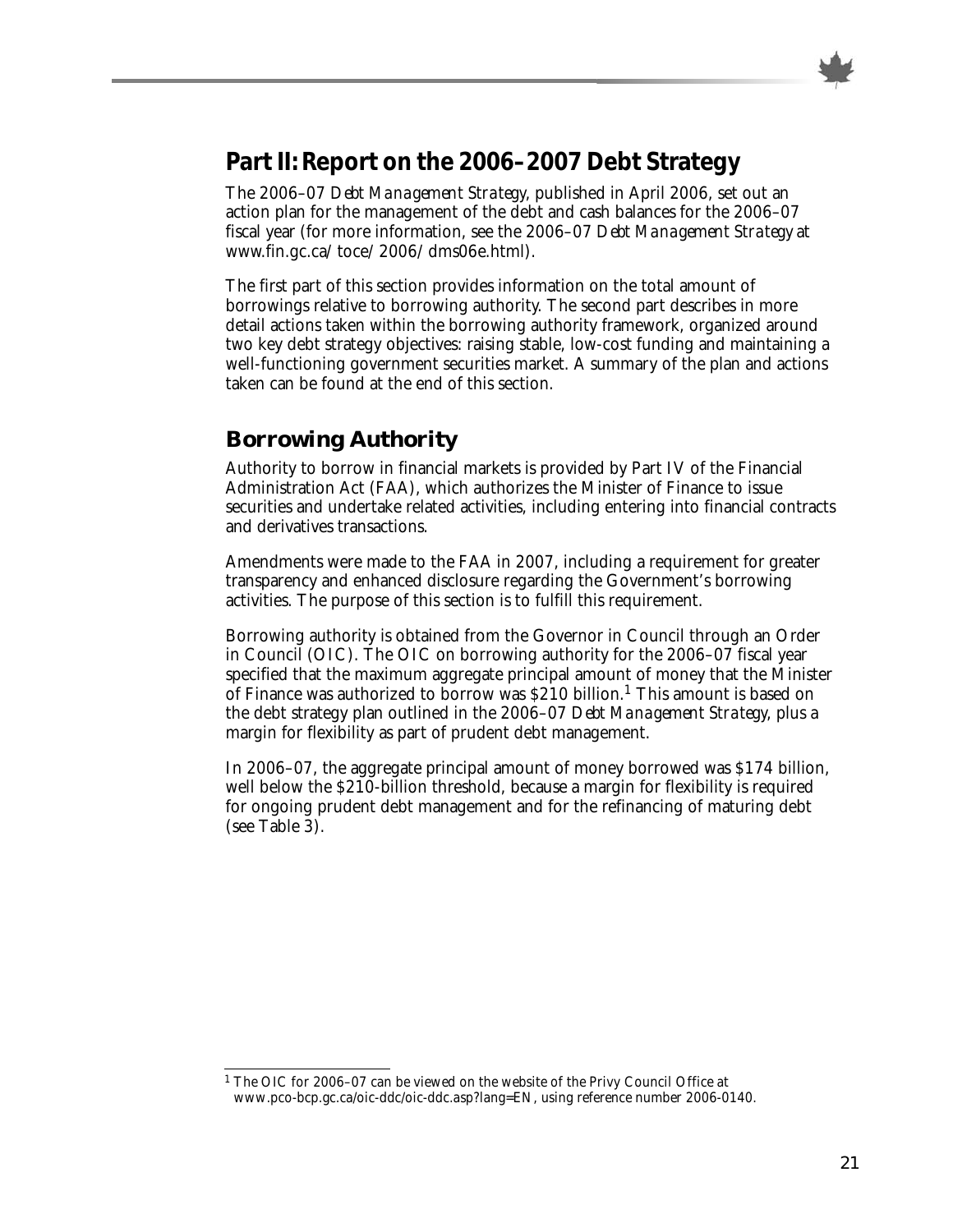|                                                       | (\$ billions) |
|-------------------------------------------------------|---------------|
| Issued in Canadian currency                           |               |
| Nominal bonds                                         | 31.8          |
| <b>Real Return Bonds</b>                              | 1.6           |
| Treasury bills and cash management bills <sup>1</sup> | 134.1         |
| Retail debt                                           | 1.8           |
| Total issued in Canadian currency                     | 169.3         |
| Issued in foreign currency <sup>2</sup>               |               |
| Foreign currency bonds                                | 0.0           |
| Canada bills <sup>1</sup>                             | 4.7           |
| Canada notes                                          | 0.0           |
| Euro Medium-Term Notes                                | 0.0           |
| Total issued in foreign currency                      | 4.7           |
| <b>Total principal borrowed</b>                       | 174.0         |

| Table 3                                               |  |
|-------------------------------------------------------|--|
| Aggregate Principal Amount of Money Borrowed, 2006-07 |  |

<sup>1</sup> Estimated peak of the stock during the year.

<sup>2</sup> Foreign currency debt issued stated using March 31, 2007 closing exchange rates.

## **Raising Stable, Low-Cost Funding**

Achieving the objective of raising stable low-cost financing involves managing the Government's exposure to changes in interest rates and their impact on borrowing costs (interest rate risk). This section highlights the actions taken to manage interest rate risk.

#### **Debt Structure**

The Government's interest-bearing debt is made up of a mix of short- and longterm debt, with a maximum maturity of just under 35 years. There is generally a trade-off between cost and risk in the selection of which tenors to issue. Borrowing costs of longer-term instruments tend to be higher but are fixed for the period of the loan, therefore reducing the risk of having to refinance at higher interest rates. On the other hand, borrowing costs of shorter-term instruments tend to be lower on average but are fixed for shorter periods, therefore increasing the risk of having to refinance the debt at higher interest rates. Under the debt strategy, the balance between fixed-rate (longer-term) and floating-rate (short-term) debt in the market debt structure is managed over time to keep debt-servicing costs stable and low.

The main operational target used to manage the debt structure is the fixed-rate share, which measures the proportion of all government interest-bearing debt that does not mature or need to be repriced within one year relative to the total amount of interest-bearing debt. In the February 2003 budget, the Government announced its intention to reduce the fixed-rate share target from two-thirds to 60 per cent by the end of fiscal 2007–08.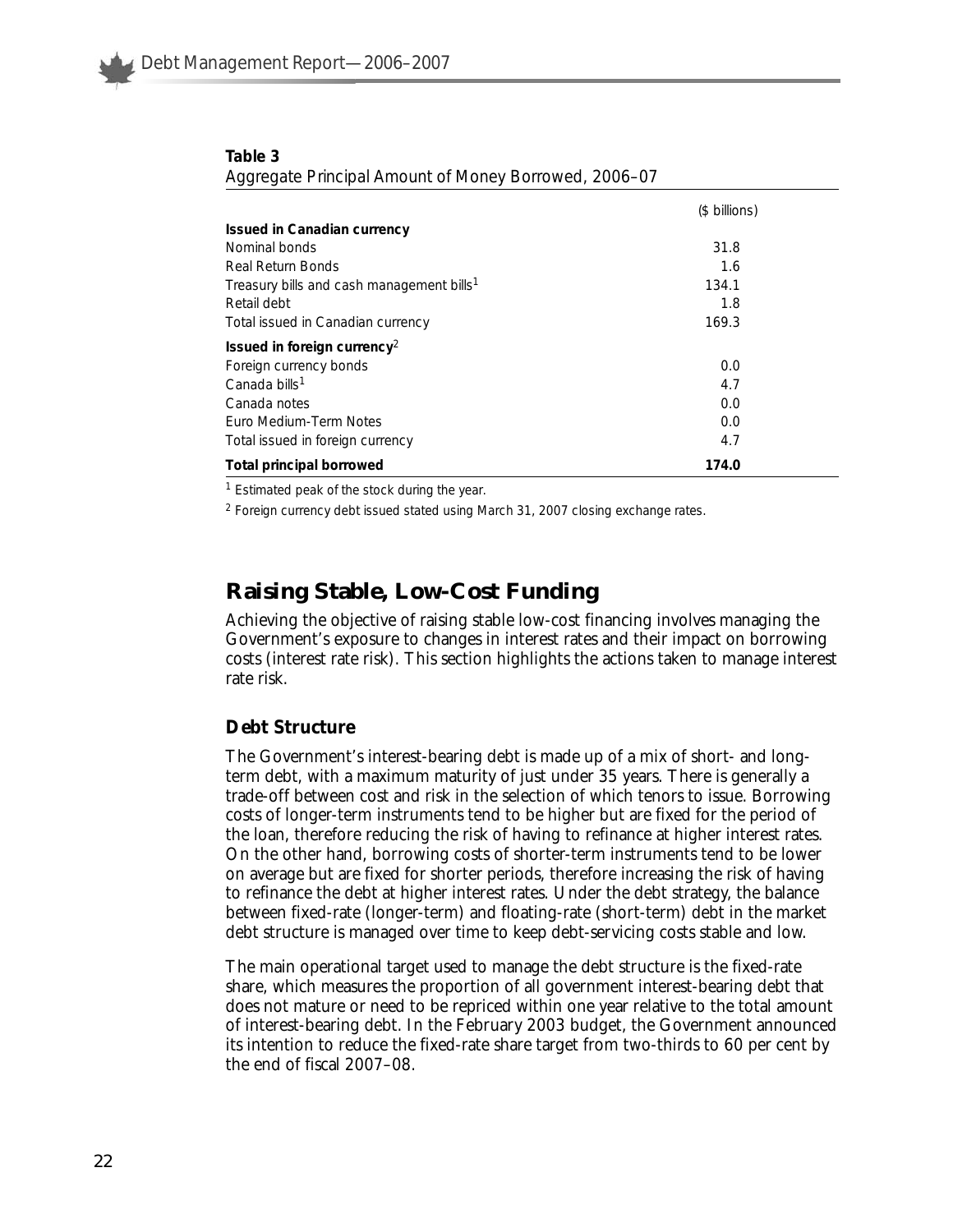The decision to lower the fixed-rate share took into account the positive economic and fiscal developments in Canada in recent years. Financial simulation modelling indicated that a 60-per-cent fixed-rate share would result in lower borrowing costs, on average, under a large number of potential interest rate scenarios, without compromising debt-cost stability.

The fixed-rate share declined from 62.5 per cent to 61.9 per cent over the 2006–07 fiscal year. The stock of outstanding treasury bills, including cash management bills, which are floating-rate debt, increased from \$131.6 billion to \$134.1 billion in 2006–07, while the stock of outstanding marketable bonds, which are fixed-rate debt, declined from \$261.1 billion to \$257.5 billion (see Chart 7).

## Chart 7 **Stock of Domestic Treasury Bills and Marketable Bonds**



## **Maturity Profile**

A well-distributed maturity profile ensures a controlled exposure to changes in interest rates over time and provides liquidity across different maturity sectors.

In 2006–07, debt issuance plans continued to emphasize the distribution of borrowing across three treasury bill maturities (3, 6 and 12 months) and five bond maturities (2-, 5-, 10- and 30-year nominal bonds and 30-year Real Return Bonds).

The maturity profile of outstanding Government of Canada bonds has evolved over time and is well distributed across each of the maturity sectors (see Chart 8). The increase in the stock of long-dated bonds is primarily due to a larger supply of Real Return Bonds and an increase in the inflation adjustment.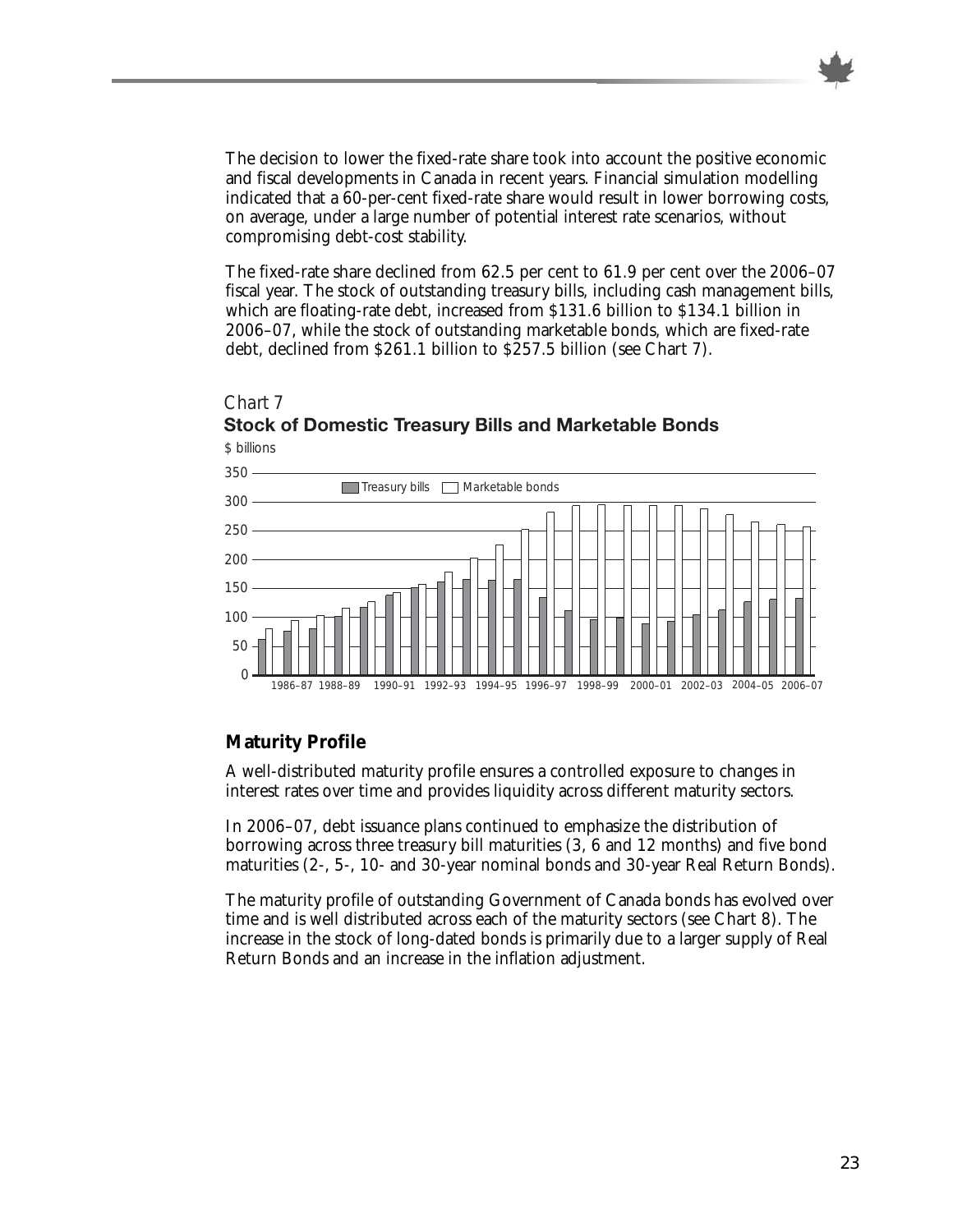



Source: Bank of Canada.

## **Maintaining a Well-Functioning Government Securities Market**

A well-functioning wholesale market in Government of Canada securities is important; it benefits the Government as a borrower as well as a wide range of market participants. For the Government as a debt issuer, a well-functioning market attracts investors and contributes to keeping funding costs low and stable over time. For market participants, a liquid and transparent secondary market in government debt provides risk-free assets for investment portfolios, a pricing benchmark for other debt issues and derivatives, and a primary tool for hedging interest rate risk.

In 2006–07, the following actions were taken to promote liquidity in Government of Canada securities:

- **Regular and transparent issuance:** The practice of pre-announcing quarterly bond auction schedules was continued. As in recent years, there were regular auctions for 2-, 5-, 10- and 30-year nominal bonds, as well as for 30-year Real Return Bonds. Regular and pre-announced issuance provided certainty for dealers and investors in terms of planning their investment activities and supported participation and competitive bidding for auctions of securities.
- **Benchmark target sizes:** The 2-, 5-, 10- and 30-year new building-benchmark target sizes were unchanged from the previous year (2-year bonds: \$7 billion to \$10 billion; 5-year bonds: \$9 billion to \$12 billion; 10-year bonds: \$10 billion to \$14 billion; and 30-year bonds: \$12 billion to \$15 billion). All non-fungible benchmarks built in 2006–07 were within their target range. For benchmarks that were fungible with large existing bonds, the benchmark size was deemed attained once the total amount of outstanding bonds for that maturity date exceeded the minimum benchmark size for that maturity sector.
- **Regular bond buyback program:** Against the backdrop of debt paydown in recent years, use of the regular bond buyback program on both a switch and cash basis to repurchase less liquid off-the-run bonds with more than 18 months to maturity has helped maintain gross bond issuance and benchmark bond sizes at higher levels than would have been possible without the buyback program.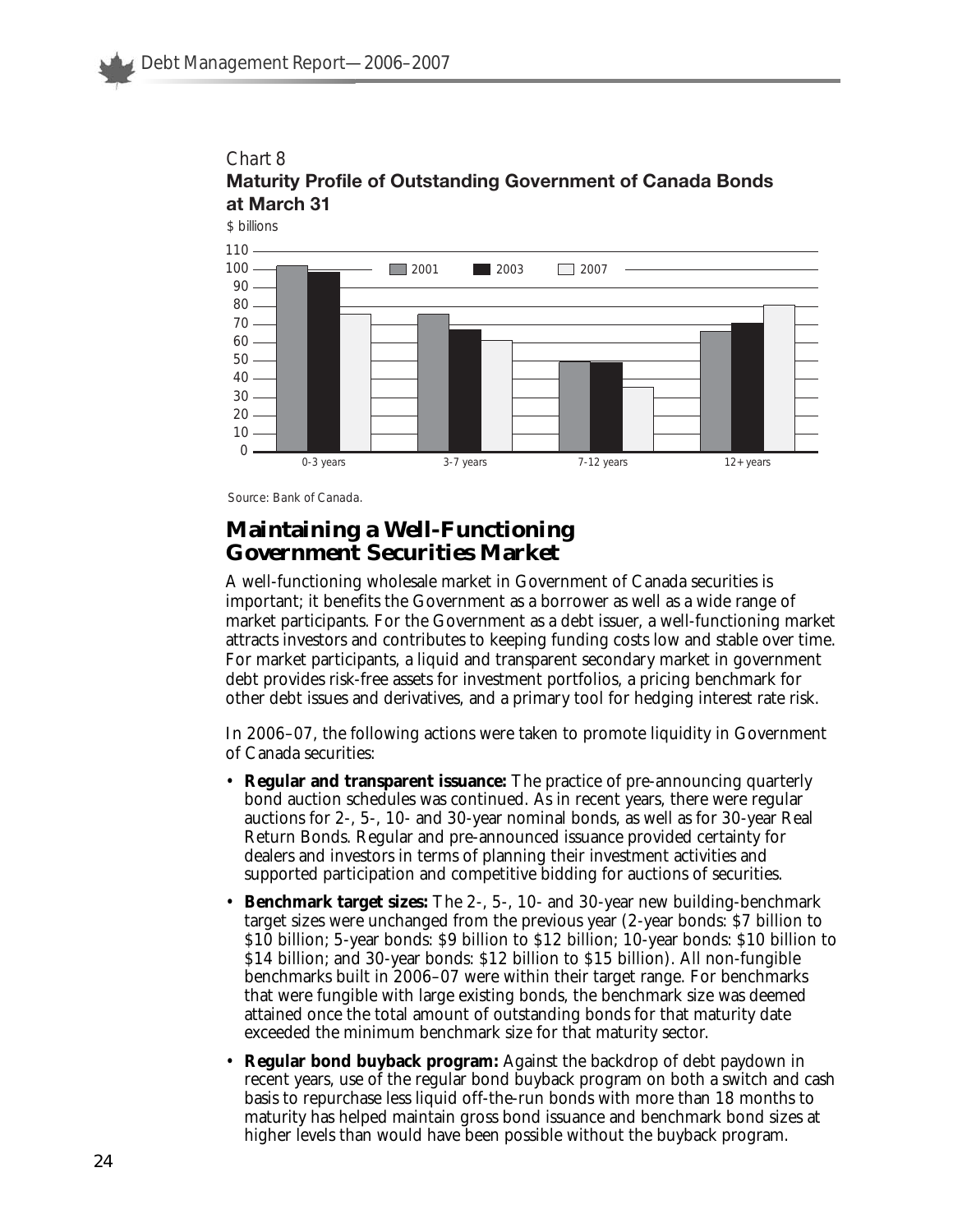

## **2006–2007 Debt Program**

The total amount of gross new benchmark bonds issued in 2006–07 was \$33.4 billion, about \$2 billion more than the plan set out in the 2006–07 *Debt Management Strategy*. The volume for bond buyback operations was \$9.8 billion, above the planned range of \$7 billion to \$8 billion. The increase in gross issuance was made possible by the stronger-than-expected bond buyback operations owing to favourable market conditions. The net amount of bonds issued in 2006–07 (gross issuance net of buybacks) was approximately \$23.6 billion, in line with the amount originally planned in the 2006–07 *Debt Management Strategy* (see Table 4).

| ◡                    |         | ◡       |               |         |         |
|----------------------|---------|---------|---------------|---------|---------|
|                      | 2002-03 | 2003-04 | 2004-05       | 2005-06 | 2006-07 |
|                      |         |         | (\$ billions) |         |         |
| Nominal              | 36.4    | 33.9    | 30.8          | 27.9    | 27.3    |
| Nominal (switch)     | 5.9     | 5.5     | 4.7           | 4.5     | 4.5     |
| Real Return Bonds    | 1.4     | 1.4     | 1.4           | 1.5     | 1.6     |
| Total gross issuance | 43.7    | 40.8    | 36.9          | 33.9    | 33.4    |
| Cash buybacks        | $-7.1$  | $-5.2$  | $-6.8$        | $-5.3$  | $-5.1$  |
| Switch buybacks      | $-5.0$  | $-5.0$  | $-4.7$        | $-3.3$  | $-4.7$  |
| Total buybacks       | $-12.1$ | $-10.2$ | $-11.4$       | $-8.6$  | $-9.8$  |
| Net issuance         | 31.6    | 30.7    | 25.5          | 25.3    | 23.6    |

#### **Table 4** *High-Level Overview of Annual Bond Program Operations*

Note: Numbers may not add due to rounding.

Source: Bank of Canada.

The regular bond buyback program is conducted on a cash as well as a switch basis. Buybacks on a cash basis are "reverse auctions," where off-the-run bonds offered to the Government are exchanged for cash. Buybacks on a switch basis are also "reverse auctions," but involve the exchange of off-the-run bonds for the current building benchmark.

The cash management bond buyback (CMBB) program, through which a portion of the outstanding bonds maturing in up to 12 months are repurchased prior to their maturity, helps manage cash requirements by reducing the high levels of cash balances needed for key coupon and maturity payment dates (such as June 1, September 1 and December 1). This reduces the market impact of the otherwise high cash levels needed for those dates. The purchase of bonds through the CMBB program in 2005–06 and 2006–07 reduced the amount of bonds maturing in 2006–07 by 35 per cent.

As a result of actions taken to promote liquidity in Government of Canada securities, there are now fewer small, illiquid high coupon bonds and more large and liquid old benchmarks compared to 2000. Since 2000, the number of individual bonds outstanding has been reduced from 71 to 49 at March 31, 2007, while the average size per maturity date has increased from \$5 billion to just over \$6 billion (see Table 5).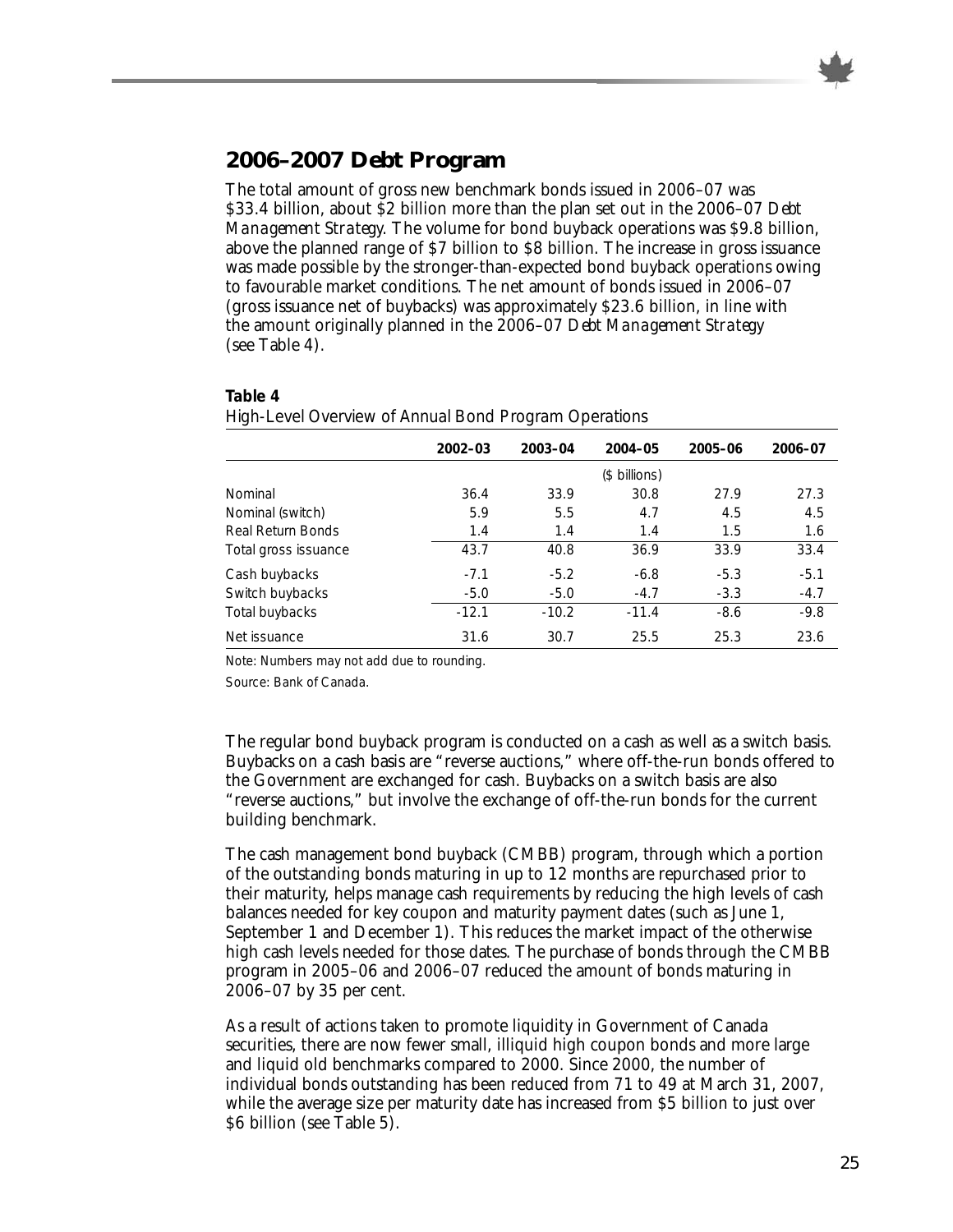|                           | ັ     |                      |      |                          | ັ     |       |
|---------------------------|-------|----------------------|------|--------------------------|-------|-------|
|                           |       | <b>Nominal Bonds</b> |      | <b>Real Return Bonds</b> |       | Total |
|                           | 2000  | 2007                 | 2000 | 2007                     | 2000  | 2007  |
| Total bonds outstanding   |       |                      |      |                          |       |       |
| (\$ billions)             | 281.3 | 231.4                | 13.1 | 26.5                     | 294.4 | 257.4 |
| Average size per maturity |       |                      |      |                          |       |       |
| date (\$ billions)        | 5.0   | 6.3                  | 4.0  | 4.5                      | 5.0   | 6.1   |
| Number of bonds           |       |                      |      |                          |       |       |
| outstanding               | 68    | 44                   | 3    | 5                        | 71    | 49    |
| Number of maturity        |       |                      |      |                          |       |       |
| dates                     | 56    | 36                   | 3    | 5                        | 59    | 41    |
| Weighted average          |       |                      |      |                          |       |       |
| coupon rate (%)           | 7.52  | 5.32                 | 4.22 | 3.8                      |       |       |

#### **Table 5**

*Impact of Debt Management Activities on Profile of Outstanding Bonds*

Sources: Bank of Canada and *Public Accounts of Canada*.

### **Consolidated Borrowings of Crown Corporations**

The Government announced in Budget 2007 that it planned to meet all of the borrowing needs of the Business Development Bank of Canada (BDC), Canada Mortgage and Housing Corporation (CMHC) and Farm Credit Canada (FCC) through direct lending to these Crown corporations, beginning in 2008. This initiative came as a result of an evaluation report submitted by an external evaluator in September 2005, which recommended further review of the potential costs and benefits of consolidation of Crown borrowing activity with the Government's own borrowing program (for more information, see *Review of Borrowing Framework of Major Federal Government-Backed Entities* at www.fin.gc.ca/toce/2005/MFGBE-e.html). This recommendation was adopted and follow-up analysis was undertaken in consultation with the Crown corporations.

The consolidation of Crown borrowing activity will not affect federal debt or total government net debt, since increased federal borrowing will be matched by additional assets in the form of loans to the Crown corporations.

The Government's own debt program will be adjusted to accommodate the additional need for funds. Under the new arrangement, BDC, CMHC and FCC debt issued prior to consolidation, as well as any debt issued by these Crowns in 2007, will remain outstanding in the marketplace. The Minister of Finance will continue to approve all Crown borrowing plans within the context of annual corporate plan approvals. Crown corporations will continue to be responsible for the governance and management of their treasury functions, including decisions about how much to borrow from the Government of Canada.

Amendments to the Financial Administration Act, which recently came into force, provide for greater transparency and accountability regarding the Government's borrowing activities and increased flexibility to meet future borrowing needs, particularly with respect to the consolidation of Crown borrowings.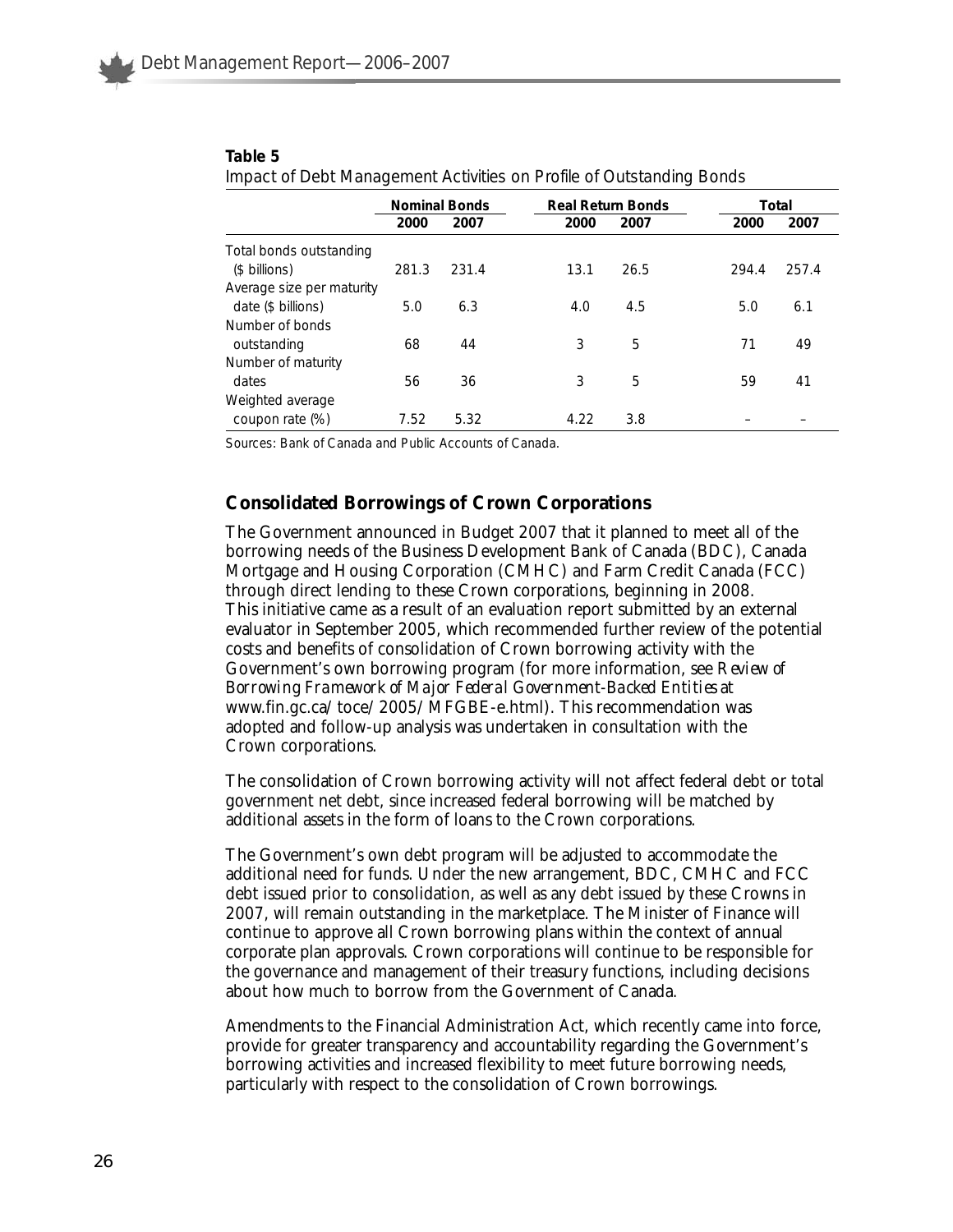## **Improvement to the Code of Conduct for the Domestic Debt Market**

The liquidity of the domestic debt market is a function of program design and public confidence in its integrity. The Investment Dealers Association of Canada (IDA) Policy No. 5, *Code of Conduct for IDA Member Firms Trading in Wholesale Domestic Debt Markets*, originally introduced in 1998 and developed jointly with the Bank of Canada and the Department of Finance, is the formal code of conduct for dealing practices in wholesale domestic debt markets.

Ongoing vigilance is required to maintain the integrity of the trading in Canadian fixed-income securities and thereby to encourage liquidity and efficiency, promote public confidence, and support the maintenance of active Government of Canada securities trading and lending.

On June 2, 2006, the IDA, at the request of the Bank of Canada, required primary dealers of Government of Canada securities to provide information on inventory positions for the 10-year Government of Canada benchmark issue. This action was prompted by conditions in the repo market for the 10-year Government of Canada benchmark issue.

A review of the Net Position Reports and information derived from financial markets indicated that there were insufficient grounds to warrant the Bank requesting the IDA to conduct an investigation (to view the announcement, see *Net Position Reports—Formal Recommendation from the Bank of Canada,* available at www.bankofcanada.ca/en/notices\_fmd/2006/not070906.html).

### **Market Consultations**

As in past years, market participants were consulted as part of the process of developing the debt strategy. Views were sought on the liquidity and efficiency of the Government of Canada securities market. In addition, market participants' views were requested on certain operational aspects of domestic debt programs.

Overall, the main messages were that the Government of Canada securities market is functioning well and adapting to an environment of declining borrowing needs. Transaction costs were said to have fallen, partly as a result of the growing use of electronic trading systems.

Given the views received, no major adjustments to debt programs or operations were considered necessary in the short run. Market participants noted a need to supplement liquidity in certain sectors, and were supportive of measures to ensure that bond issuance can be maintained over time.

More details on the subjects of discussion and the views expressed during the consultations can be found at www.bankofcanada.ca/en/notices\_fmd/index.html.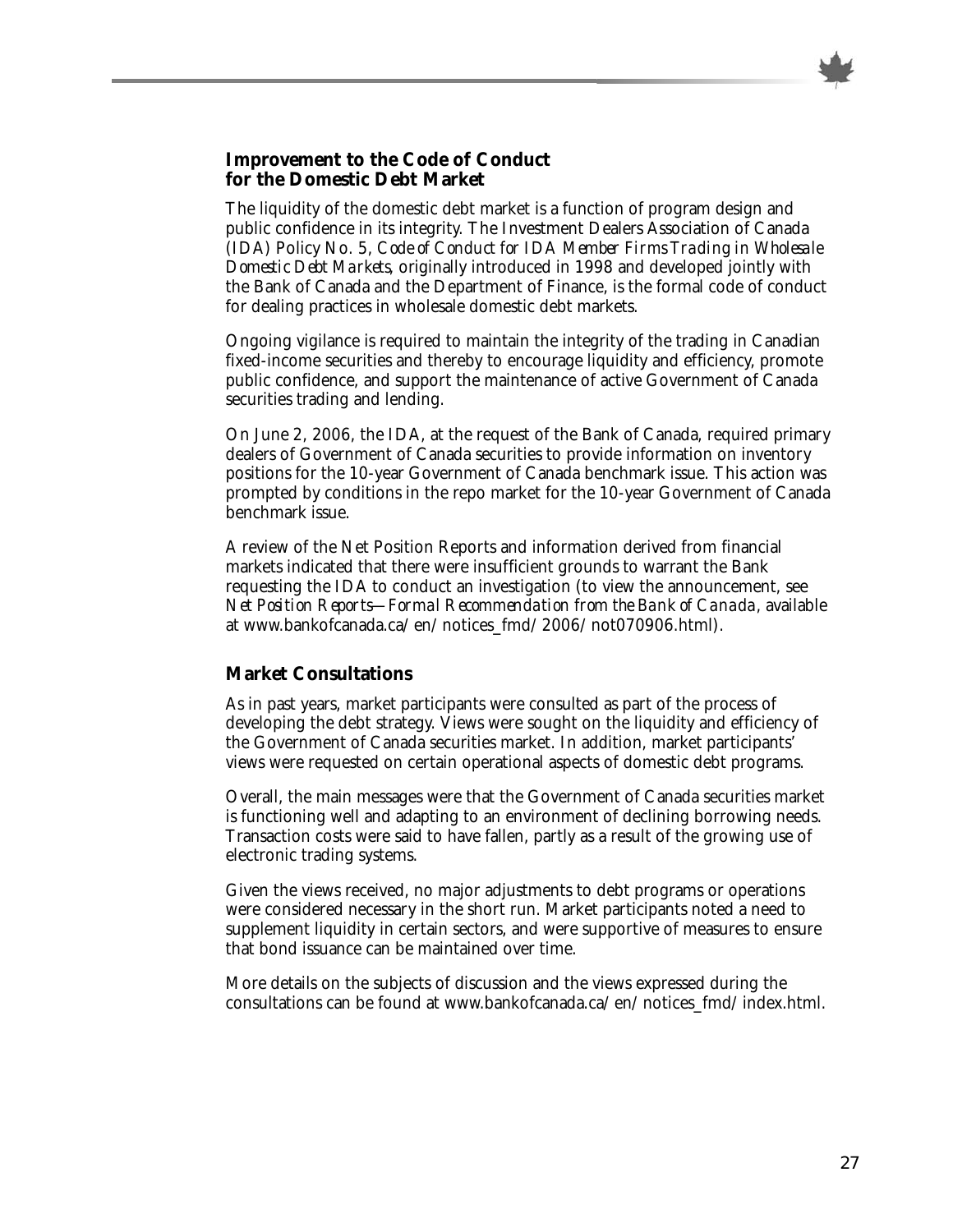## **Program Reviews and Evaluations**

Regular assessments of treasury management frameworks and programs are undertaken as part of good governance and management of the debt program.

#### *Review of the Receiver General Cash Management Program*

KPMG LLP was engaged in the winter of 2005–06, through the treasury evaluation program, to conduct a review of the Receiver General (RG) cash management program (see the *Report on the Evaluation of the Receiver General Cash Management Program* at www.fin.gc.ca/efa/Report2006\_e.html). The review examined the effectiveness of the cash management program in fulfilling the core objectives of ensuring that the Government has sufficient cash available at all times to meet its operating requirements, while maintaining effective low-cost borrowing under an appropriate risk control framework.

The report submitted by KPMG LLP concluded that the RG cash management program is effective in providing sufficient cash balances to meet the Government's needs. It also found that Canada's cash management program compares well against other sovereign cash managers. With respect to the design of the framework, recommendations made to the Government included adjustments which could encourage greater participation in the RG auctions, and suggestions for alternative treasury management tools to enhance cash management effectiveness. The merits of the recommendations are being considered.

#### *Review of the Exchange Fund Account*

An external evaluation of the Exchange Fund Account (EFA) was completed during 2006–07, which focused on the EFA portfolio structure, investment guidelines, asset eligibility, performance measurement metrics and reporting (see *Evaluation of the Exchange Fund Account* at www.fin.gc.ca/efa/EFA2006\_e.html).

The evaluation process involved a comparison of the EFA's investment framework with the general investment practices of similar large, public sector institutional investors. The evaluation concluded that Canada's policies and practices compare well with the practices of other peer institutions, and that the EFA is being managed prudently, effectively and with due regard to the three key objectives of liquidity, capital preservation and return enhancement.

The recommendations presented in the evaluation centred on expanding asset classes to enhance return, subject to maintaining the focus on the key objectives. Of note, an analysis was conducted to evaluate the benefits of including securitized investments, such as asset-backed commercial paper, but concluded the legal risks associated with these securities, and in particular the structure of their pools, were too high relative to the incremental return earned. For more information on the review, see the *Report on the Management of Canada's Official International Reserves*, available at www.fin.gc.ca/toce/2007/oir07\_e.html.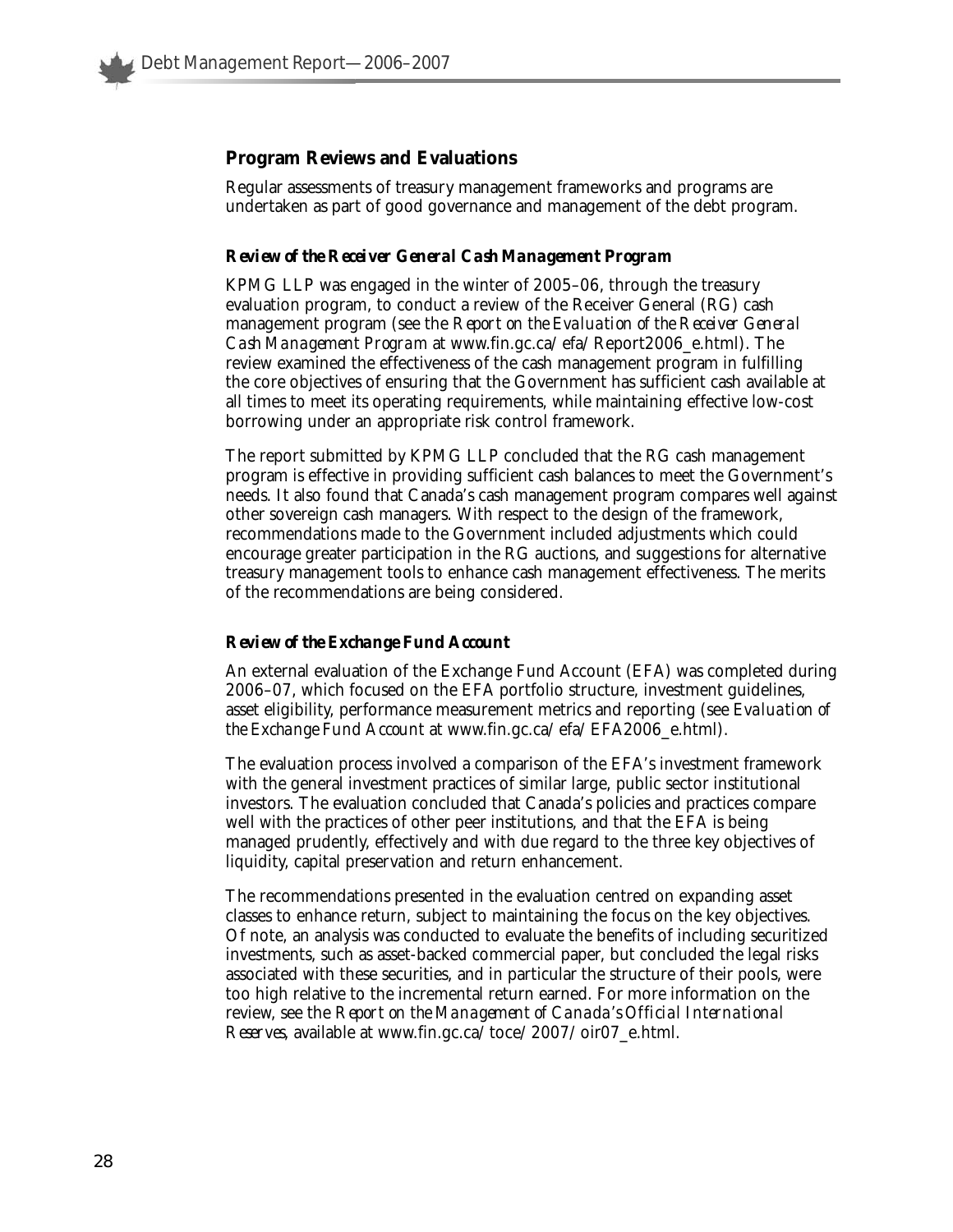## **Participation in Government of Canada Operations**

Active participation in auction and buyback operations by a diverse group of market participants helps achieve the key objective of raising stable, low-cost funding. Initiatives to enhance the bidding process have been undertaken to broaden participation over the past few years.

Lower turnaround times have enhanced the efficiency of the auction and buyback process and encourage participation by reducing the market risk for participants. In consultations on the development of the debt strategy, market participants have indicated their satisfaction with these changes.

Turnaround times have fallen significantly in recent years, from an average of 45 minutes in 1997–98, to an average of close to 2 minutes for treasury bill and bond auctions and an average of close to 3 minutes for buyback operations in 2006–07 (see Table 6).

|                                 | 2004-05 | 2005-06   | 2006-07 |
|---------------------------------|---------|-----------|---------|
|                                 |         | (minutes) |         |
| Treasury bill and bond auctions | 2:35    | 2:00      | 2:08    |
| <b>Buyback operations</b>       | 6:35    | 3:18      | 3:01    |

#### **Table 6** *Average Turnaround Times for the Release of Auction Results*

Source: Bank of Canada.

The Bank of Canada targets an average turnaround time of less than 3 minutes for auctions and less than 5 minutes for buyback operations. Similarly, maximum turnaround times are 5 minutes for auctions and 10 minutes for buyback operations.

Turnaround times have been on a "best efforts basis" since April 6, 2004 (see Charts 9 and 10). A technical problem was experienced at one cash management bill auction during 2006–07 (see the spike in Chart 9). Although the guideline for maximum turnaround time was exceeded, no market impact was noted.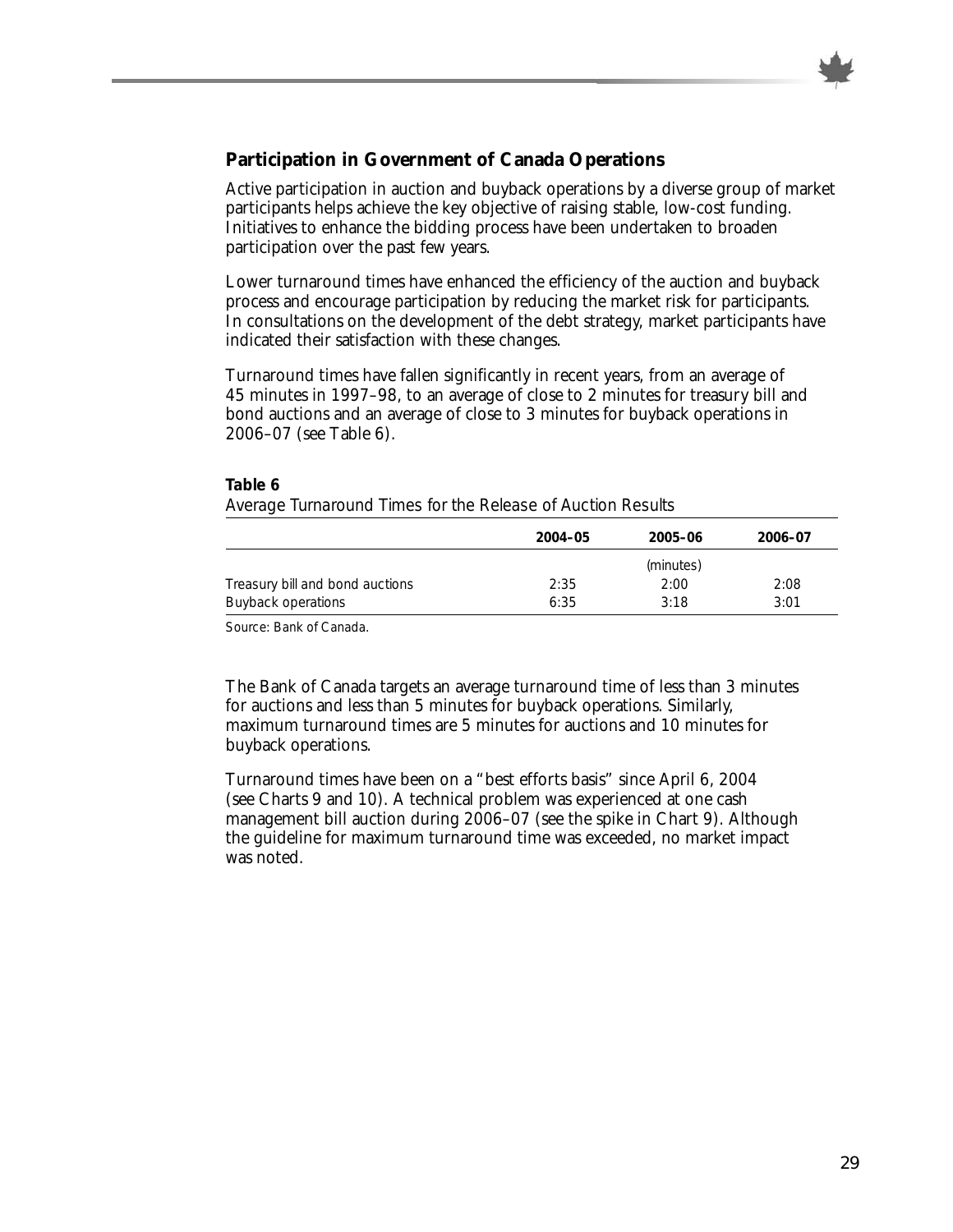## Chart 9 **Turnaround Times for the Release of the Results of Treasury Bill and Bond Auctions, 2006–2007**

minutes past bidding deadline



Source: Bank of Canada.

Note: The turnaround time on the cash management bill auction of January 29, 2007 was over 17 minutes.

## Chart 10 **Turnaround Times for the Release of the Results of Buyback Operations, 2006–07**

minutes past bidding deadline



Source: Bank of Canada.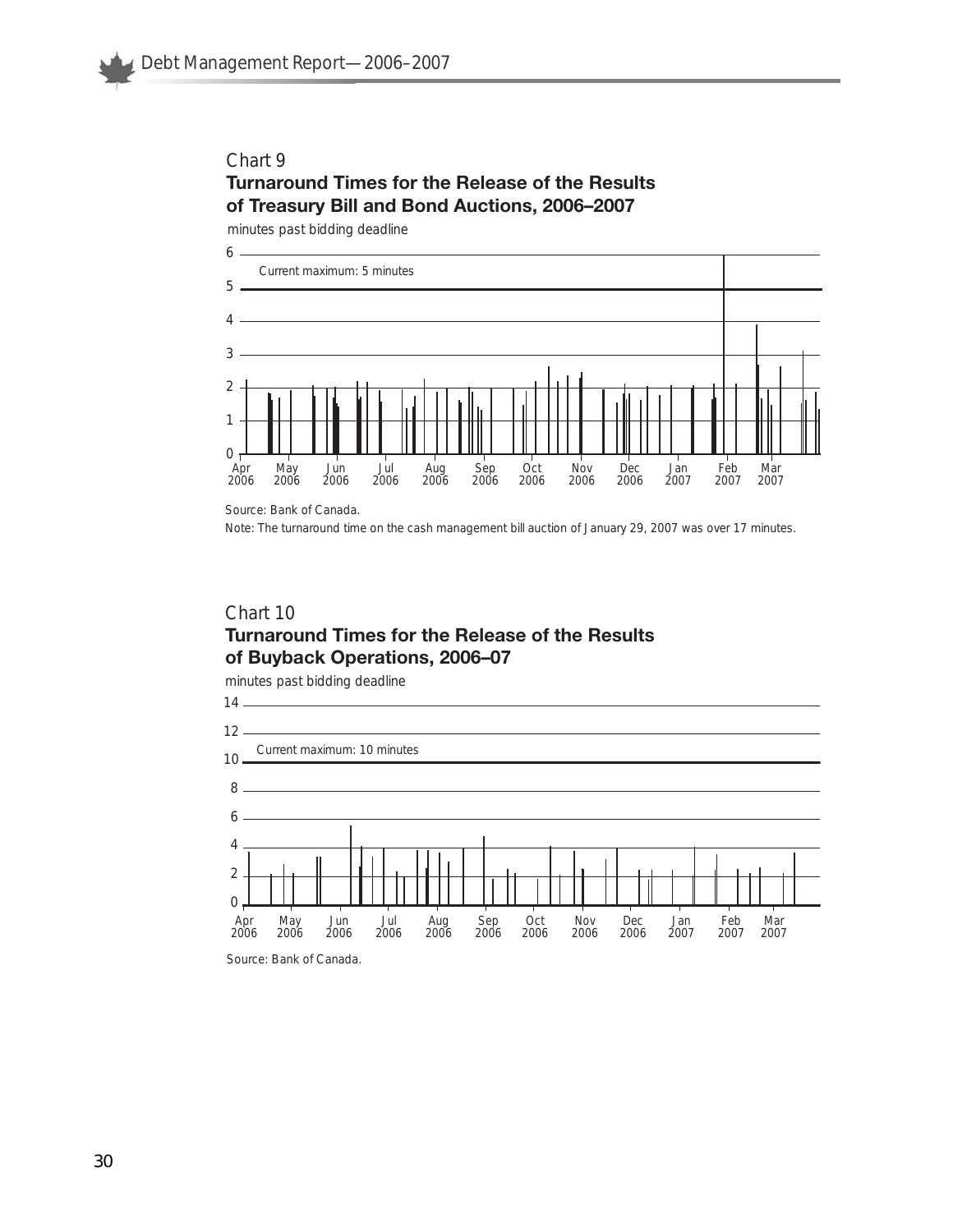

## **Debt Strategy Plan and Summary of Actions Taken**

The following summary reports on the planned initiatives, their purpose and actions taken through 2006–07, as outlined in the *Debt Management Strategy* published in April 2006 (for more information, see the 2006–07 *Debt Management Strategy* at www.fin.gc.ca/toce/2006/dms06e.html).

## **Debt Structure**

*Objective: Gradually reduce the fixed-rate share of the debt from two-thirds to 60 per cent by 2007–08.*

| Plan                                                                                                                                                                                                                                                | <b>Intended Result</b>                                                                                           | <b>Actions Taken</b>                                                                                                                                                                                                                                                                                            |
|-----------------------------------------------------------------------------------------------------------------------------------------------------------------------------------------------------------------------------------------------------|------------------------------------------------------------------------------------------------------------------|-----------------------------------------------------------------------------------------------------------------------------------------------------------------------------------------------------------------------------------------------------------------------------------------------------------------|
| Continue to reduce the<br>fixed-rate share of the<br>debt towards the<br>60-per-cent target.                                                                                                                                                        | Achieve lower debt<br>charges, while continuing<br>to prudently mitigate the<br>risk to the budget<br>framework. | The fixed-rate share<br>was reduced from<br>62.5 per cent to<br>61.9 per cent over the<br>2006-07 fiscal year.                                                                                                                                                                                                  |
| Increase the size of the<br>treasury bill program<br>from \$131.6 billion<br>in 2005-06 to<br>approximately<br>\$135 billion to<br>\$140 billion in 2006-07.                                                                                        |                                                                                                                  | The stock of outstanding<br>treasury bills and cash<br>management bills<br>increased by \$2.5 billion<br>from \$131.6 billion to<br>\$134.1 billion, consistent<br>with the move to a lower<br>fixed-rate share of the<br>debt. The stock of bills is<br>just below plan given the<br>size of the debt paydown. |
| Issue about \$31 billion of<br>bonds in 2006–07, about<br>\$1 billion less than in<br>$2005-06$ . Due to large<br>bond maturities and<br>continued bond buyback<br>operations, the bond<br>stock is expected to<br>decrease by some<br>\$6 billion. | Facilitate market<br>adjustment to changes in<br>the bond and treasury<br>bill programs.                         | \$31.8 billion of nominal<br>bonds were issued. The<br>stock of outstanding<br>nominal bonds declined<br>by \$5.6 billion to<br>\$230.9 billion. Real<br>Return Bond issuance for<br>2006-07 was \$1.6 billion,<br>increasing the stock of<br>outstanding Real Return<br>Bonds to \$26.5 billion.               |
| Reduce the size of the<br>bond buyback program,<br>with a planned level of<br>between \$7 billion and<br>\$8 billion, roughly<br>\$1 billion less than<br>in 2005-06.                                                                               | Make the transition to<br>sustainable bond<br>programs and preserve<br>liquidity in outstanding<br>issues.       | Due to favourable market<br>conditions, a total of<br>\$9.8 billion in<br>outstanding bonds were<br>repurchased through the<br>2006-07 regular bond<br>buyback program:<br>\$4.7 billion on a switch<br>basis and \$5.1 billion on<br>a cash basis.                                                             |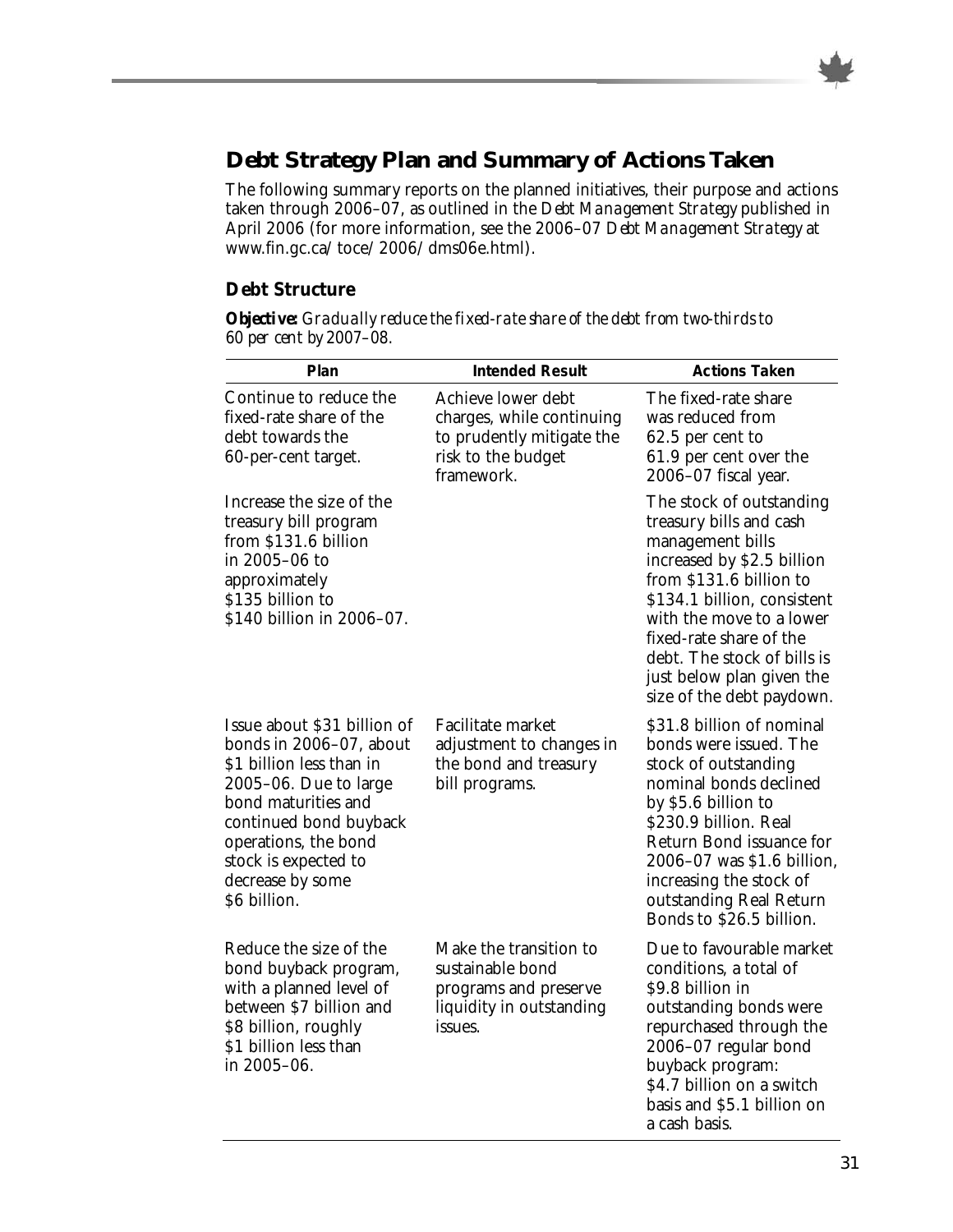## **Debt Strategy Plan and Summary of Actions Taken** *(cont'd)*

**Debt Structure** *(cont'd)*

| <b>Actions Taken</b>                                                                                                                                                                                                                                                                                                                      |
|-------------------------------------------------------------------------------------------------------------------------------------------------------------------------------------------------------------------------------------------------------------------------------------------------------------------------------------------|
| Average term to maturity<br>was stable at above<br>6.5 years. Issuance in all<br>sectors of the curve was<br>as planned.<br>\$8.2 billion of bonds<br>were repurchased through<br>the CMBB program.<br>The 2005-06 and<br>2006-07 CMBB<br>operations reduced the<br>amount of bond<br>maturities in 2006–07 by<br>35 per cent on average. |
|                                                                                                                                                                                                                                                                                                                                           |

## **Domestic Debt Programs**

*Objective: Maintain diversified sources of funding and a well-functioning market.*

| Plan                                                                                                                                                                                                                                          | <b>Intended Result</b>                                                                                                                                                   | <b>Actions Taken</b>                                                                                                                              |
|-----------------------------------------------------------------------------------------------------------------------------------------------------------------------------------------------------------------------------------------------|--------------------------------------------------------------------------------------------------------------------------------------------------------------------------|---------------------------------------------------------------------------------------------------------------------------------------------------|
| Continue regular issues of<br>nominal bonds in four<br>maturity sectors, treasury<br>bills in three maturity<br>sectors and a long-dated<br>index-linked bond.                                                                                | Keep costs low and<br>mitigate funding risk by<br>diversifying borrowing<br>across investor segments,<br>instruments and<br>maturities.                                  | Issuance schedule and<br>maturities of past years<br>were maintained in<br>treasury bills, nominal<br>bonds and Real<br>Return Bonds.             |
| Forgo the 2-year bond<br>auction in the fourth<br>quarter of 2006-07.                                                                                                                                                                         | Facilitate a reduction in<br>gross bond issuance to<br>lower the fixed-rate share<br>of the debt while<br>maintaining liquidity in<br>that sector of the<br>yield curve. | The reduction in gross<br>bond issuance in the<br>2-year sector was<br>achieved.                                                                  |
| Change the dating of the<br>5-year benchmark<br>maturity to June 1 from<br>September 1 to make the<br>new benchmarks<br>fungible with old 10-year<br>benchmarks, allowing the<br>5-year auction in the<br>fourth quarter to be<br>eliminated. | Facilitate a reduction in<br>gross bond issuance and<br>maintain adequate<br>liquidity in that sector as<br>well as for other key bond<br>maturities.                    | The dating of the 5-year<br>benchmark maturity was<br>changed, and a reduction<br>in gross bond issuance in<br>the 5-year sector was<br>achieved. |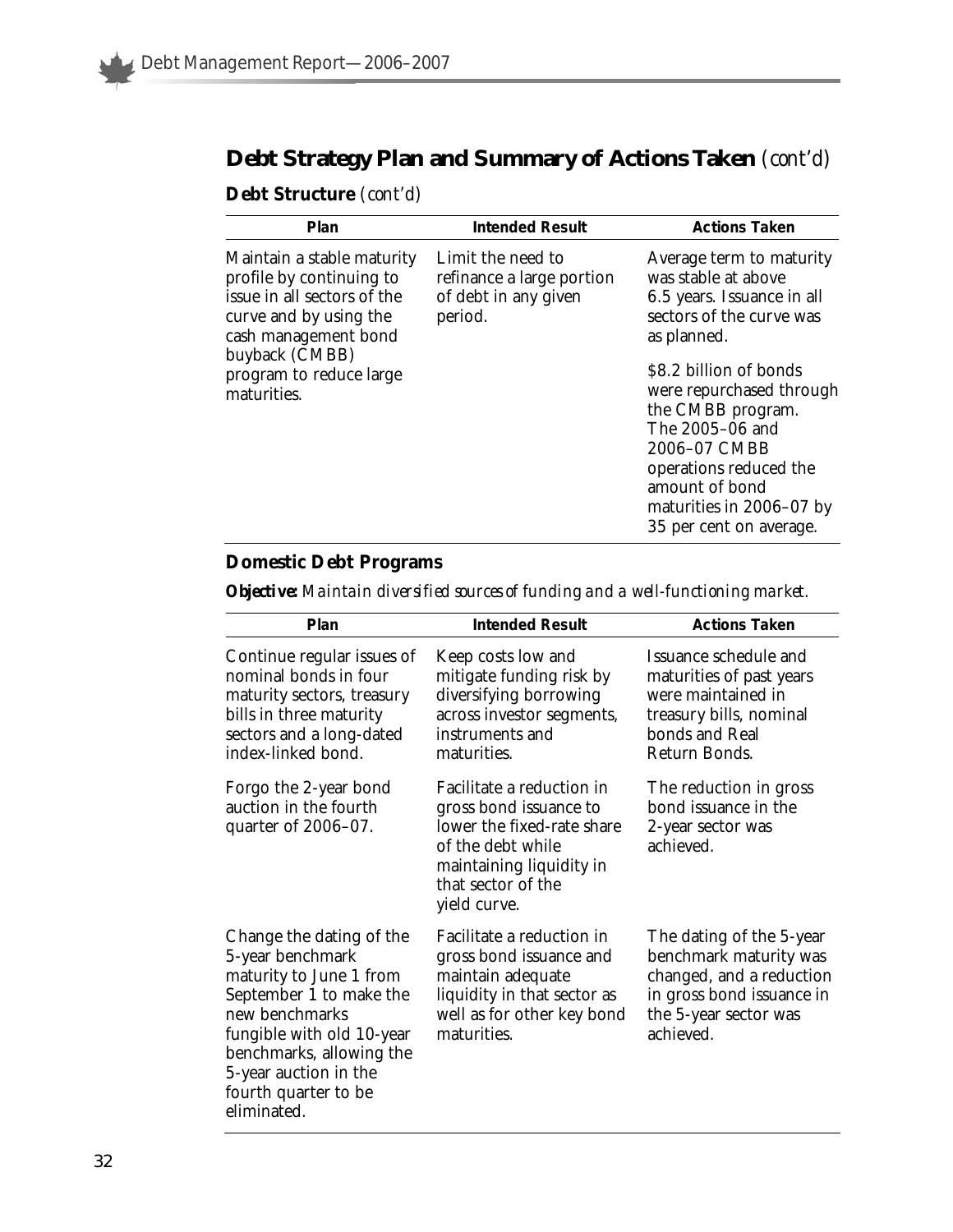## **Debt Strategy Plan and Summary of Actions Taken** *(cont'd)*

| Plan                                                                                                                                                                                                                                                                                     | <b>Intended Result</b>                                                                              | <b>Actions Taken</b>                                                                                                                                                                                                                                                                                             |  |  |
|------------------------------------------------------------------------------------------------------------------------------------------------------------------------------------------------------------------------------------------------------------------------------------------|-----------------------------------------------------------------------------------------------------|------------------------------------------------------------------------------------------------------------------------------------------------------------------------------------------------------------------------------------------------------------------------------------------------------------------|--|--|
| Maintain current new<br>issuance benchmark target<br>sizes for non-fungible<br>2-, 5-, 10- and 30-year<br>bonds.                                                                                                                                                                         | Maintain a liquid market<br>for on-the-run issues and<br>building-benchmark<br>issues.              | Benchmark bond target<br>ranges were achieved for<br>non-fungible issues.                                                                                                                                                                                                                                        |  |  |
| Continue to borrow on a<br>pre-announced basis and<br>provide timely notices of<br>government policy<br>decisions.                                                                                                                                                                       | Maintain transparency<br>and efficiency.                                                            | The issuance schedule was<br>announced prior to the<br>start of each quarter and<br>maintained.                                                                                                                                                                                                                  |  |  |
| For regular buybacks,<br>lower the minimum<br>amount of outstanding<br>benchmark bonds below<br>which buyback operations<br>will not be conducted<br>from \$6 billion to<br>\$5 billion in all<br>maturities.                                                                            | Increase the amount of<br>bonds eligible for<br>repurchase at buyback<br>operations.                | The minimum<br>outstanding amount for<br>buyback operations was<br>reduced to \$5 billion.                                                                                                                                                                                                                       |  |  |
| Target average<br>turnaround times of less<br>than 3 minutes for<br>auctions and less than<br>5 minutes for buyback<br>operations. Reduce<br>maximum turnaround<br>times from 10 minutes to<br>5 minutes for auctions<br>and from 15 minutes to<br>10 minutes for buyback<br>operations. | Enhance the bidding<br>process and participation<br>while reducing risk for<br>market participants. | In 2006-07, turnaround<br>times on a best efforts<br>basis averaged about<br>2 minutes for auctions<br>and 3 minutes for<br>buybacks. A technical<br>problem resulted in one<br>cash management bill<br>auction turnaround time<br>exceeding the maximum<br>target time; however, no<br>market impact was noted. |  |  |

## **Domestic Debt Programs** *(cont'd)*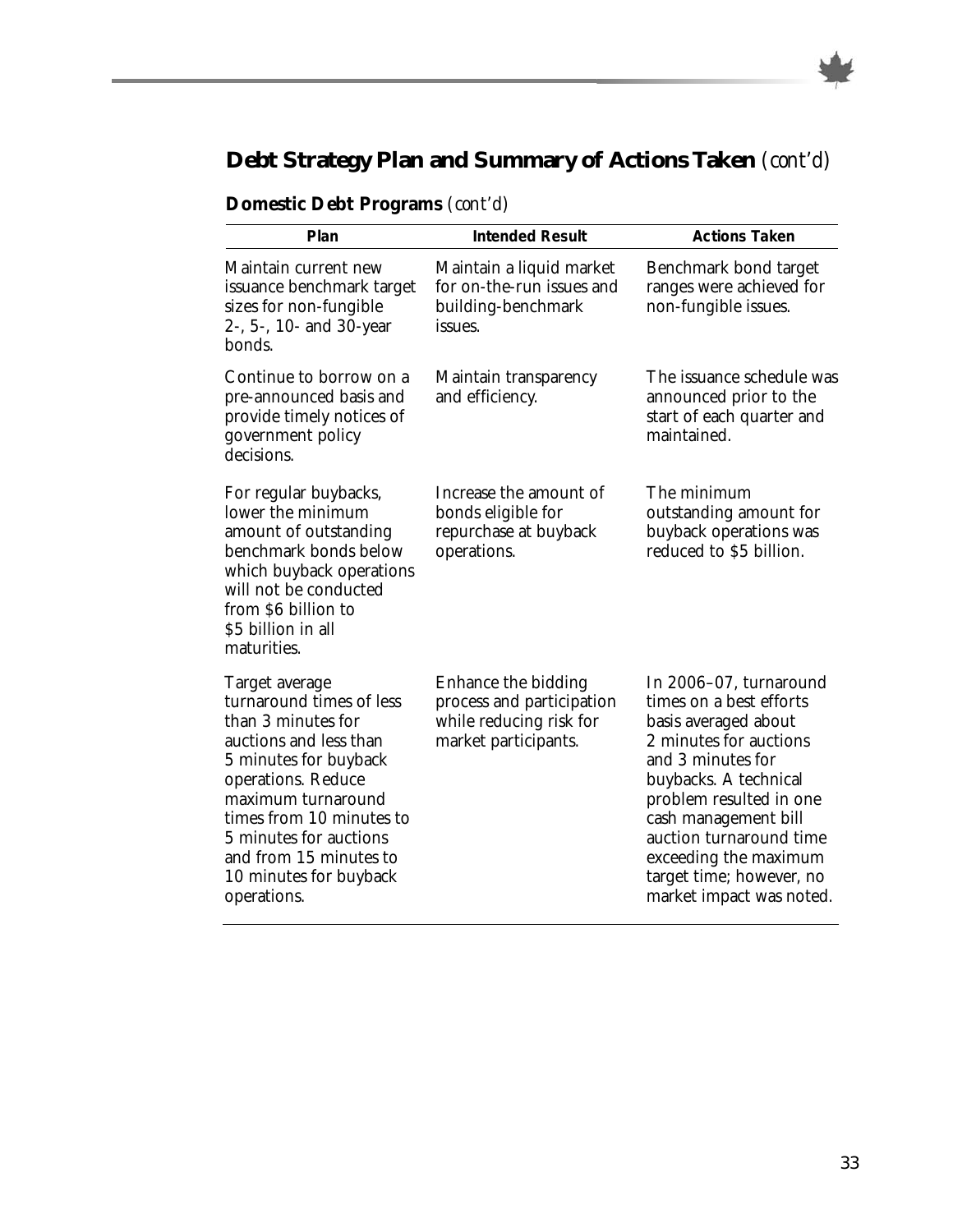## **Debt Strategy Plan and Summary of Actions Taken** *(cont'd)*

| Plan                                                                                                                                                                 | <b>Intended Result</b>                                                                               | <b>Actions Taken</b>                                                                                                                                                                                                                                                      |  |  |
|----------------------------------------------------------------------------------------------------------------------------------------------------------------------|------------------------------------------------------------------------------------------------------|---------------------------------------------------------------------------------------------------------------------------------------------------------------------------------------------------------------------------------------------------------------------------|--|--|
| Evaluate the merits of<br>consolidation of some or<br>all of the borrowing by<br>major government-<br>backed entities into<br>government debt<br>programs.           | Ensure the borrowing<br>framework used by the<br>Government is effective<br>and efficient.           | The Government<br>announced in Budget<br>2007 that it planned to<br>meet the borrowing needs<br>of three Crown<br>corporations (BDC,<br>CMHC and FCC).                                                                                                                    |  |  |
| Continue research and<br>consultations with market<br>participants and<br>regulators on the<br>transparency of the<br>market for Government<br>of Canada securities. | Support an appropriate<br>level of transparency in<br>the Government of<br>Canada securities market. | Debt strategy<br>consultations took place in<br>$2006-07$ . A summary of<br>comments received from<br>interested parties can be<br>found earlier in this<br>document in the section<br>entitled "Market<br>Consultations" as well as<br>on the Bank of Canada<br>website. |  |  |

## **Domestic Debt Programs** *(cont'd)*

## **Foreign Reserves**

*Objective: Improve the cost-effectiveness of funding foreign reserve assets.*

| Plan                                                                                     | <b>Intended Result</b>                               | <b>Actions Taken</b>                                                                                                                                                                              |  |  |
|------------------------------------------------------------------------------------------|------------------------------------------------------|---------------------------------------------------------------------------------------------------------------------------------------------------------------------------------------------------|--|--|
| Continue to use cross-<br>currency swaps as the<br>primary source of<br>reserve funding. | Keep the cost of carrying<br>reserve assets low.     | Cross-currency swaps<br>remained the principal<br>means of funding the<br>foreign exchange reserves.<br>Fifty-one cross-currency<br>swaps were executed in<br>2006-07 totalling<br>\$5.8 billion. |  |  |
| Implement a new<br>investment regime and<br>new short-term<br>asset classes.             | Improve the risk/return<br>profile of the portfolio. | Investments in new<br>short-term asset classes,<br>including certificates of<br>deposit and highly rated<br>traditional commercial<br>paper, stood at<br>\$0.9 billion at the end<br>of 2006-07.  |  |  |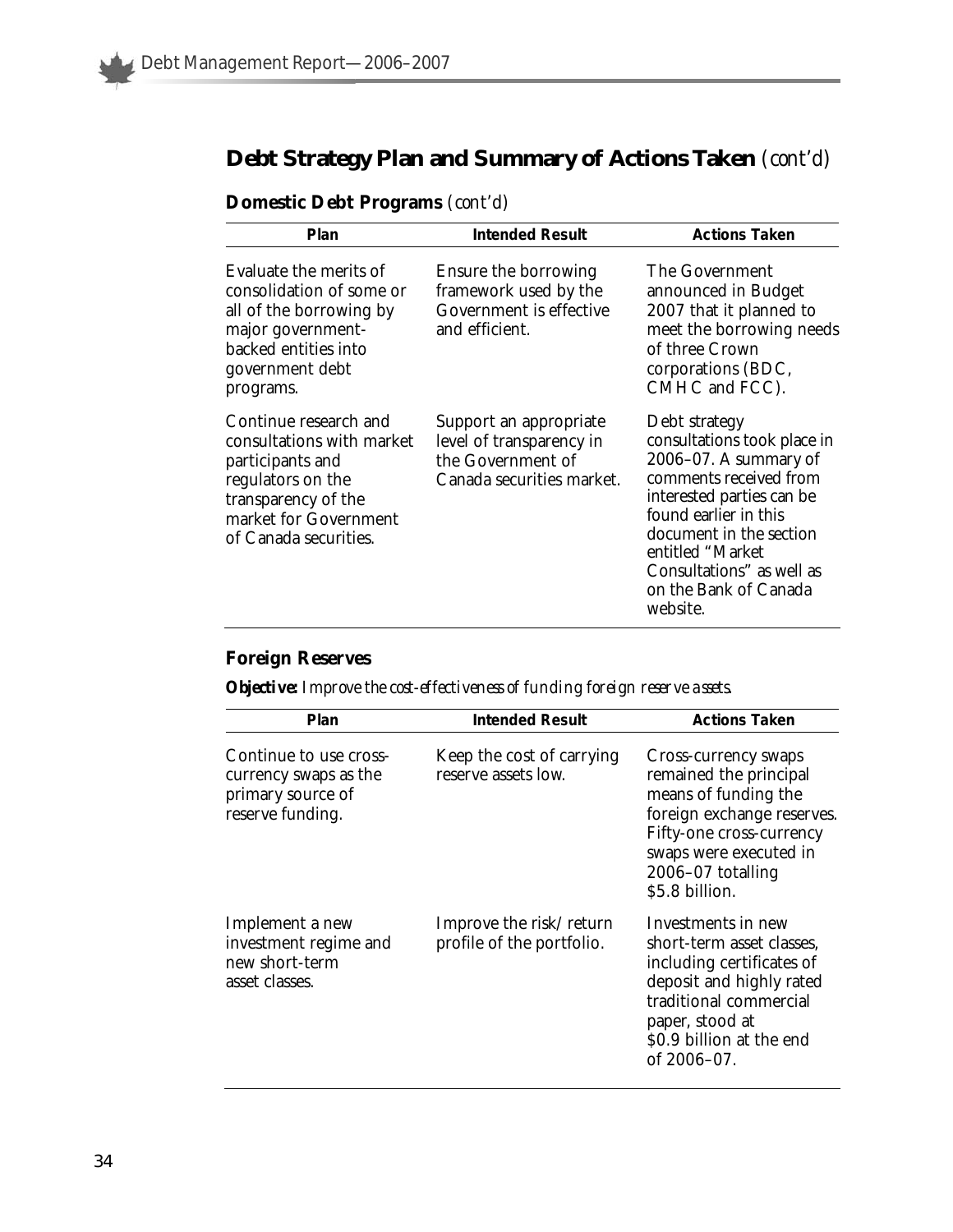## **Part III: Programs and Indicators**

Part III is divided into three main sections: indicators of the outcomes of domestic debt program operations, indicators of cash management activity, and indicators of reserves funding. It also provides information on the distribution of holdings of Government of Canada securities.

Outcomes are typically the product of many factors. As a result, the measures may not directly reflect the impact of specific government debt management policies, but serve as useful metrics to help interpret and understand the results and context of debt management initiatives.

## **Domestic Debt Programs**

Measures of outcomes in the area of domestic debt management can be divided into two groups: those associated with the debt issuance process (the primary market) and those dealing with post-issuance trading (the secondary market).

Measures of a well-functioning securities market include the degree to which auctions in the primary market are well bid and the level of liquidity and trading in the secondary market. In 2006–07, treasury bill and bond auctions continued to be covered and well bid. Primary dealers, a core group of government securities distributors that maintain a certain threshold of activity in the market for Government of Canada securities, played the dominant role at auctions, winning more than 94 per cent of bonds offered, except in the case of Real Return Bond auctions, where customers won, on average, 25 per cent of the bonds on offer.

The secondary market for Government of Canada securities continues to experience healthy trading volumes and turnover ratios that compare favourably to previous years and to those of other countries. In 2006–07, primary dealers also played a major role in secondary markets, with the top 10 participants accounting for about 98.5 per cent and 94.2 per cent of the turnover of treasury bills and bonds respectively.

## **Primary Market**

### *Program Activity*

#### *Nominal Bonds*

Gross bond program issuance in 2006–07 was \$31.8 billion (including issuance through switch buybacks), about \$0.6 billion lower than the \$32.4 billion issued in 2005–06. Gross issuance consisted of \$10.3 billion in 2-year bonds, \$7.8 billion in 5-year bonds, \$10.4 billion in 10-year bonds and \$3.3 billion in 30-year bonds (see Reference Table VIII for more information on bond auctions). In 2006–07, \$22.1 billion of nominal bonds matured. Taking into account gross issuance, buybacks and maturities, the stock of outstanding nominal bonds declined by \$5.6 billion during the fiscal year to \$230.9 billion at March 31, 2007 (see Table 7).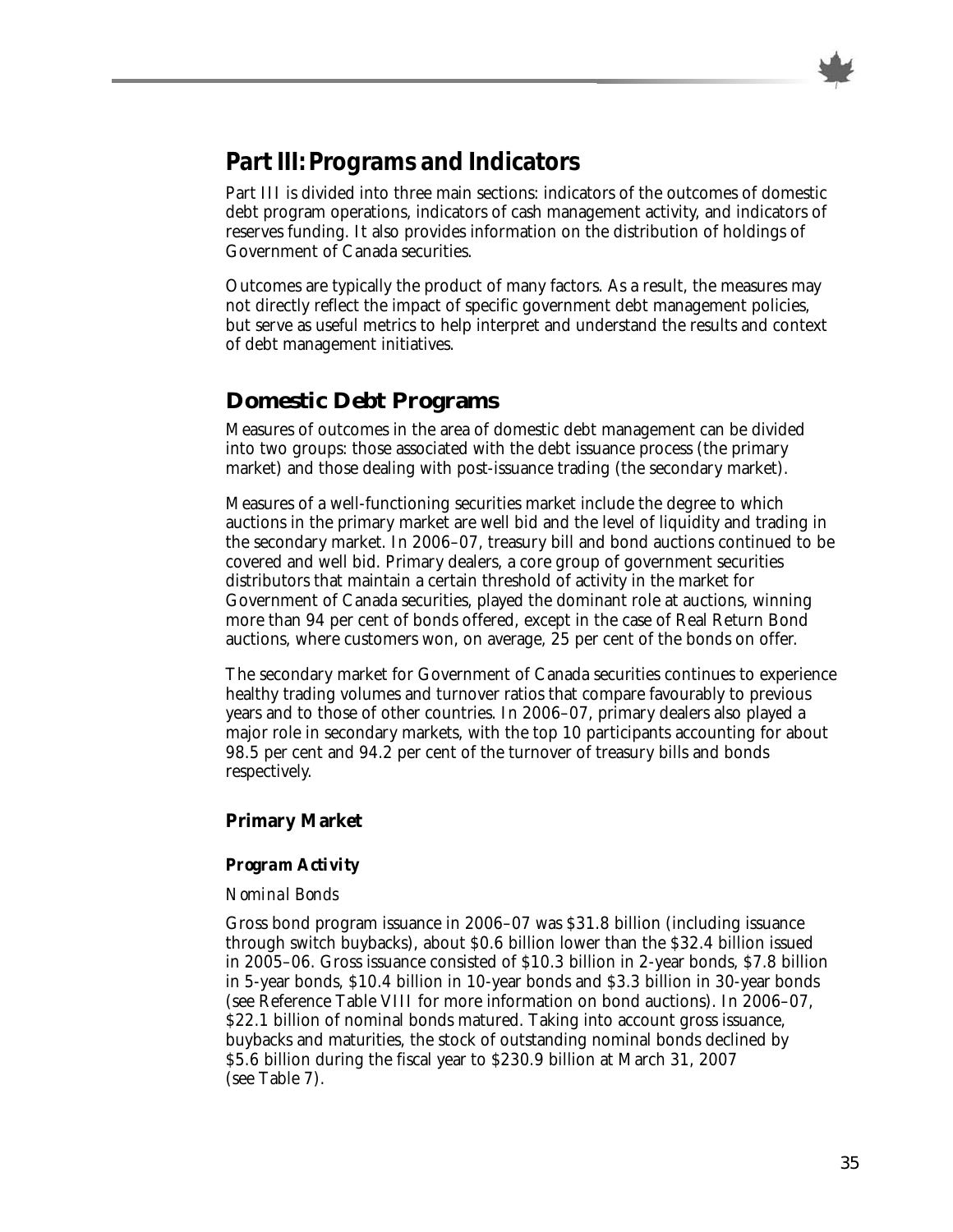#### **Table 7**

*Change in Composition of Federal Market Debt, 2006–071*

|                                             | April 1, 2006 | Receipts/<br>Credits | Payments/<br>Charges | March 31, 2007 | Change |  |
|---------------------------------------------|---------------|----------------------|----------------------|----------------|--------|--|
|                                             | (\$ billions) |                      |                      |                |        |  |
| Payable in Canadian currency                |               |                      |                      |                |        |  |
| Nominal bonds                               | 236.6         | 50.2                 | 55.9                 | 230.9          | $-5.6$ |  |
| Real Return Bonds                           | 24.5          | 2.0 <sup>1</sup>     | 0.0                  | 26.5           | 2.0    |  |
| Treasury bills and cash                     |               |                      |                      |                |        |  |
| management bills <sup>2</sup>               | 131.6         | 315.0                | 312.5                | 134.1          | 2.5    |  |
| Retail debt                                 | 17.3          | 1.9                  | 4.0                  | 15.2           | $-2.2$ |  |
| CPP bonds and notes                         | 3.1           | 0.0                  | 1.4                  | 1.7            | $-1.4$ |  |
| Total domestic debt <sup>3</sup>            | 413.2         |                      |                      | 408.5          | $-4.7$ |  |
| Payable in foreign currencies <sup>4</sup>  |               |                      |                      |                |        |  |
| Foreign currency bonds <sup>5</sup>         | 7.4           | 0.3                  | 1.2                  | 6.4            | $-0.9$ |  |
| Canada bills                                | 4.7           | 11.2                 | 14.1                 | 1.8            | $-2.9$ |  |
| Canada notes                                | 0.5           | 0.0                  | 0.0                  | 0.5            | 0.0    |  |
| Euro Medium-Term Notes                      | 1.5           | 0.1                  | 0.0                  | 1.6            | 0.1    |  |
| Total foreign currency debt                 | 14.1          |                      |                      | 10.4           | $-3.7$ |  |
| Total market debt<br>Obligations related to | 427.3         |                      |                      | 418.8          | $-8.5$ |  |
| capital leases                              | 2.9           | 0.3                  | 0.1                  | 3.1            | 0.2    |  |
| Unamortized discounts                       |               |                      |                      |                |        |  |
| and premiums                                | $-6.8$        | 6.9                  | 6.8                  | $-6.7$         | 0.1    |  |
| Cross-currency swap                         |               |                      |                      |                |        |  |
| revaluation                                 | $-2.3$        |                      | $-1.2$               | $-1.1$         | 1.2    |  |
| Total unmatured debt                        | 421.1         |                      |                      | 414.2          | $-7.0$ |  |

Note: Numbers may not add due to rounding.

<sup>1</sup> Includes a Consumer Price Index adjustment of \$390.6 million.

<sup>2</sup> These securities are rolled over, or refinanced, a number of times during the year. This results in a larger number of new issues per year than stock outstanding at the end of the fiscal year.

- <sup>3</sup> Includes a consolidation adjustment for Crown corporations and other entities.
- <sup>4</sup> Liabilities are stated at par value at the March 31, 2007 exchange rate. Changes in outstanding amounts for foreign currency bonds, Canada notes and Euro Medium-Term Notes include the exchange rate appreciation/depreciation of the currency of issue versus the Canadian dollar.

<sup>5</sup> Includes \$245.4 million in securities assumed by the Government of Canada on February 5, 2001, on the dissolution of Petro-Canada Limited.

#### *Real Return Bonds (RRBs)*

With RRB issuance in 2006–07 of \$1.6 billion, and a Consumer Price Index adjustment of \$0.3 billion, the level of outstanding RRBs increased from \$24.5 billion to \$26.5 billion at March 31, 2007 (see Reference Table VIII for more information on RRB auctions).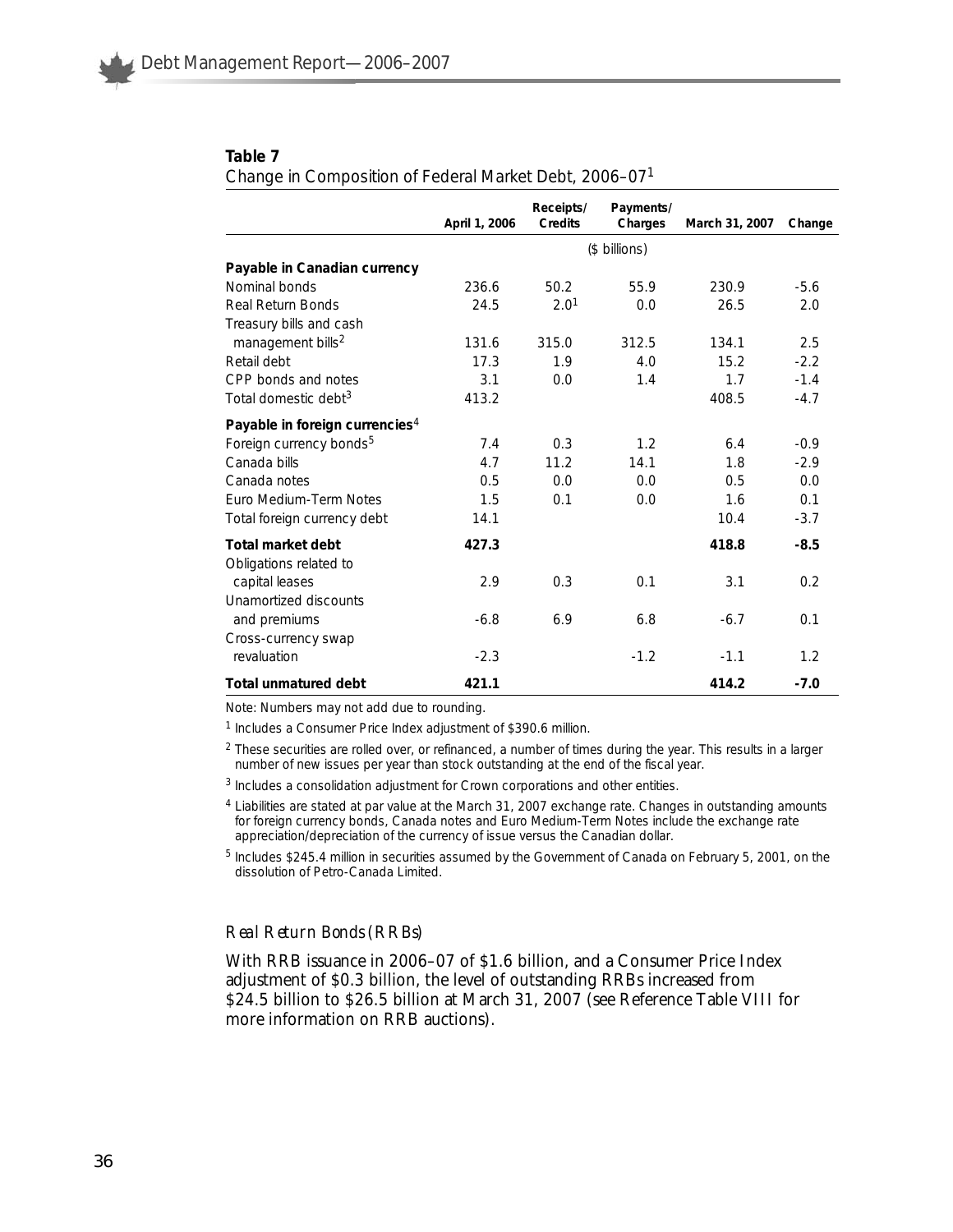In the spring of 2007, the Department of Finance and the Bank of Canada sought the views of institutional investors, government securities distributors, and other interested parties regarding the RRB auction plan (see *Spring 2007 Consultations—Views Sought on the Auction Plan for Real Return Bonds* at www.bankofcanada.ca/en/notices\_fmd/2007/not220307.html).

#### *Regular Bond Buyback Program*

The objectives of the regular bond buyback program are to enhance liquidity and maintain active new issuance in the primary market for Government of Canada bonds. Regular bond buyback operations totalled \$9.8 billion in 2006–07, consisting of roughly \$2.4 billion in the 2-year sector, \$3.2 billion in the 5-year sector, \$3.1 billion in the 10-year sector and \$1.1 billion in the 30-year sector (see Reference Table XI for more information on buyback operations).

Buybacks on a cash basis totalled \$5.1 billion. Switch buyback operations in 2006–07 resulted in \$4.5 billion of additional bond issuance.

The amount of new bonds issued through buybacks on a switch basis does not necessarily equal the amount of old bonds bought back through those operations because the exchange is not based on par value but rather on a duration-neutral basis. Chart 11 shows the impact of regular bond buybacks on benchmark sizes in 2006–07.

#### Chart 11 **Impact of Regular Buyback Program on Benchmark Sizes As of March 31, 2007**

\$ billions 11 Cash buyback 10 contribution to new benchmark size 9 Switch buyback 8  $\mathbf{I}$ contribution to new benchmark size 7 **Outstanding** 6 less buyback5 4 3 2 1 0 2-year 2-year 5-year 5-year 10-year 10-year 30-year Dec 2008 Jun 2009 Sep 2012 Sep 2011 Jun 2016 Jun 2017 Jun 2037

Source: Bank of Canada.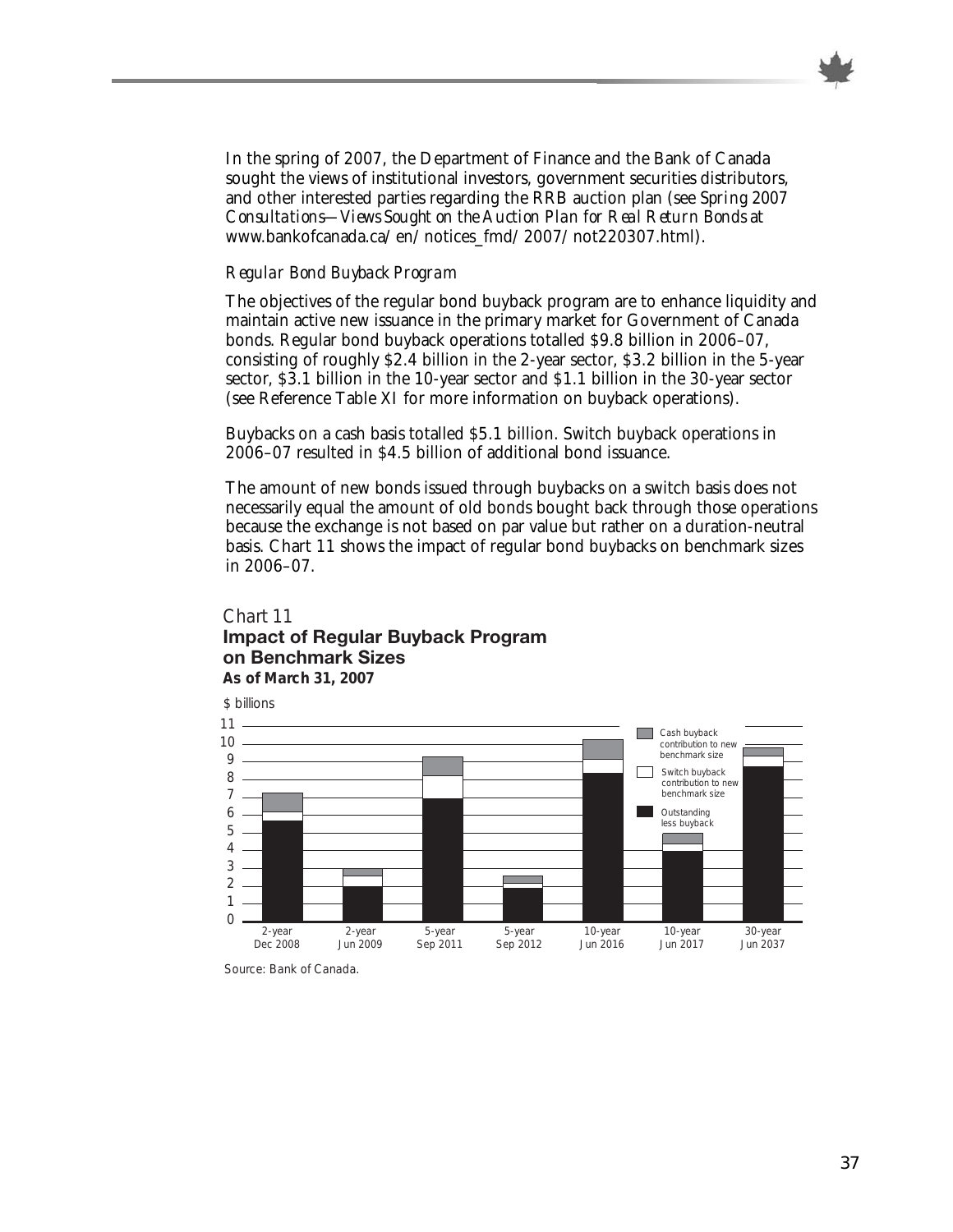#### *Treasury Bills and Cash Management Bills (CMBs)*

The stock of outstanding treasury bills and CMBs increased by \$2.5 billion during 2006–07 to \$134.1 billion at March 31, 2007, consistent with the orderly move to a lower fixed-rate share of debt. Over the fiscal year, \$315.0 billion in treasury bills and CMBs were auctioned, an increase of \$5.1 billion from the previous year (see Table 8). Throughout the year, \$68.0 billion in CMBs were issued for various short-term maturities. More frequent use of CMBs, as a cost-effective cash management tool, helped smooth fluctuations in cash balances over the year.

#### **Table 8**

|  | $\ldots$ cacer, $\qquad \ldots$ can can construct the contract of $\ldots$ |         |  |  |  |
|--|----------------------------------------------------------------------------|---------|--|--|--|
|  |                                                                            |         |  |  |  |
|  | $2002 - 03$                                                                | 2003-04 |  |  |  |

*Treasury Bill and CMB Program Issuance* 

|                             | 2002-03 | 2003-04 | 2004-05       | 2005-06 | 2006-07 |
|-----------------------------|---------|---------|---------------|---------|---------|
|                             |         |         | (\$ billions) |         |         |
| <b>CMBs</b>                 | 23.8    | 28.5    | 25.0          | 58.9    | 68.0    |
| 3-month treasury bills      | 117.4   | 129.7   | 137.5         | 140.2   | 137.8   |
| 6-month treasury bills      | 47.8    | 51.9    | 54.5          | 55.4    | 54.6    |
| 12-month treasury bills     | 47.8    | 51.9    | 54.5          | 55.4    | 54.6    |
| Total treasury bills        | 213.0   | 233.5   | 246.5         | 251.0   | 247.0   |
| <b>Total including CMBs</b> | 236.8   | 262.4   | 271.5         | 309.9   | 315.0   |

Source: Bank of Canada.

#### *Retail Debt*

In October 2006, the Government celebrated the 60th anniversary of Canada Savings Bonds (CSBs). As in prior years, the Government sold CSBs and Canada Premium Bonds (CPBs) over a six-month period from October 2006 to April 2007. Sales were made through two channels: payroll deductions and cash purchases made through financial institutions or directly from the Government. The sales were supported by the CSB advertising campaign.

As part of the initiatives in Budget 2006 to achieve savings from programs and activities, in September 2006 the Government announced its intention to consolidate the administration of the retail debt program by winding up its special operating agency, Canada Investment and Savings (CI&S). The closure of CI&S was effective March 31, 2007, and the transfer of responsibilities back to the Bank of Canada and the Department of Finance took effect April 1, 2007. This consolidation is expected to produce future administrative cost savings of some \$5 million per year.

In 2006–07, total expenditures for the retail debt program were \$87.8 million, \$3.2 million below the detailed expenditure plan of \$91 million, and well under the budgetary cap of \$105 million. This represents the seventh consecutive year of expenditure reduction.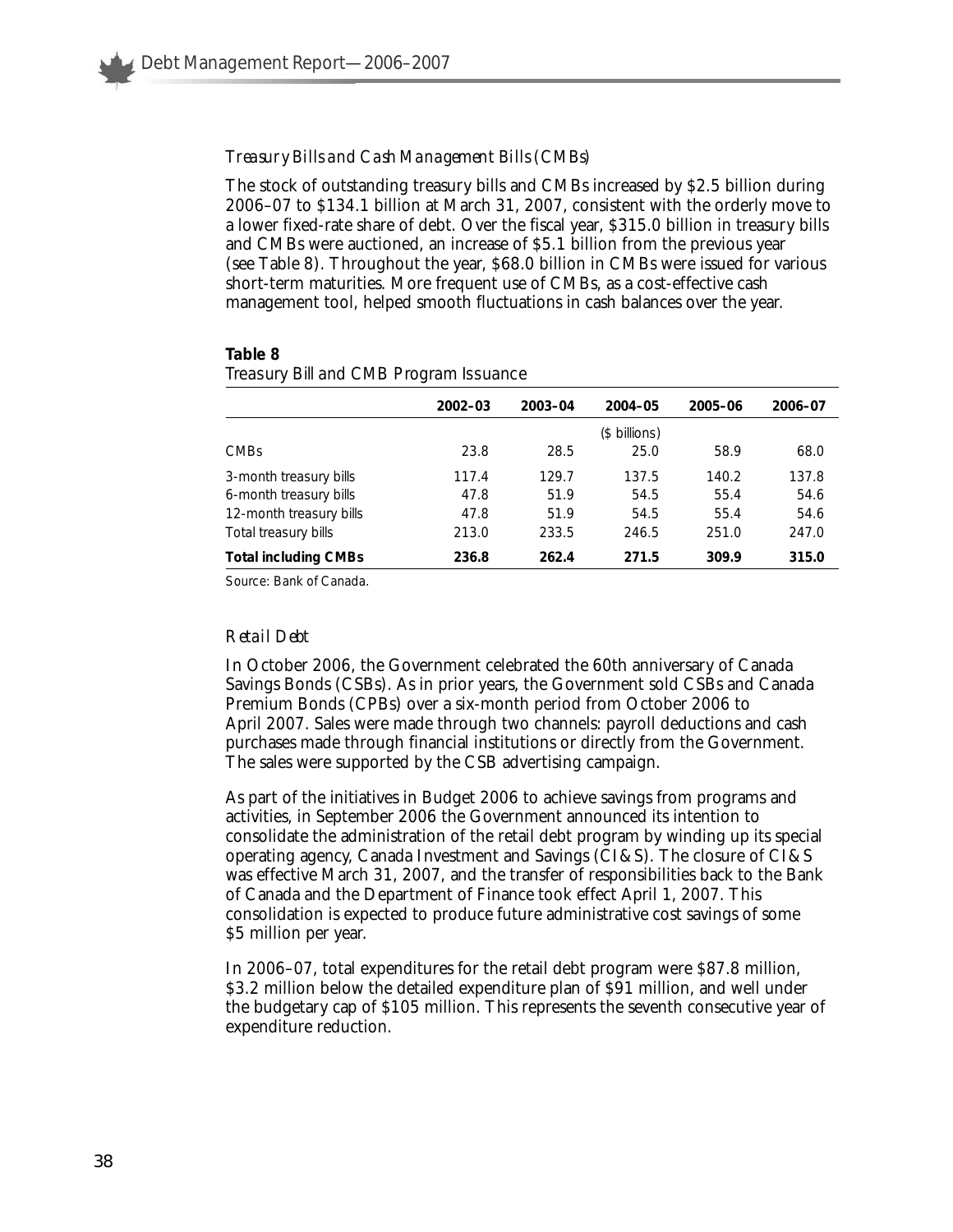The level of outstanding debt held by domestic retail investors—CSBs and CPBs decreased from \$17.3 billion to \$15.2 billion in 2006–07 (see Chart 12). Gross sales and redemptions were \$1.8 billion and \$4.1 billion, respectively, for a net reduction of \$2.3 billion in the stock of retail debt (see Table 9).

The decline of the retail debt stock is consistent with the trend in overall government debt and an environment of increased competition from private sector retail savings instruments. Further details about the retail debt can be found in Reference Table XII.

**Table 9**

|                 | Gross Sales | Redemptions   | Net Change |
|-----------------|-------------|---------------|------------|
|                 |             | (\$ billions) |            |
|                 | 1.5         | 1.4           | 0.1        |
| Payroll<br>Cash | 0.3         | 2.7           | $-2.4$     |
| Total           | 1.8         | 4.1           | $-2.3$     |

*Retail Debt Gross Sales and Redemptions, 2006–07*

Source: Bank of Canada.



## Chart 12 **Evolution of Retail Debt Stock**

#### *Bill and Bond Auction Results Indicators*

Acting as the Government's fiscal agent, the Bank of Canada sells Government of Canada marketable bonds and bills via auction to government securities distributors (GSDs) and customers. GSDs that maintain a certain threshold of activity in the primary and secondary market for Government of Canada securities may apply to become primary dealers and form part of the core group of distributors of Government of Canada securities. Information about the rules, terms, schedules and results of Government of Canada securities auctions is available on the Bank of Canada website at www.bankofcanada.ca/en/markets/markets\_auct.html.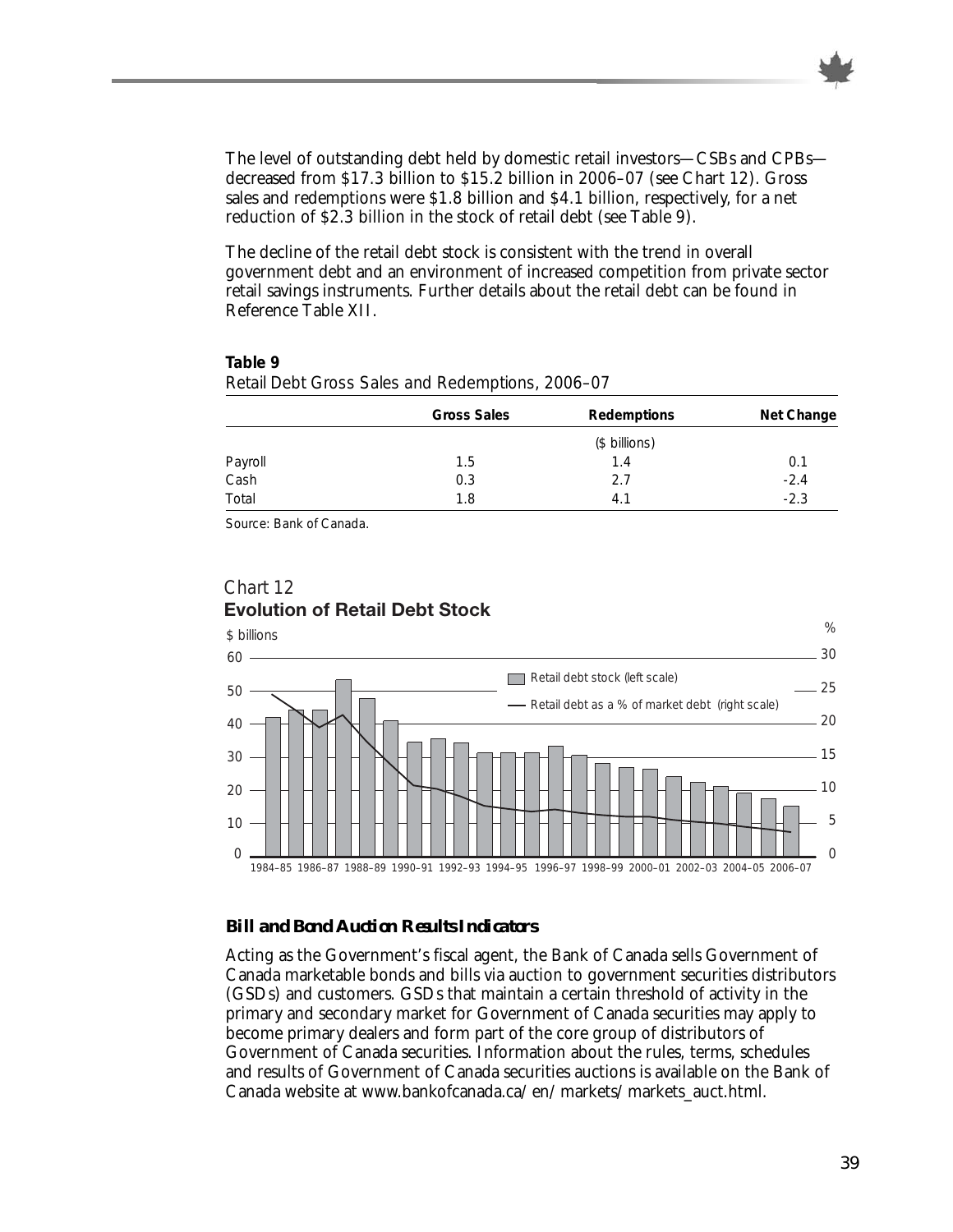The two conventional measures of auction performance are the auction coverage and tail. These two measures, combined with the yield of the securities issued, describe the quality of an auction in terms of its competitiveness and its impact on the cost of borrowing.

The auction coverage is defined as the total amount of bids received divided by the auction amount. Higher statistics typically reflect strong demand and therefore should typically result in lower borrowing costs. The auction tail is the number of basis points between the highest yield accepted and the average yield. In this case, a small auction tail is preferable as it usually indicates strong demand and therefore lower borrowing costs.

Under the rules and terms covering government auctions, active dealers (primary dealers) are required to bid for 50 per cent of their auction limit at reasonable prices. Maximum coverage ratios from primary dealers (which represent about 90 per cent of winning bids) could reach about 2.8 for bond auctions and 2.5 for treasury bill and CMB auctions. Minimum coverage ratios, assuming that all primary dealers bid at their minimum bidding obligation, would be about 1.4 for bond auctions and 1.2 for treasury bill and CMB auctions.

In 2006–07, coverage for bond auctions was slightly higher than the 4-year average, while tails for most treasury bill and bond auctions were narrower than the 4-year average, indicating relatively more competitive bidding at auctions (see Table 10).

|                                                                                    | Coverage (Ratio)                     |                                      |                                      |                                      |                                      | Tail (Basis Points)                  |                                      |                                      |                                      |                                      |
|------------------------------------------------------------------------------------|--------------------------------------|--------------------------------------|--------------------------------------|--------------------------------------|--------------------------------------|--------------------------------------|--------------------------------------|--------------------------------------|--------------------------------------|--------------------------------------|
|                                                                                    | $2003 -$<br>2004                     | $2004 -$<br>2005                     | $2005 -$<br>2006                     | $2006 -$<br>2007                     | $4 - yr.$<br>avg.                    | $2003 -$<br>2004                     | $2004 -$<br>2005                     | $2005 -$<br>2006                     | $2006 -$<br>2007                     | 4-yr.<br>avg.                        |
| <b>CMBs</b>                                                                        | 1.95                                 | 2.43                                 | 2.68                                 | 2.52                                 | 2.47                                 | 1.44                                 | 1.69                                 | 1.22                                 | 1.89                                 | 1.57                                 |
| Treasury bills<br>3-month<br>6-month                                               | 2.15<br>2.21                         | 2.14<br>2.11                         | 2.18<br>2.12                         | 2.21<br>2.24                         | 2.17<br>2.17                         | 0.48<br>0.46                         | 0.47<br>0.53                         | 0.40<br>0.56                         | 0.44<br>0.60                         | 0.45<br>0.54                         |
| 12-month                                                                           | 2.10                                 | 1.96                                 | 2.05                                 | 2.23                                 | 2.09                                 | 0.69                                 | 0.63                                 | 0.61                                 | 0.51                                 | 0.61                                 |
| Nominal bonds                                                                      |                                      |                                      |                                      |                                      |                                      |                                      |                                      |                                      |                                      |                                      |
| 2-year<br>5-year<br>10-year<br>30-year<br><b>Real Return</b><br>Bonds <sup>1</sup> | 2.47<br>2.61<br>2.48<br>2.62<br>2.85 | 2.46<br>2.49<br>2.34<br>2.32<br>2.53 | 2.43<br>2.72<br>2.58<br>2.59<br>2.69 | 2.62<br>2.76<br>2.61<br>2.65<br>2.71 | 2.49<br>2.64<br>2.50<br>2.54<br>2.69 | 0.49<br>0.50<br>0.51<br>0.42<br>n.a. | 0.32<br>0.54<br>0.35<br>0.67<br>n.a. | 0.36<br>0.22<br>0.32<br>0.36<br>n.a. | 0.19<br>0.23<br>0.26<br>0.16<br>n.a. | 0.35<br>0.39<br>0.36<br>0.41<br>n.a. |
| Weighted<br>average <sup>2</sup>                                                   | 2.21                                 | 2.13                                 | 2.18                                 | 2.27                                 | 2.20                                 | 0.52                                 | 0.51                                 | 0.47                                 | 0.46                                 | 0.49                                 |

#### **Table 10** *Performance at Auctions*

<sup>1</sup> Auction tails for Real Return Bonds (RRBs) are not relevant since RRBs are distributed through single-price auctions.

<sup>2</sup> Excludes CMBs.

Source: Bank of Canada.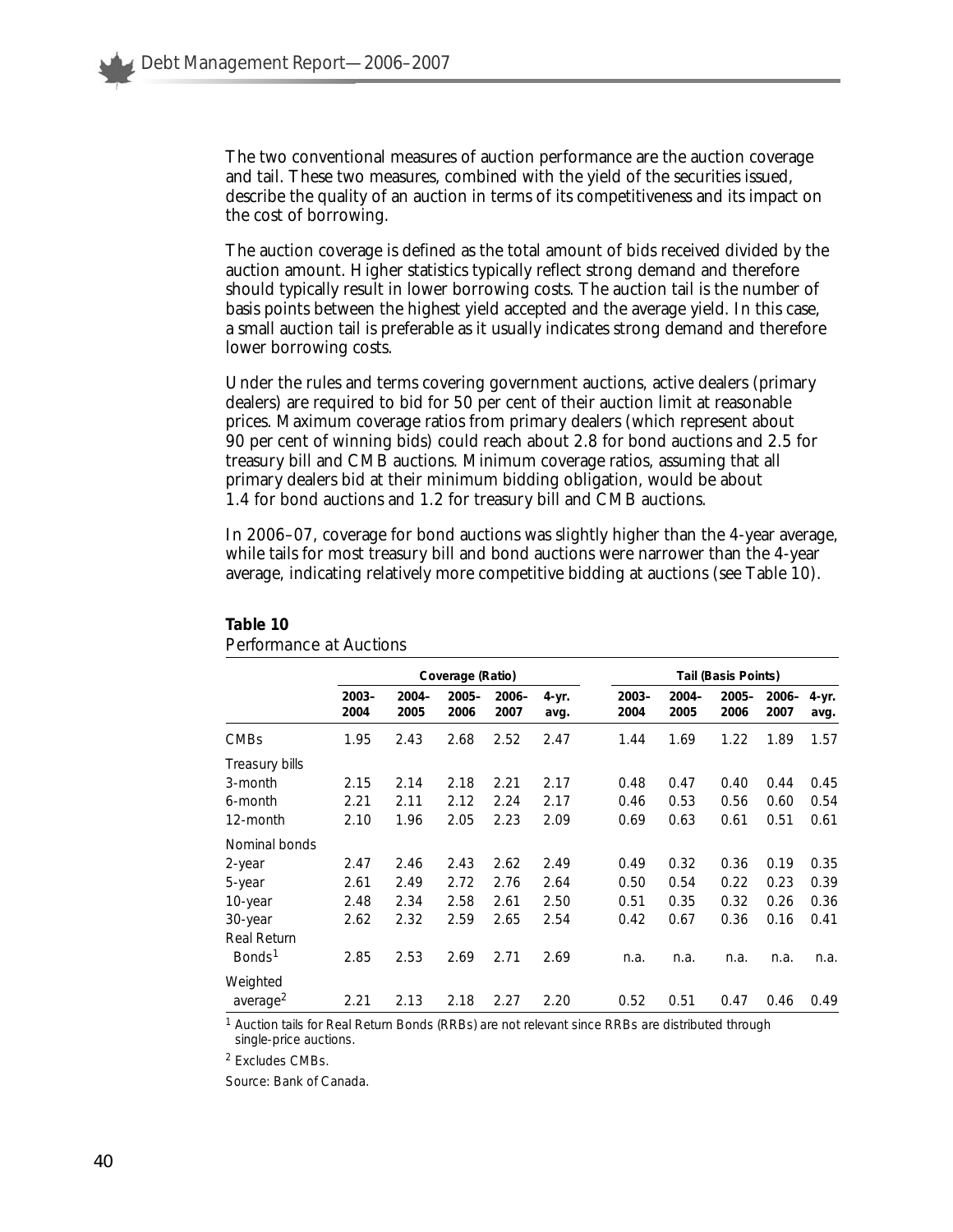#### *Participation at Auctions*

In 2006–07, primary dealers were allotted over 94 per cent of the auctioned shortterm and nominal debt securities, while customers<sup>2</sup> were allotted between 2 and 5 per cent. The 10 most active participants won over 91 per cent of the auctioned nominal debt securities (see Table 11).

Primary dealers' share of the Real Return Bond (RRB) allotments was close to 75 per cent, with customers receiving close to the remaining 25 per cent of the allotments.

| Table 11                                                             |  |
|----------------------------------------------------------------------|--|
| Share of Amount Allotted to Participants by Type of Auction, 2006-07 |  |

| <b>Participant Type</b> | <b>CMBs</b> | Treasury<br><b>Bills</b> | Nominal<br><b>Bonds</b> | <b>Real Return</b><br><b>Bonds</b> |
|-------------------------|-------------|--------------------------|-------------------------|------------------------------------|
|                         |             | (%)                      |                         |                                    |
| Primary dealers         | 98.4        | 94.4                     | 95.2                    | 74.5                               |
| Other GSDs              | 0.0         | 0.5                      | 1.3                     | 1.0                                |
| Customers               | 1.6         | 5.1                      | 3.5                     | 24.5                               |
| Top 5 participants      | 72.4        | 70.6                     | 65.4                    | 55.2                               |
| Top 10 participants     | 98.4        | 94.4                     | 91.2                    | 77.6                               |

Note: These numbers exclude securities bought by the Bank of Canada.

Source: Bank of Canada.

RRB auctions have more active customer participation than other types of auctions due to strong investor demand from institutions that hold them to maturity for asset-liability management purposes.

Note that the share of RRBs allotted to customers has declined from the 2005–06 level of 48 per cent to 25 per cent, in favour of primary dealers.

## **Secondary Market**

A continuing challenge for the Government's debt strategy in recent years has been to maintain sufficient issuance of Government of Canada bonds to support a liquid and efficient secondary market.

## *Trading Volume and Turnover Ratio*

The two conventional measures of liquidity and efficiency in the secondary market for Government of Canada securities are trading volume and turnover ratio.

Trading volume shows the amount of securities traded per period. Large trading volume typically allows participants to buy or sell in the marketplace without a substantial change in the price of the securities and in general implies lower bid-offer spreads. Turnover ratio, which is the ratio of securities traded relative to the amount of securities outstanding, is a measure of market depth and efficiency.

 $2$  A customer is a bidder on whose behalf a government securities distributor has been directed to submit a competitive or non-competitive bid for a specified amount of securities at a specific price.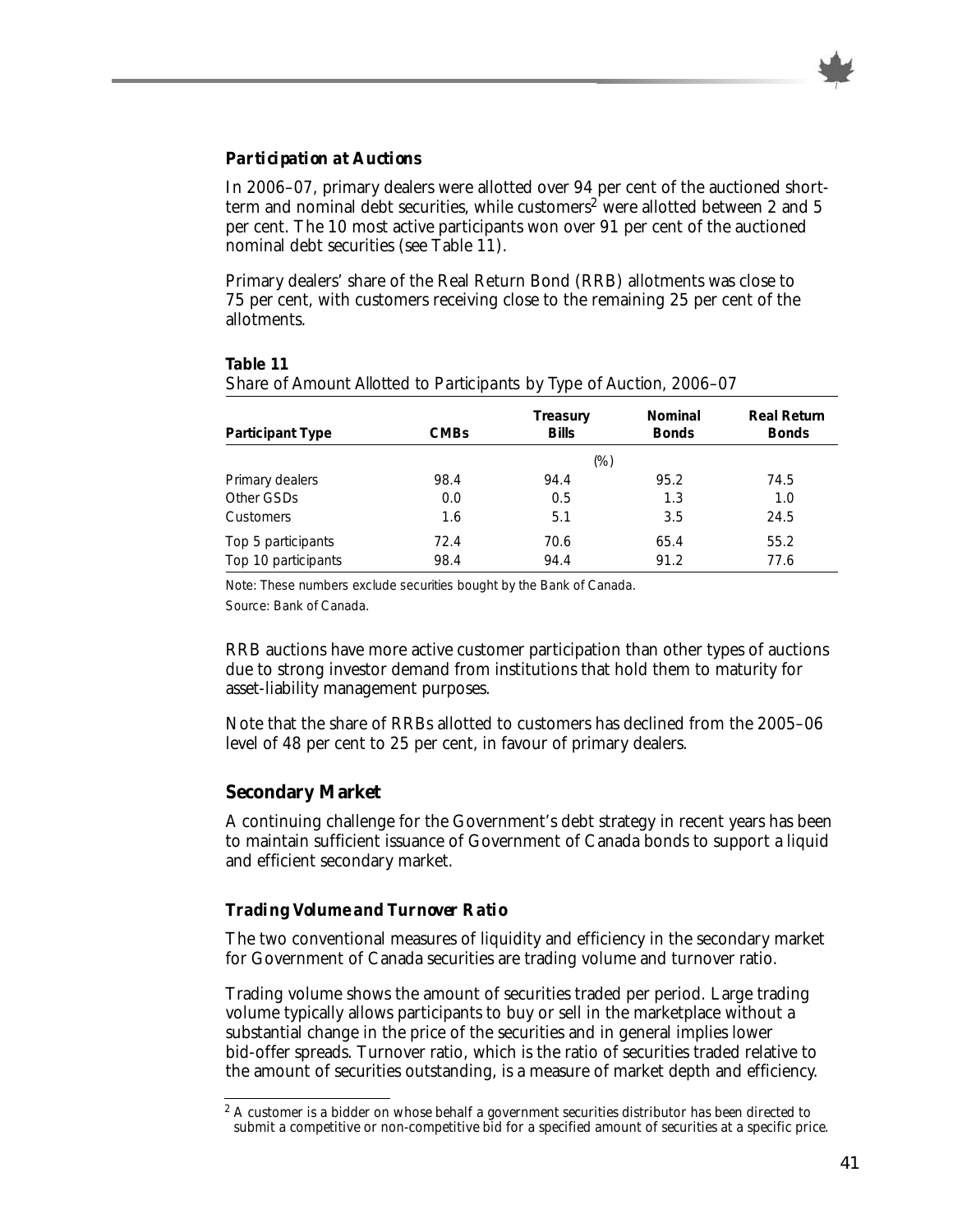High turnover implies that a large amount of securities changes hands over a given period of time, a hallmark of a liquid and efficient securities market.

The volume of transactions in the Government of Canada bond market has grown significantly since 1990. Average daily bond trading volume hit a record \$22.7 billion in 2006–07, an increase of 5 per cent from 2005–06 and 68 per cent since 2000–01 (see Chart 13).

With an annual debt stock turnover ratio trending upward to 22.7 in 2006, the Government of Canada bond market compares favourably with other major sovereign bond markets, with the exception of the United States (see Chart 14).

#### Chart 13



## **Government of Canada Bond Average Daily Trading Volumes** \$ billions

Source: Bank of Canada.

Chart 14



## **Sovereign Bond Turnover Ratios**

Note: Turnover ratio is total trading volume in each year/average stock.

Sources: The Bureau of the Public Debt of the US, Federal Reserve Bank of New York, Bank of Canada, United Kingdom Debt Management Office, London Stock Exchange, *Australian Financial Markets Report,* Reserve Bank of New Zealand, Japan Ministry of Finance, and Japan Securities Dealer Association.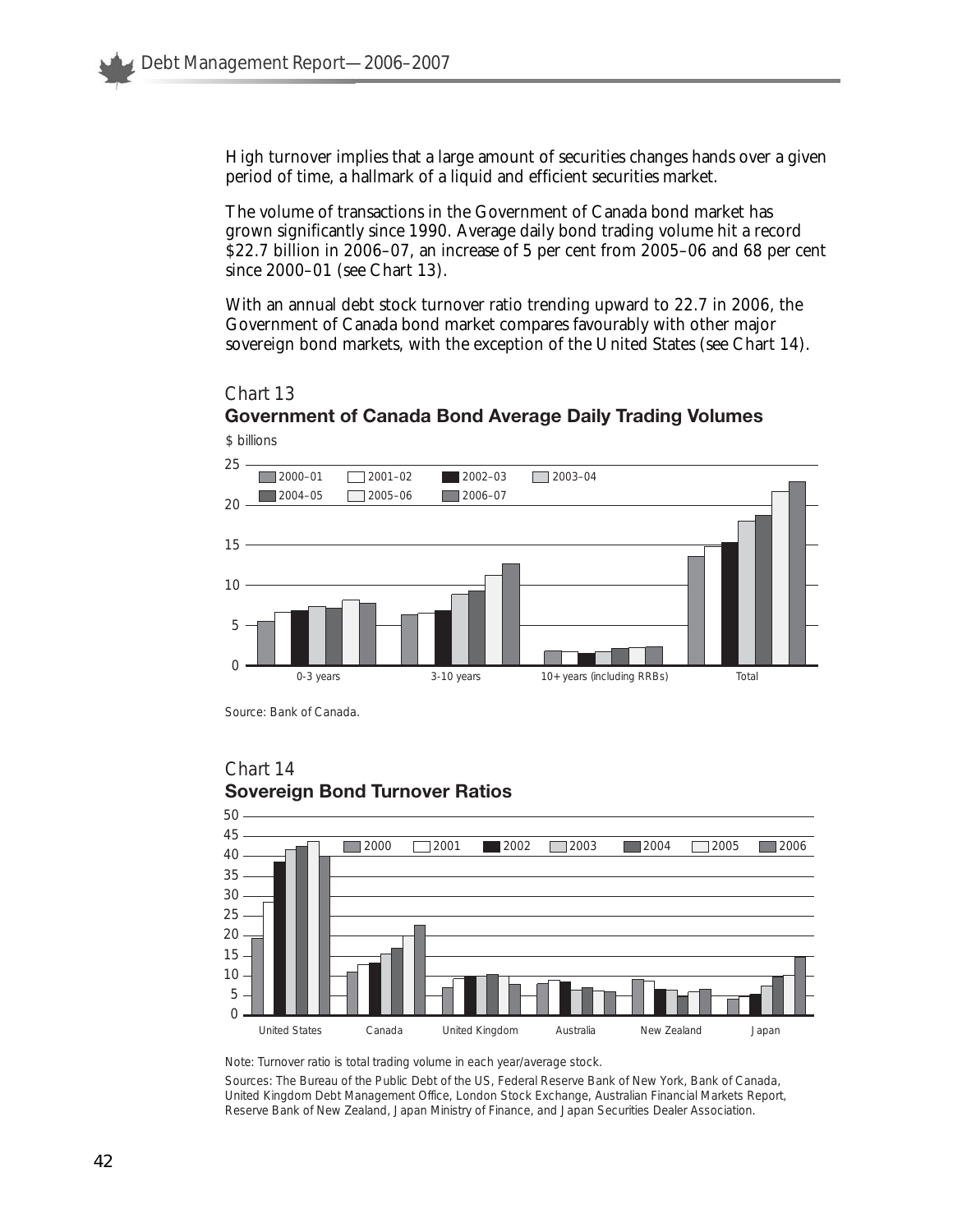

## *Repo Markets*

A repo, or repurchase agreement, is a transaction in which a party sells a security and simultaneously agrees to repurchase it at a given price at a given time in the future. These transactions provide short-term financing or support to dealer inventories and are equivalent to collateralized loans. They provide a barometer of the debt market's financing activity.

The presence of liquid repo markets for Government of Canada treasury bills and nominal bonds complements and adds efficiency to the domestic fixed-income securities market. The active interest rate futures contract, based on the 10-year Government of Canada bonds, contributes to efficient capital markets by providing additional important trading, pricing and hedging tools.

Both Government of Canada bond repos and treasury bill repos remained very active in 2006–07. The total trading volume for Government of Canada bond repos in 2006–07 was \$26.6 billion, up from \$21.2 billion in 2005–06. The treasury bill repo market volume in 2006–07 was \$2.6 billion compared to \$3.2 billion in 2005–06.

### *Interest Rate Futures Market*

The futures contract based on the 10-year Government of Canada bond basket (or the CGB contract) continues to be actively traded, with trading volume jumping to 7.7 million contracts in calendar year 2006, a 64-per-cent increase from 2005.

The futures contract based on the 2-year Government of Canada bond (or the CGZ contract), originally launched in 2004 and modified in July 2006, had a trading volume of less than 0.1 million contracts in 2006.

## *Secondary Trading by Market Participants*

Secondary market trading of Government of Canada securities is highly concentrated, with primary dealers accounting for over 91 per cent of trading activity.<sup>3</sup> The 10 most active participants in the federal securities secondary market represented over 94 per cent of trading activity (see Table 12).

#### **Table 12**

| <b>Participant Type</b> | <b>Treasury Bills</b> | <b>Bonds</b> |
|-------------------------|-----------------------|--------------|
|                         | (%)                   |              |
| Primary dealers         | 97.1                  | 91.3         |
| Other GSDs              | 2.9                   | 8.7          |
| Top 5 participants      | 82.7                  | 65.8         |
| Top 10 participants     | 98.5                  | 94.2         |

*Secondary Trading: Share by Type of Participant, 2006–07*

Source: Bank of Canada.

<sup>3</sup> Primary dealers trade on behalf of their clients as well as for their own accounts.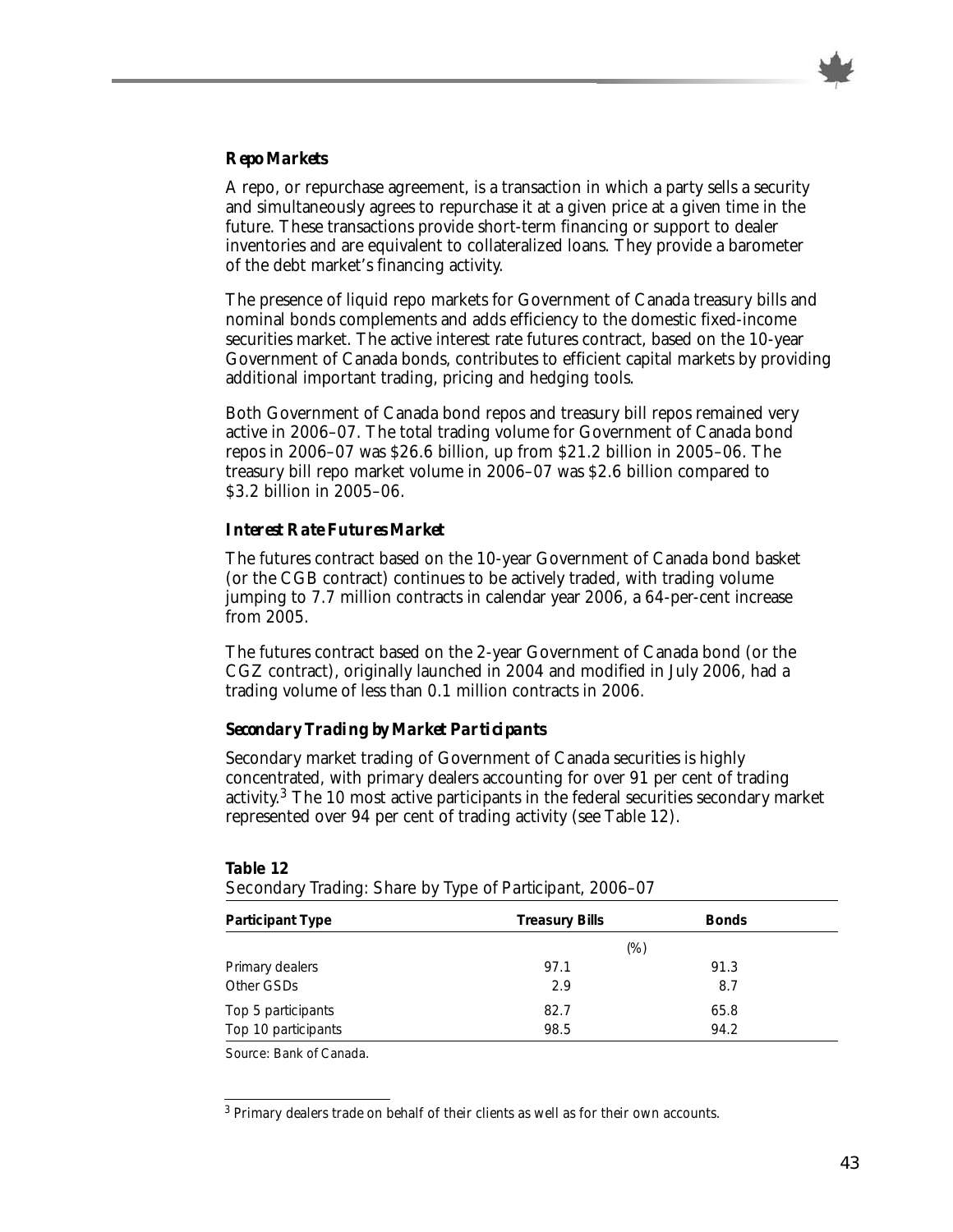## **Cash Management**

Receiver General (RG) cash balances, the Government of Canada's Canadian-dollar balances, are invested in a prudent, cost-effective manner through auctions with private sector financial institutions. Since February 1999, when Canada's electronic funds transfer system, the Large Value Transfer System, was implemented, RG cash balances have been allocated to bidders twice daily through an auction process administered by the Bank of Canada. These auctions serve two main purposes: first, as a treasury management tool, they are the means by which the Government invests its short-term Canadian-dollar cash balances; second, the auctions are used by the Bank of Canada in its monetary policy implementation to neutralize the impact of public sector flows on the financial system.

A portion of the morning auction has been offered on a collateralized basis since September 2002, permitting access to a wider group of potential participants, while ensuring that the Government's credit exposure is effectively mitigated.

The Government's treasury managers use a number of indicators to monitor the performance of cash management activities, including the average level of cash balances, the coverage and tail at RG auctions, the distribution of participants at RG auctions, the effectiveness of the cash management bond buyback program, the cost of carry and the profile of treasury bill operations.

### **Total Receiver General Cash Balances**

RG cash balances fluctuate widely over the year for a variety of reasons. In 2006–07, they reached a peak of \$22.5 billion and a low of \$1.8 billion (see Chart 15). Cash balances tend to be at their highest during the months of March, April, May and November in anticipation of the large flows related to fiscal year-end and to cover large bond coupon and principal outflows on June 1 and December 1.



#### **Total Receiver General Balances**



Source: Bank of Canada.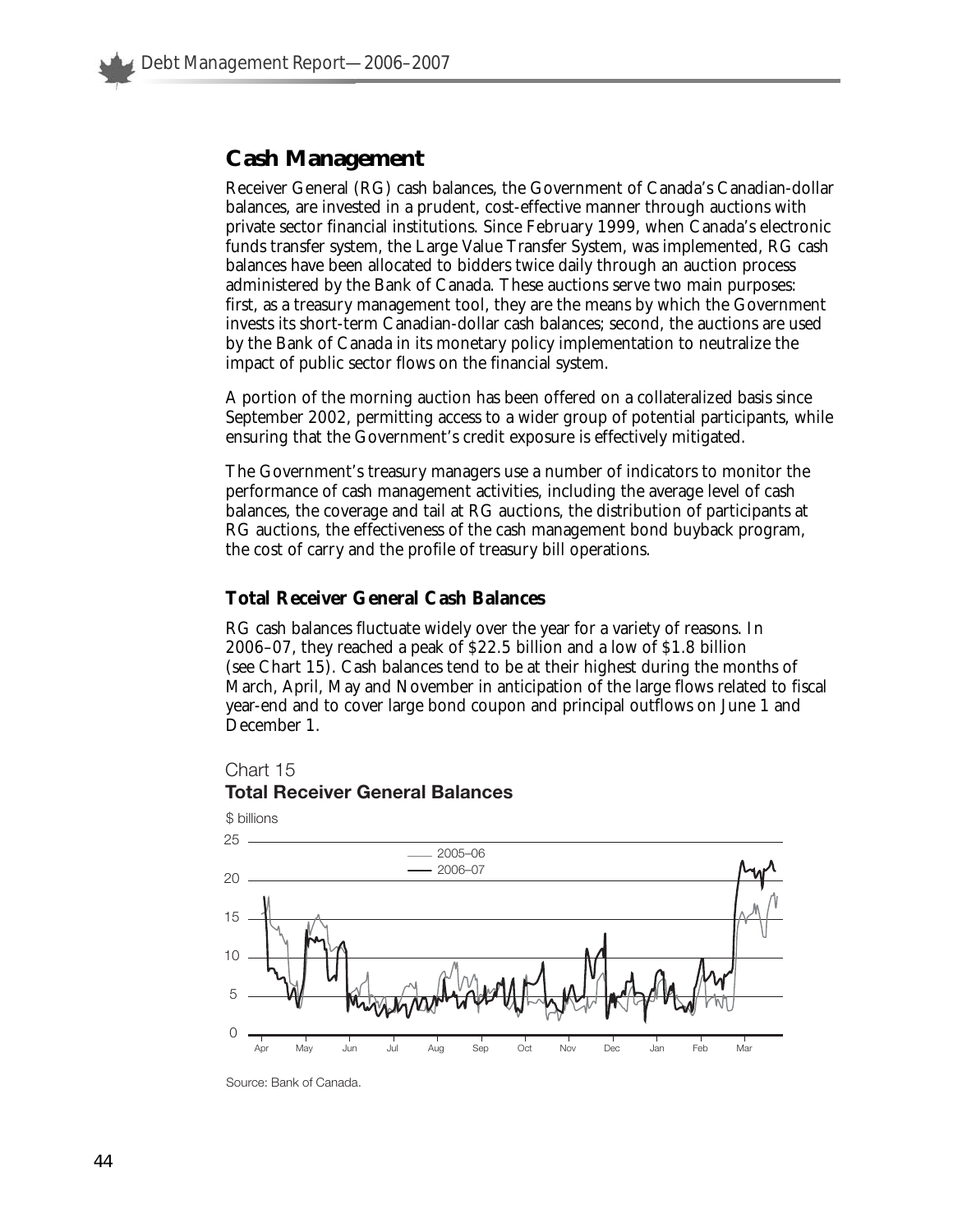

## **Average Daily Cash Balances**

Average daily cash balances in 2006–07 were \$5.7 billion, a level comparable to 2005–06 (see Table 13). Since 2005–06, more frequent use of cash management bills as a cash management tool has meant that cash balances can be built up quickly prior to redemption and coupon payment dates, and therefore cash balances can be raised closer to the actual payment dates.

Collateral arrangements were introduced in 2002 to mitigate the credit risk tied to the deposit of cash balances with counterparties. Participants with approval for uncollateralized bidding limits maximize their uncollateralized lines prior to using their collateralized lines. Generally, at least 20 per cent of the balances are collateralized; however, in months of high balances, the proportion of collateralized balances can exceed 70 per cent (see Chart 16).

#### **Table 13**

*Average Daily Receiver General Cash Balances Held at Financial Institutions*

|                             | 2003-04       | 2004-05 | 2005-06 | 2006-07 |  |  |
|-----------------------------|---------------|---------|---------|---------|--|--|
|                             | (\$ billions) |         |         |         |  |  |
| Average daily cash balances | 7 Q           |         |         | 5.      |  |  |

Source: Bank of Canada.

### Chart 16

## **Receiver General Auctions of Cash Balances Allocation Between Collateralized and Uncollateralized Tranches**

**(Average of Daily Balances for Each Month)**

\$ billions Uncollateralized balances Collateralized balances 0 2 4 6 8 10 12 14  $16 -$ 18 20 Apr 2006 May 2006 Jun 2006 Jul 2006 Aug 2006 Sep 2006 Oct 2006 Nov 2006 Dec 2006 Jan 2007 Feb 2007 Mar 2007

Source: Bank of Canada.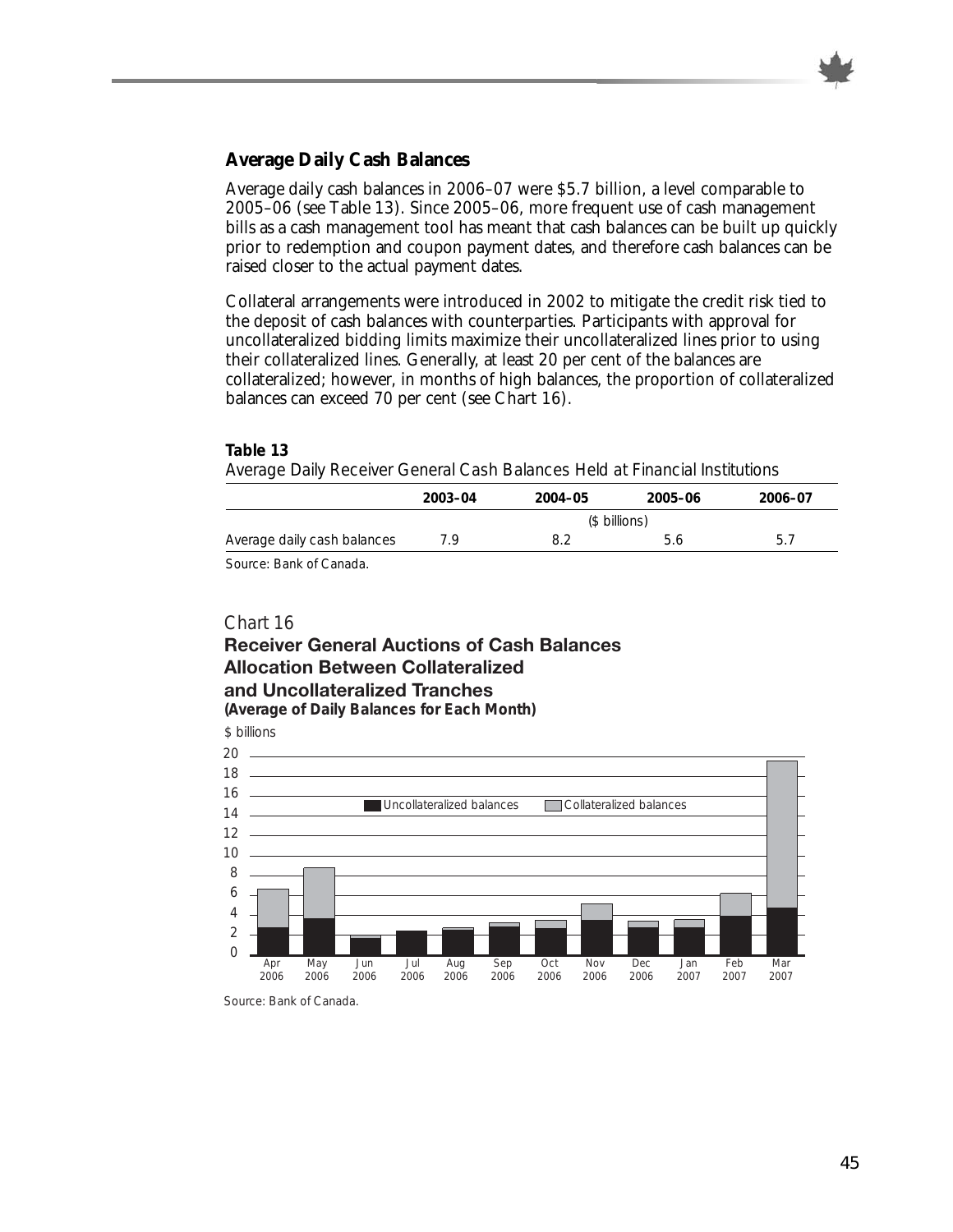#### **Coverage and Tails**

In 2006–07, coverage for the morning RG auction was lower than in 2005–06 but was above the rolling four-year average (see Table 14). Coverage for the afternoon RG auction also declined from 2.33 to 2.17.

The lower coverage and wider tails for the afternoon auction reflect the reduced number of eligible participants. In addition, many participants have already completed their daily funding requirements by the afternoon auction.

#### **Table 14**

|                     | 2003-04 | 2004-05 | 2005-06 | 2006-07 | 4-yr. avg. |
|---------------------|---------|---------|---------|---------|------------|
| Morning auctions    |         |         |         |         |            |
| Coverage (ratio)    | 3.38    | 4.16    | 4.18    | 3.96    | 3.92       |
| Tail (basis points) | 1.68    | 1.26    | 1.76    | 1.39    | 1.51       |
| Afternoon auctions  |         |         |         |         |            |
| Coverage (ratio)    | 2.53    | 2.35    | 2.33    | 2.17    | 2.34       |
| Tail (basis points) | 3.09    | 2.96    | 3.49    | 2.79    | 3.09       |
|                     |         |         |         |         |            |

*Performance at Receiver General Auctions*

Source: Bank of Canada.

## **Participation**

The top 10 participants in the Large Value Transfer System (LVTS) won about 81 per cent of RG auctions on average in 2006–07, while the non-LVTS participants won about 18 per cent of the amount allotted (see Table 15).

#### **Table 15**

*Receiver General Auctions Share of Amount Allotted Between LVTS and Non-LVTS Participants* 

| <b>Participant Type</b> | 2003-04 | 2004-05 | 2005-06 | 2006-07 |
|-------------------------|---------|---------|---------|---------|
|                         |         |         | (%)     |         |
| Top 10 LVTS             | 76.0    | 74.3    | 79.9    | 81.2    |
| Non-LVTS                | 23.8    | 24.3    | 17 R    | 17.6    |

Source: Bank of Canada.

## **Receiver General Cash Management Evaluation**

The Government received a series of recommendations following the review of the Receiver General cash management program (see the *Report on the Evaluation of the Receiver General Cash Management Program* available at www.fin.gc.ca/efa/Report2006\_e.html).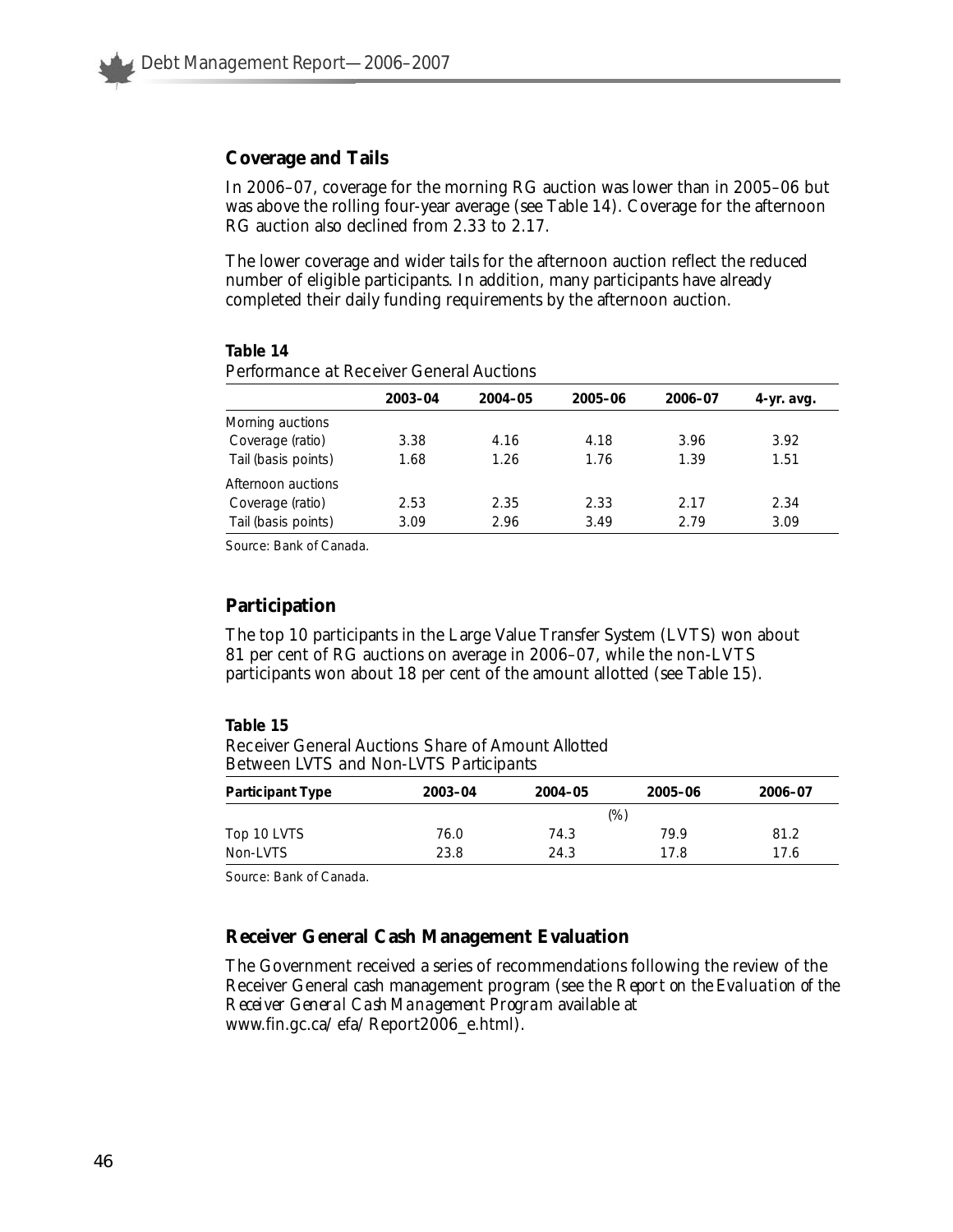

Analysis of the recommendations is underway, which included suggestions to encourage greater participation in the RG auctions, the potential benefits of alternative treasury management tools in enhancing the effectiveness of the management of the RG account, and the development and introduction of a 1-month treasury bill to smooth balances and reduce fluctuations in the size of consecutive bill auctions.

## **Cash Management Bond Buyback Program**

The cash management bond buyback (CMBB) program helps manage cash requirements by reducing the high levels of cash balances needed for key coupon and maturity payment dates. The program also helps smooth variations in treasury bill auction sizes over the year.

In 2006–07, the total amount of bonds repurchased through the CMBB program was \$8.2 billion, compared to \$8.7 billion in 2005–06. The CMBB program in 2005–06 and 2006–07 reduced the size of the 2006 June 1, September 1 and December 1 bond maturities by about 35 per cent, from a total of \$28.4 billion outstanding at the beginning of 2005–06 to \$18.6 billion outstanding after CMBB operations in 2006–07 (see Chart 17). The reduction in the outstanding size of these maturities through the CMBB program is in addition to the \$4.2-billion reduction achieved through the regular bond buyback program. Together, the CMBB and regular buyback operations reduced the total outstanding in the June, September and December 2006 maturities by 42 per cent.

## Chart 17 **Impact of CMBB Operations on Large Payments at March 31, 2007**



Note: June, September and December 2007 maturities continued to be part of the CMBB program in the 2007–08 fiscal year.

Source: Bank of Canada.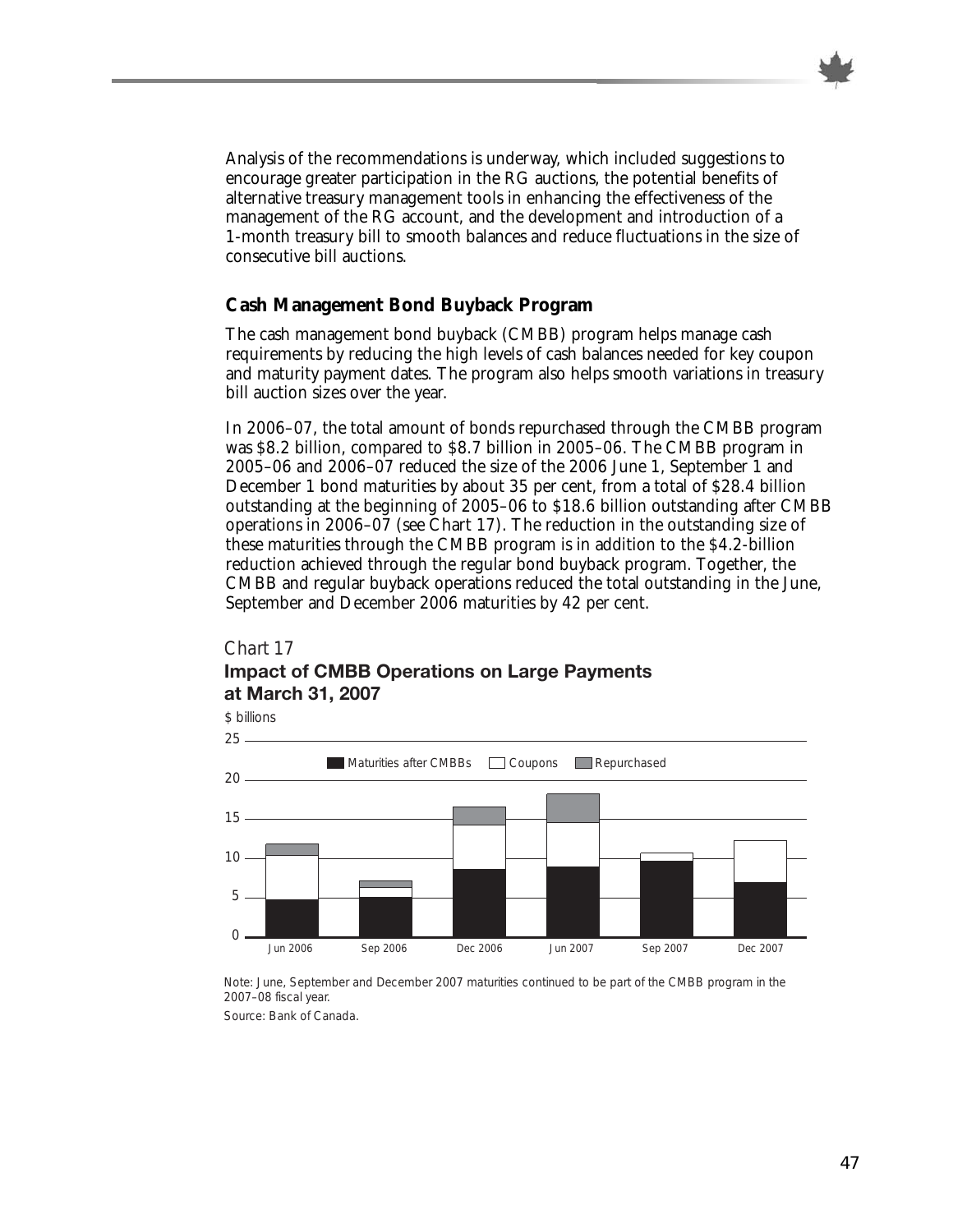## **Cost of Carry**

A key measure for the cost to the Government of maintaining cash balances is the net return on these cash balances: the difference between the return on government balances auctioned to financial institutions (typically around the overnight rate) and the average yield paid on treasury bills. A normal upward sloping yield curve results in a positive cost of carry, as financial institutions pay rates of interest for government deposits based on an overnight rate that is lower than the rate paid by the Government to borrow funds. Conversely, under an inverted yield curve, shortterm deposit rates are higher than the average of 3- to 12-month treasury bill rates, which can result in a net gain for the Government.

The net cost of carrying RG cash balances was \$1.6 million in 2006–07, compared to \$9.4 million in 2005–06 (see Chart 18). This improvement is attributable to favourable market conditions.



## Chart 18 **Cost (-) or Gain (+) of Carry for Cash Balances**

Source: Bank of Canada.

## **Profile of Treasury Bill Operations**

An indicator of cash management activities is the profile of treasury bill operations (amount issued per auction date less amount maturing per auction date). Smooth profiles provide increased certainty of supply for market participants and help reduce the cost associated with large operations. The profile of treasury bill operations continued to be smooth in 2006–07, with net new issuance ranging from -\$3 billion to +\$4 billion per operation, with a standard deviation of \$1.5 billion (see Chart 19 and Table 16).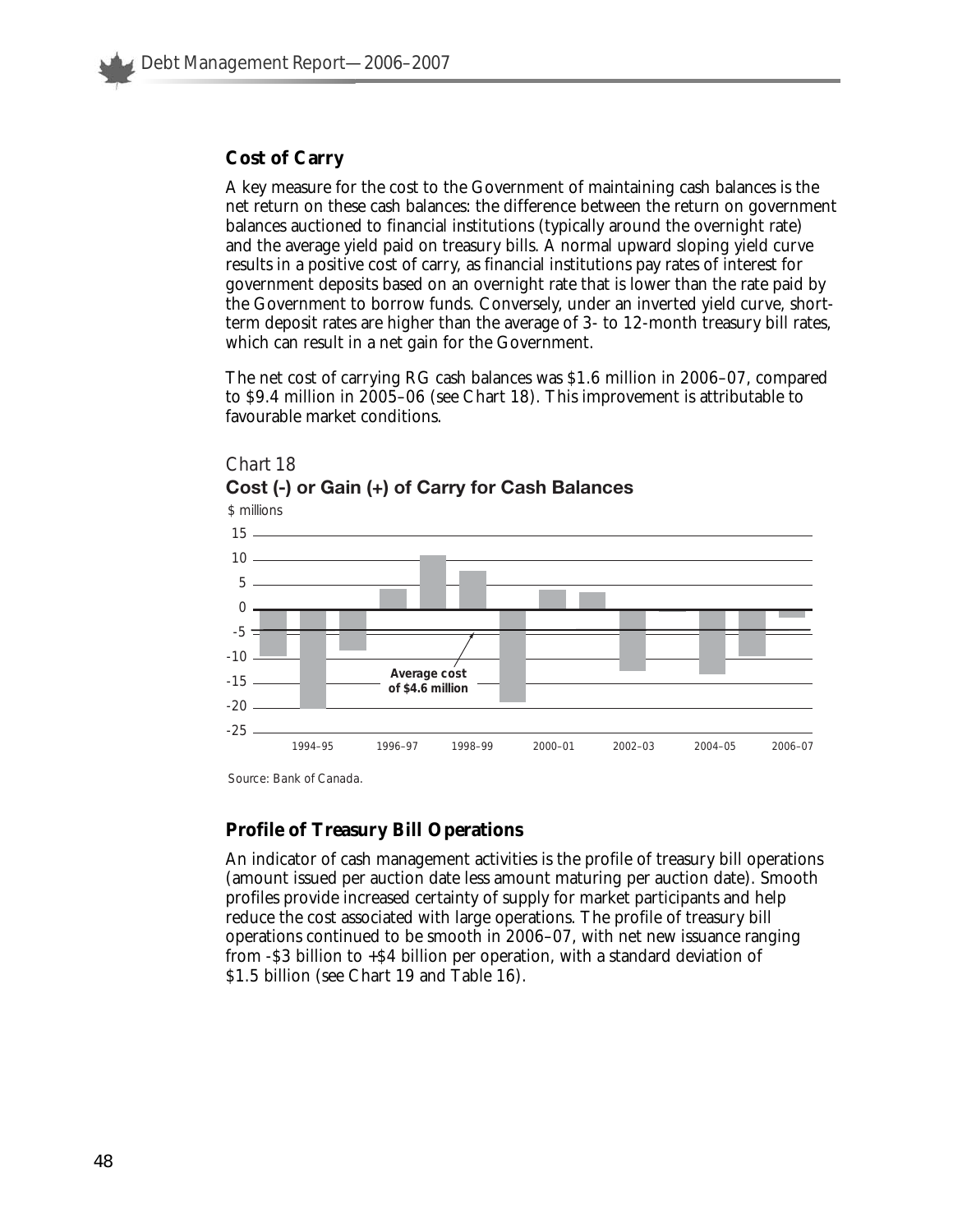

# **Gross and Net Issuance at Treasury Bill Auctions**

Source: Bank of Canada.

#### **Table 16**

*Profile of Net Size of Treasury Bill Issues*

|                    | $2002 - 03$ | 2003-04      | 2004-05       | 2005-06      | 2006-07      |
|--------------------|-------------|--------------|---------------|--------------|--------------|
|                    |             |              | (\$ billions) |              |              |
| Range              | $-4$ to $4$ | $-2$ to $+6$ | $-2$ to $+4$  | $-2$ to $+3$ | $-3$ to $+4$ |
| Standard deviation |             |              |               |              |              |
| of new issues      |             |              |               |              |              |
| less maturities    | 1.9         | 2.3          | 1.2           | 14           | 1.5          |

Source: Bank of Canada.

## **Foreign Currency Debt Programs**

Foreign currency debt is used to fund the foreign exchange reserves, which are held in the Exchange Fund Account. A variety of instruments are available to meet foreign currency funding requirements. In 2006–07, the sources of funding for reserves were Canada bills and domestic funds swapped into foreign currency using cross-currency swaps.

The *Report on the Management of Canada's Official International Reserves*, available at www.fin.gc.ca/toce/2007/oir07\_e.html, provides information on the objectives, composition and performance of the reserves portfolio.

## **Canada Bills**

In 2006–07, the level of outstanding Canada bills decreased from \$4.7 billion (US\$4.0 billion) to \$1.8 billion (US\$1.6 billion). In 2006–07, Canada bills were issued, on average, at an all-in cost of US\$ LIBOR (London Inter-Bank Offered Rate) less 20 basis points, which was generally in line with the levels achieved in recent years.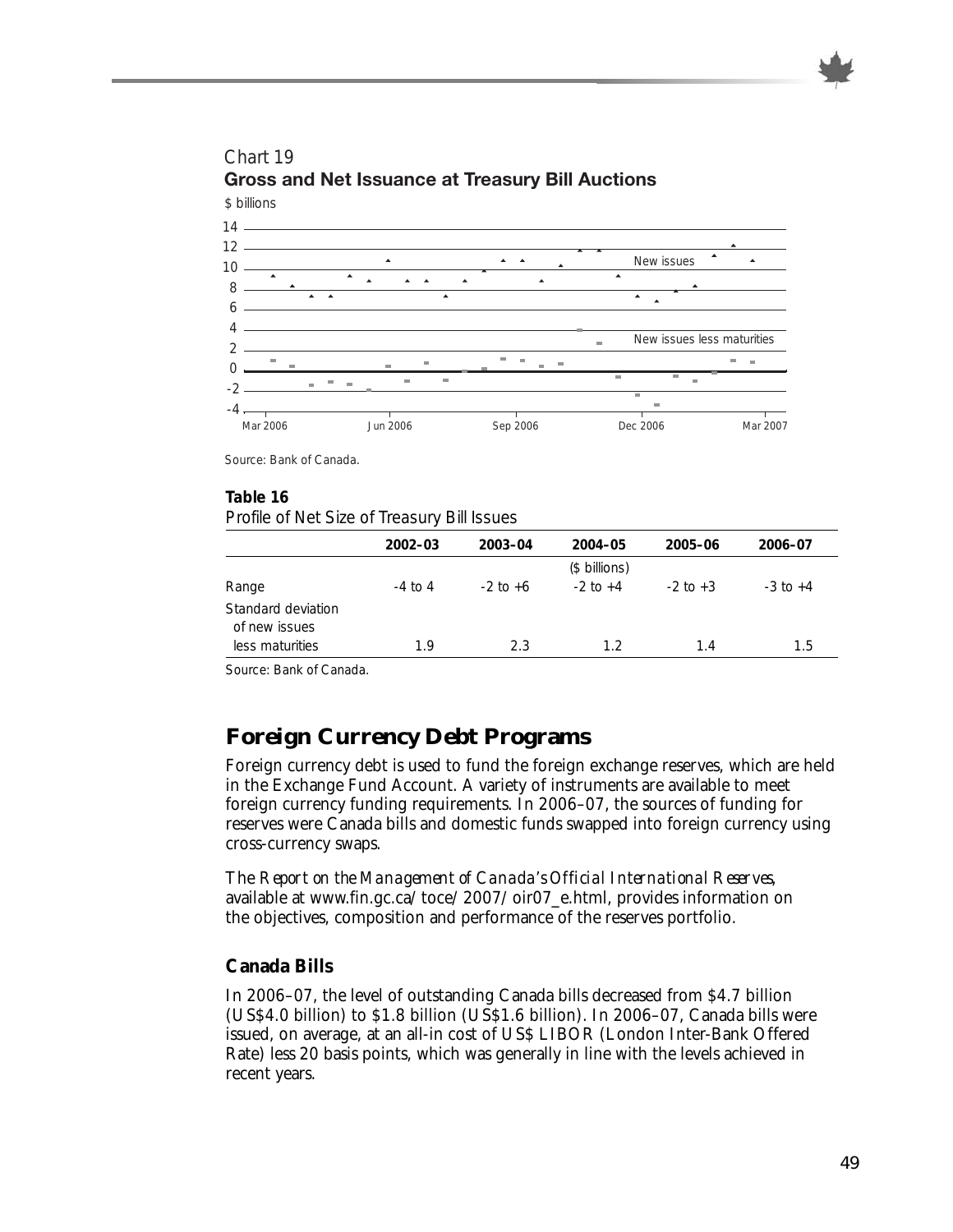## **Foreign Currency Bonds**

In 2006–07, no new foreign currency bonds were issued, while a total of \$1.2 billion (US\$1 billion) matured. The total decline in the stock of outstanding foreign currency bonds, including the exchange rate effect, was \$0.9 billion. The total outstanding was \$6.4 billion (US\$5.6 billion) at the end of 2006–07.

## **Canada Notes**

There were no new Canada note issues or maturities in 2006–07. The total outstanding was \$0.5 billion (US\$0.4 billion) at the end of 2006–07.

### **Euro Medium-Term Notes**

In 2006–07, no new Euro Medium-Term Notes were issued or matured. The total outstanding increased from \$1.5 billion (US\$1.3 billion) to \$1.6 billion (US\$1.4 billion).

### **Cross-Currency Swaps**

In 2006–07, \$5.8 billion (US\$5 billion) was raised to fund the foreign exchange reserves by entering into 51 cross-currency swaps at an average cost of US\$ LIBOR less 41 basis points, which was generally in line with the levels achieved in recent years. A total of \$2.3 billion (US\$2 billion) of swaps matured in 2006–07. At the end of the 2006–07 fiscal year, the outstanding amount of cross-currency swaps totalled \$30.6 billion (see Reference Table X). Taking into account the effect of cross-currency swaps, foreign currency obligations were 9.8 per cent of the Government's total market debt.

A collateral management framework is used to mitigate credit risk exposures to financial institution counterparties associated with cross-currency swap transactions. Under this framework, high quality collateral (e.g. government securities) is pledged by counterparties when the net market value of their contracts with the Government of Canada exceeds specified limits. Over the fiscal year, given the strength of the Canadian dollar, most of the swaps were "in the money," meaning that the market value of the swaps had increased in favour of the Government.

## **Holdings of Government of Canada Debt**

A diversified investor base ensures there is active demand for Government of Canada securities, thereby helping to keep funding costs low. Diversification of the investor base is pursued by maintaining a domestic wholesale debt program that is attractive to a wide range of investors, and offering a retail debt program that provides savings products to suit the needs of individual Canadians.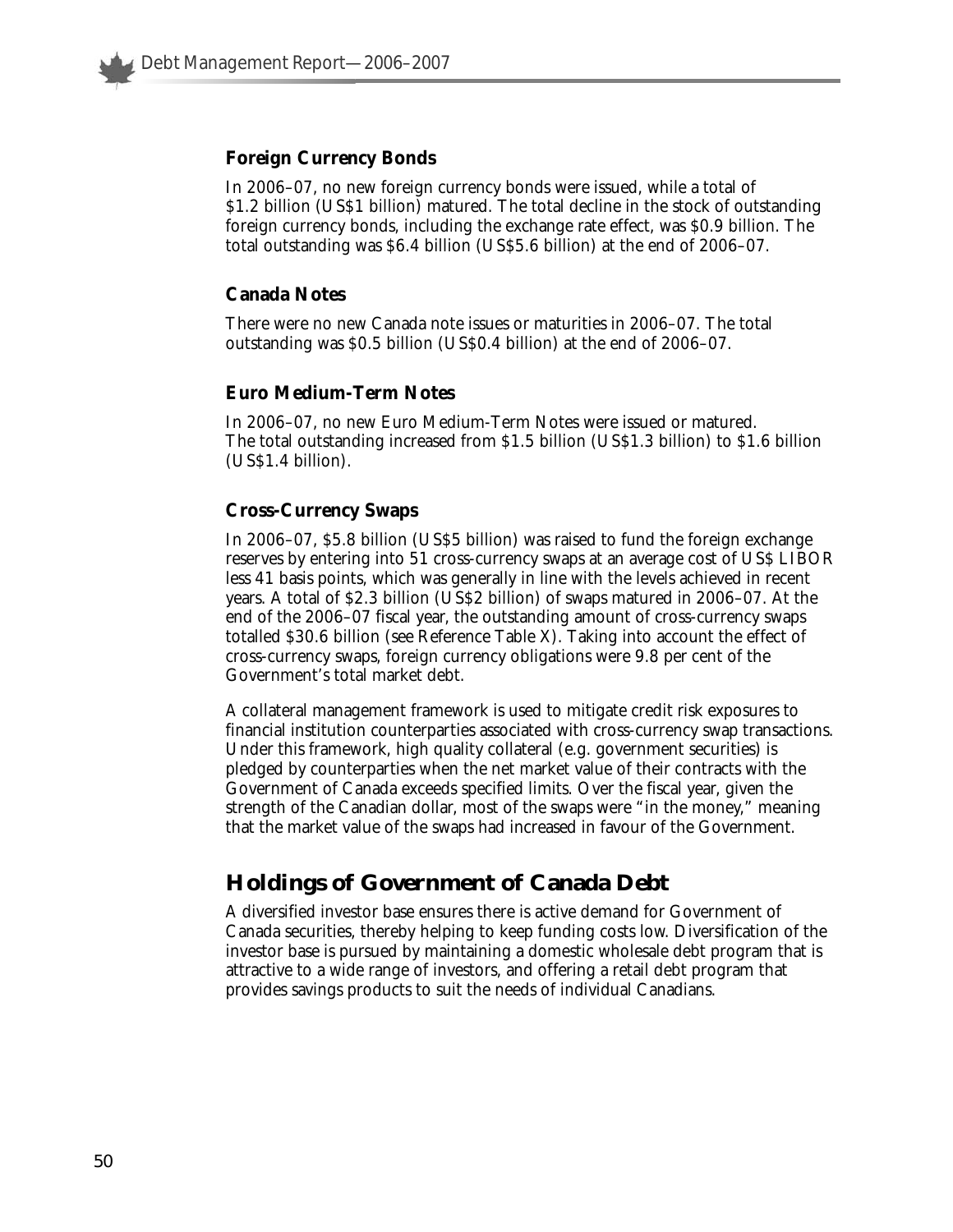

At March 31, 2007, based on Statistics Canada surveys, other financial institutions, which include investment dealers, mutual funds and property and casualty insurance companies, accounted for the largest share of holdings of Government of Canada marketable debt securities (23 per cent). The next largest share was held by life insurance companies and pension funds (22 per cent), followed by chartered banks and near-banks (15 per cent), and non-residents (14 per cent). Taken together, these four sectors held close to 75 per cent of outstanding Government of Canada securities (see Chart 20).

With a decline of 10 per cent, the share of Government of Canada marketable securities held by non-residents shows the most notable change between 1998 and 2007. Additional details on the distribution of Government of Canada marketable debt is available on the Statistics Canada website at www.statcan.ca/english/nea-cen/index.htm.

#### Chart 20

## **Distribution of Holdings of Government of Canada Marketable Debt**



Note: Figures are as at December 31, except for figures for 2007, which are as at March 31.

Source: Statistics Canada, *National Balance Sheet Accounts*, which is based on data extracted from administrative files and derived from other Statistics Canada surveys.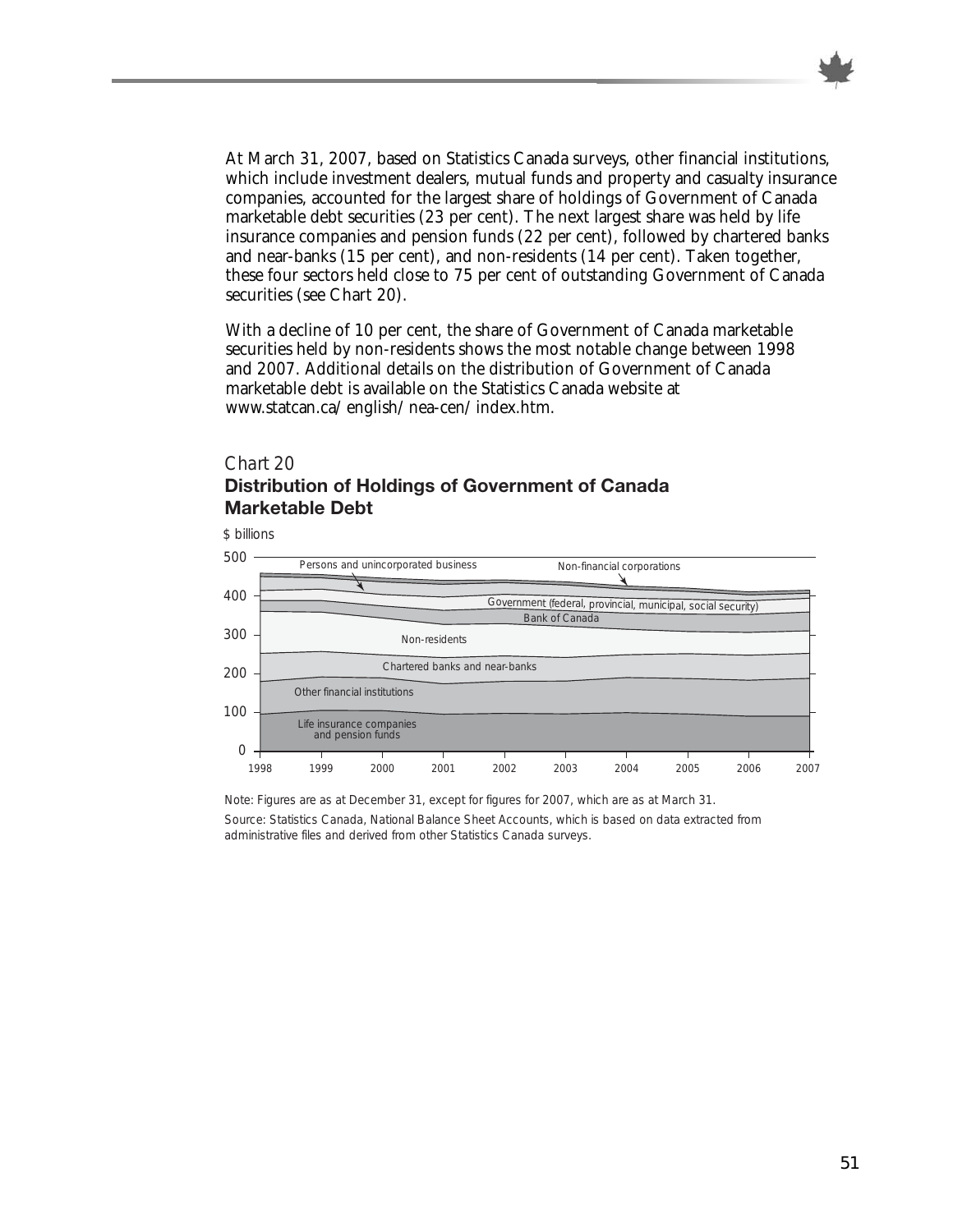

## **Annex 1: Completed Treasury Evaluation Reports, 1992–2007**

| Area                                                                         | Year |
|------------------------------------------------------------------------------|------|
|                                                                              | 1992 |
| Debt Management Objectives                                                   |      |
| Debt Structure-Fixed/Floating Mix                                            | 1992 |
| Internal Review Process                                                      | 1992 |
| <b>External Review Process</b>                                               | 1992 |
| Benchmarks and Performance Measures                                          | 1994 |
| Foreign Currency Borrowing-Canada Bills Program                              | 1994 |
| Developing Well-Functioning Bond and Bill Markets                            | 1994 |
| Liability Portfolio Performance Measurement                                  | 1994 |
| Retail Debt Program                                                          | 1994 |
| Guidelines for Dealing With Auction Difficulties                             | 1995 |
| Foreign Currency Borrowing-Standby Line of Credit and FRN                    | 1995 |
| Treasury Bill Program Design                                                 | 1995 |
| Real Return Bond Program                                                     | 1998 |
| Foreign Currency Borrowing Programs                                          | 1998 |
| Initiatives to Support a Well-Functioning Wholesale Market                   | 2001 |
| Debt Structure Target/Modelling                                              | 2001 |
| Reserves Management Framework                                                | 2002 |
| <b>Bond Buybacks</b>                                                         | 2003 |
| Funds Management Governance Framework <sup>1</sup>                           | 2004 |
| Retail Debt Program <sup>1</sup>                                             | 2004 |
| Borrowing Framework of Major Federal Government-Backed Entities <sup>1</sup> | 2005 |
| Receiver General Cash Management Program <sup>1</sup>                        | 2006 |
| Exchange Fund Account Evaluation <sup>1</sup>                                | 2006 |

<sup>1</sup> Available at www.fin.gc.ca.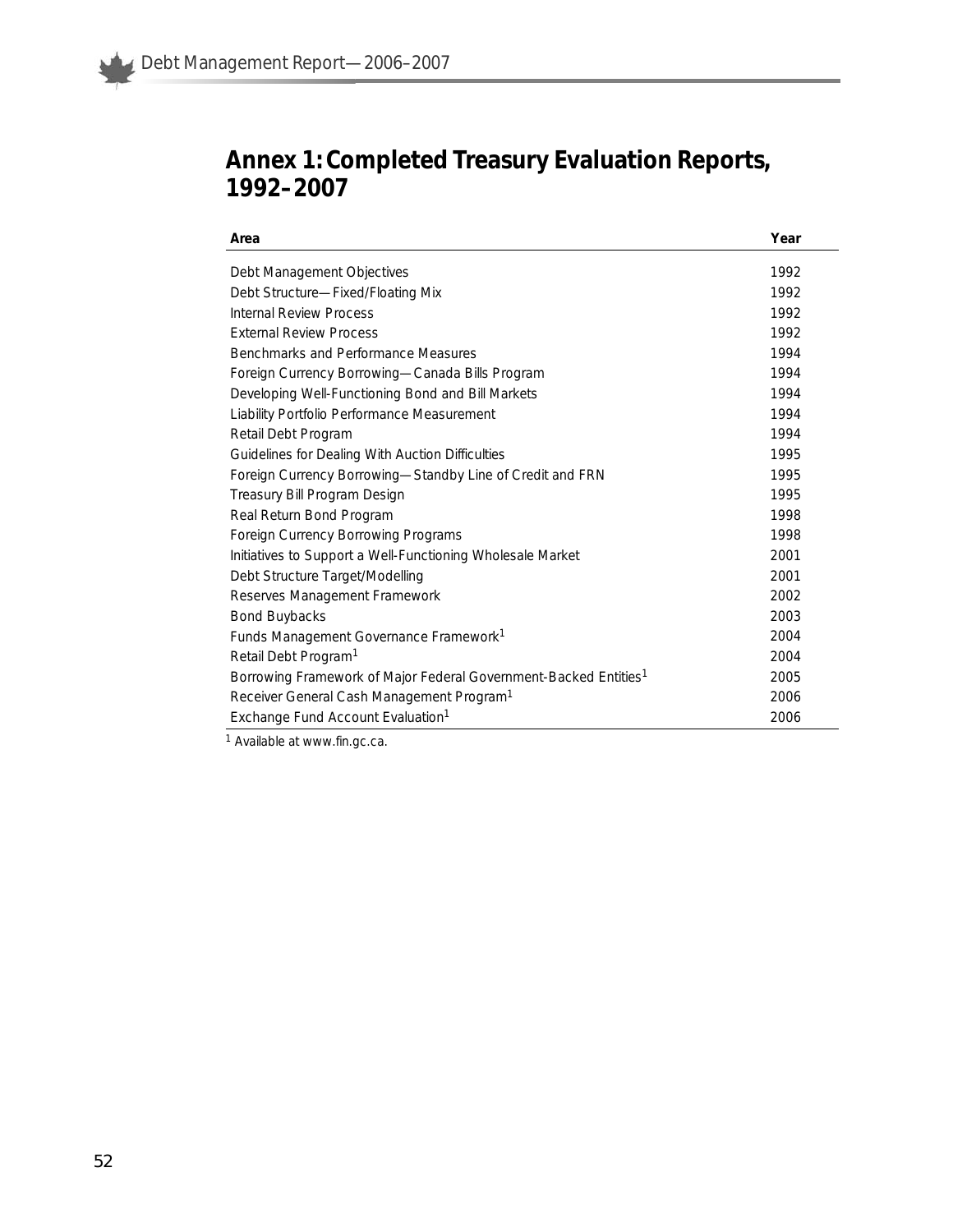

## **Annex 2: Glossary**

**asset-liability management:** An investment decision-making framework that is used to concurrently manage a portfolio of assets and liabilities.

**benchmark bond:** Specific issue which is typically the most liquid bond within each range of maturities. It is considered by the market to be the standard against which all other bonds issued in that term area are evaluated.

**budgetary deficit:** The shortfall between government annual revenues and annual budgetary expenses.

**buyback on a cash basis:** The repurchase of bonds for cash. Used to maintain the size of bond auctions and new issuance.

**buyback on a switch basis:** The exchange of outstanding bonds for new bonds in the current building benchmark.

**Canada bill:** Promissory note denominated in US dollars, issued for terms of up to 270 days. Canada bills are issued for foreign exchange reserves funding purposes only.

**Canada Investment Bond:** A non-marketable fixed-term security instrument issued by the Government of Canada.

**Canada note:** Promissory note usually denominated in US dollars and available in book-entry form. Canada notes can be issued for terms of nine months or longer, and can be issued at a fixed or a floating rate. Canada notes are issued for foreign exchange reserves funding purposes only.

**Canada Premium Bond:** A non-marketable security instrument issued by the Government of Canada, which is redeemable once a year on the anniversary date or during the 30 days thereafter without penalty.

**Canada Savings Bond:** A non-marketable security instrument issued by the Government of Canada, which is redeemable on demand by the registered owner(s), and which, after the first three months, pays interest up to the end of the month prior to cashing.

**cross-currency swap:** An agreement that exchanges one type of obligation for another involving different currencies and the exchange of the principal amounts and interest payments.

**electronic trading system:** An electronic system that provides real-time information about securities and enables the user to execute financial trades.

**Exchange Fund Account (EFA):** The objective of the EFA is to aid in the control and protection of the external value of the Canadian dollar. Assets held in the EFA are managed to provide foreign currency liquidity to the Government and to promote orderly conditions for the Canadian dollar in the foreign exchange markets, if required.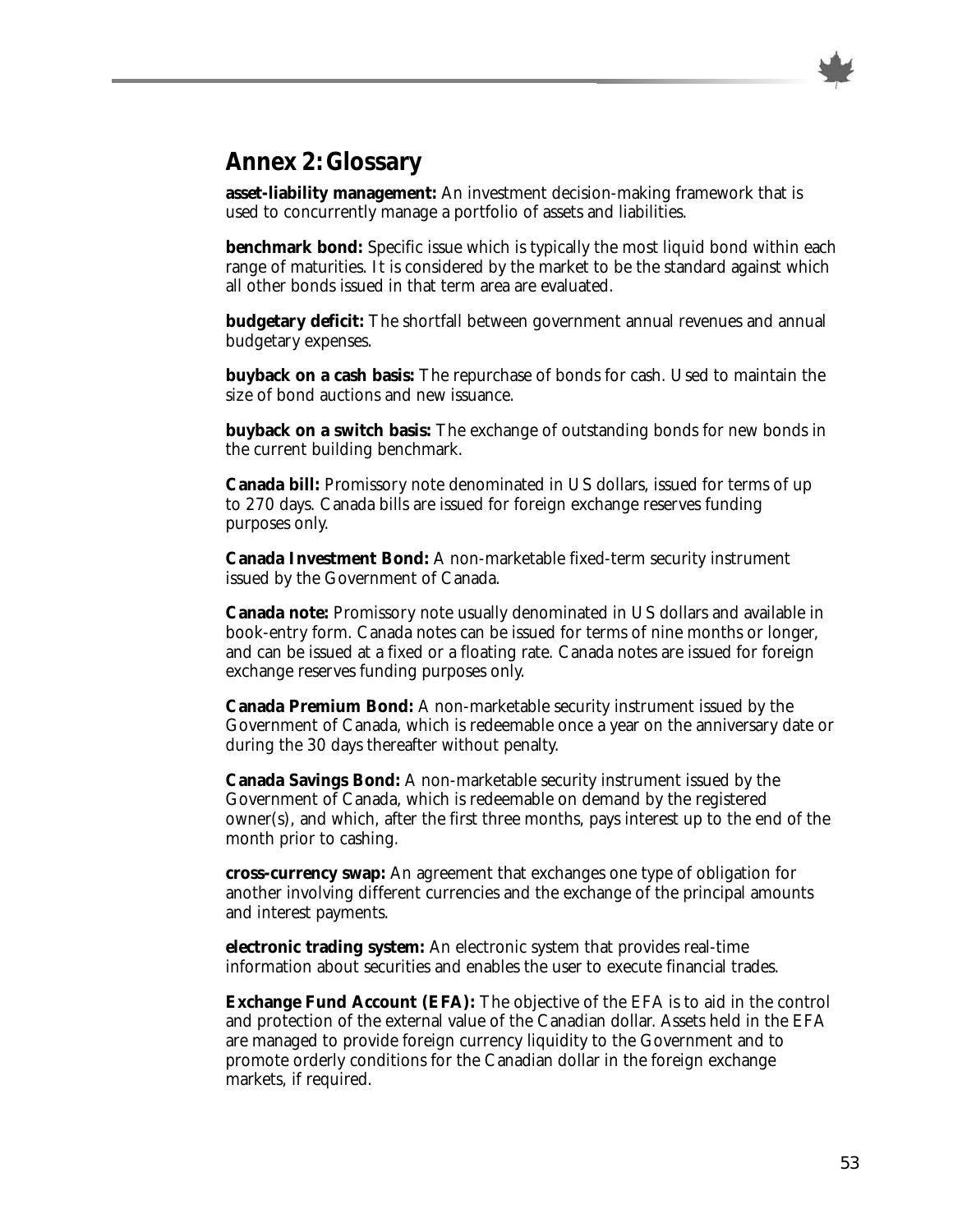**financial source/requirement:** Measures the difference between the cash inflows and outflows of the Government's Receiver General account. In the case of a financial requirement, it is the amount of new borrowing required from outside lenders to meet financing needs in any given year.

**foreign exchange reserves:** The foreign currency assets (e.g. interest-earning bonds) held to support the value of the domestic currency. Canada's foreign exchange reserves are held in the Exchange Fund Account.

**Government of Canada securities auction:** A process used for selling Government of Canada debt securities (mostly marketable bonds and treasury bills) in which issues are sold by public tender to government securities distributors and approved clients.

**government securities distributor (GSD):** An entity (i.e. an investment dealer or bank) that is authorized to bid at Government of Canada auctions and through which the Government distributes Government of Canada treasury bills and marketable bonds.

**interest-bearing debt:** Consists of unmatured debt, or market debt, and liabilities to internally held accounts such as federal employees' pension plans.

**Large Value Transfer System (LVTS):** An electronic funds transfer system introduced in February 1999 and operated by the Canadian Payments Association. It facilitates the electronic transfer of Canadian-dollar payments across the country virtually instantaneously.

**marketable bond:** An interest-bearing certificate of indebtedness issued by the Government of Canada, and having the following characteristics: bought and sold on the open market; payable in Canadian or foreign currency; having a fixed date of maturity; interest payable either in coupon or registered form; face value guaranteed at maturity.

**marketable debt:** Market debt that is issued by the Government of Canada and sold via public tender or syndication. These issues can be traded between investors while outstanding.

**money market:** The market in which short-term capital is raised, invested and traded using financial instruments such as treasury bills, bankers' acceptances, commercial paper, and bonds maturing in one year or less.

**non-market debt:** Consists of the Government's internal debt, which is, for the most part, federal public sector pension liabilities and the Government's current liabilities (such as accounts payable, accrued liabilities, interest payments and payments of matured debt).

**overnight rate; overnight financing rate; overnight money market rate; overnight lending rate:** An interest rate at which participants with a temporary surplus or shortage of funds are able to lend or borrow until the next business day. It is the shortest term to maturity in the money market.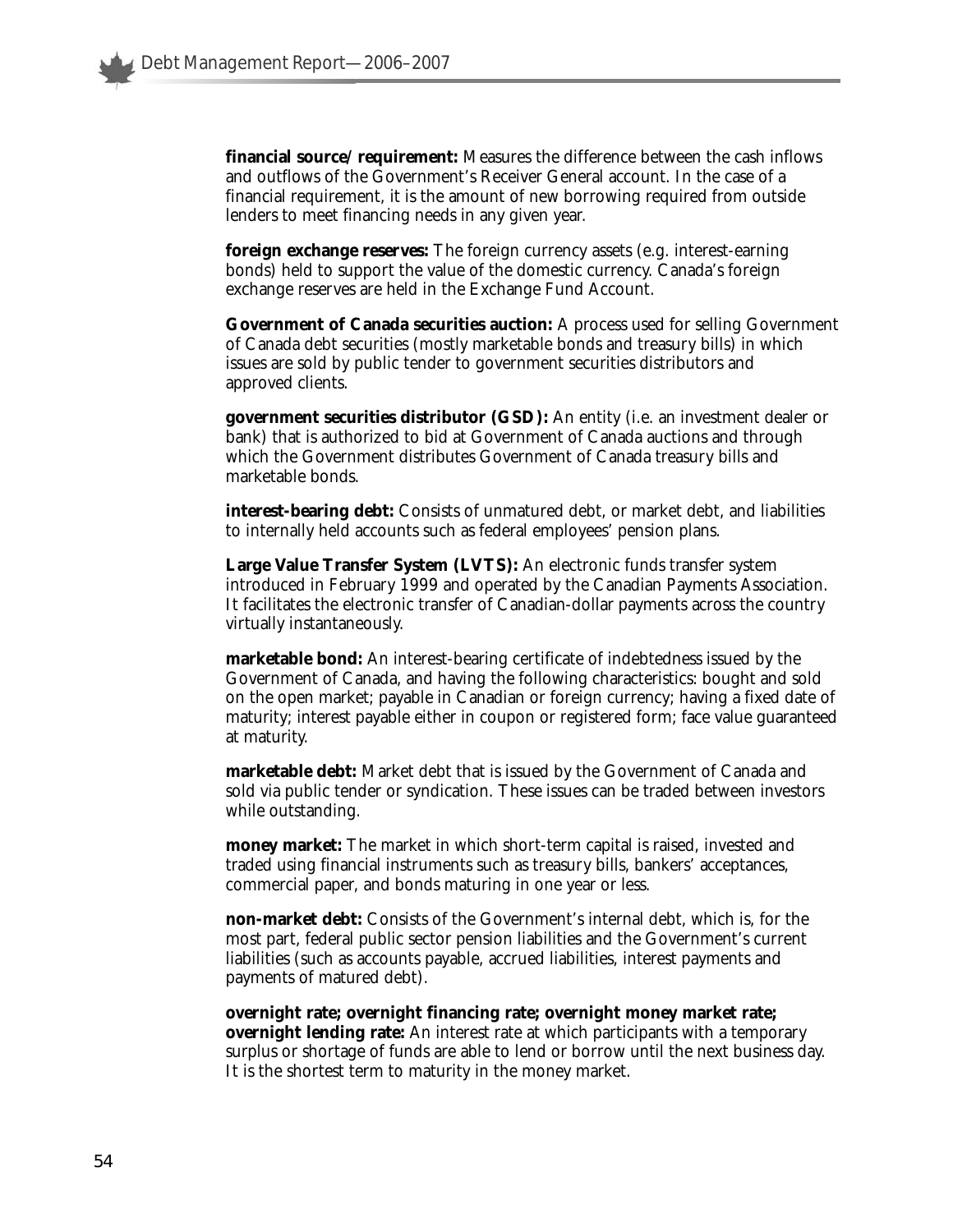

**primary dealer (PD):** Member of the core group of government securities distributors that maintains a certain threshold of activity in the market for Government of Canada securities. The primary dealer classification can be attained in either treasury bills or marketable bonds, or both.

**primary market:** The market in which issues of securities are first offered to the public.

**Real Return Bond (RRB):** Government of Canada RRBs pay semi-annual interest based upon a real interest rate. Unlike standard fixed-coupon marketable bonds, interest payments on RRBs are adjusted for changes in the Consumer Price Index.

**secondary market:** A market where existing securities trade after they have been sold to the public in the primary market.

**sovereign market:** Market for the debt issued by a government.

**treasury bill:** Short-term obligation sold by public tender. Treasury bills, with terms to maturity of 3, 6 or 12 months, are currently auctioned on a bi-weekly basis.

**yield curve:** The conceptual or graphic representation of the term structure of interest rates. A "normal" yield curve is upward sloping, with short-term rates lower than long-term rates. An "inverted" yield curve is downward sloping, with short-term rates higher than long-term rates. A "flat" yield curve occurs when short-term rates are the same as long-term rates.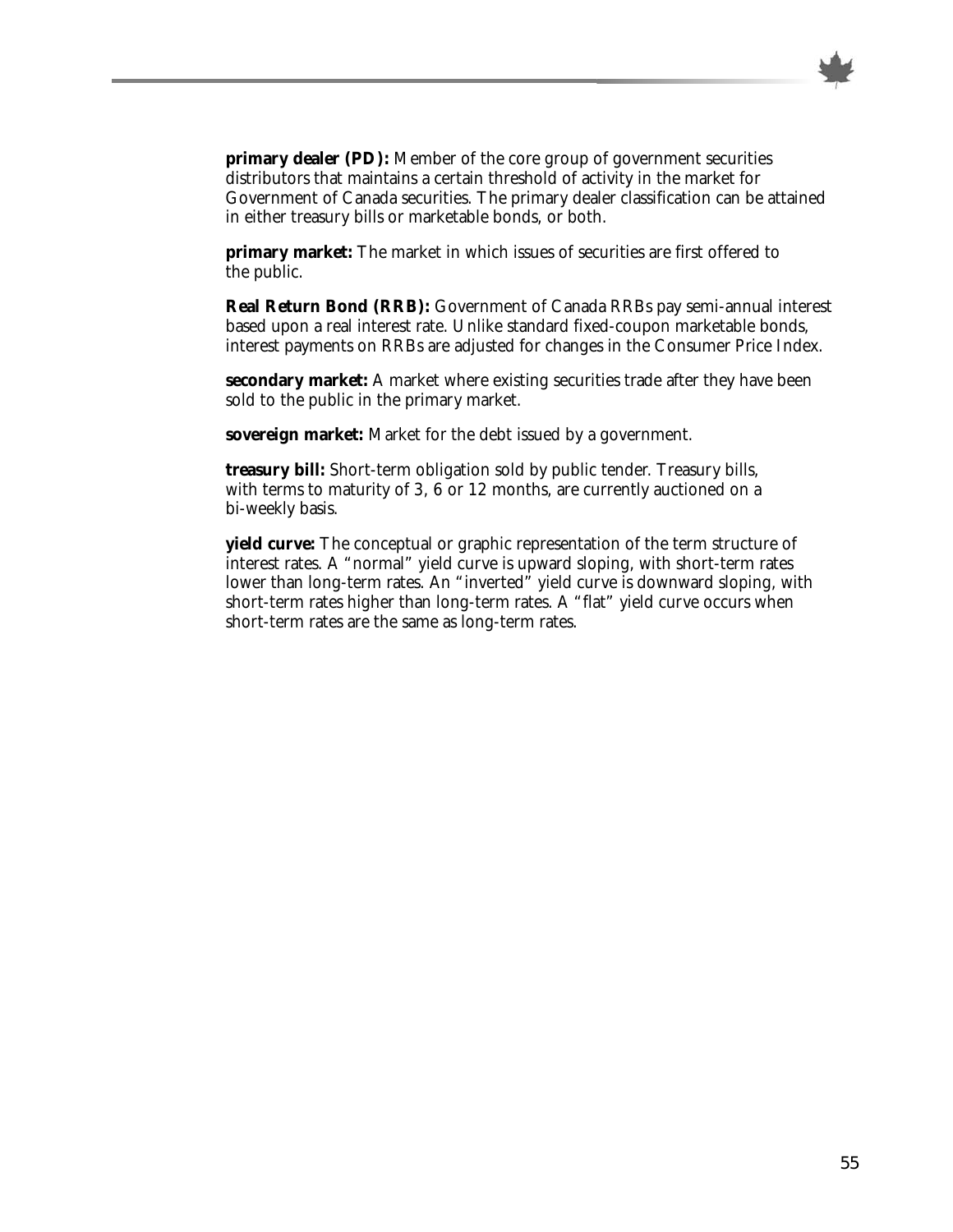

# **Annex 3: Contact Information**

Department of Finance Canada Financial Sector Policy Branch Financial Markets Division 140 O'Connor St., 20th Floor, East Tower Ottawa, Canada K1A 0G5 Telephone: 613-992-9031 Fax: 613-943-2039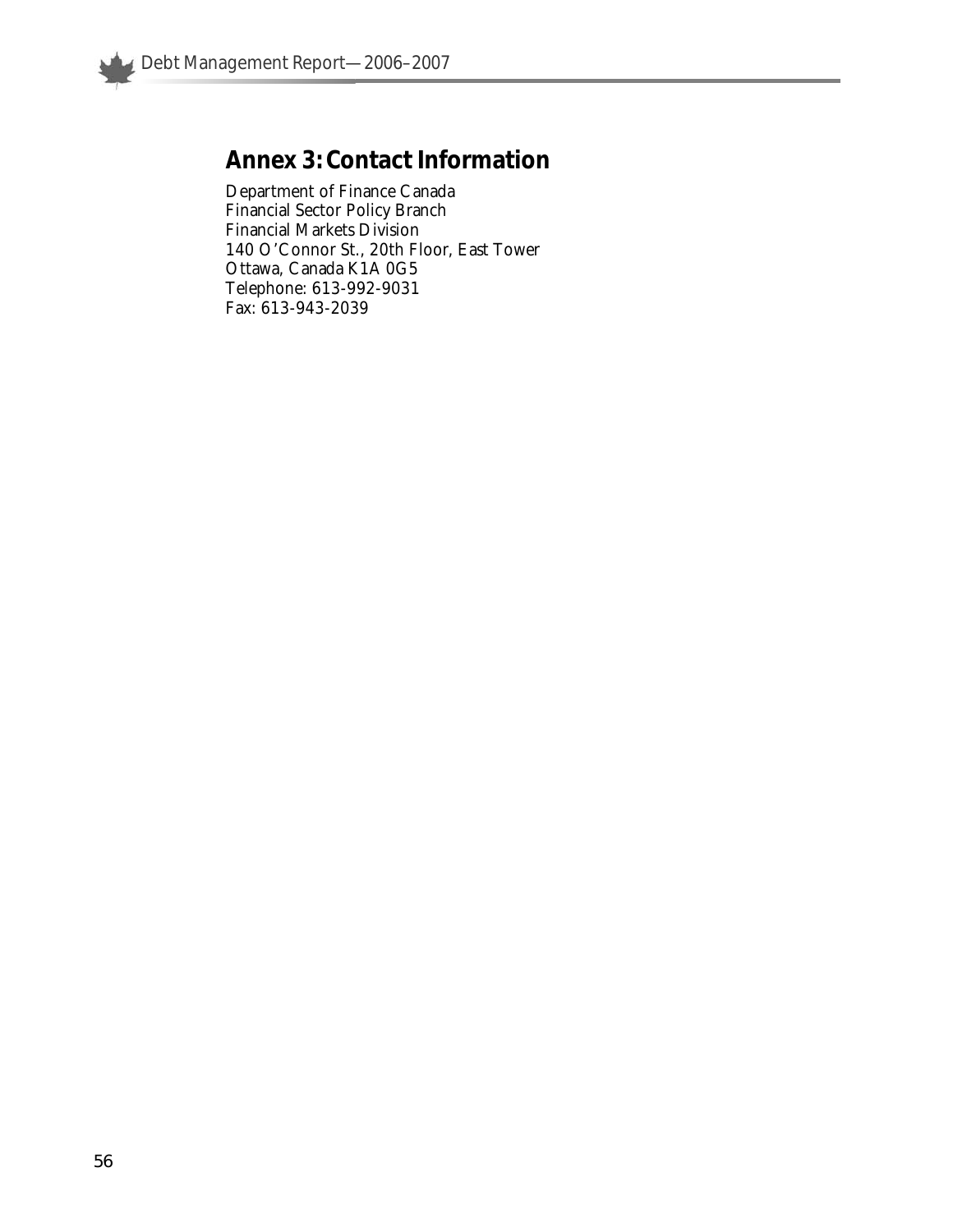

# **Reference Tables**

|               | I Gross Public Debt, Outstanding Market Debt and Debt Charges  58         |  |
|---------------|---------------------------------------------------------------------------|--|
| $\mathbf{H}$  | Government of Canada Outstanding Market Debt  59                          |  |
|               | <b>III</b> Average Weekly Domestic Market Trading in Government of Canada |  |
| $\mathbf{IV}$ |                                                                           |  |
| V             |                                                                           |  |
| VI            | Issuance of Government of Canada Domestic Bonds  65                       |  |
|               | VII Fiscal 2006-07 Domestic Bond Program  66                              |  |
|               |                                                                           |  |
|               | <b>IX</b> Outstanding Government of Canada Domestic Bonds                 |  |
| X             | Government of Canada Cross-Currency Swaps Outstanding                     |  |
|               | XI Fiscal 2006-07 Bond Buyback Program Operations  72                     |  |
|               | XII Retail Debt Sales, Redemptions and Stock Outstanding  75              |  |
|               | XIII Crown Corporation Borrowings as at March 31, 2007  76                |  |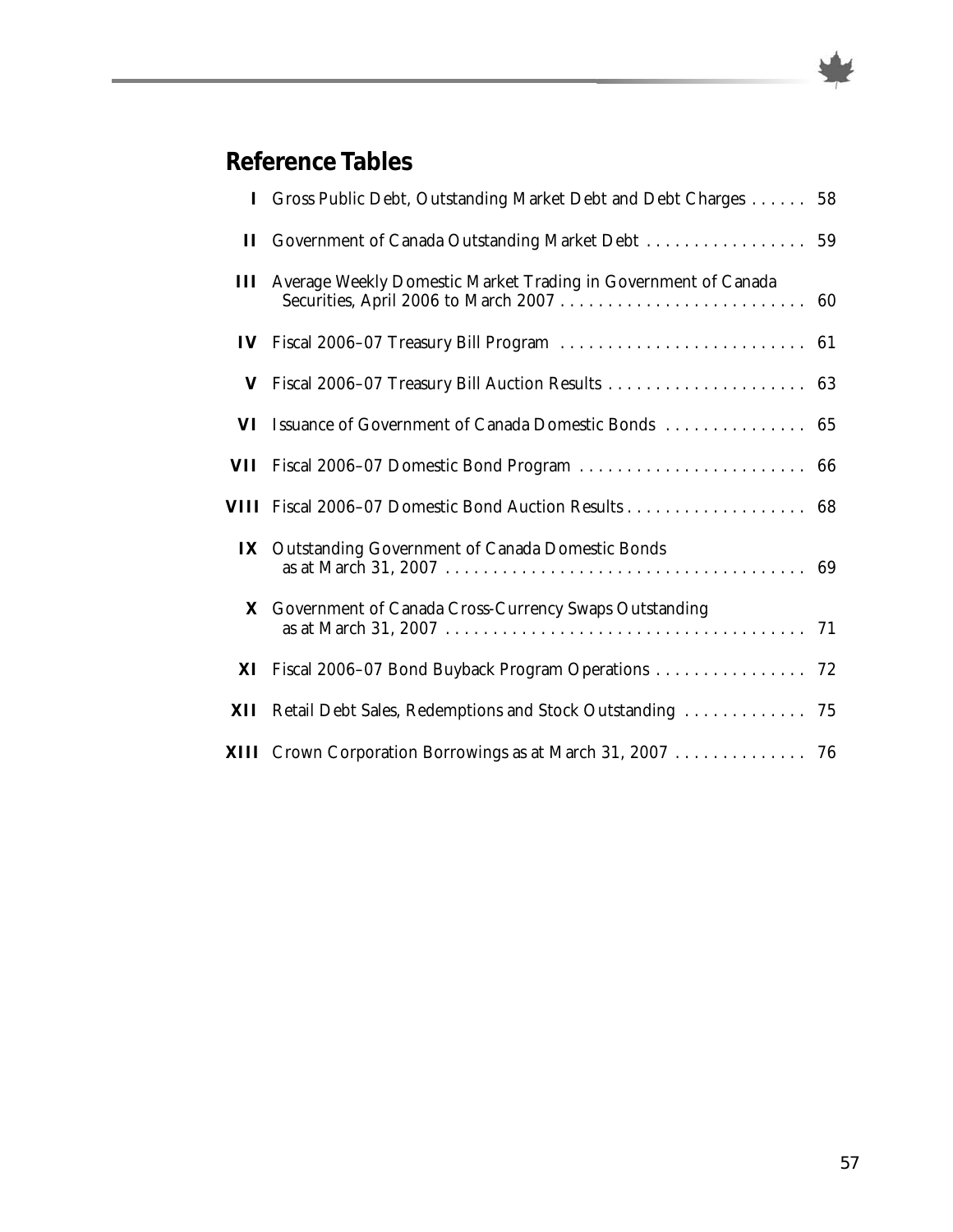| Reference Table | ross Public Debt, Outstanding Market Debt and Debt Charges |
|-----------------|------------------------------------------------------------|
|                 |                                                            |

| Fiscal              | Market    | debt value<br>Market     | Accounts<br>payable<br>accrued<br>ᅙ<br>Έ | and other<br>Pension | Gross | Financial                   | Net<br>debt | financial<br>Non- | Accumulated                                                                                                                                                                               | public<br>Gross<br>debt | Fixed-rate<br>portion<br>bearing<br>interest<br>ð |
|---------------------|-----------|--------------------------|------------------------------------------|----------------------|-------|-----------------------------|-------------|-------------------|-------------------------------------------------------------------------------------------------------------------------------------------------------------------------------------------|-------------------------|---------------------------------------------------|
| year                | debt      | adjustment               | liabilities                              | liabilities          | debt  | assets                      |             | assets            | deficit                                                                                                                                                                                   | charges                 | $det^T$                                           |
|                     |           |                          |                                          |                      |       | (\$ billions)               |             |                   |                                                                                                                                                                                           |                         | (%)                                               |
|                     |           | $^{+}$<br>$^{+}$         |                                          | $\, \parallel$       |       | $\mathbf{I}$<br>$\mathbf I$ |             |                   |                                                                                                                                                                                           |                         |                                                   |
| 986-8               | ◡<br>228. |                          |                                          | 84.7                 | 355.0 | 73.2                        | 281.8       | 24.2              | 257.7                                                                                                                                                                                     | 28.7                    | 50.9                                              |
| 987-88              | 250.8     | $-0.9$                   | $\sim$<br>47                             | 90.9                 | 388.0 | 75.0                        | 313.0       | 26.3              | 286.7                                                                                                                                                                                     | 31.2                    | 51.2                                              |
| 1988-89             | 276.3     | $-2.2$                   | $\sim$<br>50                             | 97.1                 | 421.4 | 77.9                        | 343.6       | 29.0              | 314.6                                                                                                                                                                                     | 35.5                    | 49.6                                              |
| 1989-90             | 294.6     | $-2.9$                   | C<br>53                                  | 104.5                | 449.3 | 74.5                        | 374.8       | 31.0              | 343.8                                                                                                                                                                                     | 41.2                    | 49.9                                              |
| 1990-9              | 323.9     | $-3.2$                   | σ<br>54                                  | 112.1                | 487.7 | 76.6                        | 411.1       | 33.4              | 377.7                                                                                                                                                                                     | 45.0                    | 50.4                                              |
| 1991-92             | 351.9     | $-2.2$                   | 56                                       | 118.5                | 524.2 | 78.5                        | 445.7       | 35.8              | 410.0                                                                                                                                                                                     | 43.9                    | 50.7                                              |
| 992-93              | 382.7     | $-3.0$                   | 58                                       | 125.1                | 563.2 | 76.0                        | 487.2       | 38.2              | 449.0                                                                                                                                                                                     | 41.3                    | 50.4                                              |
| 1993-94             | 414.0     | $-1.8$                   | 63                                       | 131.4                | 607.3 | 79.3                        | 527.9       | 40.4              | 487.5                                                                                                                                                                                     | 40.1                    | 53.3                                              |
| 1994-95             | 441.0     | $-3.4$                   |                                          | 139.8                | 648.7 | 81.2                        | 567.5       | 43.3              | 524.2                                                                                                                                                                                     | 44.2                    | 55.1                                              |
| 1995-96             | 469.5     | $\overline{\phantom{0}}$ | ○<br>74                                  | 148.5                | 691.3 | 92.7                        | 598.6       | 44.4              | 554.2                                                                                                                                                                                     | 49.4                    | 56.9                                              |
| 1996-97             | 476.9     | $0.\overline{3}$         | σ<br>75                                  | 56.3                 | 709.4 | 00.4                        | 609.0       | 46.1              | 562.9                                                                                                                                                                                     | 47.3                    | 61.7                                              |
| 86-7661             | 466.8     | $\overline{1}$ .4        | $\overline{\circ}$                       | 160.9                | 710.8 | 103.6                       | 607.2       | 47.2              | 559.9                                                                                                                                                                                     | 43.1                    | 63.7                                              |
| 1998-99             | 457.7     | 2.6                      | 83                                       | 168.2                | 112.2 | 109.3                       | 602.9       | 48.7              | 554.1                                                                                                                                                                                     | 43.3                    | 64.5                                              |
| 00-666              | 454.2     | $-0.2$                   | σ<br>83                                  | 175.8                | 113.6 | 123.5                       | 590.1       | 50.2              | 539.9                                                                                                                                                                                     | 43.4                    | 66.5                                              |
| 2000-01             | 444.9     | $\frac{3}{2}$            | S<br>88                                  | 179.0                | 713.6 | 141.9                       | 571.7       | 51.7              | 520.0                                                                                                                                                                                     | 43.9                    | 67.8                                              |
| $2001 - 02$         | 440.9     | 0.9                      | ۲<br>83                                  | 177.9                | 703.0 | 37.7                        | 565.3       | 53.4              | 511.9                                                                                                                                                                                     | 39.7                    | 67.4                                              |
| 2002-03             | 438.6     | $\sum_{i=1}^{n}$         | 83                                       | 178.3                | 699.0 | 39.5                        | 559.6       | 54.2              | 505.3                                                                                                                                                                                     | 37.3                    | 65.8                                              |
| 2003-04             | 436.5     | $-2.5$                   | 85                                       | 180.9                | 700.1 | 149.1                       | 551.0       | 54.8              | 496.2                                                                                                                                                                                     | 35.8                    | 63.8                                              |
| 2004-05             | 431.8     | $-4.3$                   | 97                                       | 179.8                | 705.0 | 155.4                       | 549.6       | 54.9              | 494.7                                                                                                                                                                                     | 34.1                    | 63.1                                              |
| $2005 - 06$         | 427.3     | $-6.1$                   | 4<br>101                                 | 179.9                | 702.5 | 165.6                       | 536.9       | 55.4              | 481.5                                                                                                                                                                                     | 33.7                    | 62.5                                              |
| 2006-07             | 418.8     | $-4.7$                   | ഥ<br>106                                 | 185.1                | 705.8 | 81.9                        | 523.9       | 56.6              | 467.3                                                                                                                                                                                     | 33.9                    | 61.9                                              |
| basis of accounting |           |                          |                                          |                      |       |                             |             |                   | <sup>1</sup> Calculation methodology may vary slightly from year to year. The definition of interest-bearing debt changed slightly in 2002-03 to reflect the adoption of the full accrual |                         |                                                   |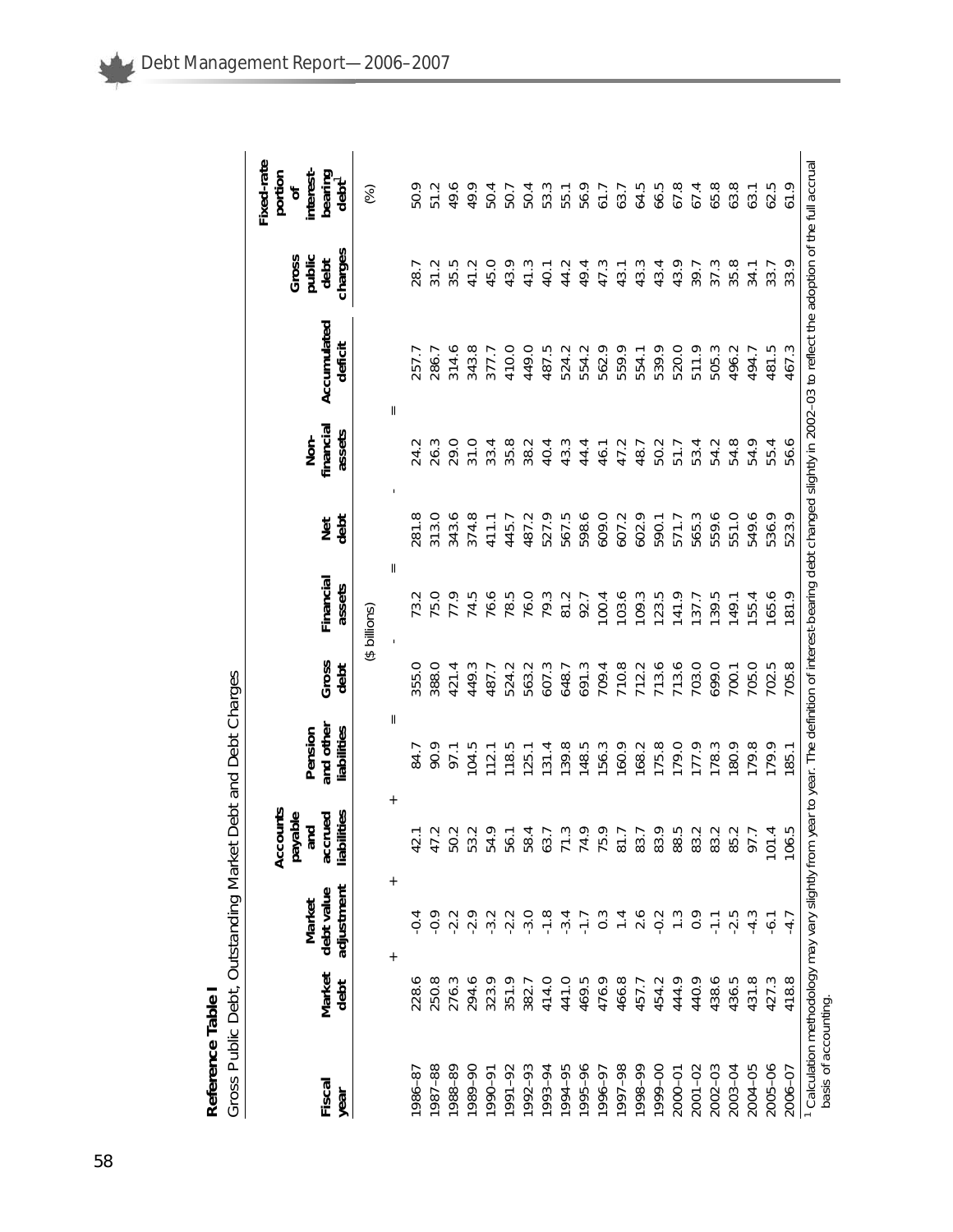Reference Table II<br>Government of Canada Outstanding Market Debt *Government of Canada Outstanding Market Debt* **Reference Table II**

|                                   |                   | Payable in Canadian dollars                                                                                                      |                |                         |                |                             |                        |                                              | Payable in foreign currencies        |                |                  |                                                                                        |                         |                             |
|-----------------------------------|-------------------|----------------------------------------------------------------------------------------------------------------------------------|----------------|-------------------------|----------------|-----------------------------|------------------------|----------------------------------------------|--------------------------------------|----------------|------------------|----------------------------------------------------------------------------------------|-------------------------|-----------------------------|
| Fiscal<br>year                    | Treasury<br>bills | Marketable<br>bonds                                                                                                              | Retail<br>debt | bonds<br><b>CPP</b>     | Total          | Canada<br>bills             | Marketable<br>bonds    | Canada<br>notes                              | <b>Term Notes</b><br>Euro<br>Medium- | loans<br>Term  | Total            | Government's<br>holdings<br>Less:<br>OWN                                               | market<br>Total<br>debt | Average<br>interest<br>rate |
|                                   |                   |                                                                                                                                  |                |                         |                |                             | (\$ billions)          |                                              |                                      |                |                  |                                                                                        |                         | $\mathcal{\mathcal{E}}$     |
| 986-87                            |                   | 94.4                                                                                                                             |                |                         |                |                             | 8.9                    | $\frac{0}{0}$                                |                                      |                |                  |                                                                                        | 228.6                   |                             |
| 1987-88                           | 77.0<br>81.1      | 103.9                                                                                                                            |                | P<br>$\sim$             | 217.5<br>240.8 | $\frac{1}{1}$ $\frac{1}{1}$ | 7.9                    | O.0                                          |                                      | OMOO<br>NNOO   | $12.0$<br>$11.2$ | $-0.9$                                                                                 | 250.8                   | 9.3<br>9.6                  |
| 988-89                            |                   |                                                                                                                                  |                |                         |                | $\sum$                      | 6.3                    |                                              |                                      |                | $8.\overline{3}$ |                                                                                        |                         |                             |
| 06-6861                           |                   | 115.7<br>127.7                                                                                                                   |                |                         | 269.2          | 1.4                         | $4.\overline{3}$       | 0.0                                          | O.0                                  |                | 5.7              | $\begin{array}{ccc}\n 7 & 1 & 1 & 1 \\  1 & 1 & 1 & 1 \\  1 & 1 & 1 & 1\n \end{array}$ | 276.3<br>294.6<br>323.9 | $10.8$<br>$11.2$            |
| 1990-91                           |                   |                                                                                                                                  |                | ഥ                       | 320.7          | $\frac{1}{2}$               |                        | $\frac{0}{0}$                                | O.0                                  | 0.0            |                  |                                                                                        |                         | 10.7                        |
| 1991-92                           |                   |                                                                                                                                  |                |                         | 349.5          | $\frac{0}{0}$               |                        |                                              | O.0                                  |                |                  |                                                                                        | 351.9                   | ᡋ<br>$\infty$ $\sim$        |
| $992 - 93$                        |                   | A T E R A L B A A A B A H B A C<br>A B B B A H A H B A B A B A B A<br>T F F R A R A R A R A R A R<br>A F F R A R A R A R A R A R |                | nnmnnnnnnn <del>i</del> | 378.4          |                             | a a a o o<br>d 4 a o o | $\begin{array}{c}\n0 \\ 0 \\ 0\n\end{array}$ | O.0                                  | $rac{0}{0}$    | $4944$<br>$044$  |                                                                                        | 382.7<br>414.0<br>441.0 | ᡋ                           |
| 993-94                            |                   |                                                                                                                                  |                | ഥ                       | 404.3          |                             |                        |                                              | O.0                                  |                | 10.7             |                                                                                        |                         | $6.0$<br>8.0                |
| 1994-95                           |                   |                                                                                                                                  |                | ഥ                       | 425.1          |                             |                        | O.0                                          | O.0                                  |                | 16.9             |                                                                                        |                         |                             |
| 1995-96                           |                   |                                                                                                                                  |                | ro ro ro                | 453.8<br>454.9 |                             | 9.5                    | $0.\overline{3}$                             | 0000                                 | 00000<br>00000 |                  |                                                                                        |                         | 7.3                         |
| 16-966                            |                   |                                                                                                                                  |                |                         |                | $\frac{4}{9}$ 4             | 12.5                   |                                              |                                      |                |                  |                                                                                        |                         |                             |
| 1997-98                           |                   |                                                                                                                                  |                |                         | 440.8          |                             | 14.6                   | $\frac{1}{1}$ . 3                            |                                      |                |                  |                                                                                        |                         | 6.7                         |
| 66-8661                           |                   |                                                                                                                                  |                | $\overline{ }$          | 425.0          | 10.2                        | 19.7                   |                                              | 4.9                                  |                |                  |                                                                                        |                         |                             |
| 00-666                            |                   |                                                                                                                                  |                | ∾                       | 424.7          | $6.0$<br>7.2                | 21.4                   | $\sum$                                       | 4.1                                  | 0.0            |                  |                                                                                        |                         |                             |
| 2000-01                           |                   |                                                                                                                                  |                | ഥ<br>mmmm               | 414.1          |                             | 21.2                   | $\overline{6}$                               | 3.7                                  |                |                  |                                                                                        |                         | $2000000000000$             |
| $2001 - 02$                       | 94.2              |                                                                                                                                  |                | 4                       | 416.5          | $340$<br>2.6                | 19.8                   |                                              | 3.2                                  | $rac{0}{0}$    |                  |                                                                                        | 440.9                   |                             |
| 2002-03                           | 104.6             |                                                                                                                                  |                | 4                       | 419.8          |                             | 14.5                   | $7.20$<br>$-7.20$                            | $3.\overline{3}$                     |                |                  |                                                                                        | 438.6                   |                             |
| 2003-04                           | 113.4<br>127.2    | 279.0                                                                                                                            |                |                         | 417.1          | 3.4                         | 13.2                   |                                              | 3.0                                  | 0.0            | 20.9             |                                                                                        | 436.5                   |                             |
| 2004-05                           |                   | 266.7                                                                                                                            |                | 3447                    | 416.3          | 3.9                         | 9.9                    |                                              | $\geq$                               | O.0            | 16.6             | $-1.1$                                                                                 | œ<br>431                |                             |
| $2005 - 06$                       | 131.6             | 261.9                                                                                                                            |                |                         | 413.9          |                             | $\sim$                 | 0.5                                          |                                      | O.0            | 14.3             | $-1.0$                                                                                 | نى<br>427               |                             |
| 2006-07                           | 134.1             | 257.9                                                                                                                            |                |                         | 408.9          |                             | 6.7                    | r.                                           | $\frac{6}{1}$                        | $\frac{0}{0}$  | 10.6             | $-0.7$                                                                                 | $\infty$<br>418.        | 4.9                         |
| Source: Public Accounts of Canada |                   |                                                                                                                                  |                |                         |                |                             |                        |                                              |                                      |                |                  |                                                                                        |                         |                             |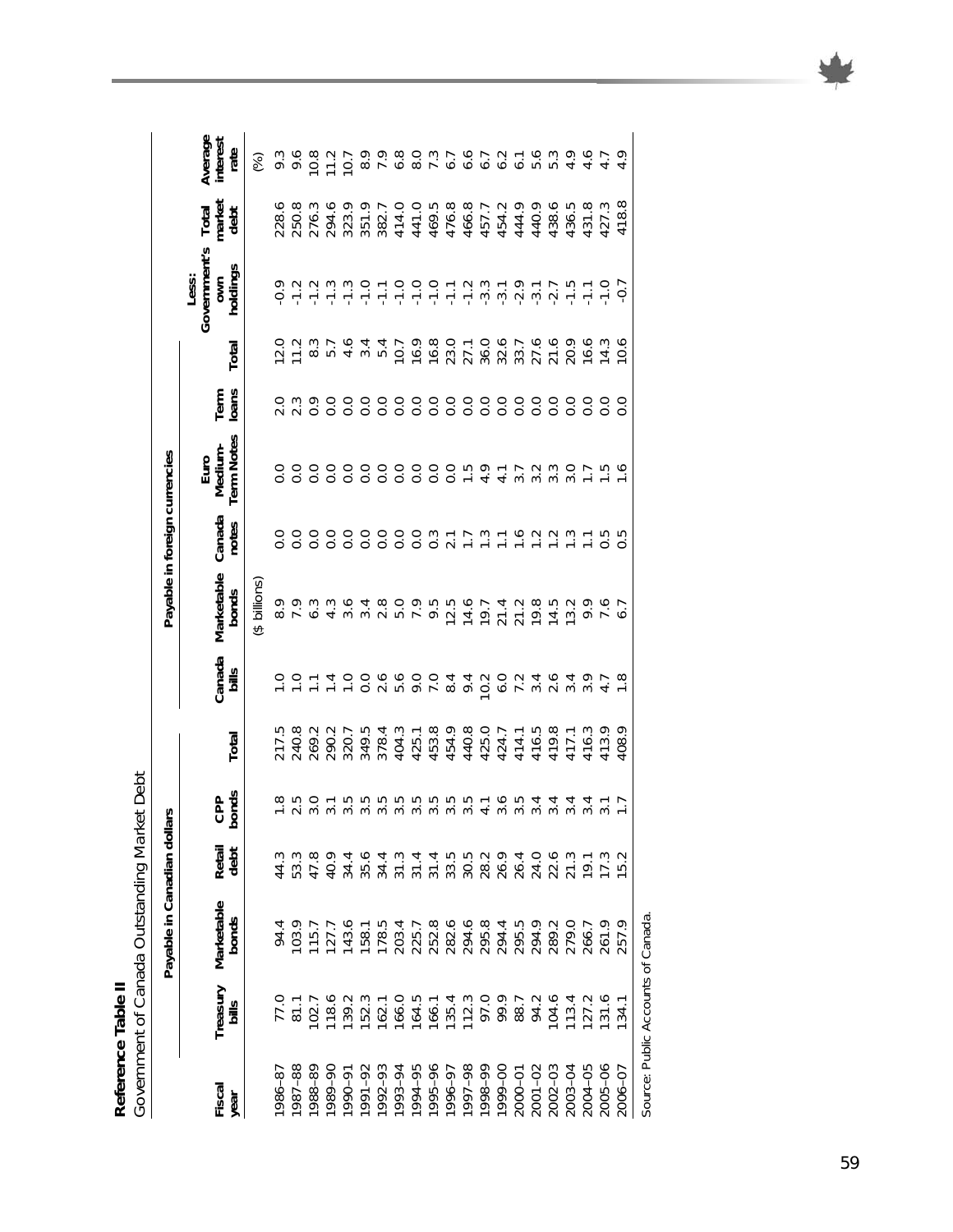| Reference Table III     | Average Weekly Domestic Market Trading in Government of Canada Securities, April 2006 to March 2007 |                      |                  |                     |                                |                              |         |
|-------------------------|-----------------------------------------------------------------------------------------------------|----------------------|------------------|---------------------|--------------------------------|------------------------------|---------|
|                         |                                                                                                     |                      |                  | Marketable bonds    |                                |                              |         |
|                         | Treasury bills                                                                                      | and under<br>3 years | 3 to 10<br>years | 10 years<br>Over    | Return<br><b>Bonds</b><br>Real | marketable<br>bonds<br>Total | Total   |
|                         |                                                                                                     |                      |                  | $($ \$ millions $)$ |                                |                              |         |
| April 2006              | 21,358                                                                                              | 38,635               | 68,967           | 12,299              | 308                            | 120,209                      | 141,567 |
| May 2006                | 20,126                                                                                              | 42,028               | 83,001           | 14,461              | 446                            | 139,936                      | 160,062 |
| June 2006               | 24,524                                                                                              | 45,727               | 84,647           | 10,485              | 365                            | 141,224                      | 165,748 |
| <b>July 2006</b>        | 20,519                                                                                              | 35,305               | 51,550           | 8,691               | 364                            | 95,910                       | 116,429 |
| August 2006             | 19,022                                                                                              | 30,258               | 56,873           | 5,809               | 326                            | 93,266                       | 112,288 |
| September 2006          | 21,154                                                                                              | 44,194               | 52,516           | 9,234               | 624                            | 106,568                      | 127,722 |
| October 2006            | 21,969                                                                                              | 36,020               | 51,069           | 9,703               | 409                            | 97,201                       | 119,170 |
| November 2006           | 22,055                                                                                              | 34,362               | 48,349           | 9,240               | 710                            | 92,661                       | 114,716 |
| December 2006           | 25,228                                                                                              | 35,731               | 60,333           | 11,453              | 523                            | 108,040                      | 133,268 |
| January 2007            | 17,638                                                                                              | 34,064               | 52,883           | 12,265              | 683                            | 99,895                       | 117,533 |
| February 2007           | 21,523                                                                                              | 34,421               | 57,695           | 14,385              | 634                            | 107,135                      | 128,658 |
| March 2007              | 24,044                                                                                              | 41,723               | 68,768           | 11,859              | 731                            | 123,081                      | 147,125 |
| Source: Bank of Canada. |                                                                                                     |                      |                  |                     |                                |                              |         |

Debt Management Report—2006–2007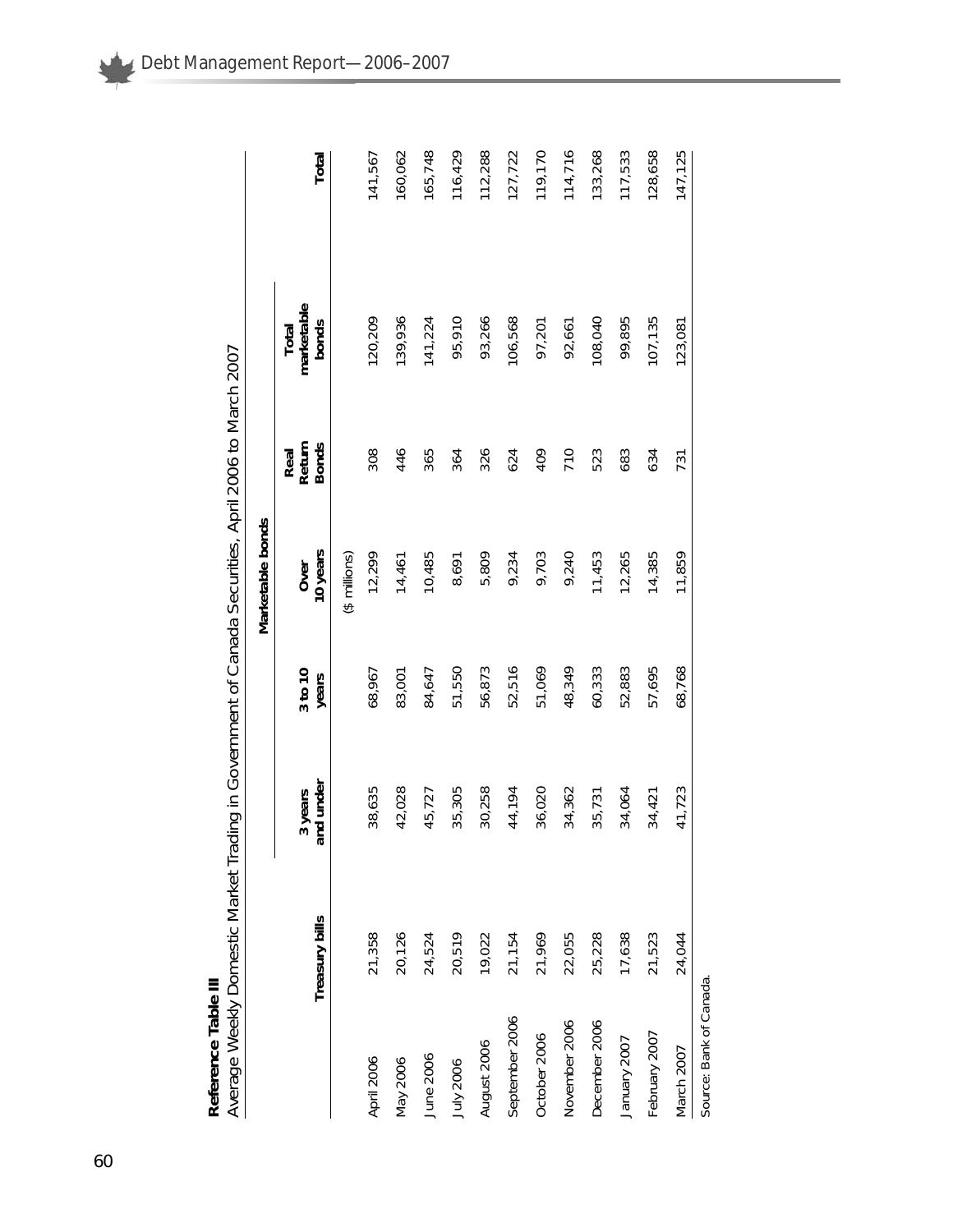| Fiscal 2006-07 Treasury Bill Program<br>Reference Table IV |                  |               |                  |                 |         |                  |                 |                |                 |         |                |               |                 |                  |                       |                |                 |
|------------------------------------------------------------|------------------|---------------|------------------|-----------------|---------|------------------|-----------------|----------------|-----------------|---------|----------------|---------------|-----------------|------------------|-----------------------|----------------|-----------------|
|                                                            |                  |               | Maturing         |                 |         |                  |                 | New issues     |                 |         |                | Net increment |                 |                  | Average tender yields |                |                 |
| Settlement<br>date                                         | CMB <sup>1</sup> | ξ<br>$\infty$ | $6 \, \text{mO}$ | $12 \text{ mo}$ | Total   | CMB <sup>1</sup> | 3 <sub>mo</sub> | $6 \text{ mo}$ | $12 \text{ mo}$ | Total   | Total          | Cumulative    | OS <sup>2</sup> | CMB <sup>1</sup> | $3 \text{ mO}$        | $6 \text{ mO}$ | $12 \text{ mo}$ |
|                                                            |                  |               |                  |                 |         |                  |                 | (\$ millions)  |                 |         |                |               |                 |                  | (%)                   |                |                 |
| April 3, 2006                                              | 2,700            |               |                  |                 | 2,700   |                  |                 |                |                 | $\circ$ | $-2,700$       | $-2,700$      | 128,900         |                  |                       |                |                 |
| April 4, 2006                                              | 3,000            |               |                  |                 | 3,000   |                  |                 |                |                 | $\circ$ | 3,000          | $-5,700$      | 125,900         |                  |                       |                |                 |
| April 5, 2006                                              |                  |               |                  |                 | 3,900   |                  |                 |                |                 | $\circ$ | $-3,900$       | $-9,600$      | 122,000         |                  |                       |                |                 |
| April 6, 2006                                              | 3,900<br>5,000   | 4,700         | 3,700            |                 | 3,400   |                  | 5,300           | 2,100          | 2,100           | 9,500   | $-3,900$       | $-13,500$     | 118,100         |                  | 3.90                  | 4.00           | 4.10            |
| April 20, 2006                                             |                  | 4,100         |                  | 3,800           | 7,900   | 1,400            | 4,700           | 1,900          | 1,900           | 9,900   | 2,000          | $-11,500$     | 20,100          | 3.80             | 3.97                  | 4.08           | 4.18            |
| April 26, 2006                                             |                  |               |                  |                 | $\circ$ | 1,000            |                 |                |                 | 1,000   | 1,000          | $-10,500$     | 21,100          | 3.88             |                       |                |                 |
| May 1, 2006                                                | 1,000            |               |                  |                 | 1,000   |                  |                 |                |                 | $\circ$ | $-1,000$       | $-11,500$     | 120,100         |                  |                       |                |                 |
| May 2, 2006                                                | 1,400            |               |                  |                 | 1,400   |                  |                 |                |                 | $\circ$ | $-1,400$       | $-12,900$     | 18,700          |                  |                       |                |                 |
| May 4, 2006                                                |                  | 4,100         | 4,700            |                 | 8,800   |                  | 4,100           | 1,700          | 1,700           | 7,500   | $-1,300$       | $-14,200$     | 117,400         |                  | 4.10                  | 4.16           | 4.26            |
| May 18, 2006                                               |                  | 4,100         |                  | 4,400           | 8,500   | 1,500            | 4,100           | 1,700          | 1,700           | 9,000   | 500            | $-13,700$     | 117,900         | 4.01             | 4.10                  | 4.14           | 4.24            |
| May 25, 2006                                               |                  |               |                  |                 | $\circ$ | 3,000            |                 |                |                 | 3,000   | 3,000          | $-10,700$     | 120,900         | 4.17             |                       |                |                 |
| May 29, 2006                                               |                  |               |                  |                 | $\circ$ |                  | 3,000           |                |                 | 3,000   | 3,000          | $-7,700$      | 23,900          | 4.20             |                       |                |                 |
| June 1, 2006                                               |                  | 5,900         | 4,800            |                 | 10,700  | 1,000            | 5,300           | 2,100          | 2,100           | 10,500  | $-200$         | $-7,900$      | 123,700         | 4.24             | 4.17                  | 4.20           | 4.28            |
| June 5, 2006                                               | 4,000            |               |                  |                 | 4,000   |                  |                 |                |                 | $\circ$ | $-4,000$       | $-11,900$     | 119,700         |                  |                       |                |                 |
| June 13, 2006                                              | 1,500            |               |                  |                 | 1,500   |                  |                 |                |                 | $\circ$ | $-1,500$       | $-13,400$     | 18,200          |                  |                       |                |                 |
| June 15, 2006                                              |                  | 6,500         |                  | 4,300           | 10,800  | 2,500            | 5,000           | 2,000          | 2,000           | 11,500  | 700            | $-12,700$     | 18,900          | 4.12             | 4.21                  | 4.31           | 4.41            |
| June 16, 2006                                              | 3,000            |               |                  |                 | 3,000   |                  |                 |                |                 | $\circ$ | $-3,000$       | $-15,700$     | 115,900         |                  |                       |                |                 |
| June 20, 2006                                              |                  |               |                  |                 | 0       | 3,000            |                 |                |                 | 3,000   | 3,000          | $-12,700$     | 18,900          | 4.21             |                       |                |                 |
| June 28, 2006                                              |                  |               |                  |                 | $\circ$ | 2,500            |                 |                |                 | 2,500   | 2,500          | $-10,200$     | 21,400          | 4.25             |                       |                |                 |
| June 29, 2006                                              |                  | 6,800         | 3,600            |                 | 10,400  |                  | 6,200           | 2,400          | 2,400           | 11,000  | 600            | $-9,600$      | 122,000         |                  | 4.30                  | 4.44           | 4.55            |
| July 4, 2006                                               | 3,000            |               |                  |                 | 3,000   |                  |                 |                |                 | $\circ$ | $-3,000$       | $-12,600$     | 19,000          |                  |                       |                |                 |
| July 6, 2006                                               | 2,500            |               |                  |                 | 2,500   |                  |                 |                |                 | $\circ$ | $-2,500$       | $-15,100$     | 116,500         |                  |                       |                |                 |
| July 7, 2006                                               | 2,500            |               |                  |                 | 2,500   |                  |                 |                |                 | $\circ$ | $-2,500$       | $-17,600$     | 14,000          |                  |                       |                |                 |
| July 13, 2006                                              |                  | 5,300         |                  | 4,600           | 9,900   |                  | 5,000           | 2,000          | 2,000           | 9,000   | -900           | $-18,500$     | 113,100         |                  | 4.21                  | 4.30           | 4.38            |
| July 17, 2006                                              |                  |               |                  |                 | $\circ$ | 2,200            |                 |                |                 | 2,200   | 2,200          | $-16,300$     | 115,300         | 4.09             |                       |                |                 |
| July 19, 2006                                              |                  |               |                  |                 | $\circ$ | 2,500            |                 |                |                 | 2,500   | 2,500          | $-13,800$     | 117,800         | 4.22             |                       |                |                 |
| July 27, 2006                                              |                  | 4,700         | 3,400            |                 | 8,100   | 1,800            | 5,000           | 2,000          | 2,000           | 10,800  | 2,700          | $-11,100$     | 120,500         | 4.24             | 4.16                  | 4.24           | 4.34            |
| Aug. 1, 2006                                               | 2,200            |               |                  |                 | 2,200   |                  |                 |                |                 | $\circ$ | $-2,200$       | $-13,300$     | 118,300         |                  |                       |                |                 |
| Aug. 2, 2006                                               | 1,800            |               |                  |                 | 1,800   |                  |                 |                |                 | $\circ$ | $-1,800$       | $-15,100$     | 16,500          |                  |                       |                |                 |
| Aug. 3, 2006                                               | 2,500            |               |                  |                 | 2,500   |                  |                 |                |                 | $\circ$ | $-2,500$       | $-17,600$     | 114,000         |                  |                       |                |                 |
| Aug. 10, 2006                                              |                  | 4,100         |                  | 4,200           | 8,300   |                  | 4,100           | 1,700          | 1,700           | 7,500   | $-800$         | $-18,400$     | 113,200         |                  | 4.16                  | 4.24           | 4.32            |
| Aug. 18, 2006                                              |                  |               |                  |                 | $\circ$ | 1,000            |                 |                |                 | 1,000   | 1,000          | $-17,400$     | 14,200          | 4.14             |                       |                |                 |
| Aug. 24, 2006                                              |                  | 4,100         | 4,800            |                 | 8,900   | 2,500            | 4,400           | 1,800          | 1,800           | 10,500  | 1,600          | $-15,800$     | 115,800         | 4.14             | 4.13                  | 4.20           | 4.27            |
| Aug. 29, 2006                                              |                  |               |                  |                 | $\circ$ | 2,000            |                 |                |                 | 2,000   | 2,000          | $-13,800$     | 17,800          | 4.16             |                       |                |                 |
| Sept. 5, 2006                                              | 1,000            |               |                  |                 | 1,000   |                  |                 |                |                 | $\circ$ | $-1,000$       | $-14,800$     | 16,800          |                  |                       |                |                 |
| Sept. 7, 2006                                              | 2,500            | 5,300         |                  | 4,300           | 12,100  |                  | 5,600           | 2,200          | 2,200           | 10,000  | $-2,100$       | $-16,900$     | 14,700          |                  | 4.14                  | 4.18           | 4.19            |
| Sept. 21, 2006                                             |                  | 5,000         | 4,700            |                 | 9,700   |                  | 6,200           | 2,400          | 2,400           | 11,000  | 1,300<br>2,500 | $-15,600$     | 16,000          |                  | 4.17                  | 4.16           | 4.17            |
| Sept. 25, 2006                                             |                  |               |                  |                 | $\circ$ | 2,500            |                 |                |                 | 2,500   |                | $-13,100$     | 118,500         | 4.20             |                       |                |                 |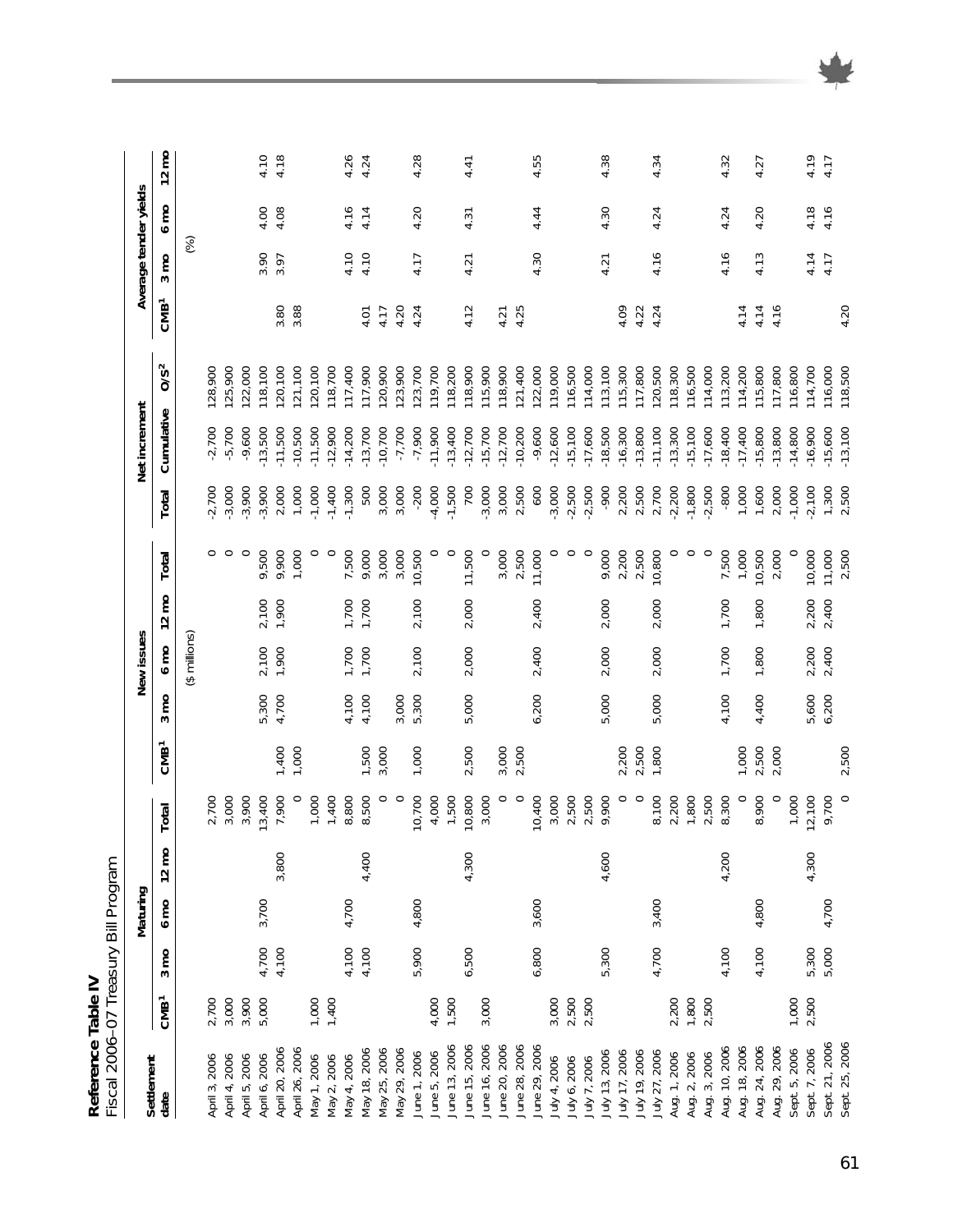| $\ddot{\phantom{a}}$<br>ーパー<br>2 | monnon<br>$\mathbf{r}$<br>-<br>-<br>-<br>-<br>$T_{r \cap n}$<br>ا<br>^ |
|----------------------------------|------------------------------------------------------------------------|
| ć<br>י<br>היי היי ה<br>፡<br>1    | ς<br>ς                                                                 |
|                                  |                                                                        |

| Settlement                         |                  |               | Maturing |                 |                         |                  |         | New issues    |                 |                   |                  | Net increment          |                   |                  | Average tender yields |                |                 |
|------------------------------------|------------------|---------------|----------|-----------------|-------------------------|------------------|---------|---------------|-----------------|-------------------|------------------|------------------------|-------------------|------------------|-----------------------|----------------|-----------------|
| date                               | CMB <sup>1</sup> | ε<br>$\infty$ | 6 mo     | $12 \text{ mo}$ | ial<br>۳                | CMB <sup>1</sup> | ξ<br>3  | $6 \text{ m}$ | $12 \text{ mo}$ | Total             | Total            | Cumulative             | OS <sup>2</sup>   | CMB <sup>1</sup> | $3 \text{ mO}$        | $6 \text{ mO}$ | $12 \text{ mo}$ |
|                                    |                  |               |          |                 |                         |                  |         | (\$ millions) |                 |                   |                  |                        |                   |                  | (%)                   |                |                 |
| Sept. 27, 2006                     |                  |               |          |                 | $\circ$                 | 2,500            |         |               |                 | 2,500             | 2,500            | $-10,600$              | 121,000           | 4.22             |                       |                |                 |
| Oct. 2, 2006<br>Oct. 5, 2006       | 2,000<br>2,500   | 6,200         |          | 3,700           | 2,500<br>11,900         |                  | 6,200   | 2,400         | 2,400           | 11,000<br>$\circ$ | $-2,500$<br>006- | $-13,100$<br>$-14,000$ | 118,500<br>17,600 |                  | 4.16                  | 4.14           | 4.11            |
| Oct. 19, 2006                      | 2,500            | 5,000         | 3,600    |                 | 1,100                   |                  | 5,000   | 2,000         | 2,000           | 9,000             | 2,100            | $-16,100$              | 115,500           |                  | 4.16                  | 4.18           | 4.17            |
| Oct. 23, 2006                      |                  |               |          |                 | $\circ$                 | 1,700            |         |               |                 | 1,700             | 1,700            | $-14,400$              | 117,200           | 4.18             |                       |                |                 |
| Oct. 27, 2006                      |                  |               |          |                 | $\circ$                 | 2,500            |         |               |                 | 2,500             | 2,500            | $-11,900$              | 119,700           | 4.19             |                       |                |                 |
| Nov. 2, 2006                       | 2,500            | 5,000         |          | 4,700           | 12,200                  |                  | 5,900   | 2,300         | 2,300           | 10,500            | $-1,700$         | $-13,600$              | 118,000           |                  | 4.17                  | 4.18           | 4.17            |
| Nov. 3, 2006                       | 1,700            |               |          |                 | 1,700                   |                  |         |               |                 | $\circ$           | $-1,700$         | $-15,300$              | 116,300           |                  |                       |                |                 |
| Nov. 16, 2006                      |                  | 4,100         | 3,800    |                 | 7,900                   |                  | 6,800   | 2,600         | 2,600           | 12,000            | 4,100            | $-11,200$              | 120,400           |                  | 4.18                  | 4.18           | 4.14            |
| Nov. 23, 2006                      |                  |               |          |                 | $\circ$                 | 2,500            |         |               |                 | 2,500             | 2,500            | $-8,700$               | 122,900           | 4.20             |                       |                |                 |
| Nov. 28, 2006                      |                  |               |          |                 | $\circ$                 | 2,200            |         |               |                 | 2,200             | 2,200            | $-6,500$               | 125,100           | 4.25             |                       |                |                 |
| Nov. 30, 2006                      |                  | 4,400         |          | 4,800           | 9,200                   |                  | 6,800   | 2,600         | 2,600           | 12,000            | 2,800            | $-3,700$               | 127,900           |                  | 4.18                  | 4.17           | 4.10            |
| Dec. 1, 2006                       |                  |               |          |                 | $\circ$                 | 500              |         |               |                 | 500               | 500              | $-3,200$               | 28,400            | 4.23             |                       |                |                 |
| Dec. 4, 2006                       | 500              |               |          |                 | 500                     |                  |         |               |                 | $\circ$           | $-500$           | $-3,700$               | 127,900           |                  |                       |                |                 |
| 5,2006<br>Dec.                     | 2,500            |               |          |                 | 2,500                   |                  |         |               |                 | $\circ$           | $-2,500$         | $-6,200$               | 25,400            |                  |                       |                |                 |
| Dec. 7, 2006                       | 2,200            |               |          |                 | 2,200                   |                  |         |               |                 | $\circ$           | $-2,200$         | $-8,400$               | 123,200           |                  |                       |                |                 |
| Dec. 8, 2006                       |                  |               |          |                 | $\circ$                 | 1,500            |         |               |                 | 1,500             | 1,500            | $-6,900$               | 124,700           | 4.22             |                       |                |                 |
| Dec. 14, 2006                      |                  | 5,600         | 4,400    |                 | 10,000                  |                  | 5,300   | 2,100         | 2,100           | 9,500             | $-500$           | $-7,400$               | 124,200           |                  | 4.18                  | 4.18           | 4.11            |
| Dec. 20, 2006                      |                  |               |          |                 | $\circ$                 | 2,800            |         |               |                 | 2,800             | 2,800            | $-4,600$               | 127,000           | 4.22             |                       |                |                 |
| Dec. 28, 2006                      |                  | 6,200         |          | 3,600           | 9,800                   |                  | 4,100   | 1,700         | 1,700           | 7,500             | $-2,300$         | $-6,900$               | 24,700            |                  | 4.16                  | 4.17           | 4.15            |
| Jan. 3, 2007                       | 2,800            |               |          |                 | 2,800                   |                  |         |               |                 | $\circ$           | $-2,800$         | $-9,700$               | 121,900           |                  |                       |                |                 |
| Jan. 4, 2007                       | 1,500            |               |          |                 | 1,500                   |                  |         |               |                 | $\circ$           | $-1,500$         | $-11,200$              | 20,400            |                  |                       |                |                 |
| Jan. 11, 2007                      |                  | 6,200         | 4,000    |                 | 10,200                  |                  | 3,800   | 1,600         | 1,600           | 7,000             | $-3,200$         | $-14,400$              | 117,200           |                  | 4.17                  | 4.18           | 4.18            |
| Jan. 22, 2007                      |                  |               |          |                 | $\circ$                 | 1,000            |         |               |                 | 1,000             | 1,000            | $-13,400$              | 18,200            | 4.22             |                       |                |                 |
| Jan. 25, 2007                      |                  | 5,000         |          | 3,400           | 8,400                   |                  | 4,400   | 1,800         | 1,800           | 8,000             | $-400$           | $-13,800$              | 117,800           |                  | 4.16                  | 4.18           | 4.19            |
| Jan. 29, 2007                      |                  |               |          |                 | $\circ$                 | 1,200            |         |               |                 | 1,200             | 1,200            | $-12,600$              | 119,000           | 4.22             |                       |                |                 |
| Feb. 1, 2007                       | 1,200            |               |          |                 | 1,200                   |                  |         |               |                 | $\circ$           | $-1,200$         | $-13,800$              | 117,800           |                  |                       |                |                 |
| Feb. 2, 2007                       | 1,000            |               |          |                 | 1,000                   |                  |         |               |                 | $\circ$           | $-1,000$         | $-14,800$              | 16,800            |                  |                       |                |                 |
| Feb. 8, 2007                       |                  | 5,900         | 3,500    |                 | 9,400                   |                  | 4,700   | 1,900         | 1,900           | 8,500             | 006-             | $-15,700$              | 115,900           |                  | 4.17                  | 4.20           | 4.23            |
| Feb. 20, 2007                      |                  |               |          |                 | $\circ$                 | 2,800            |         |               |                 | 2,800             | 2,800            | $-12,900$              | 118,700           | 4.21             |                       |                |                 |
| Feb. 22, 2007                      |                  | 6,800         |          | 4,800           | 1,600                   | 2,800            | 6,500   | 2,500         | 2,500           | 14,300            | 2,700            | $-10,200$              | 121,400           | 4.24             | 4.18                  | 4.21           | 4.23            |
| Feb. 26, 2007                      |                  |               |          |                 | $\circ$                 | 2,600            |         |               |                 | 2,600             | 2,600            | $-7,600$               | 124,000           | 4.24             |                       |                |                 |
| March 8, 2007                      |                  | 6,800         | 4,600    |                 | 1,400                   |                  | 7,100   | 2,700         | 2,700           | 12,500            | 1,100            | $-6,500$               | 125,100           |                  | 4.19                  | 4.18           | 4.13            |
| March 20, 2007                     |                  |               |          |                 | $\circ$                 | 2,000            |         |               |                 | 2,000             | 2,000            | $-4,500$               | 127,100           | 4.19             |                       |                |                 |
| March 22, 2007                     |                  | 5,300         |          | 4,700           | 0,000                   | 2,000            | 6,200   | 2,400         | 2,400           | 13,000            | 3,000            | $-1,500$               | 130,100           | 4.22             | 4.17                  | 4.19           | 4.17            |
| March 28, 2007                     |                  |               |          |                 | $\circ$                 | 2,600            |         |               |                 | 2,600             | 2,600            | 1,100                  | 132,700           | 4.25             |                       |                |                 |
| March 30, 2007                     |                  |               |          |                 | $\circ$                 | 1,400            |         |               |                 | 1,400             | 1,400            | 2,500                  | 134,100           | 4.27             |                       |                |                 |
| Total                              | 66,400 137,200   |               | 53,600   | 55,300          | 2,500<br>$\overline{5}$ | 68,000           | 137,800 | 54,600        | 54,600          | 315,000           | 2,500            |                        |                   |                  |                       |                |                 |
| <sup>1</sup> Cash management bill. |                  |               |          |                 |                         |                  |         |               |                 |                   |                  |                        |                   |                  |                       |                |                 |

ب ب

Outstanding.

Source: Bank of Canada.

Debt Management Report—2006–2007

62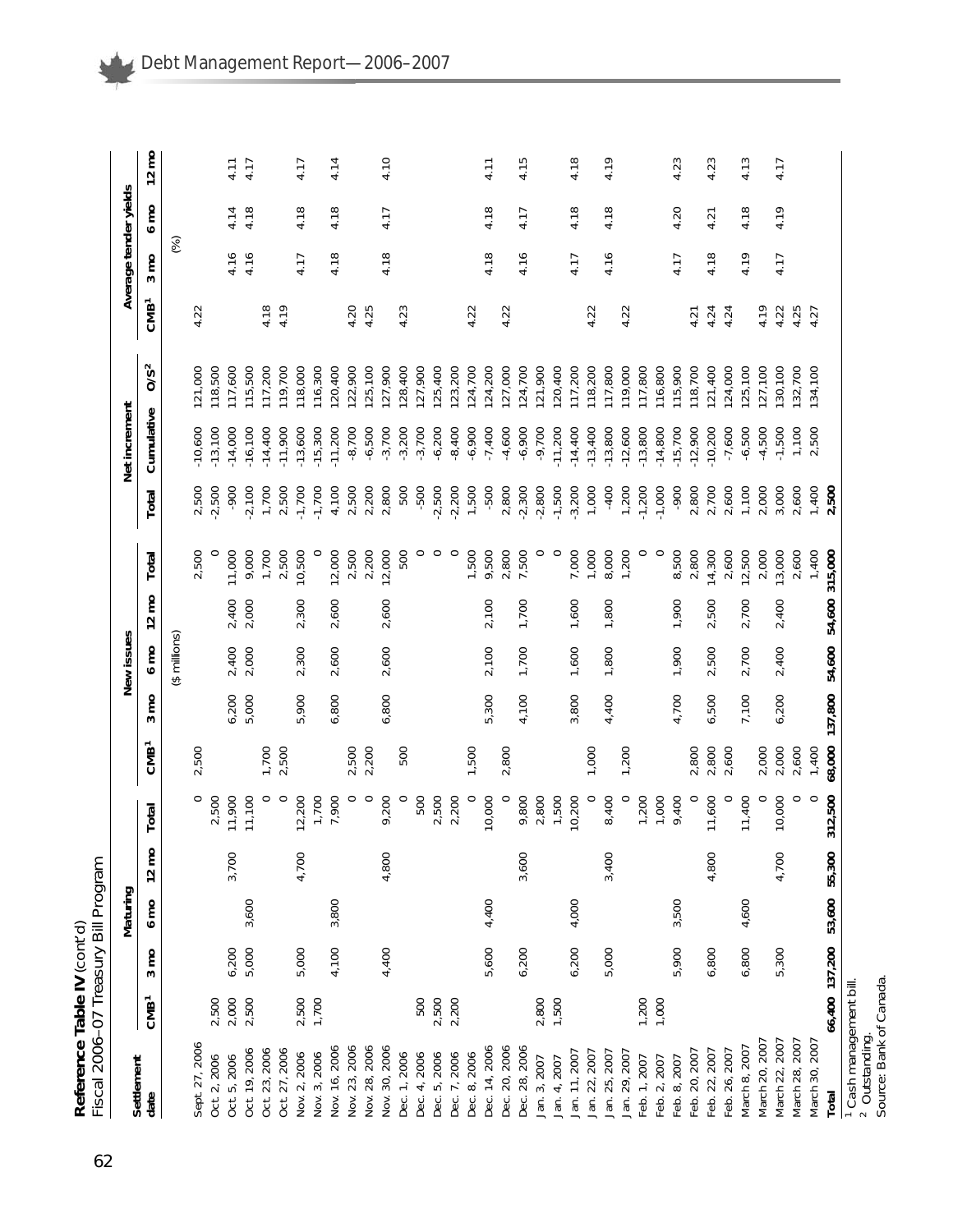Reference Table V<br>Fiscal 2006-07 Treasury Bill Auction Results *Fiscal 2006–07 Treasury Bill Auction Results* **Reference Table V**

| Auction<br>date   | Term               | amount<br>Issue     | Average<br>price | Average<br>yield | coverage<br>Bid | Tail              | Auction<br>date       | Term             | amount<br>Issue | Average<br>price | Average<br>yield | coverage<br>Bid | Tail              |
|-------------------|--------------------|---------------------|------------------|------------------|-----------------|-------------------|-----------------------|------------------|-----------------|------------------|------------------|-----------------|-------------------|
|                   | (months)           | $($ \$ millions $)$ | $\bigoplus$      | $\circledast$    |                 | (basis<br>points) |                       | (months)         | (\$ millions)   | $\bigoplus$      | $\mathcal{E}$    |                 | (basis<br>points) |
| April 4, 2006     | $\frac{1}{2}$      | 2,100               | 96.215           | 4.103            | 2.297           | 0.4               | 2006<br>ylul          | S                | 5,000           | 98.883           | 4.208            | 336             | 0.9               |
| April 4, 2006     |                    | 5,300               | 98.965           | 3.896            | 2.630           | $0.\overline{3}$  | July 11, 2006         | $\circ$          | 2,000           | 97.902           | 4.297            | 2.353           | 0.4               |
| April 4, 2006     | $\mathbf{\hat{o}}$ | 2,100               | 98.193           | 3.999            | 2.695           | $0.\overline{3}$  | 14, 2006<br>July      | $\frac{1}{2}$    | 2,200           | 99.832           | 4.088            | 2.904           | 5.2               |
| April 18, 2006    | $\frac{1}{2}$      | 1,900               | 95.995           | 4.184            | 2.647           | 0.2               | 18,2006<br>ylnr       | 岂                | 2,500           | 99.827           | 4.216            | 2.705           |                   |
| April 18, 2006    | က                  | 4,700               | 98.944           | 3.974            | 2.401           | 0.4               | 25, 2006<br>.<br>Nuly |                  | 2,000           | 96.006           | 4.339            | 2.139           | 0.5               |
| April 18, 2006    | $\circ$            | 1,900               | 98.006           | 4.080            | 2.567           | $\overline{0.4}$  | 25, 2006<br>. KInr    |                  | 5,000           | 98.896           | 4.157            | 2.165           | $\overline{0}$ .  |
| April 20, 2006    | È                  | 1,400               | 99.875           | 3.796            | 3.248           |                   | 25,2006<br>July.      | ◡                | 2,000           | 98.084           | 4.244            | 2.056           | $\overline{0}$ .  |
| April 25, 2006    | $\frac{L}{Z}$      | 1,000               | 99.947           | 3.880            | 3.863           | $\frac{0}{3}$     | 27,2006<br>win        | 능                | 1,800           | 99.930           | 4.245            | 2.563           | $\frac{8}{2}$     |
| 2,2006<br>May:    | $\overline{12}$    | 1,700               | 96.077           | 4.258            | 2.441           | $\overline{O}$    | 2006<br>Aug. 8, 2     |                  | 1,700           | 95.874           | 4.315            | 2.219           | $\frac{6}{2}$     |
| May 2, 2006       | 3                  | 4,100               | 98.910           | 4.105            | 2.572           | $\frac{2}{2}$     | Aug. 8, 2006          |                  | 4,100           | 98.895           | 4.161            | 2.203           | $\frac{3}{2}$     |
| May 2, 2006       | $\circ$            | 1,700               | 98.123           | 4.156            | 2.485           | 0.4               | 8,2006<br>Aug.        |                  | 1,700           | 97.929           | 4.242            | 2.256           |                   |
| May 16, 2006      | $\approx$          | 1,700               | 95.945           | 4.238            | 2.500           | 0.5               | 17,2006<br>Aug.       | 岂                | 1,000           | 99.796           | 4.141            | 3.402           | $\frac{0}{1}$     |
| May 16, 2006      | S                  | 4,100               | 98.912           | 4.098            | 2.501           | $0.\overline{6}$  | 22,2006<br>Aug.       |                  | 1,800           | 96.066           | 4.271            | 2.403           | 0.5               |
| May 16, 2006      | ∾                  | 1,700               | 97.976           | 4.143            | 2.368           | $0.\overline{6}$  | 22, 2006<br>Aug.      |                  | 4,400           | 98.904           | 4.129            | 2.297           | $0.\overline{3}$  |
| May 17, 2006      | 岂                  | 1,500               | 99.715           | 4.012            | 3.042           | $\overline{9}$    | 22, 2006<br>Aug.      | ◡                | 1,800           | 98.104           | 4.200            | 2.356           |                   |
| May 25, 2006      | 岂                  | 3,000               | 99.874           | 4.174            | 2.104           | $\frac{6}{1}$     | 24, 2006<br>Aug.      | CMB <sup>2</sup> | 2,500           | 99.841           | 4.143            | 1.450           | 2.7               |
| 29, 2006<br>. VeW | 岂                  | 3,000               | 99.793           | 4.198            | 1.913           | $\overline{1.7}$  | 28, 2006<br>Aug.      | CMB              | 2,000           | 99.580           | 4.162            | 2.057           | $\frac{8}{1}$     |
| May 30, 2006      | $\frac{2}{1}$      | 2,100               | 96.059           | 4.278            | 2.189           |                   | 5,2006<br>Sept.       | $\approx$        | 2,200           | 95.990           | 4.189            | 2.488           | 0.4               |
| May 30, 2006      |                    | 5,300               | 98.891           | 4.175            | 2.450           | 0.2               | 5,2006<br>Sept.       | S                | 5,600           | 98.900           | 4.142            | 2.177           | 0.5               |
| May 30, 2006      | ∾                  | 2,100               | 98.102           | 4.203            | 2.160           | $\overline{C}$    | 5,2006<br>Sept.       |                  | 2,200           | 97.958           | 4.180            | 2.107           | $0.\overline{5}$  |
| June 1, 2006      | $\frac{1}{2}$      | 1,000               | 99.954           | 4.240            | 2.313           | $\overline{C}$    | Sept. 19, 2006        |                  | 2,400           | 96.153           | 4.172            | 2.225           | $0.\overline{6}$  |
| June 13, 2006     | $\frac{1}{2}$      | 2,000               | 95.788           | 4.409            | 2.228           | $0.\dot{6}$       | 19, 2006<br>Sept.     |                  | 6,200           | 98.894           | 4.165            | 2.047           | $0.\overline{6}$  |
| June 13, 2006     |                    | 5,000               | 98.882           | 4.212            | 2.254           | 5<br>0.8<br>0.0   | Sept. 19, 2006        |                  | 2,400           | 98.120           | 4.163            | 2.103           | $0.\overline{8}$  |
| June 13, 2006     | ↷                  | 2,000               | 97.897           | 4.309            | 2.251           |                   | Sept. 25, 2006        | $\overline{z}$   | 2,500           | 99.920           | 4.200            | 2.775           | 3.0               |
| June 15, 2006     | $\frac{1}{2}$      | 2,500               | 99.752           | 4.117            | 2.392           | 2.1               | Sept. 27, 2006        | CMB              | 2,500           | 99.746           | 4.223            | 2.069           |                   |
| June 19, 2006     | 岂                  | 3,000               | 99.839           | 205<br>4         | 1.138           | 4.4               | Oct. 3, 2006          |                  | 2,400           | 96.060           | 4.113            | 2.221           | 0.4               |
| June 27, 2006     | $\overline{12}$    | 2,400               | 95.817           | .553<br>4        | 2.053           | $\frac{0}{1}$     | Oct. 3, 2006          |                  | 6,200           | 98.896           | 4.158            | 2.059           | 0.5               |
| June 27, 2006     |                    | 6,200               | 98.859           | 300<br>4         | 2.040           | 0.6               | 3,2006<br>Öct.        | ◡                | 2,400           | 97.979           | 4.137            | 2.114           | $\frac{8}{2}$     |
| June 27, 2006     |                    | 2,400               | 97.997           | 4.441            | 2.353           | 0.5               | 17,2006<br>Oct.       | $\approx$        | 2,000           | 96.152           | 4.173            | 2.132           | $\overline{0}$    |
| June 28, 2006     | ₩                  | 2,500               | 99.907           | 4.248            | 2.647           |                   | 17,2006<br>ot.        |                  | 5,000           | 98.896           | 4.156            | 2.015           | 0.4               |
| July 11, 2006     | $\overline{12}$    | 2,000               | 95.814           | 4.381            | 2.004           |                   | 17,2006<br>Öct.       |                  | 2,000           | 98.113           | 4.179            | 2.111           |                   |

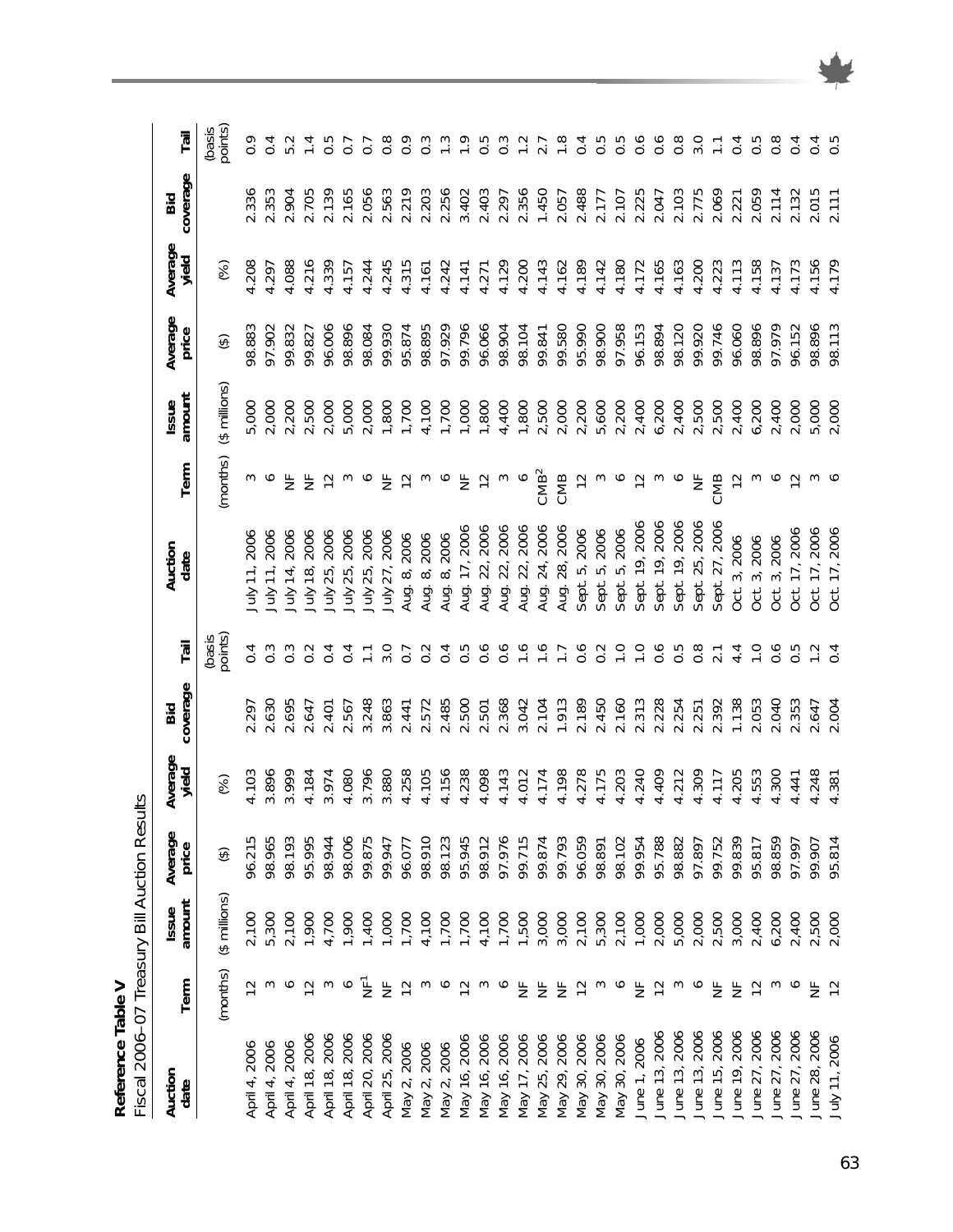| Auction<br>date                | Term                      | amount<br>Issue | Average<br>price | Average<br>yield        | coverage<br>Bid | Tāil              | Auction<br>date                | Term           | amount<br>Issue                           | Average<br>price | Average<br>yield                 | coverage<br>Bid | Tāil              |
|--------------------------------|---------------------------|-----------------|------------------|-------------------------|-----------------|-------------------|--------------------------------|----------------|-------------------------------------------|------------------|----------------------------------|-----------------|-------------------|
|                                | (months)                  | (\$ millions)   | $\bigoplus$      | $\circledS$             |                 | (basis<br>points) |                                | (months)       | $($ \$ millions $)$                       | $\bigoplus$      | $\bigotimes$                     |                 | (basis<br>points) |
| Oct. 23, 2006                  | 늘                         | 1,700           | 99.874           | 4.179                   | 4.531           |                   | 22, 2007<br>Jan.               | ž              | 1,000                                     | 99.873           | 4.215                            | 3.468           |                   |
| 27, 2006<br>Ö.                 | CMB                       | 2,500           | 99.931           |                         | 2.051           | $\mathbb{Z}$      | 23, 2007<br>Jan.               |                | 1,800                                     | 95.989           | 4.190                            | 2.038           |                   |
| 31,2006<br>Oct.                | $\approx$                 | 2,300           | 96.006           | 4.193<br>4.172          | 2.175           | $\sim$            | 23, 2007<br>Jan.               |                | 4,400                                     | 98.896           | 4.156                            | 1.992           |                   |
| Öct.                           |                           | 5,900           | 98.893           |                         | 2.000           |                   | 23, 2007<br>Jan.               |                | 1,800                                     | 97.957           | 4.182                            | 2.206           |                   |
| 31, 2006<br>31, 2006<br>Oct.   |                           | 2,300           | 97.957           | 4.169<br>4.183          | 2.107           | $\overline{C}$    | Jan. 29, 2007                  | $E \n\geq 2$   | 1,200                                     | 99.965           | 4.218                            | 2.625           |                   |
| Nov. 14, 2006                  | $\widetilde{\phantom{a}}$ | 2,600           | 96.179           |                         | 2.109           | $\overline{0}$ .  | Feb. 6, 2007                   |                | 1,900                                     | 96.101           | 4.231                            | 2.185           |                   |
| Nov. 14, 2006                  |                           | 6,800           | 98.890           | 4.143<br>4.179<br>4.179 | 2.237           | 0.4               | Feb. 6, 2007                   |                | 4,700                                     | 98.893           | 4.169                            | 2.291           |                   |
| Nov. 14, 2006                  |                           | 2,600           | 98.113           |                         | 2.055           | $0.\overline{5}$  | Feb. 6, 2007                   |                | 1,900                                     | 98.102           | 4.203                            | 2.273           |                   |
|                                | 兰                         | 2,500           | 99.862           |                         | 3.050           | $\overline{1}$ .  | Feb. 19, 2007                  | CMB            | 2,800                                     | 99.495           | 4.211                            | 1.948           |                   |
| Nov. 23, 2006<br>Nov. 27, 2006 | 岂                         | 2,200           | 99.895           |                         | 2.975           | $0.\overline{8}$  | Feb. 20, 2007                  | $\overline{c}$ | 2,500<br>6,500                            | 95.950           | 4.233                            | 2.072           |                   |
| Nov. 28, 2006                  |                           | 2,600           | 96.067           |                         | 2.153           | 5.O               |                                |                |                                           | 98.889           |                                  |                 |                   |
| Nov. 28, 2006                  |                           | 6,800           | 98.891           |                         | 2.149           | $\overline{0.4}$  | Feb. 20, 2007<br>Feb. 20, 2007 |                | 2,500                                     | 97.942           | 4.184<br>4.213                   | 1.926<br>2.149  |                   |
| Nov. 28, 2006                  |                           | 2,600           | 97.965           |                         | 2.244           | $\overline{O}$    | Feb. 22, 2007                  | CMB            | 2,800                                     | 99.515           |                                  | 2.183           | $\frac{1}{2}$     |
| Dec. 1, 2006                   | 능                         | 500             | 99.965           |                         | 2.300           | 3.2               | Feb. 26, 2007                  | ž              |                                           | 99.595           |                                  | 3.033           | $\sum$            |
| Dec. 8, 2006                   | 岂                         | 1,500           | 99.689           |                         | 3.369           | 2.7               |                                |                | 2,600<br>2,700<br>7,100<br>2,700<br>2,000 | 96.192           | 4.235<br>4.239<br>4.128<br>4.178 | 2.232           | $\overline{O}$ .  |
| Dec. 12, 2006                  |                           | 2,100           | 96.210           |                         | 2.443           | 0.2               | March 6, 2007<br>March 6, 2007 |                |                                           | 98.888           |                                  | 2.143           | 0.5               |
| Dec. 12, 2006                  |                           | 5,300           | 98.891           |                         | 2.244           | $0.\overline{3}$  | March 6, 2007                  |                |                                           | 98.113           |                                  | 1.937           |                   |
| Dec. 12, 2006                  | $\circ$                   | 2,100           | 98.112           |                         | 2.322           | 0.4               | March 19, 2007                 |                |                                           | 99.840           | 4.188<br>4.170                   | 3.579           |                   |
| 20, 2006<br>Dec.               | $\frac{1}{2}$             | 2,800           | 99.838           |                         | 2.813           |                   | March 20, 2007                 |                | 2,400                                     | 96.007           |                                  | 1.969           |                   |
| 27, 2006<br>Dec.               | $\approx$                 | 1,700           | 96.029           |                         | 2.343           | $0.\overline{3}$  | March 20, 2007                 |                | 6,200                                     | 98.892           | 4.173                            | 2.239           |                   |
| Dec. 27, 2006                  |                           | 4,100           | 98.895           |                         | 2.149           | 0.4               | March 20, 2007                 |                | 2,400                                     | 97.951           | 4.195                            | 2.210           |                   |
| Dec. 27, 2006                  | ∾                         | 1,700           | 97.962           |                         | 2.351           | $0.\overline{3}$  | 2007<br>Vlarch 22,             |                | 2,000                                     | 99.861           | 4.222                            | 212             |                   |
| Jan. 9, 2007                   |                           | 1,600           | 96.150           |                         | 2.521           |                   | 2007<br>March 28,              | 늘 날            | 2,600                                     | 99.919           | 4.247                            | 1.572           |                   |
| Jan. 9, 2007                   |                           | 3,800           | 98.894           | 1.167                   | 2.241           | $\overline{C}$    | March 30, 2007                 | 岂              | 1,400                                     | 99.942           | 4.268                            | 1.790           |                   |
| Jan. 9, 2007                   |                           | 1,600           | 98.112           | 4.180                   | 2.426           |                   | Total                          |                | 315,000                                   |                  |                                  |                 |                   |
|                                |                           |                 |                  |                         |                 |                   |                                |                |                                           |                  |                                  |                 |                   |

Note: Coverage is defined as the ratio of total bids at auction to the amount auctioned. Tail is defined as the high accepted yield minus the average yield. Note: Coverage is defined as the ratio of total bids at auction to the amount auctioned. Tail is defined as the high accepted yield minus the average yield.

1 Non-fungible cash management bill. Non-fungible cash management bill.

<sup>2</sup> Cash management bill. Source: Bank of Canada. Source: Bank of Canada.Cash management bill.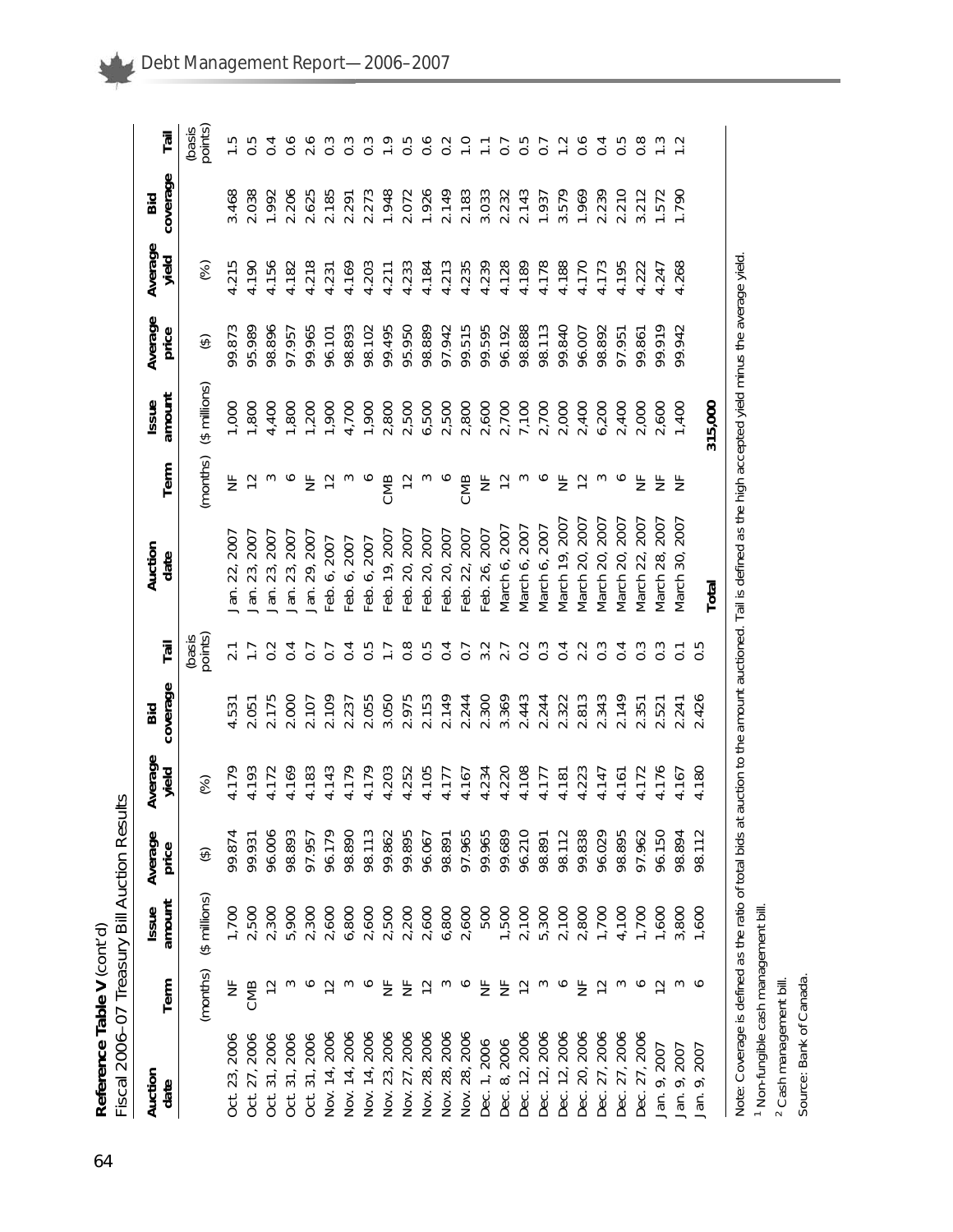|                                                       | rana situ<br>$\overline{ }$                     |
|-------------------------------------------------------|-------------------------------------------------|
|                                                       |                                                 |
| in ablah"<br>ך<br>מ<br>$\frac{2}{2}$<br>1<br><u>ز</u> | suance of Government of Canada L<br>)<br>)<br>) |

| )<br>2<br>2<br>2<br>2<br>2 |             |                                                              |                    |                      |                  |                  |                             |              |                  |                                              |                                         |                                                                |
|----------------------------|-------------|--------------------------------------------------------------|--------------------|----------------------|------------------|------------------|-----------------------------|--------------|------------------|----------------------------------------------|-----------------------------------------|----------------------------------------------------------------|
|                            |             |                                                              |                    |                      | Gross issuance   |                  |                             |              |                  | <b>Buybacks</b>                              |                                         | Net                                                            |
|                            |             |                                                              |                    | Nominal <sup>1</sup> |                  |                  | <b>RRB</b>                  | Total        | Cash             | Switch                                       | Total                                   | issuance                                                       |
| Fiscal year                | $2 - y$ ear | $3-year$                                                     | 5-year             | 10-year              | 30-year          | Total            | 30-year                     |              |                  |                                              |                                         |                                                                |
|                            |             |                                                              |                    |                      |                  | $($ \$ billions) |                             |              |                  |                                              |                                         |                                                                |
| 1995-96                    |             | 51                                                           | 17.0               | 10.5                 | 5.0              | 48.7             | $\overline{C}$              | 49.7         |                  |                                              |                                         | 49.7                                                           |
| 1996-97                    | 12.0        | $\frac{1}{1}$                                                | S<br>$\frac{1}{2}$ | 11.8                 | 5.8              | 54.0             | $7.7$<br>$7.7$              | 55.7         |                  |                                              |                                         | 55.7                                                           |
| 1997-98                    | 14.0        |                                                              | 9.9                | 9.3<br>9.2           | 5.0              | 38.2             |                             | 39.9         |                  |                                              |                                         | 39.9                                                           |
| 66-8661                    | 14.0        |                                                              | 9.8                |                      | $3.\overline{3}$ | 36.3             |                             | 37.9         |                  |                                              |                                         | 37.9                                                           |
| 00-6661                    | 14.2        |                                                              | 14.0               | 12.9                 | 3.7              | 44.8             | $\frac{1}{1}$ $\frac{4}{1}$ | 46.0         | $-2.7$           |                                              | $-2.7$                                  |                                                                |
| 2000-01                    | 14.1        |                                                              | 10.5               | 10.1                 | $3.\overline{8}$ | 38.5             |                             | 39.9         | $-2.8$           | $\begin{array}{c}\n0 \\ 0 \\ 0\n\end{array}$ | $-2.8$                                  |                                                                |
| $2001 - 02$                | 14.0        |                                                              | 10.0               | 9.9                  | $6.\overline{3}$ | 40.2             | $14$<br>$14$<br>$14$        | 41.6<br>43.7 | $-5.7$<br>$-7.2$ |                                              | $-5.6$<br>$-12.1$<br>$-10.2$<br>$-11.4$ | $43.79$<br>$55.79$<br>$69.79$<br>$75.79$<br>$75.79$<br>$75.79$ |
| 2002-03                    | 13.9        |                                                              | 11.0               | 12.6                 | $4.\overline{8}$ | 42.3             |                             |              |                  |                                              |                                         |                                                                |
| 2003-04                    | 13.0        |                                                              | 10.7               | 11.5                 | 4.2              | 39.4             |                             | 40.8         |                  |                                              |                                         |                                                                |
| 2004-05                    | 12.0        |                                                              | 9.6                | 10.6                 | .<br>ვ.          | 35.5             | $\overline{1}$              | 36.9         | $-6.8$           |                                              |                                         |                                                                |
| $2005 - 06$                | 10.0        |                                                              | 9.2                | 10.0                 | $3.\overline{2}$ | 32.4             | $\frac{5}{1}$               | 33.9         | -5.3             | $-0.50777777777777$                          | $-8.6$                                  | 25.3                                                           |
| 2006-07                    | 10.3        |                                                              | 7.8                | 10.4                 | $3.\overline{3}$ | 31.8             | $\frac{9}{1}$               | 33.4         | $-5.1$           |                                              | $-9.8$                                  | 23.6                                                           |
|                            |             | Including nominal issuance through switch buyback operations |                    |                      |                  |                  |                             |              |                  |                                              |                                         |                                                                |

65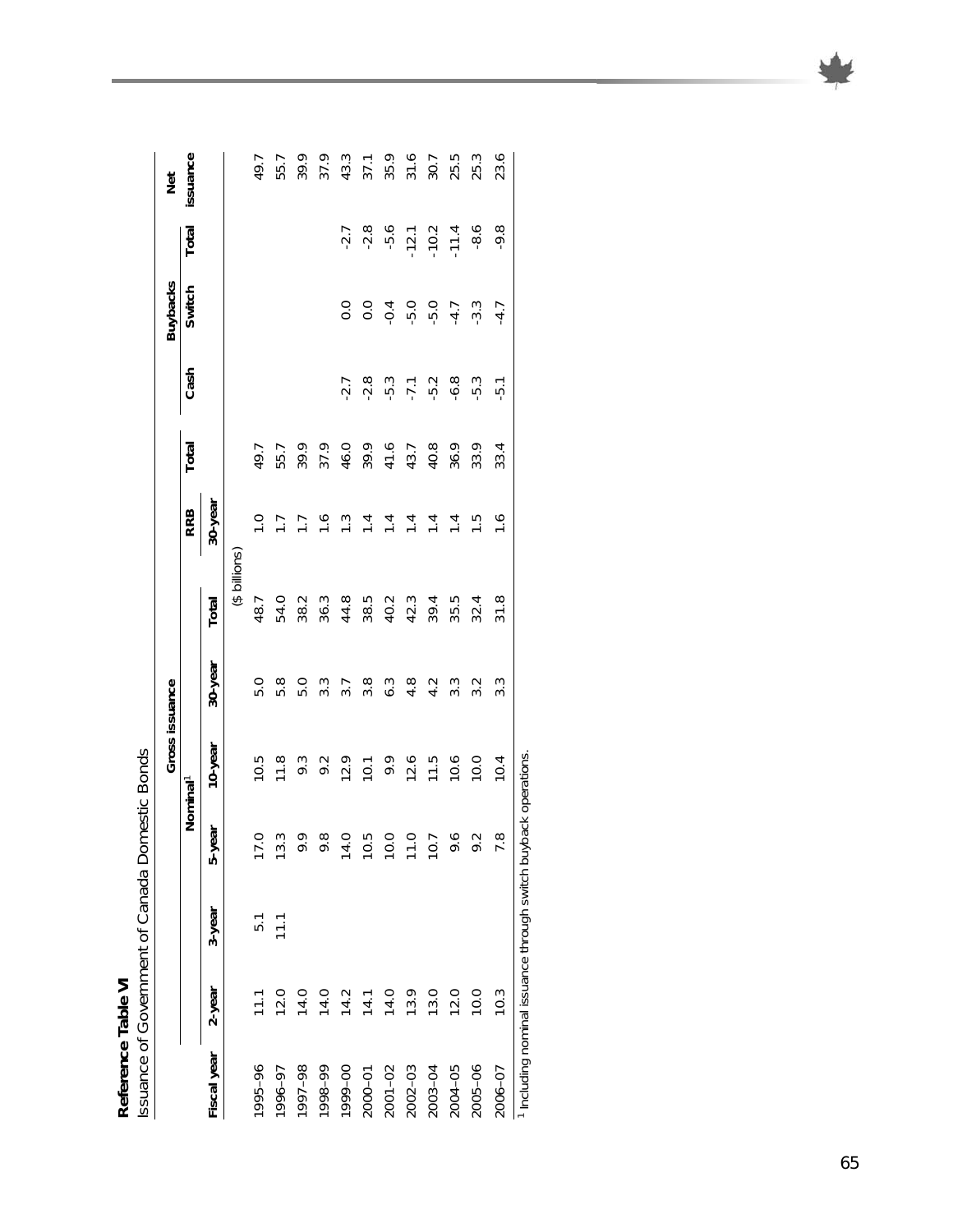| ٢<br>2 |
|--------|
|        |

| -------<br>١                                  |
|-----------------------------------------------|
| C<br>C<br>C<br>í                              |
| $\frac{1}{2}$<br>:<br>:<br>$\frac{1}{2}$<br>ı |
| -<br>ר<br>ג<br>.<br>.<br>.<br>.               |
| ہ<br>ہ<br>Í                                   |

| Offering date                 | Delivery date                                                                                                                                                                                                                                        | Maturity date     | Maturing | Gross          | Bond repurchase     | <b>Del</b> |
|-------------------------------|------------------------------------------------------------------------------------------------------------------------------------------------------------------------------------------------------------------------------------------------------|-------------------|----------|----------------|---------------------|------------|
|                               |                                                                                                                                                                                                                                                      |                   |          |                | $($ \$ millions $)$ |            |
| Fixed-coupon bonds<br>2006    | 2006                                                                                                                                                                                                                                                 |                   |          |                |                     |            |
| April 19, 2006                | April 24, 2006                                                                                                                                                                                                                                       | June 1, 2016      |          | 2,300          | 500                 | 1,700      |
| April 26, 2006                | May 1, 2006                                                                                                                                                                                                                                          | June 1, 2037      |          | 300            | 320                 | $-20$      |
| May 17, 2006                  |                                                                                                                                                                                                                                                      | September 1, 2011 |          | 2,100          | 600                 | 1,500      |
|                               |                                                                                                                                                                                                                                                      |                   | 4,833    |                |                     | $-4,833$   |
| June 7, 2006<br>June 14, 2006 | May 23, 2006<br>June 1, 2006<br>June 12, 2006                                                                                                                                                                                                        | June 1, 2016      |          | 400            | 457                 | -57        |
|                               | June 16, 2006                                                                                                                                                                                                                                        | December 1, 2008  |          | 3,400          | 600                 | 2,800      |
| June 21, 2006                 | June 27, 2006                                                                                                                                                                                                                                        | September 1, 2011 |          | 500            | 537                 | $-37$      |
| July 6, 2006                  | July 10, 2006                                                                                                                                                                                                                                        | December 1, 2008  |          | 500            | 546                 | $-46$      |
| July 19, 2006                 | July 24, 2006<br>July 31, 2006                                                                                                                                                                                                                       | June 1, 2037      |          | 1,300          | 180                 | 1,120      |
| July 26, 2006                 |                                                                                                                                                                                                                                                      | September 1, 2011 |          | 500            | 563                 | $-63$      |
| August 2, 2006                | August 8, 2006                                                                                                                                                                                                                                       | June 1, 2016      |          |                | 500                 | 1,800      |
| August 16, 2006               | August 21, 2006                                                                                                                                                                                                                                      | September 1, 2011 |          | 2,300<br>2,100 | 067                 | 1,610      |
| August 30, 2006               | September 1, 2006                                                                                                                                                                                                                                    | December 1, 2008  |          | 3,400          | 475                 | 2,925      |
|                               | September 1, 2006                                                                                                                                                                                                                                    |                   | 5,144    |                |                     | $-5,144$   |
| September 14, 2006            | September 19, 2006                                                                                                                                                                                                                                   | June 1, 2016      |          | 400            | 504                 | $-104$     |
|                               | October 2, 2006                                                                                                                                                                                                                                      |                   | 768      |                |                     | $-768$     |
| October 11, 2006              |                                                                                                                                                                                                                                                      | June 1, 2017      |          | 2,300          | 300                 | 2,000      |
| October 26, 2006              |                                                                                                                                                                                                                                                      | June 1, 2037      |          | 300            | 323                 | $-23$      |
| November 1, 2006              | October 16, 2006<br>October 31, 2006<br>November 17, 2006<br>November 27, 2006<br>November 27, 2006<br>November 11, 2006<br>December 11, 2006<br>December 18, 2006<br>December 18, 2007<br>January 15, 2007<br>January 29, 2007<br>February 19, 2007 | 2012<br>June 1,   |          | 2,000          | 400                 | 1,600      |
| November 15, 2006             |                                                                                                                                                                                                                                                      | 2009<br>June 1,   |          | 2,400          | 400                 | 2,000      |
| November 22, 2006             |                                                                                                                                                                                                                                                      | 2017<br>June 1,   |          | 244            | 240                 |            |
|                               |                                                                                                                                                                                                                                                      |                   | 8,652    |                |                     | $-8,652$   |
| December 6, 2006              |                                                                                                                                                                                                                                                      | June 1, 2012      |          | 300            | 342                 | $-42$      |
| December 14, 2006             |                                                                                                                                                                                                                                                      | June 1, 2009      |          | 300            | 163                 | 137        |
| January 10, 2007              |                                                                                                                                                                                                                                                      | 2037<br>June 1,   |          | 1,400          | 300                 | 1,100      |
| January 24, 2007              |                                                                                                                                                                                                                                                      | 2017<br>June 1,   |          | 2,300          | 300                 | 2,000      |
| February 14, 2007             |                                                                                                                                                                                                                                                      | 2012<br>June 1,   |          | 300            | 347                 | $-47$      |
|                               | March 1, 2007                                                                                                                                                                                                                                        |                   | 193      |                |                     | $-193$     |
| March 7, 2007                 | March 9, 2007                                                                                                                                                                                                                                        | June 1, 2009      |          | 300            | 246                 | 54         |
| March 14, 2007                | March 19, 2007                                                                                                                                                                                                                                       | June 1, 2017      |          | 163            | 162                 |            |

۰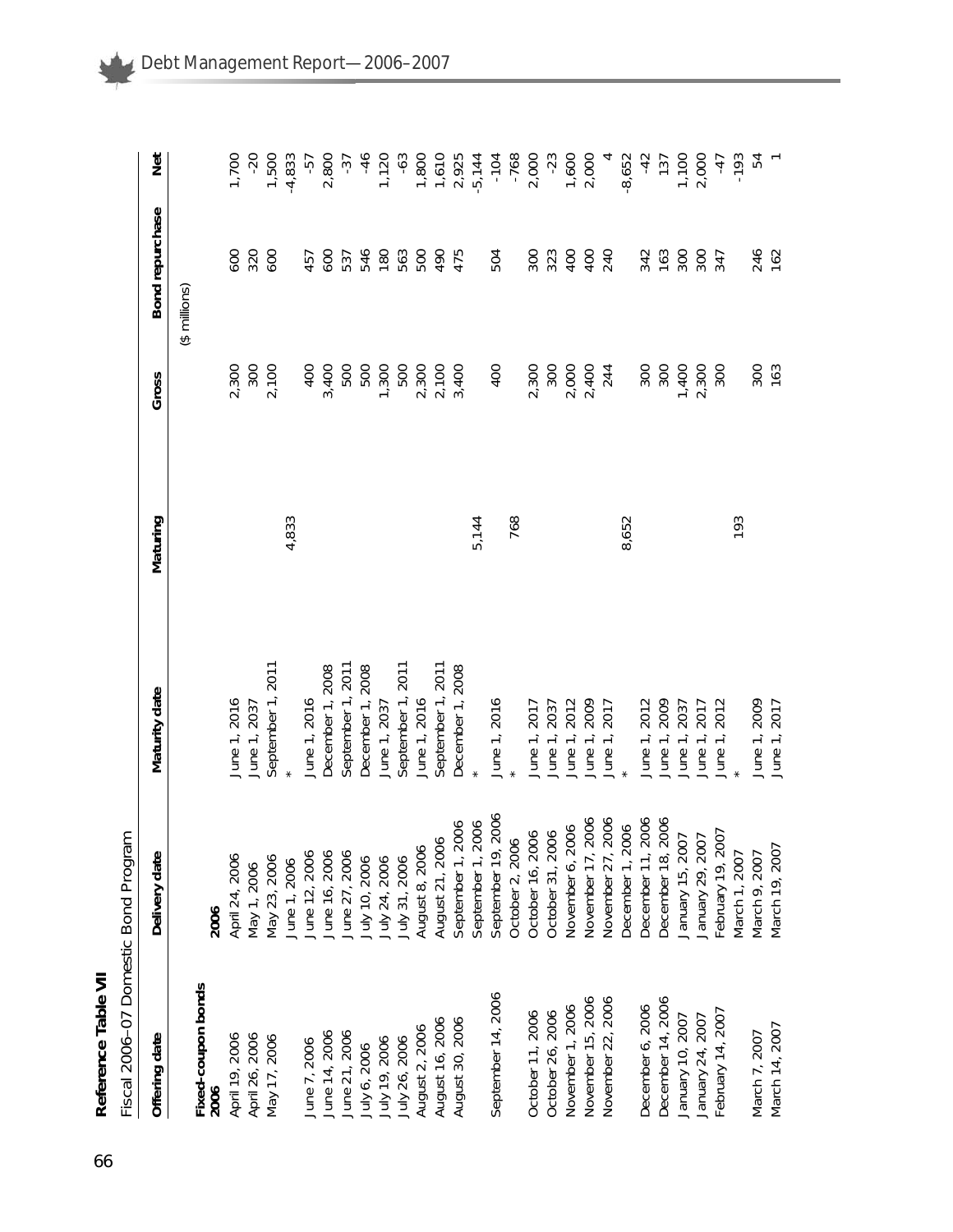Reference Table VII (cont'd)<br>Fiscal 2006-07 Domestic Bond Program *Fiscal 2006–07 Domestic Bond Program* **Reference Table VII** *(cont'd)*

| Offering date            | Delivery date    | Maturity date    | Maturing | Gross  | Bond repurchase | <b>Net</b> |
|--------------------------|------------------|------------------|----------|--------|-----------------|------------|
|                          |                  |                  |          |        | $$$ millions)   |            |
| Real Return              |                  |                  |          |        |                 |            |
| May 31, 2006             | June 5, 2006     | December 1, 2036 |          | 450    |                 | 450        |
| September 27, 2006       | October 2, 2006  | December 1, 2036 |          | 300    |                 | 300        |
| <b>November 29, 2006</b> | December 4, 2006 | December 1, 2036 |          | 450    |                 | 450        |
| February 28, 2007        | March 5, 2007    | December 1, 2036 |          | 400    |                 | 400        |
| Totals for fiscal year   |                  |                  | 19,590   | 33,407 | 9,895           | 3,922      |
|                          |                  |                  |          |        |                 |            |

\* Maturing date. \* Maturing date.

Source: Bank of Canada. Source: Bank of Canada.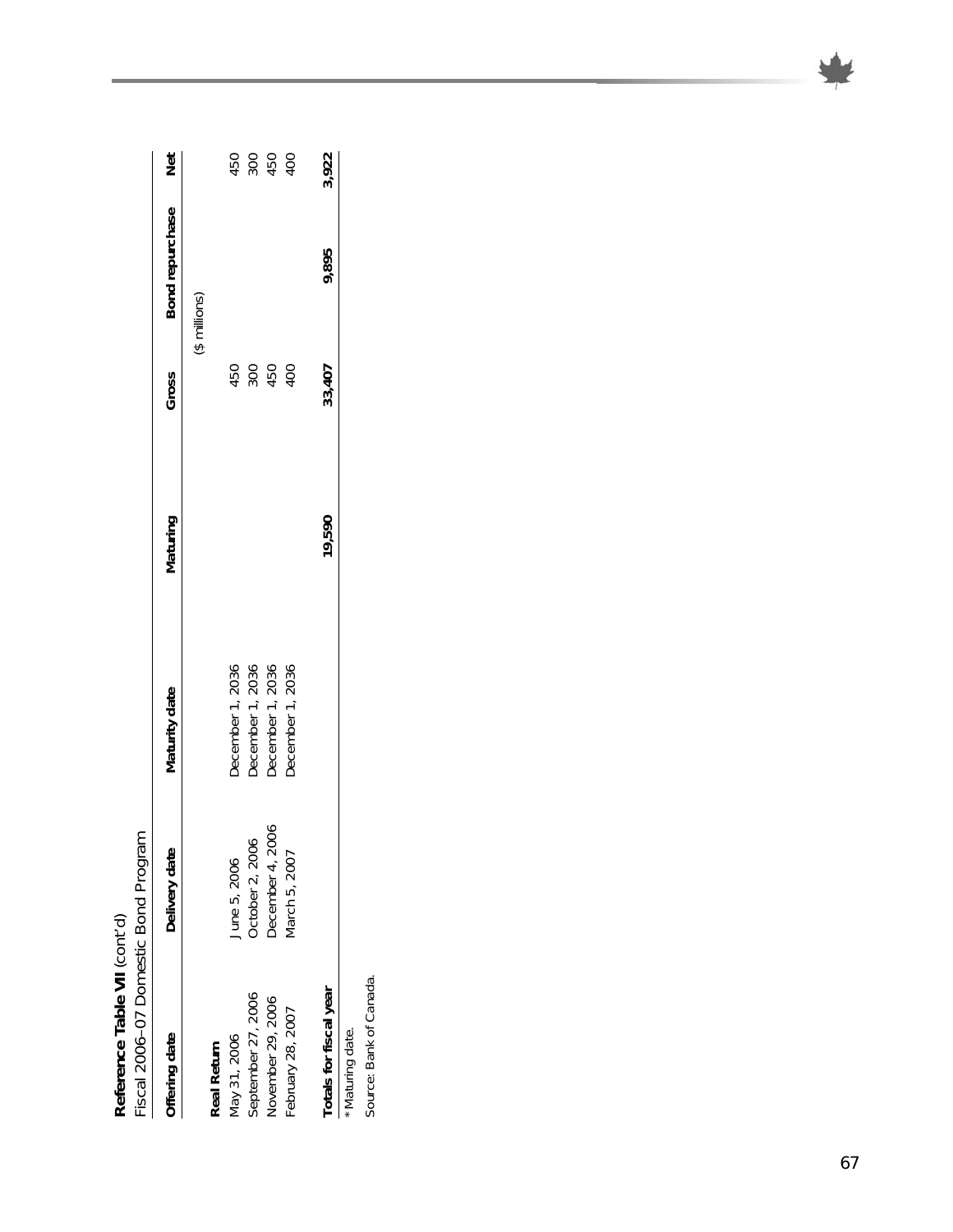|                    |                 | Fiscal 2006-07 Domestic Bond Auction Results                                                                                                                                                                                           |                |                 |                                                            |                                                                         |                                                                           |                                                                                       |
|--------------------|-----------------|----------------------------------------------------------------------------------------------------------------------------------------------------------------------------------------------------------------------------------------|----------------|-----------------|------------------------------------------------------------|-------------------------------------------------------------------------|---------------------------------------------------------------------------|---------------------------------------------------------------------------------------|
| Auction<br>date    | Term            | Maturity<br>date                                                                                                                                                                                                                       | Coupon<br>rate | Issue<br>amount | Average<br>price                                           | Average<br>yield                                                        | coverage<br>Auction                                                       | Tail                                                                                  |
|                    | (years)         |                                                                                                                                                                                                                                        | $\circledast$  | (\$ millions)   | $\widehat{\Theta}$                                         | $\circledS$                                                             |                                                                           | (basis<br>points)                                                                     |
| April 19, 2006     |                 |                                                                                                                                                                                                                                        |                | 2,300           |                                                            | 4.480                                                                   | 2.64                                                                      |                                                                                       |
| Vlay 17, 2006      |                 | June 1, 2016<br>September 1, 2011                                                                                                                                                                                                      | 4.00<br>3.75   |                 | 96.130<br>97.318                                           | 4.323                                                                   |                                                                           | $0.\overline{3}$                                                                      |
| Vlay 31, 2006      |                 | December 1, 2036<br>December 1, 2008<br>June 1, 2037<br>September 1, 2011<br>September 1, 2011<br>December 1, 2036<br>December 1, 2036<br>June 1, 2012<br>June 1, 2013<br>June 1, 2037<br>June 1, 2037<br>June 1, 2037<br>June 1, 2037 |                |                 |                                                            |                                                                         | 8<br>8 m 8 t 8 m 5 0 m 8 0 m 8 0 0<br>0 n 9 d 9 m 8 0 m 8 0 m 8 0 m 8 0 0 |                                                                                       |
| June 14, 2006      |                 |                                                                                                                                                                                                                                        |                |                 |                                                            |                                                                         |                                                                           |                                                                                       |
| July 19, 2006      |                 |                                                                                                                                                                                                                                        |                |                 |                                                            |                                                                         |                                                                           |                                                                                       |
| August 2, 2006     |                 |                                                                                                                                                                                                                                        |                |                 |                                                            |                                                                         |                                                                           |                                                                                       |
| August 16, 2006    |                 |                                                                                                                                                                                                                                        |                |                 | 127.138<br>99.985<br>108.361<br>97.254<br>98.062           |                                                                         |                                                                           | 2<br>2<br>2<br>2<br>2<br>2<br>2<br>2<br>2<br>2<br>2<br>2<br>2<br>2<br>2<br>2<br>2<br> |
| August 30, 2006    |                 |                                                                                                                                                                                                                                        |                |                 |                                                            |                                                                         |                                                                           |                                                                                       |
| September 27, 2006 |                 |                                                                                                                                                                                                                                        |                |                 |                                                            |                                                                         |                                                                           |                                                                                       |
| October 11, 2006   |                 |                                                                                                                                                                                                                                        |                |                 | 100.471<br>130.911<br>98.734<br>98.734<br>99.535<br>92.116 | 834<br>257 497 508 900<br>257 497 508 900 900<br>257 900 900 900 900 80 |                                                                           |                                                                                       |
| November 1, 2006   | ഥ               |                                                                                                                                                                                                                                        |                |                 |                                                            |                                                                         |                                                                           | $0.2$<br>$0.2$<br>$0.7$                                                               |
| Vovember 15, 2006  | $\sim$          |                                                                                                                                                                                                                                        |                |                 |                                                            |                                                                         |                                                                           |                                                                                       |
| Vovember 29, 2006  |                 |                                                                                                                                                                                                                                        |                |                 |                                                            |                                                                         |                                                                           |                                                                                       |
| January 10, 2007   |                 |                                                                                                                                                                                                                                        |                |                 | 115.549                                                    |                                                                         |                                                                           | $0.\overline{1}$                                                                      |
| January 24, 2007   | $\overline{C}$  |                                                                                                                                                                                                                                        |                |                 | 98.431                                                     |                                                                         |                                                                           |                                                                                       |
| February 28, 2007  | $\overline{30}$ | December 1, 2036                                                                                                                                                                                                                       |                |                 | 129.456                                                    | 1.729                                                                   |                                                                           |                                                                                       |
| Total              |                 |                                                                                                                                                                                                                                        |                | 28,900          |                                                            |                                                                         |                                                                           |                                                                                       |

Note: Coverage is defined as the ratio of total bids at auction to the amount auctioned. Tail is defined as the high accepted yield minus the average yield.<br>Does not include nominal issuance resulting from switch buyback o Note: Coverage is defined as the ratio of total bids at auction to the amount auctioned. Tail is defined as the high accepted yield minus the average yield. Does not include nominal issuance resulting from switch buyback operations.

\* Real Return Bonds. \* Real Return Bonds.

Source: Bank of Canada. Source: Bank of Canada.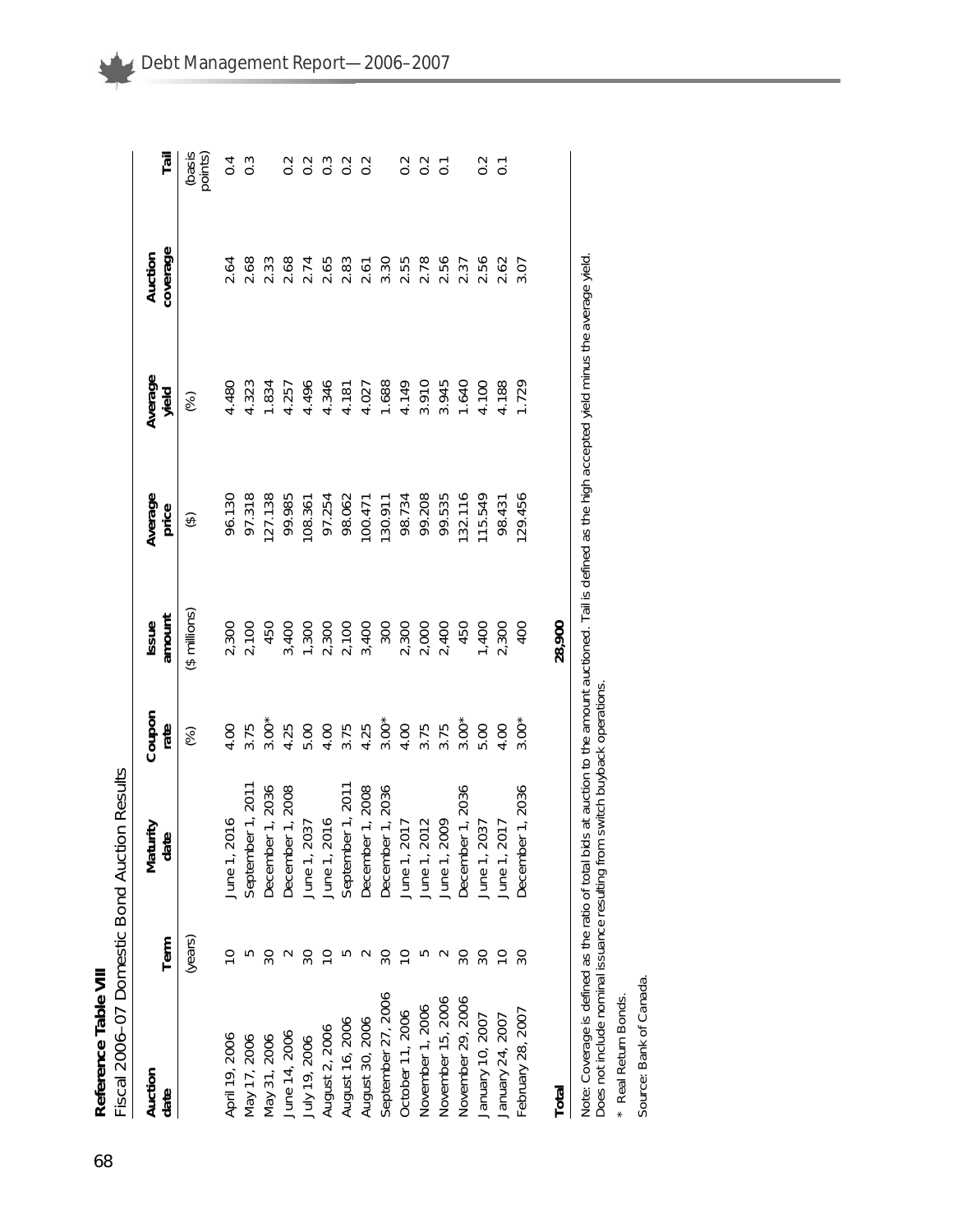| Reference Table IX                                            | Outstanding Government of Canada Domestic Bonds as at March 31, 2007 |             |                      |                    |
|---------------------------------------------------------------|----------------------------------------------------------------------|-------------|----------------------|--------------------|
| Maturity date                                                 | Amount                                                               | Coupon rate | Inflation adjustment | Outstanding amount |
|                                                               | $($ \$ millions $)$                                                  | (%)         | (\$ millions)        | (\$ millions)      |
| Fixed-coupon bonds                                            |                                                                      |             |                      |                    |
| June 1, 2007                                                  | 2,642                                                                | 3.00        |                      |                    |
| June 1, 2007                                                  |                                                                      | 7.25        |                      |                    |
| September 1, 2007                                             |                                                                      | 4.50        |                      |                    |
| October 1, 2007                                               | 6,357<br>9,725<br>418                                                | 13.00       |                      |                    |
| December 1, 2007                                              | 7,007                                                                | 2.75        |                      |                    |
| March 1, 2008                                                 | 579                                                                  | 12.75       |                      |                    |
| June 1, 2008                                                  | 3,000                                                                | 3.75        |                      |                    |
| June1, 2008                                                   | 5,010                                                                | 6.00        |                      |                    |
| June 1, 2008                                                  | 3,037                                                                | 10.00       |                      |                    |
| September 1, 2008                                             | 10,143                                                               | 4.25        |                      |                    |
| October 1, 2008                                               | 396                                                                  | 11.75       |                      |                    |
| December 1, 2008                                              | 7,300                                                                | 4.25        |                      |                    |
|                                                               | <b>140</b>                                                           | 11.50       |                      |                    |
| March 1, 2009<br>June 1, 2009<br>June 1, 2009<br>June 1, 2009 | 3,000                                                                | 3.75        |                      |                    |
|                                                               | 6,175                                                                | 5.50        |                      |                    |
|                                                               | 638                                                                  | 11.00       |                      |                    |
| September 1, 2009                                             | 9,755                                                                | 4.25        |                      |                    |
| October 1, 2009                                               | 230                                                                  | 10.75       |                      |                    |
| March 1, 2010                                                 | 83                                                                   | 9.75        |                      |                    |
| June 1, 2010                                                  | 5,494                                                                | 5.50        |                      |                    |
| June 1, 2010                                                  | 2,225                                                                | 9.50        |                      |                    |
| September 1, 2010                                             | 9,459                                                                | 4.00        |                      |                    |
| October 1, 2010                                               | 120                                                                  | 8.75        |                      |                    |
| March 1, 2011                                                 | 583                                                                  | 9.00        |                      |                    |
| June 1, 2011                                                  | 10,633                                                               | 6.00        |                      |                    |
| June 1, 2011                                                  | 608                                                                  | 8.50        |                      |                    |
| September 1, 2011                                             | 9,328                                                                | 3.75        |                      |                    |
|                                                               | 2,600                                                                | 3.75        |                      |                    |
| June 1, 2012<br>June 1, 2012<br>June 1, 2013                  | 10,357                                                               | 5.25        |                      |                    |
|                                                               | 9,122                                                                | 5.25        |                      |                    |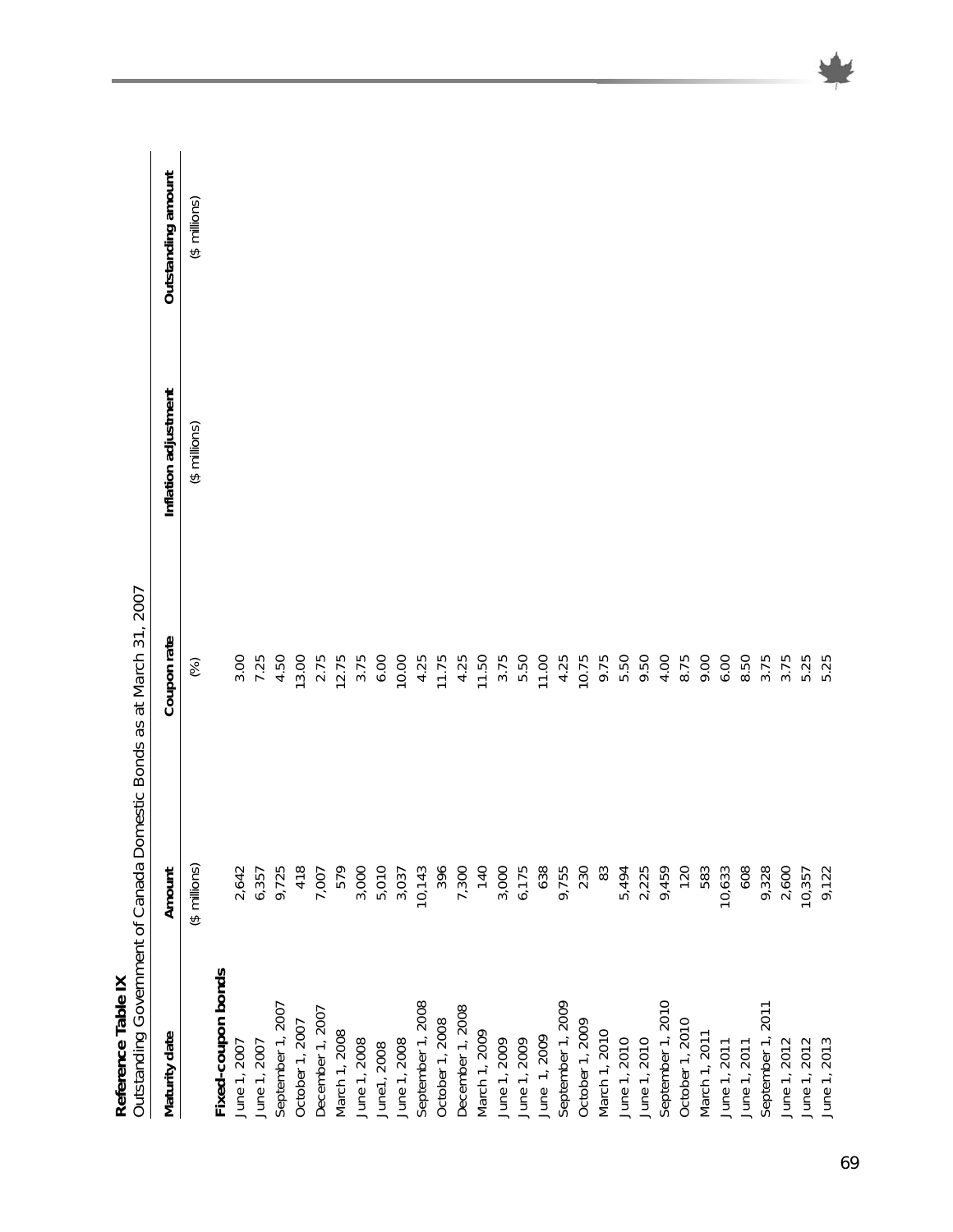| Maturity date                | Amount        | Coupon rate                                                               | Inflation adjustment | Outstanding amount |
|------------------------------|---------------|---------------------------------------------------------------------------|----------------------|--------------------|
|                              | (\$ millions) | $\begin{pmatrix} 0 \\ 0 \\ 0 \\ 0 \\ 0 \\ 0 \\ 0 \\ 0 \\ 0 \end{pmatrix}$ | (\$ millions)        | (\$ millions)      |
| March 15, 2014               | 767           | 10.25                                                                     |                      |                    |
| June 1, 2014                 | 9,839         | 5.00                                                                      |                      |                    |
| June 1, 2015                 | 10,300        | 4.50                                                                      |                      |                    |
| June 1, 2015                 | 483           | 11.25                                                                     |                      |                    |
|                              | 10,300        | 4.00                                                                      |                      |                    |
| June 1, 2016<br>June 1, 2017 | 5,007         | 4.00                                                                      |                      |                    |
| March 15, 2021               | 724           | 10.50                                                                     |                      |                    |
| June 1, 2021                 | 447           | 9.75                                                                      |                      |                    |
| June 1, 2022                 | 470           | 9.25                                                                      |                      |                    |
| June 1, 2023                 | 6,558         | 8.00                                                                      |                      |                    |
| June 1, 2025                 | 5,702         | 9.00                                                                      |                      |                    |
| June 1, 2027                 | 7,946         | 8.00                                                                      |                      |                    |
| June 1, 2029                 | 13,409        | 5.75                                                                      |                      |                    |
| June 1, 2033                 | 13,410        | 5.75                                                                      |                      |                    |
| June 1, 2037                 | 9,849         | 5.00                                                                      |                      |                    |
| Total                        | 231,375       |                                                                           |                      |                    |
| Real Return                  |               |                                                                           |                      |                    |
| December 1, 2021             | 5,175         | 4.25                                                                      | 1,645                | 6,820              |
| December 1, 2026             | 5,250         | 4.25                                                                      | 1,295                | 6,545              |
| December 1, 2031             | 5,800         | 4.00                                                                      | 1,149                | 6,949              |
| December 1, 2036             | 5,850         | 3.00                                                                      | 369                  | 6,219              |
| Total                        | 22,075        |                                                                           | 4,458                | 26,533             |

Note: Outstanding bond amounts reported in this table are in accordance with Bank of Canada reports, which may vary slightly from Government of Canada amounts due<br>to differences in classification methods. Note: Outstanding bond amounts reported in this table are in accordance with Bank of Canada reports, which may vary slightly from Government of Canada amounts due to differences in classification methods.

Source: Bank of Canada. Source: Bank of Canada.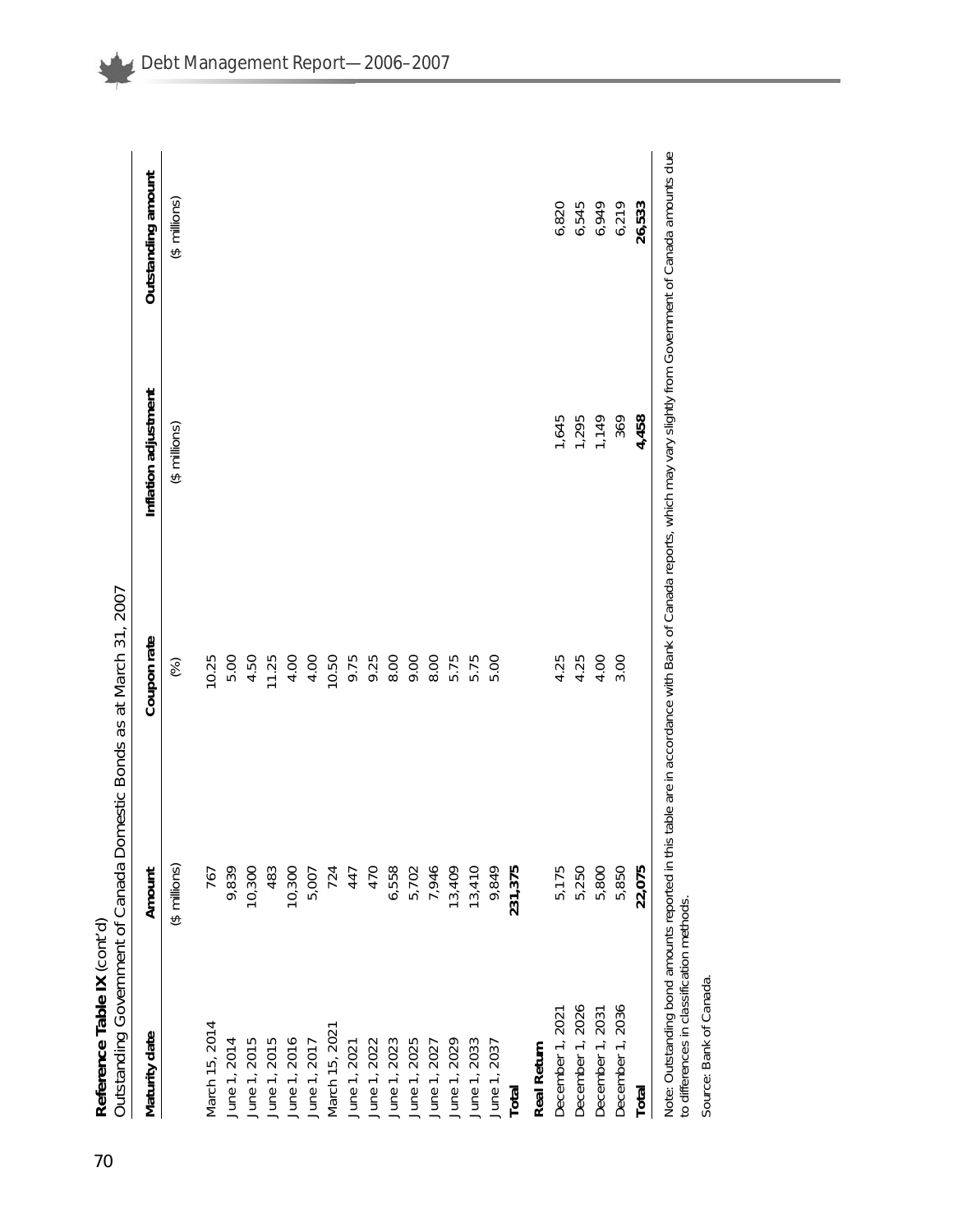Reference Table X **Reference Table X** 

|                                                                   |                                       | Government of Canada Cross-Currency Swaps Outstanding as at March 31, 2007 |                  |                              |                                                 |
|-------------------------------------------------------------------|---------------------------------------|----------------------------------------------------------------------------|------------------|------------------------------|-------------------------------------------------|
|                                                                   |                                       | Swaps of domestic obligations                                              |                  | Swaps of foreign obligations |                                                 |
| Maturity date                                                     | usp                                   | EUR                                                                        | $\geq$           | usp                          | Total                                           |
|                                                                   |                                       |                                                                            | (CAD\$ millions) |                              |                                                 |
| June 1, 2007                                                      | 1,039                                 |                                                                            |                  |                              |                                                 |
| October 1, 2007                                                   |                                       | 386<br>270                                                                 |                  |                              | 1,425<br>270                                    |
| October 3, 2007                                                   |                                       |                                                                            |                  | 368                          |                                                 |
| January 31, 2008                                                  |                                       |                                                                            |                  | $\overline{5}$               |                                                 |
| March 1, 2008<br>June 1, 2008                                     |                                       | <b>193</b><br>308                                                          |                  |                              | 51<br>914<br>1,232                              |
|                                                                   |                                       |                                                                            |                  |                              |                                                 |
| September 30, 2008<br>October 1, 2008                             |                                       |                                                                            |                  |                              | 58                                              |
|                                                                   |                                       |                                                                            |                  |                              |                                                 |
| March 1, 2009<br>June 1, 2009                                     | $724899830$<br>$724899830$<br>$75830$ | 386<br>193                                                                 |                  |                              | 605<br>811<br>1,761<br>1,478<br>1,478           |
|                                                                   |                                       |                                                                            |                  |                              |                                                 |
| October 1, 2009                                                   |                                       |                                                                            |                  |                              |                                                 |
|                                                                   |                                       |                                                                            |                  |                              |                                                 |
| March 1, 2010<br>June 1, 2010                                     | 58                                    | 810<br>1.311<br>1.342<br>1.333                                             | 78               |                              |                                                 |
|                                                                   | 58<br>375                             |                                                                            |                  |                              |                                                 |
| October 1, 2010<br>March 1, 2011                                  |                                       |                                                                            |                  |                              | 891<br>375<br>1,668<br>1,6786<br>2,386<br>2,386 |
| June 1, 2011<br>September 1, 2011<br>June 1, 2012<br>June 1, 2013 | 866                                   |                                                                            |                  |                              |                                                 |
|                                                                   |                                       |                                                                            |                  |                              |                                                 |
|                                                                   | 1,703                                 | 802<br>594<br>1,087<br>1,087                                               |                  |                              |                                                 |
|                                                                   | 1,299                                 |                                                                            |                  |                              |                                                 |
| March 15, 2014                                                    |                                       |                                                                            |                  |                              |                                                 |
|                                                                   |                                       |                                                                            |                  |                              |                                                 |
| June 1, 2014<br>June 1, 2015                                      |                                       |                                                                            |                  |                              |                                                 |
| June 1, 2016<br>June 1, 2017                                      | 953<br>1,818<br>2,511<br>520<br>693   | 1,566<br>918<br>1,820<br>154                                               |                  |                              | 3.384<br>3.420<br>2.340<br>2.347                |
|                                                                   |                                       |                                                                            |                  |                              |                                                 |

Notes: Foreign currency swaps converted to Canadian dollars as of March 31, 2007. Numbers may not add due to rounding. Notes: Foreign currency swaps converted to Canadian dollars as of March 31, 2007. Numbers may not add due to rounding.

**Total 15,466 14,669 78 419 30,631**

14,669

15,466

Total

78

30,631

419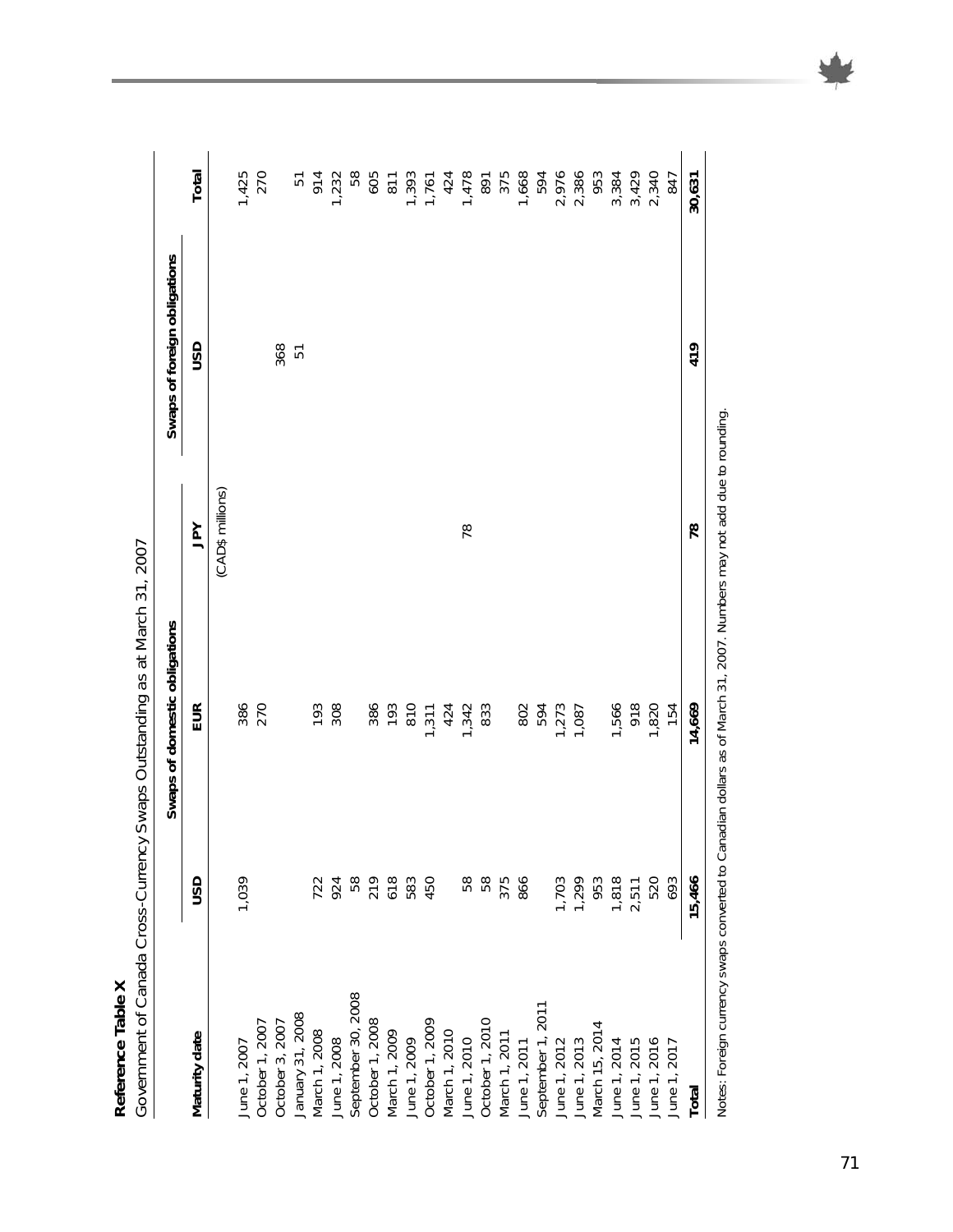| ממירה דורות<br>$\frac{1}{2}$<br>יי ההל בורטוב<br>$\frac{1}{2}$<br>;<br>}<br>-<br>כלונות ב<br>Í<br>I Rond I<br>$\frac{1}{2}$<br>i<br>C<br>۱<br>ノ ソソー<br>č<br>くく<br>L |
|---------------------------------------------------------------------------------------------------------------------------------------------------------------------|
|                                                                                                                                                                     |

|                        | Fiscal 2006-07 Bond Buyback Progra | m Operations   |                    |                        |                       |                |                       |
|------------------------|------------------------------------|----------------|--------------------|------------------------|-----------------------|----------------|-----------------------|
| <b>Buyback</b><br>date | Maturity<br>date                   | Coupon<br>rate | Amount             | <b>Buyback</b><br>date | Maturity<br>date      | Coupon<br>rate | Amount                |
|                        |                                    | (%)            | $$$ millions)      |                        |                       | (%)            | (\$ millions)         |
| Buyback on cash basis  |                                    |                |                    |                        |                       |                |                       |
| April 19, 2006         | June 1, 2013                       |                | 540                | October 11, 2006       | June 1, 2013          | 5.25           | 75                    |
|                        | March 15, 2014                     | 5.25<br>10.25  |                    |                        | Vlarch 15, 2014       | 10.25          |                       |
|                        | March 15, 2021                     | 10.50          | $^{28}$ $^{\circ}$ |                        | June 1, 2014          | 5.00           | 85                    |
|                        | June 1, 2021                       | 9.75           | 29                 |                        | June 1, 2022          | 9.25           |                       |
|                        | Total                              |                |                    |                        | June 1, 2023          | 8.00           |                       |
| May 17, 2006           | June 1, 2011                       | 6.00           |                    |                        | 2025<br>June 1,       | 9.00           | 24                    |
|                        | June 1, 2012                       | 5.25<br>5.25   | 877285772874       |                        | 2027<br>June 1        | 8.00           | $\frac{2}{3}$         |
|                        | June 1, 2013                       |                |                    |                        |                       | 5.75           | 58                    |
|                        | Total                              |                |                    |                        | June 1, 2029<br>Total |                | 300                   |
| June 14, 2006          | September 1, 2008                  | 4.25           |                    | November 1, 2006       | June 1, 2010          | 5.50           |                       |
|                        | June 1, 2010                       | 5.50           |                    |                        | June 1, 2011          | 6.00           | 50<br>25              |
|                        | June 1, 2011                       | 6.00           |                    |                        | June 1, 2011          | 8.50           | $\infty$              |
|                        | Total                              |                |                    |                        | June 1, 2013          | 5.25           | 57                    |
| July 19, 2006          | June 1, 2023                       | 8.00           |                    |                        | June 1, 2014          | 5.00           | 260                   |
|                        | June 1, 2025                       | 9.00           |                    |                        | Total                 |                | $405$<br>$75$<br>$32$ |
|                        | June 1, 2027                       | 8.00           | $\frac{50}{20}$    | November 15, 2006      | September 1, 2009     | 4.25           |                       |
|                        | June 1, 2029                       | 5.75           |                    |                        | June 1, 2010          | 5.50           |                       |
|                        | Total                              |                | $180$<br>$219$     |                        | June 1, 2010          | 9.50           | $\infty$              |
| August 2, 2006         | June 1, 2013                       | 5.25           |                    |                        | Total                 |                | $400$<br>$92$         |
|                        | March 15, 2014                     | 10.25          |                    | January 10, 2007       | March 15, 2021        | 10.50          |                       |
|                        | March 15, 2021                     | 10.50          | 520885             |                        | June 1, 2021          | 9.75           |                       |
|                        | June 1, 2021                       | 9.75<br>9.25   |                    |                        | 2022<br>June 1,       | 9.25           | $\circ$               |
|                        | June 1, 2022                       |                |                    |                        | 2023<br>June 1,       | 8.00           | 77                    |
|                        | June 1, 2023                       | 8.00           |                    |                        | 2025<br>June 1,       | 9.00           |                       |
|                        | June 1, 2025                       | 9.00           | 4787               |                        | 2027<br>June 1,       | 8.00           | $47$ $55$             |
|                        | June 1, 2027                       | 8.00           |                    |                        |                       | 5.75           | 86                    |
|                        | 2029<br>June 1,                    | 5.75           |                    |                        | June 1, 2029<br>Total |                | 302                   |
|                        | Total                              |                | 500                | January 24, 2007       | 2014<br>June 1,       | 5.00           | 260                   |
| August 16, 2006        | June 1, 2010                       | 5.50           | 50                 |                        | 2021<br>June 1,       | 9.75           | 25                    |
|                        | June 1, 2012                       | 5.25<br>5.25   | $25$<br>415        |                        | 2022<br>June 1,       | 9.25           |                       |
|                        | June 1, 2013                       |                |                    |                        | 2023<br>June 1,       | 8.00           | $\overline{C}$        |
|                        | Total                              |                | 490                |                        | Total                 |                | 300                   |
| August 30, 2006        | September 1, 2008                  | 4.25           | 350                |                        | Grand Total           |                |                       |
|                        | September 1, 2009                  | 4.25           | 100                |                        |                       |                | 5,147                 |
|                        | June 1, 2011                       | 6.00           | $25$<br>475        |                        |                       |                |                       |
|                        | Total                              |                |                    |                        |                       |                |                       |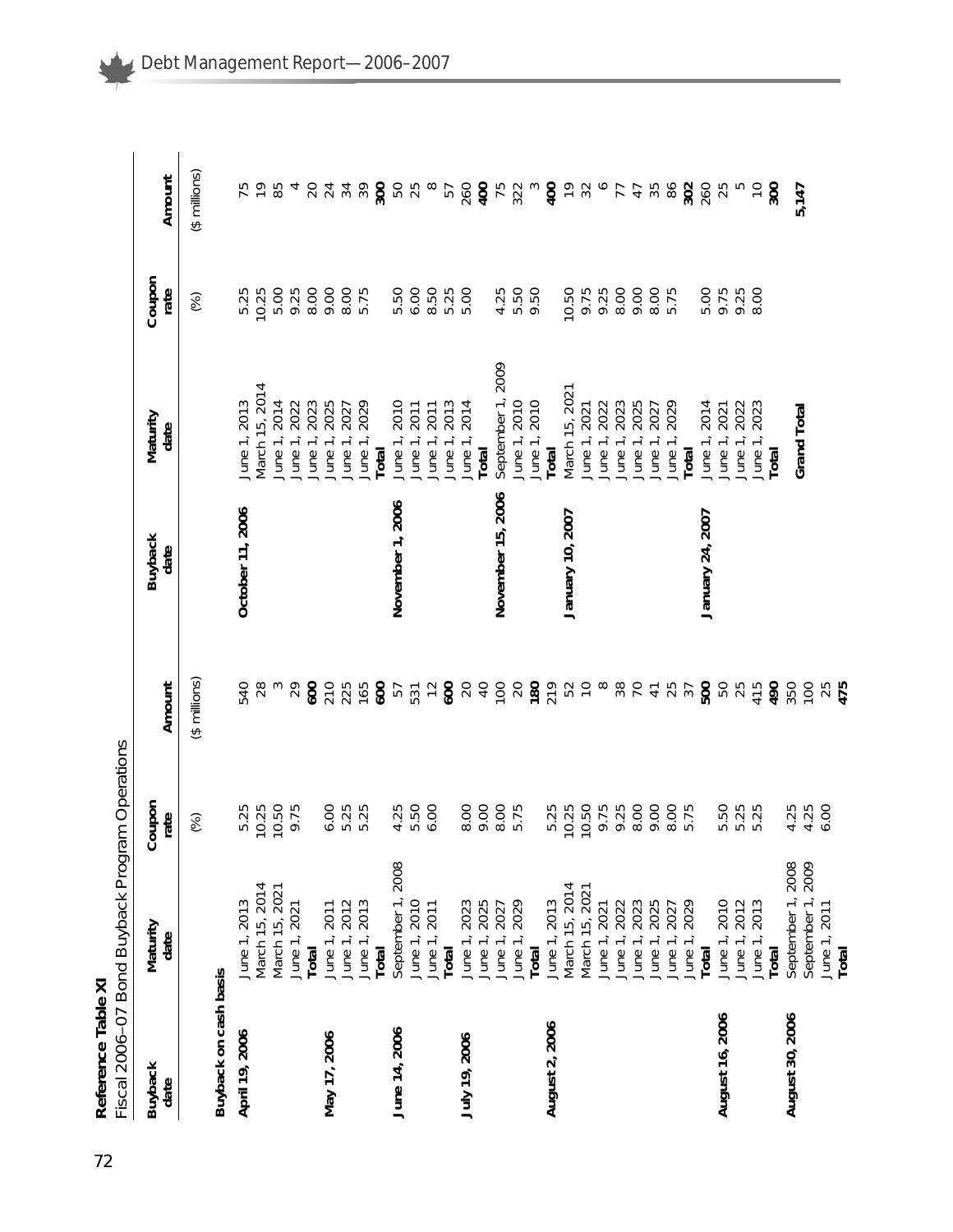| Reference Table XI (cont'd) | Fiscal 2006-07 Bond Buyback Progr | am Operations    |                |                        |                   |                   |               |
|-----------------------------|-----------------------------------|------------------|----------------|------------------------|-------------------|-------------------|---------------|
| <b>Buyback</b><br>date      | Maturity<br>date                  | Coupon<br>rate   | Amount         | <b>Buyback</b><br>date | Maturity<br>date  | Coupon<br>rate    | Amount        |
|                             |                                   | (%)              | (\$ millions)  |                        |                   | (%)               | (\$ millions) |
| Buyback on switch basis     |                                   |                  |                |                        |                   |                   |               |
| April 26, 2006              | March 15, 2021                    | 10.50            | $\infty$       | November 22, 2006      | March 15, 2014    | 10.25             | $\tilde{c}$   |
|                             | June 1, 2021                      | 9.75             | 52             |                        | June 1, 2014      | 5.00              |               |
|                             | June 1, 2025                      | 9.00             | 191            |                        | March 15, 2021    | 10.50             | $175$<br>$78$ |
|                             | June 1, 2027                      | 8.00             | $\overline{C}$ |                        | June 1, 2021      | 9.75<br>9.25      |               |
|                             | June 1, 2029                      | 5.75             | $\infty$       |                        | June 1, 2022      |                   | 27            |
|                             | Total                             |                  | 320            |                        | Total             |                   | 2342          |
| June 7, 2006                | June 1, 2012                      |                  | 390            | December 6, 2006       | June 1, 2011      | 6.00              |               |
|                             | June 1, 2023                      | 5.300            |                |                        | Total             |                   |               |
|                             | June 1, 2025                      |                  |                | December 14, 2006      | June 1, 2011      | 6.00              |               |
|                             | <b>Total</b>                      |                  |                |                        | Total             |                   |               |
| June 21, 2006               | October 1, 2009                   | 10.75            |                | February 14, 2007      | June 1, 2010      | 5.50              |               |
|                             | June 1, 2010                      | 5.50             |                |                        | June 1, 2011      | 6.00              |               |
|                             | June 1, 2011                      | $6.00$<br>$5.25$ |                |                        | June 1, 2014      | 5.00              |               |
|                             | June 1, 2012                      |                  |                |                        | Total             |                   |               |
|                             | Total                             |                  |                | March 7, 2007          | September 1, 2009 | 4.25              |               |
| July 6, 2006                | September 1, 2008                 | 4.25             |                |                        | October 1, 2009   | 10.75             |               |
|                             | October 1, 2009                   | 10.75            |                |                        | June 1, 2010      | 5.50              |               |
|                             | Total                             |                  |                |                        | Total             |                   | 246           |
| July 26, 2006               | June 1, 2010                      | 5.50<br>9.00     |                | March 14, 2007         | June 1, 2014      |                   | 134           |
|                             | March 1, 2011                     |                  |                |                        | June 1, 2021      | 00<br>0.75<br>0.9 |               |
|                             | June 1, 2011                      | 6.00             | $rac{6}{278}$  |                        | June 1, 2025      |                   | 25            |
|                             | <b>Total</b>                      |                  |                |                        | Total             |                   | 162           |
| September 14, 2006          | June 1, 2012                      | 5.25             | 78840          |                        | Grand Total       |                   | 4,749         |
|                             | June 1, 2013                      | 5.25             |                |                        |                   |                   |               |
|                             | March 15, 2014                    | 10.25            |                |                        |                   |                   |               |
|                             | lune 1, 2014                      | 5.00             |                |                        |                   |                   |               |
|                             | <b>Total</b>                      |                  |                |                        |                   |                   |               |
| October 26, 2006            | June 1, 2021                      | 9.75             | $50 - 705$     |                        |                   |                   |               |
|                             | June 1, 2022                      | 9.25             |                |                        |                   |                   |               |
|                             | June 1, 2025                      | 9.00             |                |                        |                   |                   |               |
|                             | June 1, 2027                      | 8.00             |                |                        |                   |                   |               |
|                             | June 1, 2029                      | 5.75             | $rac{40}{323}$ |                        |                   |                   |               |
|                             | <b>Total</b>                      |                  |                |                        |                   |                   |               |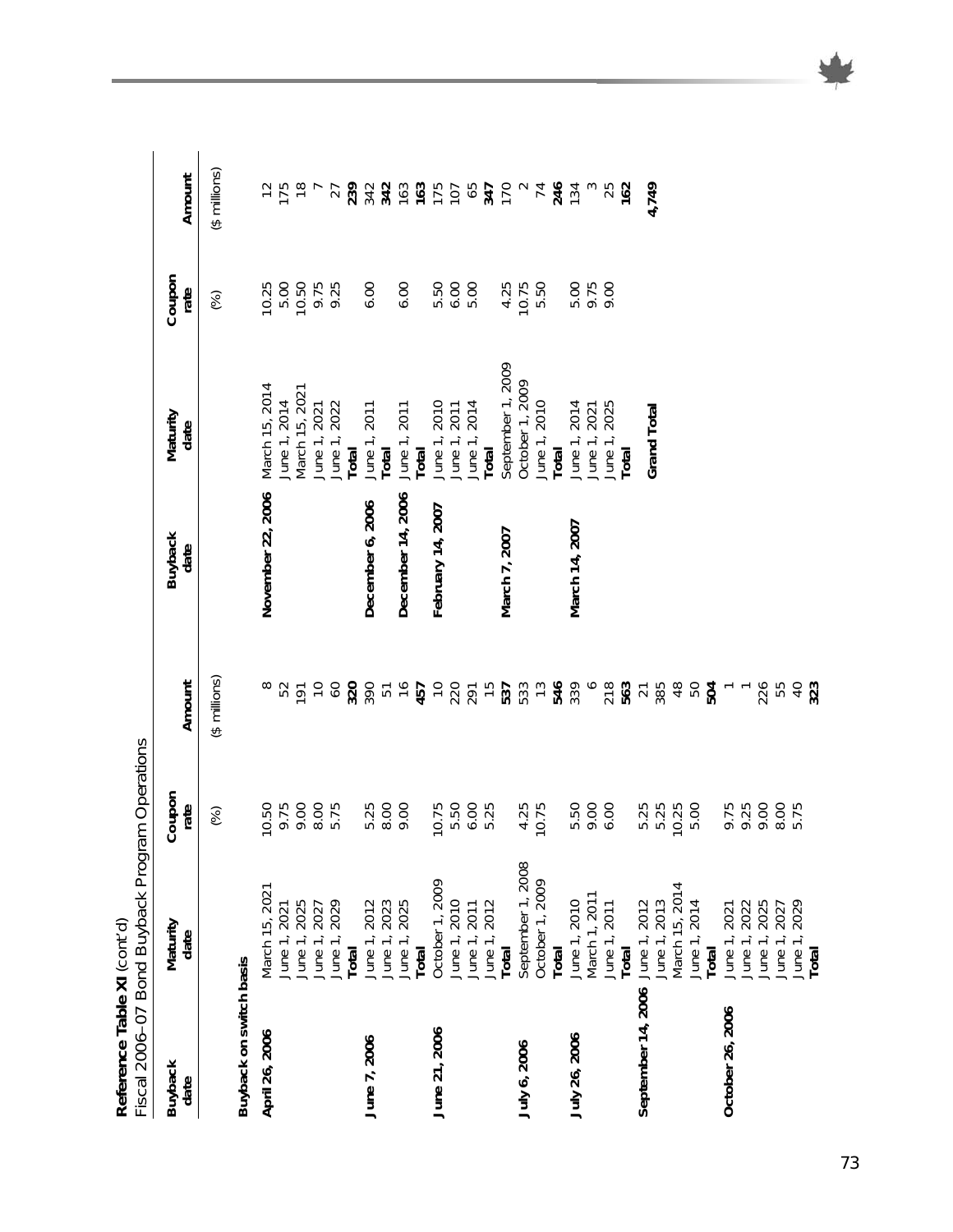Reference Table XI (cont'd)<br>Fiscal 2006–07 Bond Buyback Program Operations *Fiscal 2006–07 Bond Buyback Program Operations* **Reference Table XI** *(cont'd)*

|                              | י האבר ביני המוני המוני המוני המוני המוני המוני המוני המוני המוני המוני המוני המוני המוני המוני המוני המוני המ<br>מוני המוני המוני המוני המוני המוני המוני המוני המוני המוני המוני המוני המוני המוני המוני המוני המוני המוני המו |                |                              |                        |                       |                |                   |
|------------------------------|----------------------------------------------------------------------------------------------------------------------------------------------------------------------------------------------------------------------------------|----------------|------------------------------|------------------------|-----------------------|----------------|-------------------|
| <b>Buyback</b><br>date       | Maturity<br>date                                                                                                                                                                                                                 | Coupon<br>rate | Amount                       | <b>Buyback</b><br>date | Maturity<br>date      | Coupon<br>rate | Amount            |
|                              |                                                                                                                                                                                                                                  | (%)            | $($ \$ millions $)$          |                        |                       | (%)            | (\$ millions)     |
| Cash management bond buyback |                                                                                                                                                                                                                                  |                |                              |                        |                       |                |                   |
| April 4, 2006                | June 1, 2006                                                                                                                                                                                                                     | 3.00           |                              | September 19, 2006     | December 1, 2006      | 7.00           | $\frac{8}{4}$     |
|                              | September 1, 2006                                                                                                                                                                                                                | 5.75           | 4 10<br>4 10<br>4 10<br>4 10 |                        | Total                 |                | $\frac{8}{4}$     |
|                              | December 1, 2006                                                                                                                                                                                                                 | 3.25           |                              | October 3, 2006        | December 1, 2006      | 7.00           | ro ro             |
|                              | Total                                                                                                                                                                                                                            |                | 1,200                        |                        | Total                 |                |                   |
| April 18, 2006               | June 1, 2006                                                                                                                                                                                                                     | 3.00           | 164                          | October 17, 2006       | December 1, 2006      | 3.25           | 95                |
|                              | Total                                                                                                                                                                                                                            |                | 164                          |                        | Total                 |                | 95                |
| May 2, 2006                  | June 1, 2006                                                                                                                                                                                                                     | 3.00           | 800                          | October 31, 2006       | December 1, 2006      | 3.25           | 164               |
|                              | December 1, 2006                                                                                                                                                                                                                 | 3.25           | 50                           |                        | December 1, 2006      |                | $\overline{C}$    |
|                              | Total                                                                                                                                                                                                                            |                |                              |                        | Total                 |                | 174               |
| June 13, 2006                | September 1, 2006                                                                                                                                                                                                                | 5.75           | 850<br>499                   | December 12, 2006      |                       |                | $\circ$           |
|                              | December 1, 2006                                                                                                                                                                                                                 | 3.25           | 69                           | December 27, 2006      | June 1, 2007          | 3.00           |                   |
|                              | December 1, 2006                                                                                                                                                                                                                 |                |                              |                        |                       | 7.25           | 241<br>259<br>500 |
|                              | Total                                                                                                                                                                                                                            |                | 614                          |                        | June 1, 2007<br>Total |                |                   |
| June 27, 2006                | June 1, 2007<br>June 1, 2007<br><b>Total</b>                                                                                                                                                                                     | 3.00           |                              | January 9, 2007        | June 1, 2007          | 3.00           | 434<br>50         |
|                              |                                                                                                                                                                                                                                  | 7.25           |                              |                        | June 1, 2007          | 7.25           |                   |
|                              |                                                                                                                                                                                                                                  |                |                              |                        | Total                 |                | 484               |
| July 11, 2006                | December 1, 2006<br>December 1, 2006                                                                                                                                                                                             | 3.25<br>7.00   |                              | January 23, 2007       | June 1, 2007          | 3.00           | 552               |
|                              |                                                                                                                                                                                                                                  |                |                              |                        | Total                 |                | 552<br>700        |
|                              | Total                                                                                                                                                                                                                            |                |                              | February 6, 2007       | June 1, 2007          | 3.00           |                   |
| July 25, 2006                | December 1, 2006<br>Total                                                                                                                                                                                                        | 3.25           |                              |                        | June 1, 2007          | 7.25           | 46<br>747         |
|                              |                                                                                                                                                                                                                                  |                |                              |                        | <b>Total</b>          |                |                   |
| August 8, 2006               | September 1, 2006                                                                                                                                                                                                                | 5.75<br>3.25   |                              | February 20, 2007      | June 1, 2007          | 3.00<br>7.25   | 483               |
|                              | December 1, 2006<br>June 1, 2007                                                                                                                                                                                                 |                | 50<br>257<br>18              |                        | June 1, 2007          |                | $\overline{1}$    |
|                              |                                                                                                                                                                                                                                  | 3.00           |                              |                        | <b>Total</b>          |                | 500               |
|                              | Total                                                                                                                                                                                                                            |                |                              |                        |                       |                |                   |
| September 5, 2006            | December 1, 2006                                                                                                                                                                                                                 | 3.25           | 325                          |                        | Grand Total           |                | 8,227             |
|                              | December 1, 2006                                                                                                                                                                                                                 | 7.00           | $^{28}_{47}$                 |                        |                       |                |                   |
|                              | Total                                                                                                                                                                                                                            |                |                              |                        |                       |                |                   |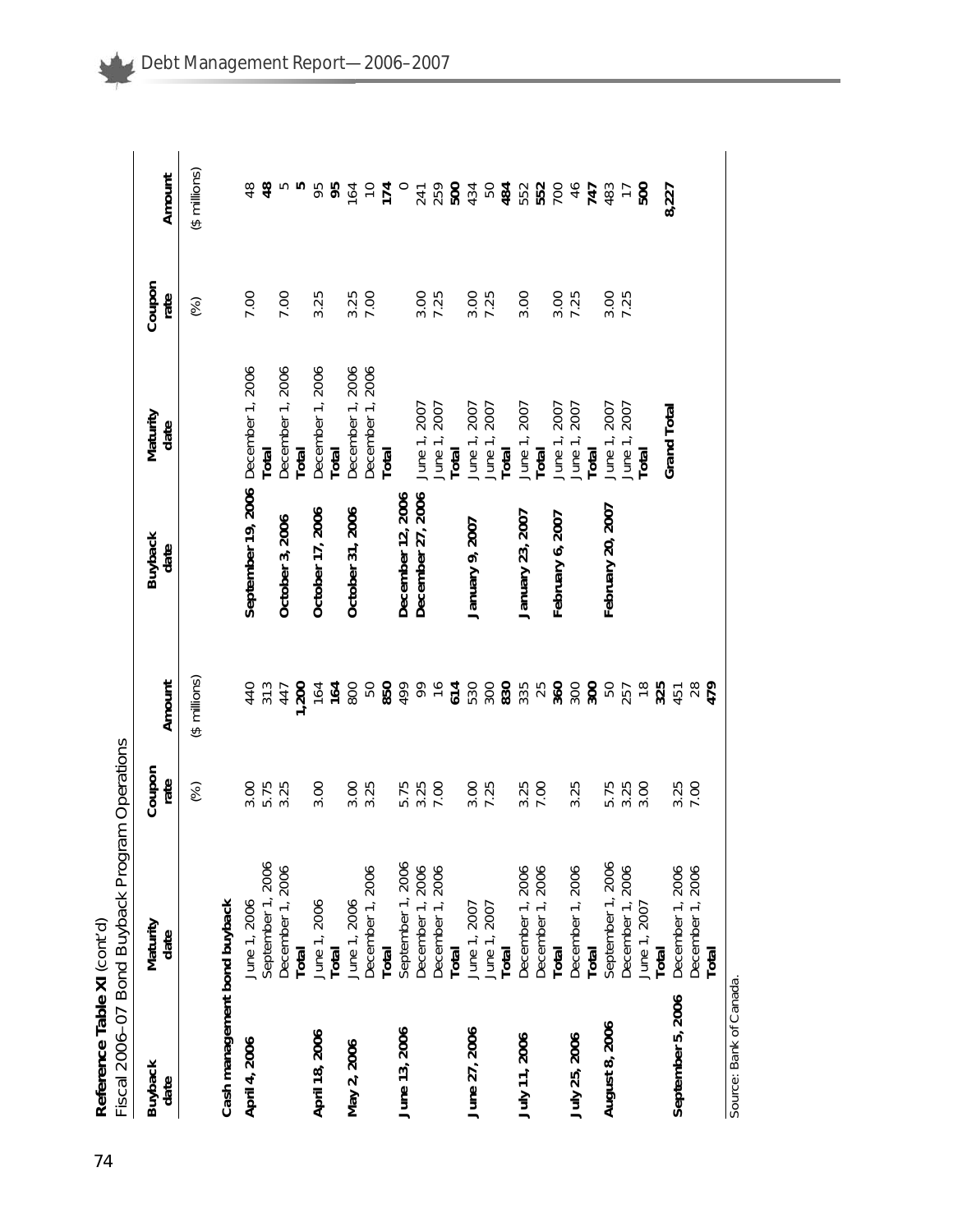|             | Retail Debt Sales, Redemptions and Stock Outstanding |                                      |                   |                                   |
|-------------|------------------------------------------------------|--------------------------------------|-------------------|-----------------------------------|
| Fiscal year | Gross sales                                          | Redemptions                          | Net change        | Outstanding at<br>fiscal year end |
|             |                                                      | (\$ billions)                        |                   |                                   |
| 1986-87     | 9.2                                                  | $-9.2$                               | 0.0               | 44.6                              |
| 1987-88     | 17.5                                                 | $-8.5$                               | $\overline{8}$ .  | 53.5                              |
| 1988-89     | 15.0                                                 | $-20.4$                              | $-5.5$            | 48.1                              |
| 1989-90     | 9.3                                                  | $-16.2$                              | $-6.8$            | 41.2                              |
| 1990-91     | 6.7                                                  | $-13.2$                              | $-6.5$            | 34.7                              |
| 1991-92     | 9.6                                                  | $-8.4$                               | $\frac{1}{2}$     | 35.9                              |
| 1992-93     | 9.2                                                  | $-10.4$                              |                   | 34.7                              |
| 1993-94     | 5.4                                                  | $-8.5$                               | $-1.2$<br>$-3.1$  | 31.6                              |
| 1994-95     | 7.5                                                  | $-7.6$                               | $-0.1$            | 31.5                              |
| 1995-96     | 4.6                                                  |                                      |                   | 31.5                              |
| 1996-97     | 5.7                                                  | $-4.6$<br>$-3.7$                     | $0.0$<br>2.1      | 33.6                              |
| 1997-98     | 5.0                                                  | $-7.7$<br>$-7.0$<br>$-1.7$<br>$-3.7$ | $-2.8$            | 30.8                              |
| 1998-99     | 4.8                                                  |                                      | $-2.2$            | 28.6                              |
| 1999-00     | 2.7                                                  |                                      | $-1.\overline{5}$ | 27.1                              |
| 2000-01     | 3.2                                                  |                                      | $-0.5$            | 26.6                              |
| $2001 - 02$ | 2.7                                                  | $-5.0$                               | $-2.3$            | 24.3                              |
| 2002-03     | $3.\overline{5}$                                     | $-4.9$                               | $-1.4$            | 22.9                              |
| 2003-04     | 2.9                                                  | $-4.2$                               | $-1.4$            | 21.5                              |
| 2004-05     | 2.0                                                  | $-4.2$                               | $-2.3$            | 19.2                              |
| 2005-06     | $\frac{6}{1}$                                        | $-3.6$                               | $-1.8$            | 17.5                              |
| 2006-07     | $\frac{8}{1}$                                        | $-4.1$                               | $-2.3$            | 15.2                              |
|             |                                                      |                                      |                   |                                   |

part Chatshing Mote Reference Table XII<br>Retail Debt Sales, Redemptions **Reference Table XII** 

Note: Figures are in accordance with Bank of Canada audited reports, which may vary from Public Accounts reports due to differences in classification. Note: Figures are in accordance with Bank of Canada audited reports, which may vary from Public Accounts reports due to differences in classification. Source: Bank of Canada. Source: Bank of Canada.